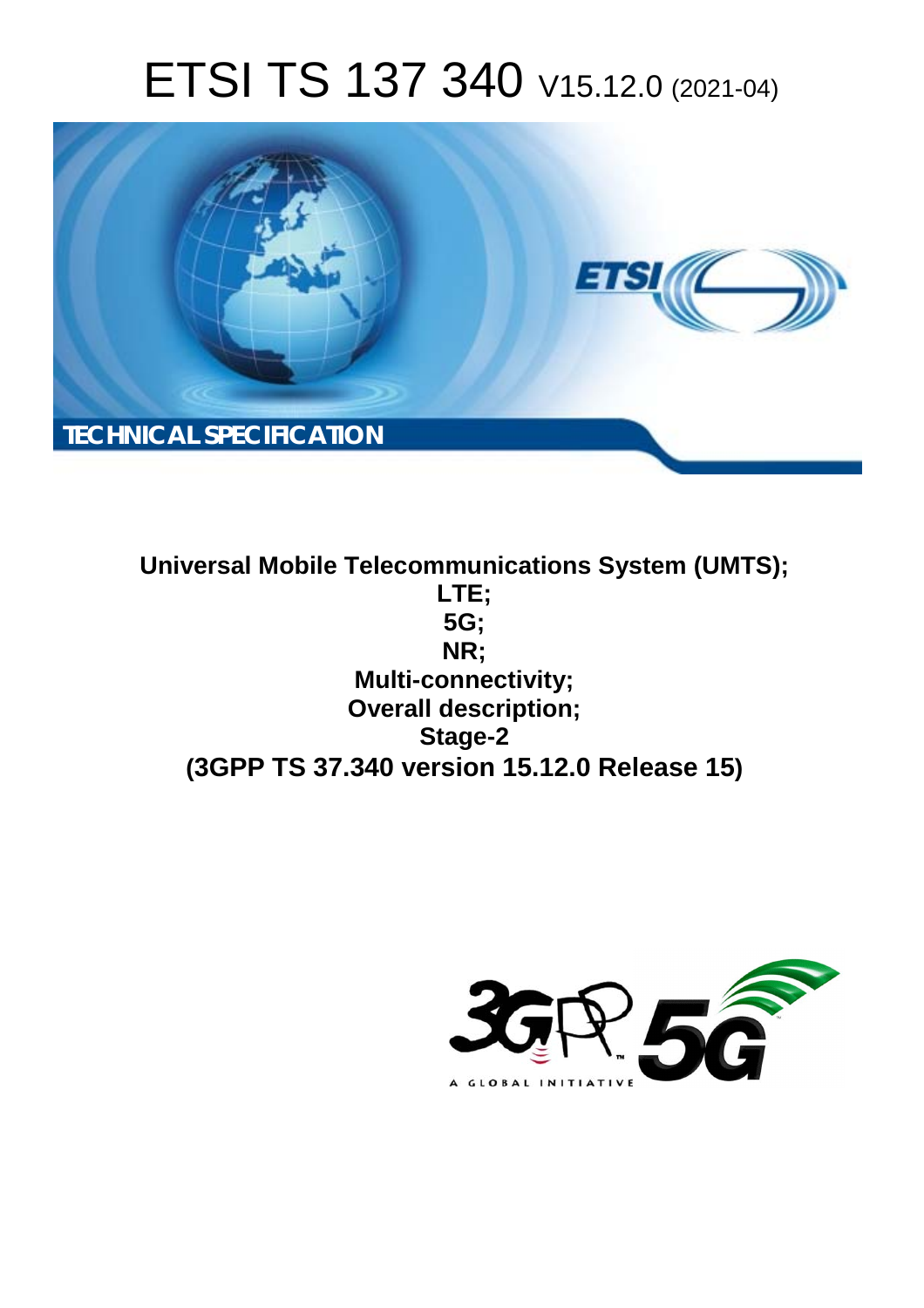Reference RTS/TSGR-0237340vfc0

Keywords

5G,LTE,UMTS

#### *ETSI*

650 Route des Lucioles F-06921 Sophia Antipolis Cedex - FRANCE

Tel.: +33 4 92 94 42 00 Fax: +33 4 93 65 47 16

Siret N° 348 623 562 00017 - APE 7112B Association à but non lucratif enregistrée à la Sous-Préfecture de Grasse (06) N° w061004871

#### *Important notice*

The present document can be downloaded from: <http://www.etsi.org/standards-search>

The present document may be made available in electronic versions and/or in print. The content of any electronic and/or print versions of the present document shall not be modified without the prior written authorization of ETSI. In case of any existing or perceived difference in contents between such versions and/or in print, the prevailing version of an ETSI deliverable is the one made publicly available in PDF format at [www.etsi.org/deliver](http://www.etsi.org/deliver).

Users of the present document should be aware that the document may be subject to revision or change of status. Information on the current status of this and other ETSI documents is available at <https://portal.etsi.org/TB/ETSIDeliverableStatus.aspx>

If you find errors in the present document, please send your comment to one of the following services: <https://portal.etsi.org/People/CommiteeSupportStaff.aspx>

#### *Notice of disclaimer & limitation of liability*

The information provided in the present deliverable is directed solely to professionals who have the appropriate degree of experience to understand and interpret its content in accordance with generally accepted engineering or other professional standard and applicable regulations.

No recommendation as to products and services or vendors is made or should be implied.

No representation or warranty is made that this deliverable is technically accurate or sufficient or conforms to any law and/or governmental rule and/or regulation and further, no representation or warranty is made of merchantability or fitness for any particular purpose or against infringement of intellectual property rights.

In no event shall ETSI be held liable for loss of profits or any other incidental or consequential damages.

Any software contained in this deliverable is provided "AS IS" with no warranties, express or implied, including but not limited to, the warranties of merchantability, fitness for a particular purpose and non-infringement of intellectual property rights and ETSI shall not be held liable in any event for any damages whatsoever (including, without limitation, damages for loss of profits, business interruption, loss of information, or any other pecuniary loss) arising out of or related to the use of or inability to use the software.

### *Copyright Notification*

No part may be reproduced or utilized in any form or by any means, electronic or mechanical, including photocopying and microfilm except as authorized by written permission of ETSI. The content of the PDF version shall not be modified without the written authorization of ETSI.

The copyright and the foregoing restriction extend to reproduction in all media.

© ETSI 2021. All rights reserved.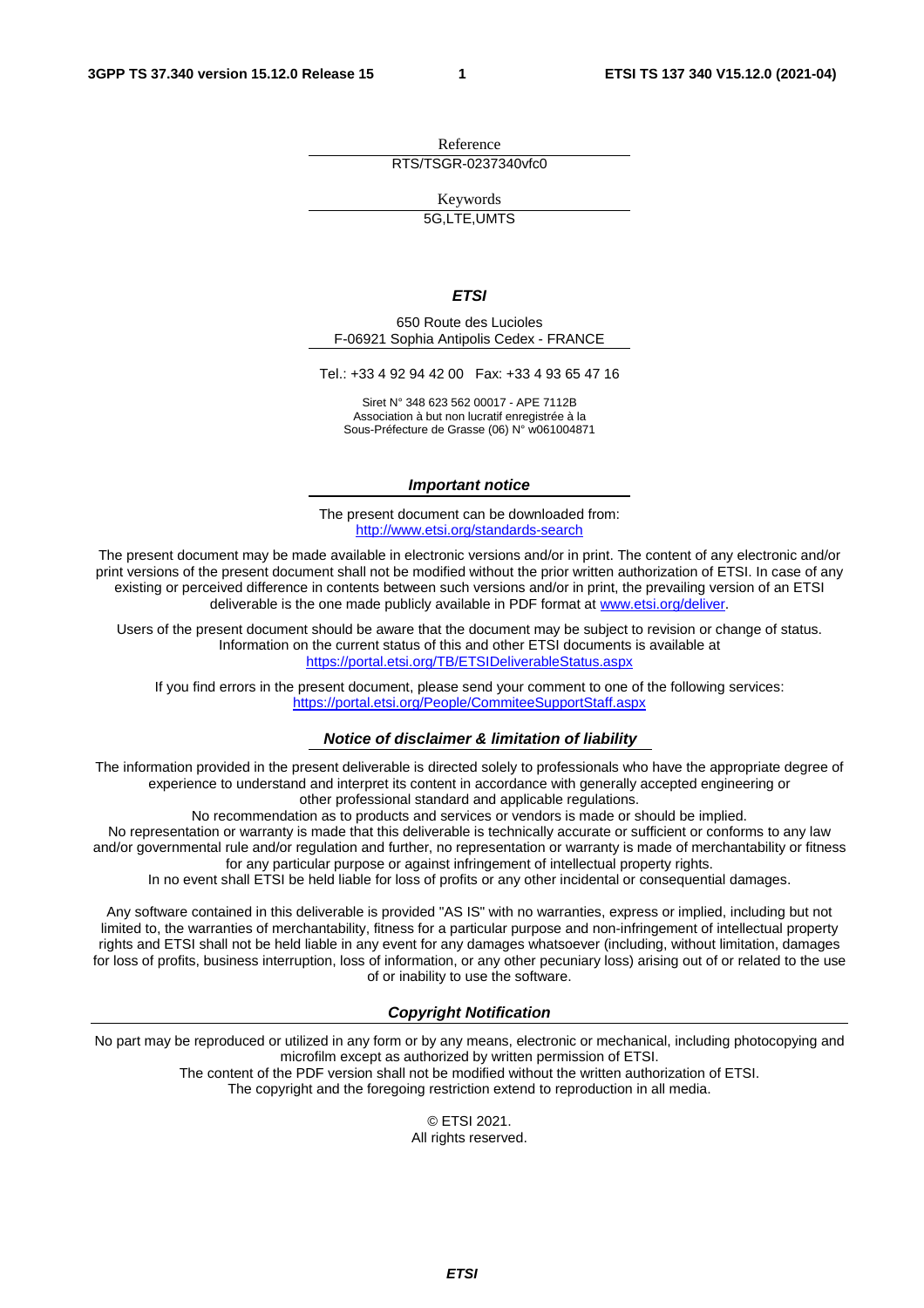## Intellectual Property Rights

#### Essential patents

IPRs essential or potentially essential to normative deliverables may have been declared to ETSI. The declarations pertaining to these essential IPRs, if any, are publicly available for **ETSI members and non-members**, and can be found in ETSI SR 000 314: *"Intellectual Property Rights (IPRs); Essential, or potentially Essential, IPRs notified to ETSI in respect of ETSI standards"*, which is available from the ETSI Secretariat. Latest updates are available on the ETSI Web server (<https://ipr.etsi.org/>).

Pursuant to the ETSI Directives including the ETSI IPR Policy, no investigation regarding the essentiality of IPRs, including IPR searches, has been carried out by ETSI. No guarantee can be given as to the existence of other IPRs not referenced in ETSI SR 000 314 (or the updates on the ETSI Web server) which are, or may be, or may become, essential to the present document.

### **Trademarks**

The present document may include trademarks and/or tradenames which are asserted and/or registered by their owners. ETSI claims no ownership of these except for any which are indicated as being the property of ETSI, and conveys no right to use or reproduce any trademark and/or tradename. Mention of those trademarks in the present document does not constitute an endorsement by ETSI of products, services or organizations associated with those trademarks.

**DECT™**, **PLUGTESTS™**, **UMTS™** and the ETSI logo are trademarks of ETSI registered for the benefit of its Members. **3GPP™** and **LTE™** are trademarks of ETSI registered for the benefit of its Members and of the 3GPP Organizational Partners. **oneM2M™** logo is a trademark of ETSI registered for the benefit of its Members and of the oneM2M Partners. **GSM**® and the GSM logo are trademarks registered and owned by the GSM Association.

## Legal Notice

This Technical Specification (TS) has been produced by ETSI 3rd Generation Partnership Project (3GPP).

The present document may refer to technical specifications or reports using their 3GPP identities. These shall be interpreted as being references to the corresponding ETSI deliverables.

The cross reference between 3GPP and ETSI identities can be found under<http://webapp.etsi.org/key/queryform.asp>.

## Modal verbs terminology

In the present document "**shall**", "**shall not**", "**should**", "**should not**", "**may**", "**need not**", "**will**", "**will not**", "**can**" and "**cannot**" are to be interpreted as described in clause 3.2 of the [ETSI Drafting Rules](https://portal.etsi.org/Services/editHelp!/Howtostart/ETSIDraftingRules.aspx) (Verbal forms for the expression of provisions).

"**must**" and "**must not**" are **NOT** allowed in ETSI deliverables except when used in direct citation.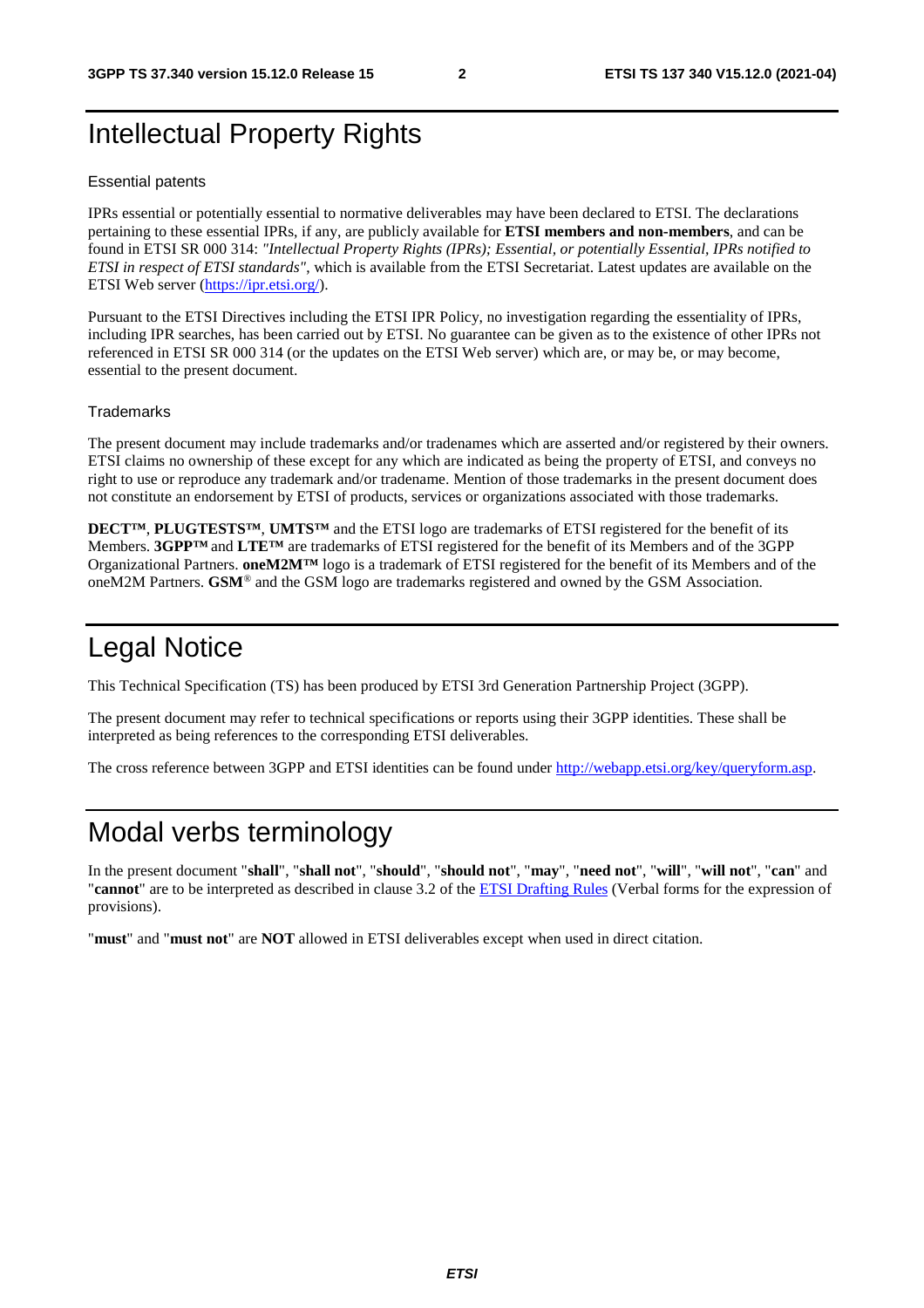$\mathbf{3}$ 

## Contents

| 1            |  |  |  |  |
|--------------|--|--|--|--|
| 2            |  |  |  |  |
| 3            |  |  |  |  |
| 3.1<br>3.2   |  |  |  |  |
| 4            |  |  |  |  |
| 4.1          |  |  |  |  |
| 4.1.1        |  |  |  |  |
| 4.1.2        |  |  |  |  |
| 4.1.3        |  |  |  |  |
| 4.1.3.1      |  |  |  |  |
| 4.1.3.2      |  |  |  |  |
| 4.1.3.3      |  |  |  |  |
| 4.2<br>4.2.1 |  |  |  |  |
| 4.2.2        |  |  |  |  |
| 4.3          |  |  |  |  |
| 4.3.1        |  |  |  |  |
| 4.3.1.1      |  |  |  |  |
| 4.3.1.2      |  |  |  |  |
| 4.3.1.3      |  |  |  |  |
| 4.3.2        |  |  |  |  |
| 4.3.2.1      |  |  |  |  |
| 4.3.2.2      |  |  |  |  |
| 4.3.2.3      |  |  |  |  |
|              |  |  |  |  |
| 5            |  |  |  |  |
| 6            |  |  |  |  |
| 6.1          |  |  |  |  |
| 6.2          |  |  |  |  |
| 6.3          |  |  |  |  |
| 6.4          |  |  |  |  |
| 7            |  |  |  |  |
| 7.1          |  |  |  |  |
| 7.2          |  |  |  |  |
| 7.3          |  |  |  |  |
| 7.4          |  |  |  |  |
| 7.5          |  |  |  |  |
| 7.6          |  |  |  |  |
| 7.7          |  |  |  |  |
| 7.8          |  |  |  |  |
| 7.9          |  |  |  |  |
| 8            |  |  |  |  |
| 8.1          |  |  |  |  |
| 8.2          |  |  |  |  |
| 8.3          |  |  |  |  |
| 8.4          |  |  |  |  |
| 9            |  |  |  |  |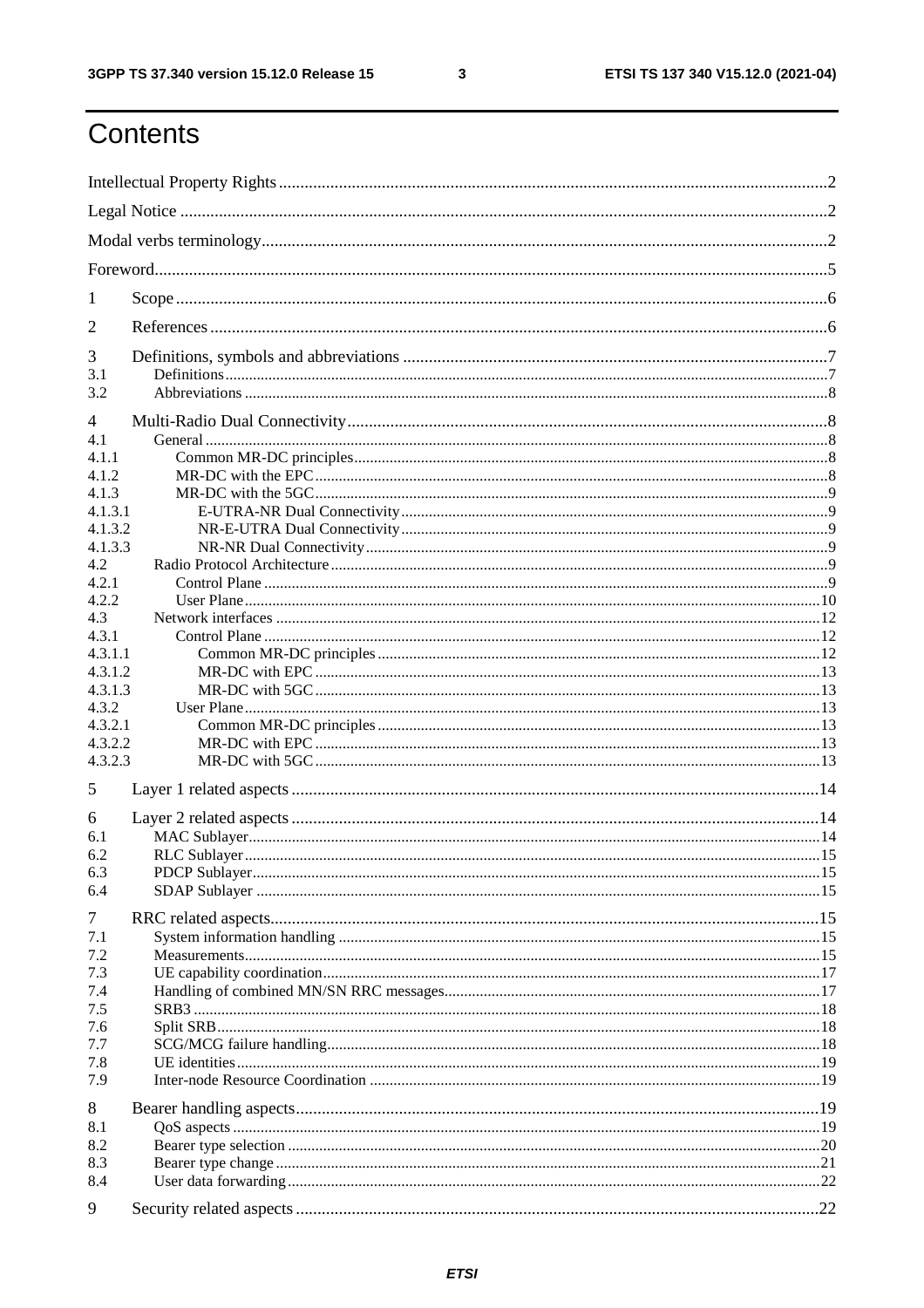#### $\overline{\mathbf{4}}$

| 10               |                               |  |
|------------------|-------------------------------|--|
| 10.1             |                               |  |
| 10.2             |                               |  |
| 10.2.1           |                               |  |
| 10.2.2           |                               |  |
| 10.3             |                               |  |
| 10.3.1           |                               |  |
| 10.3.2           |                               |  |
| 10.4             |                               |  |
| 10.4.1           |                               |  |
| 10.4.2           |                               |  |
| 10.5             |                               |  |
| 10.5.1           |                               |  |
| 10.5.2           |                               |  |
| 10.6             |                               |  |
| 10.7             |                               |  |
| 10.7.1           |                               |  |
| 10.7.2           |                               |  |
| 10.8             |                               |  |
| 10.8.1           |                               |  |
| 10.8.2           |                               |  |
| 10.9             |                               |  |
| 10.9.1           |                               |  |
| 10.9.2           |                               |  |
| 10.10            |                               |  |
| 10.10.1          |                               |  |
| 10.10.2          |                               |  |
| 10.11            |                               |  |
| 10.11.1          |                               |  |
| 10.11.2          |                               |  |
| 10.12            |                               |  |
| 10.12.1          |                               |  |
| 10.12.2          |                               |  |
| 10.13<br>10.13.1 |                               |  |
| 10.13.2          |                               |  |
| 10.14            |                               |  |
| 10.14.1          |                               |  |
| 10.14.2          |                               |  |
| 10.14.3          |                               |  |
|                  |                               |  |
| 11               |                               |  |
| 11.1             |                               |  |
| 11.2             |                               |  |
| 12               |                               |  |
|                  |                               |  |
| 13               |                               |  |
| 13.1             |                               |  |
|                  | <b>Annex A (informative):</b> |  |
|                  | <b>Annex B</b> (informative): |  |
|                  | <b>Annex C</b> (informative): |  |
|                  |                               |  |
|                  |                               |  |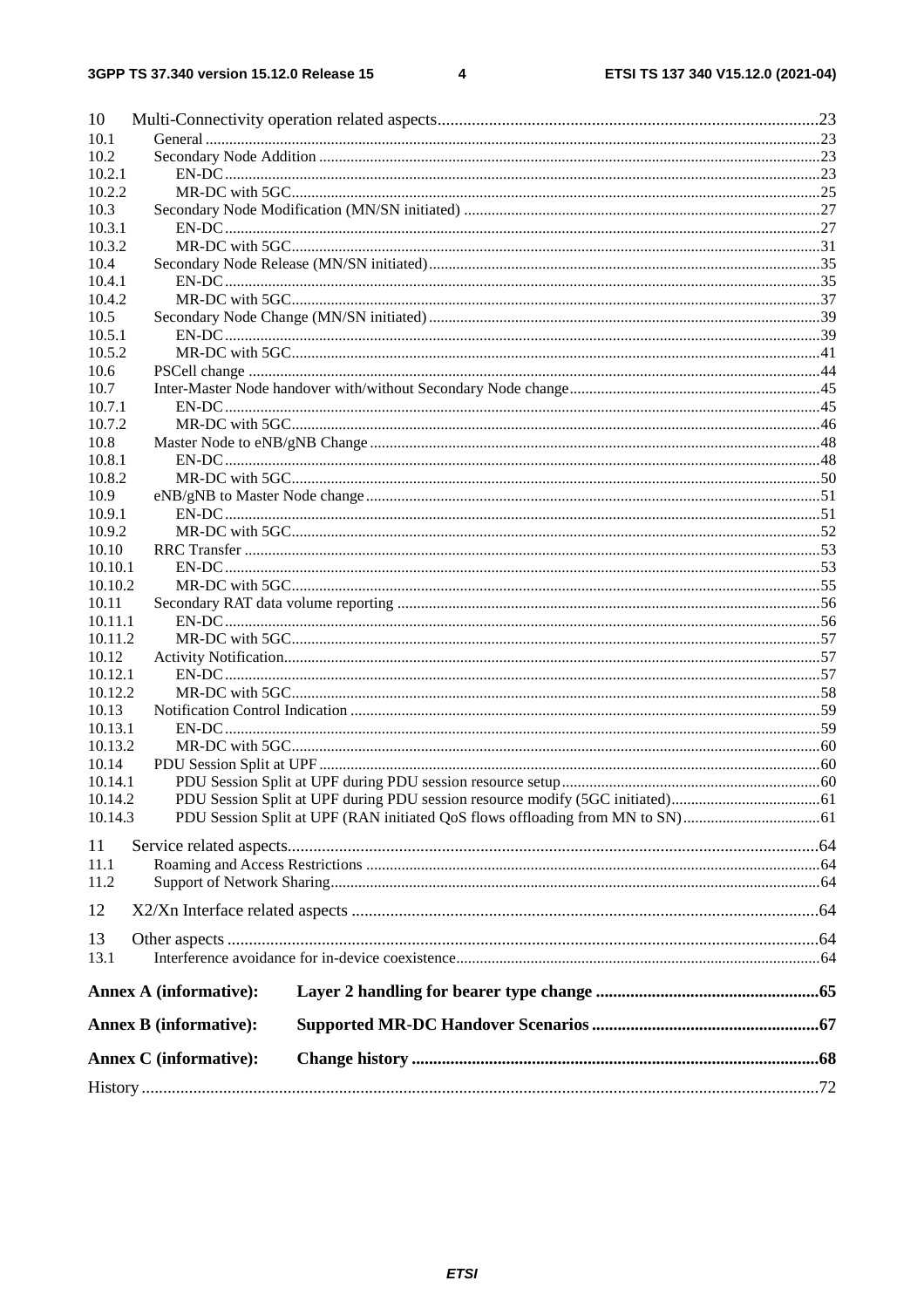## Foreword

This Technical Specification has been produced by the 3rd Generation Partnership Project (3GPP).

The contents of the present document are subject to continuing work within the TSG and may change following formal TSG approval. Should the TSG modify the contents of the present document, it will be re-released by the TSG with an identifying change of release date and an increase in version number as follows:

Version x.y.z

where:

- x the first digit:
	- 1 presented to TSG for information;
	- 2 presented to TSG for approval;
	- 3 or greater indicates TSG approved document under change control.
- Y the second digit is incremented for all changes of substance, i.e. technical enhancements, corrections, updates, etc.
- Z the third digit is incremented when editorial only changes have been incorporated in the document.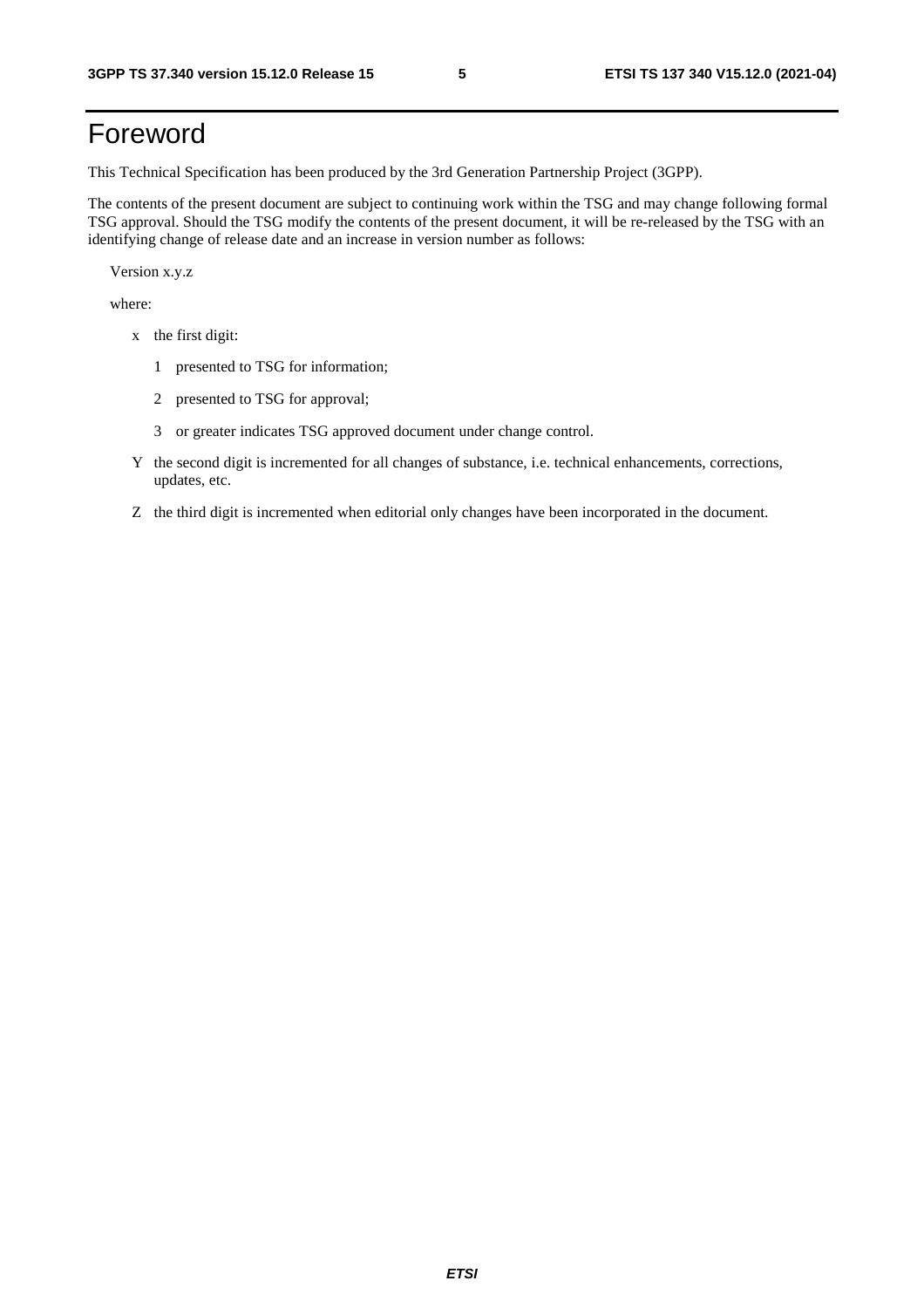## 1 Scope

The present document provides an overview of the multi-connectivity operation using E-UTRA and NR radio access technologies. Details of the network and radio interface protocols are specified in companion specifications of the 36 and 38 series.

## 2 References

The following documents contain provisions which, through reference in this text, constitute provisions of the present document.

- References are either specific (identified by date of publication, edition number, version number, etc.) or non-specific.
- For a specific reference, subsequent revisions do not apply.
- For a non-specific reference, the latest version applies. In the case of a reference to a 3GPP document (including a GSM document), a non-specific reference implicitly refers to the latest version of that document *in the same Release as the present document*.
- [1] 3GPP TR 21.905: "Vocabulary for 3GPP Specifications".
- [2] 3GPP TS 36.300: "Evolved Universal Terrestrial Radio Access (E-UTRA) and Evolved Universal Terrestrial Radio Access Network (E-UTRAN); Overall description; Stage 2".
- [3] 3GPP TS 38.300: "NR; NR and NG-RAN Overall description; Stage 2".
- [4] 3GPP TS 38.331: "NR; Radio Resource Control (RRC) protocol specification".
- [5] 3GPP TS 38.423: "NG-RAN; Xn application protocol (XnAP)".
- [6] 3GPP TS 38.425: "NG-RAN; NR user plane protocol".
- [7] 3GPP TS 38.401: "NG-RAN; Architecture description".
- [8] 3GPP TS 38.133: "NG-RAN; Requirements for support of radio resource management".
- [9] 3GPP TS 36.423: "Evolved Universal Terrestrial Radio Access Network (E-UTRAN); X2 Application Protocol (X2AP)".
- [10] 3GPP TS 36.331: "Evolved Universal Terrestrial Radio Access (E-UTRA); Radio Resource Control (RRC); Protocol specification".
- [11] 3GPP TS 23.501: "System Architecture for the 5G System; Stage 2".
- [12] 3GPP TS 38.101-1: "User Equipment (UE) radio transmission and reception; Part 1: Range 1 Standalone".
- [13] 3GPP TS 38.101-2: "User Equipment (UE) radio transmission and reception; Part 2: Range 2 Standalone".
- [14] 3GPP TS 38.101-3: "User Equipment (UE) radio transmission and reception; Part 3: Range 1 and Range 2 Interworking operation with other radios".
- [15] 3GPP TS 36.323: "Evolved Universal Terrestrial Radio Access (E-UTRA); Packet Data Convergence Protocol (PDCP) specification".
- [16] 3GPP TS 38.323: "NR; Packet Data Convergence Protocol (PDCP) specification".
- [17] Void
- [18] Void
- [19] Void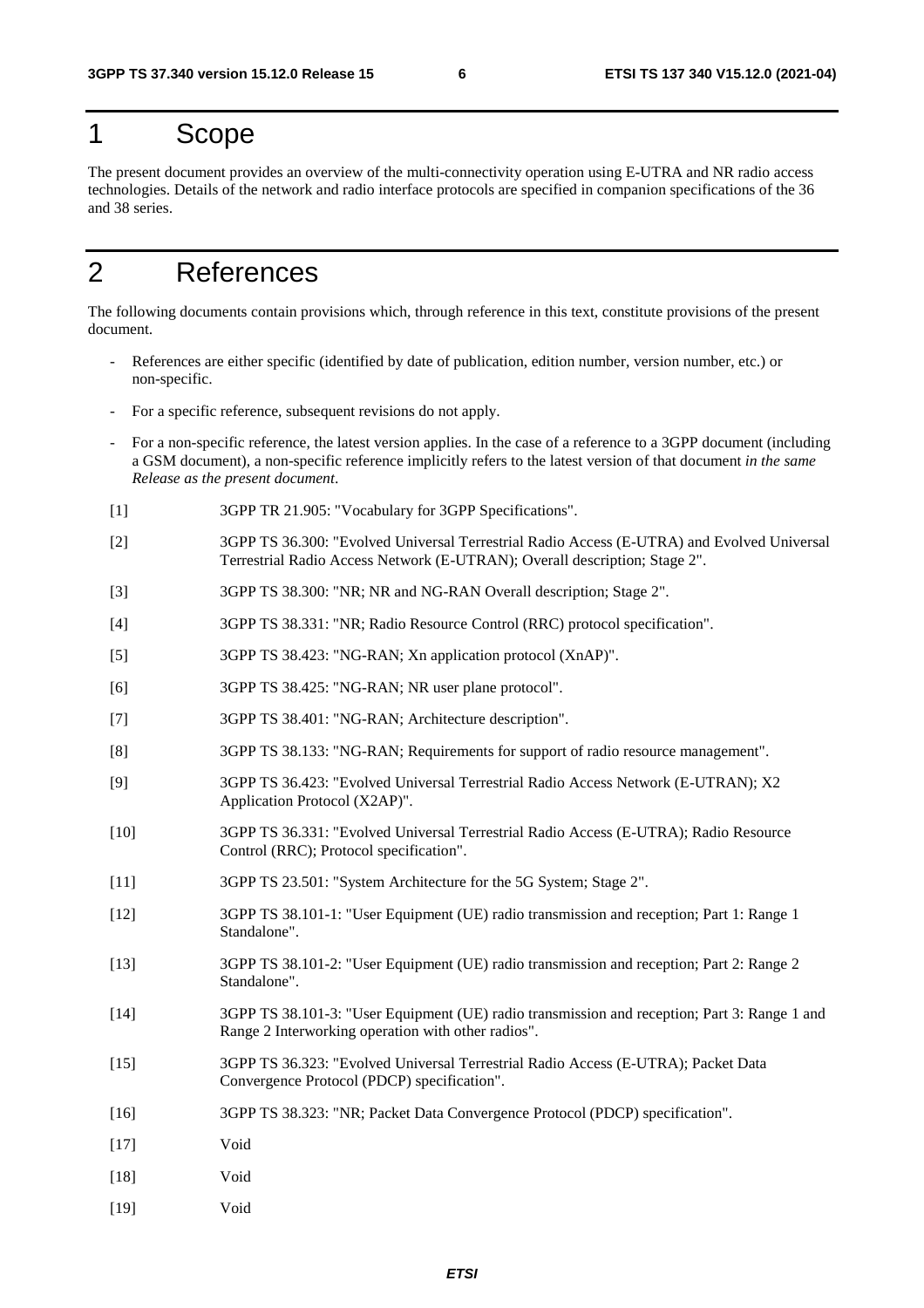| [20] | Void                                             |
|------|--------------------------------------------------|
| [21] | 3GPP TS 38.213: "NR; Physical layer procedures". |

## 3 Definitions, symbols and abbreviations

### 3.1 Definitions

For the purposes of the present document, the terms and definitions given in TR 21.905 [1] and the following apply. A term defined in the present document takes precedence over the definition of the same term, if any, in TR 21.905 [1] and TS 36.300 [2].

**En-gNB:** node providing NR user plane and control plane protocol terminations towards the UE, and acting as Secondary Node in EN-DC.

**Master Cell Group**: in MR-DC, a group of serving cells associated with the Master Node, comprising of the SpCell (PCell) and optionally one or more SCells.

**Master node**: in MR-DC, the radio access node that provides the control plane connection to the core network. It may be a Master eNB (in EN-DC), a Master ng-eNB (in NGEN-DC) or a Master gNB (in NR-DC and NE-DC).

**MCG bearer**: in MR-DC, a radio bearer with an RLC bearer (or two RLC bearers, in case of CA packet duplication) only in the MCG.

**MN terminated bearer:** in MR-DC, a radio bearer for which PDCP is located in the MN.

**MCG SRB**: in MR-DC, a direct SRB between the MN and the UE.

**Multi-Radio Dual Connectivity:** Dual Connectivity between E-UTRA and NR nodes, or between two NR nodes.

**Ng-eNB**: as defined in TS 38.300 [3].

**PCell**: SpCell of a master cell group.

**PSCell**: SpCell of a secondary cell group.

**RLC bearer:** RLC and MAC logical channel configuration of a radio bearer in one cell group.

**Secondary Cell Group**: in MR-DC, a group of serving cells associated with the Secondary Node, comprising of the SpCell (PSCell) and optionally one or more SCells.

**Secondary node**: in MR-DC, the radio access node, with no control plane connection to the core network, providing additional resources to the UE. It may be an en-gNB (in EN-DC), a Secondary ng-eNB (in NE-DC) or a Secondary gNB (in NR-DC and NGEN-DC).

**SCG bearer**: in MR-DC, a radio bearer with an RLC bearer (or two RLC bearers, in case of CA packet duplication) only in the SCG.

**SN terminated bearer:** in MR-DC, a radio bearer for which PDCP is located in the SN.

**SpCell**: primary cell of a master or secondary cell group.

**SRB3**: in EN-DC, NGEN-DC and NR-DC, a direct SRB between the SN and the UE.

**Split bearer:** in MR-DC, a radio bearer with RLC bearers both in MCG and SCG.

**Split PDU Session (or PDU Session split):** a PDU Session whose QoS Flows are served by more than one SDAP entities in the NG-RAN.

**Split SRB**: in MR-DC, a SRB between the MN and the UE with RLC bearers both in MCG and SCG.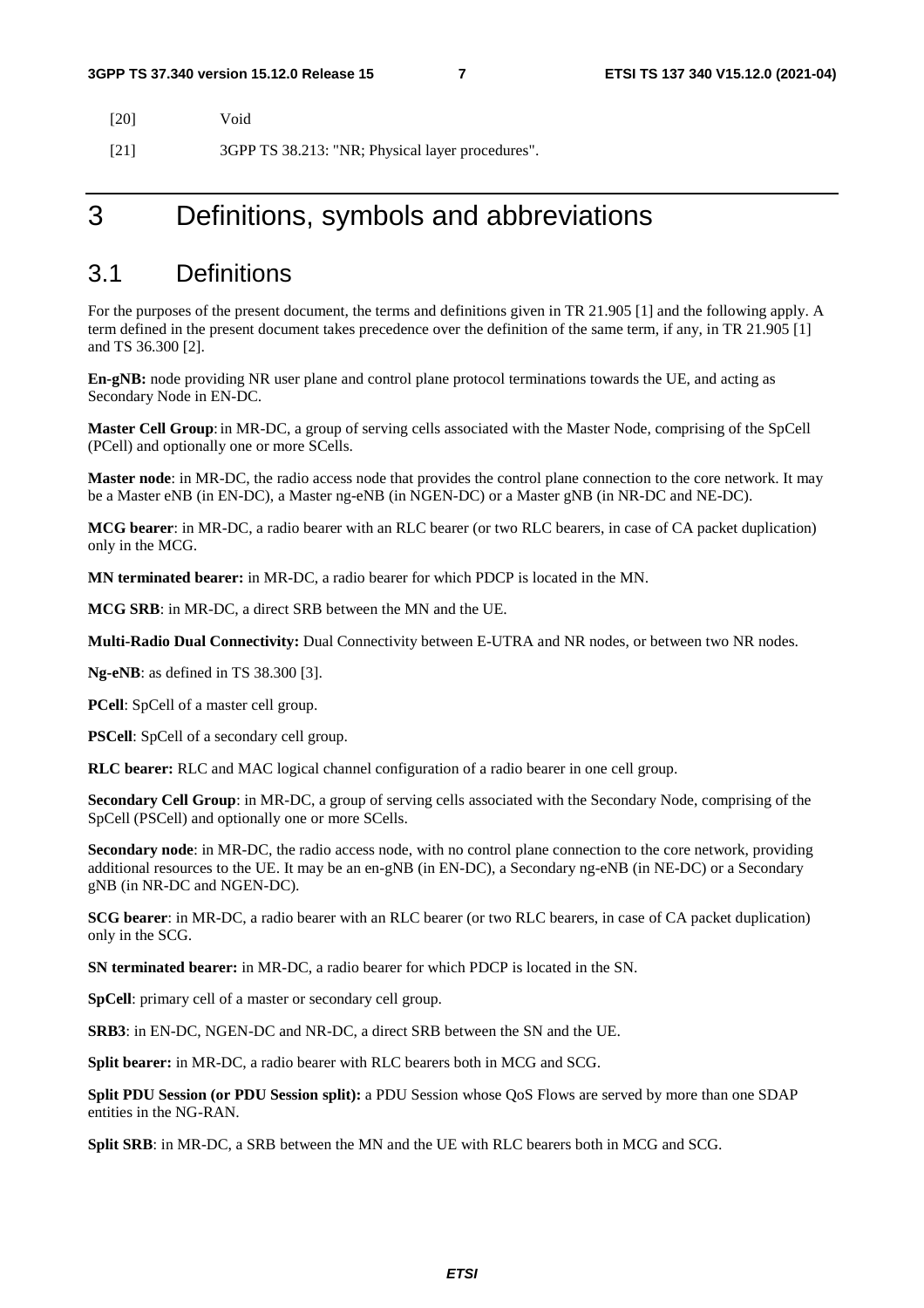**User plane resource configuration:** in MR-DC with 5GC, encompasses radio network resources and radio access resources related to either one or more PDU sessions, one or more QoS flows, one or more DRBs, or any combination thereof.

### 3.2 Abbreviations

For the purposes of the present document, the abbreviations given in TR 21.905 [1] and the following apply. An abbreviation defined in the present document takes precedence over the definition of the same abbreviation, if any, in TR 21.905 [1] and TS 36.300 [2].

| DC          | Intra-E-UTRA Dual Connectivity                 |
|-------------|------------------------------------------------|
| EN-DC       | E-UTRA-NR Dual Connectivity                    |
| <b>MCG</b>  | Master Cell Group                              |
| <b>MN</b>   | Master Node                                    |
| MR-DC       | Multi-Radio Dual Connectivity                  |
| NE-DC       | NR-E-UTRA Dual Connectivity                    |
| NGEN-DC     | NG-RAN E-UTRA-NR Dual Connectivity             |
| NR-DC       | NR-NR Dual Connectivity                        |
| <b>SCG</b>  | Secondary Cell Group                           |
| <b>SMTC</b> | SS/PBCH block Measurement Timing Configuration |
| <b>SN</b>   | Secondary Node                                 |
|             |                                                |

## 4 Multi-Radio Dual Connectivity

### 4.1 General

### 4.1.1 Common MR-DC principles

Multi-Radio Dual Connectivity (MR-DC) is a generalization of the Intra-E-UTRA Dual Connectivity (DC) described in TS 36.300 [2], where a multiple Rx/Tx capable UE may be configured to utilise resources provided by two different nodes connected via non-ideal backhaul, one providing NR access and the other one providing either E-UTRA or NR access. One node acts as the MN and the other as the SN. The MN and SN are connected via a network interface and at least the MN is connected to the core network.

- NOTE 1: MR-DC is designed based on the assumption of non-ideal backhaul between the different nodes but can also be used in case of ideal backhaul.
- NOTE 2: All MR-DC normative text and procedures in this version of the specification show the aggregated node case. The details about non-aggregated node for MR-DC operation are described in TS 38.401 [7].

### 4.1.2 MR-DC with the EPC

E-UTRAN supports MR-DC via E-UTRA-NR Dual Connectivity (EN-DC), in which a UE is connected to one eNB that acts as a MN and one en-gNB that acts as a SN. The eNB is connected to the EPC via the S1 interface and to the en-gNB via the X2 interface. The en-gNB might also be connected to the EPC via the S1-U interface and other en-gNBs via the X2-U interface.

The EN-DC architecture is illustrated in Figure 4.1.2-1 below.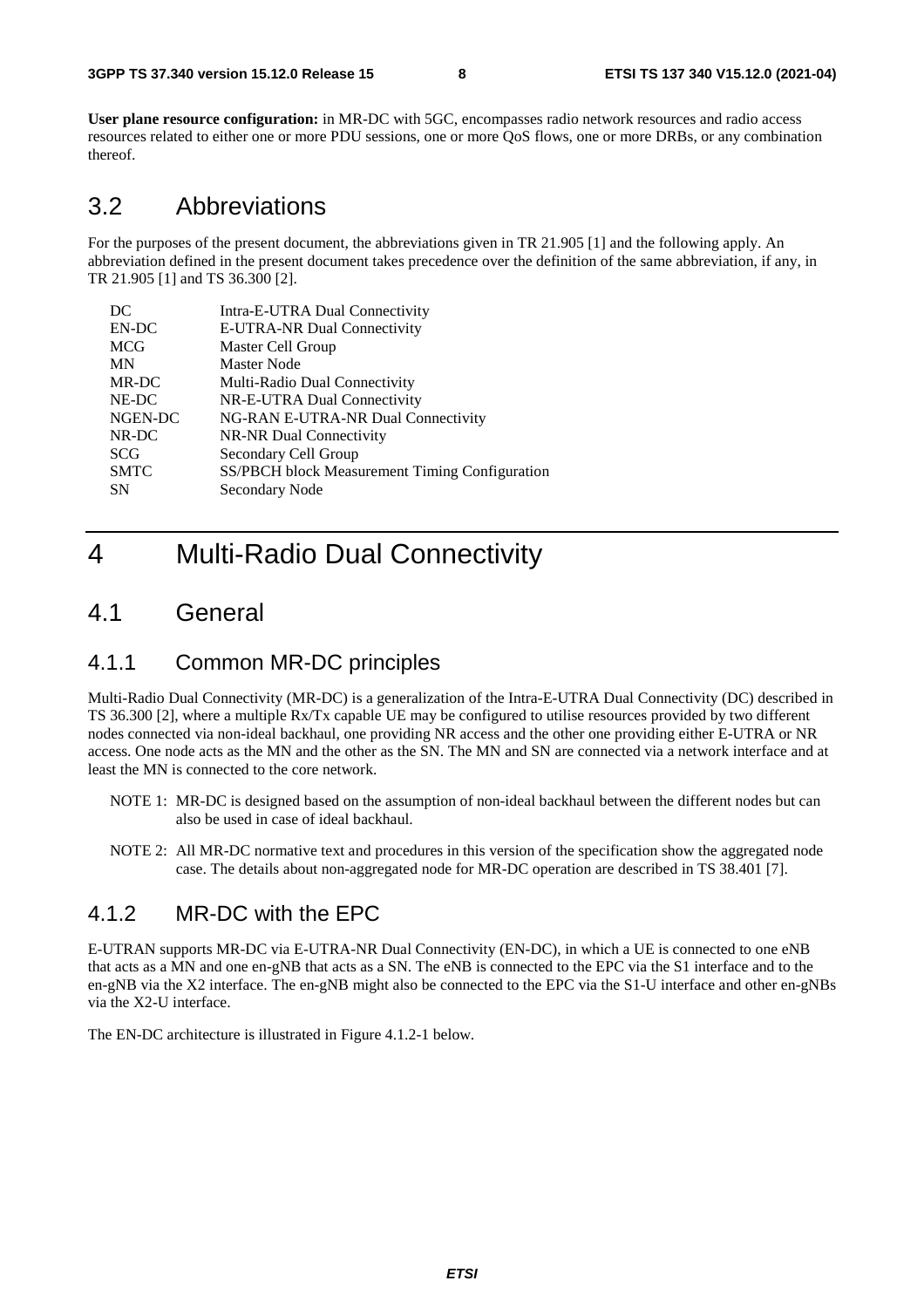

**Figure 4.1.2-1: EN-DC Overall Architecture** 

### 4.1.3 MR-DC with the 5GC

### 4.1.3.1 E-UTRA-NR Dual Connectivity

NG-RAN supports NG-RAN E-UTRA-NR Dual Connectivity (NGEN-DC), in which a UE is connected to one ng-eNB that acts as a MN and one gNB that acts as a SN.

### 4.1.3.2 NR-E-UTRA Dual Connectivity

NG-RAN supports NR-E-UTRA Dual Connectivity (NE-DC), in which a UE is connected to one gNB that acts as a MN and one ng-eNB that acts as a SN.

### 4.1.3.3 NR-NR Dual Connectivity

NG-RAN supports NR-NR Dual Connectivity (NR-DC), in which a UE is connected to one gNB that acts as a MN and another gNB that acts as a SN. In addition, NR-DC can also be used when a UE is connected to two gNB-DUs, one serving the MCG and the other serving the SCG, connected to the same gNB-CU, acting both as a MN and as a SN.

## 4.2 Radio Protocol Architecture

### 4.2.1 Control Plane

In MR-DC, the UE has a single RRC state, based on the MN RRC and a single C-plane connection towards the Core Network. Figure 4.2.1-1 illustrates the Control plane architecture for MR-DC. Each radio node has its own RRC entity (E-UTRA version if the node is an eNB or NR version if the node is a gNB) which can generate RRC PDUs to be sent to the UE.

RRC PDUs generated by the SN can be transported via the MN to the UE. The MN always sends the initial SN RRC configuration via MCG SRB (SRB1), but subsequent reconfigurations may be transported via MN or SN. When transporting RRC PDU from the SN, the MN does not modify the UE configuration provided by the SN.

In E-UTRA connected to EPC, at initial connection establishment SRB1 uses E-UTRA PDCP. If the UE supports EN-DC, regardless whether EN-DC is configured or not, after initial connection establishment, MCG SRBs (SRB1 and SRB2) can be configured by the network to use either E-UTRA PDCP or NR PDCP (either SRB1 and SRB2 are both configured with E-UTRA PDCP, or they are both configured with NR PDCP). Change from E-UTRA PDCP to NR PDCP (or vice-versa) is supported via a handover procedure (reconfiguration with mobility) or, for the initial change of SRB1 from E-UTRA PDCP to NR PDCP, with a reconfiguration without mobility before the initial security activation.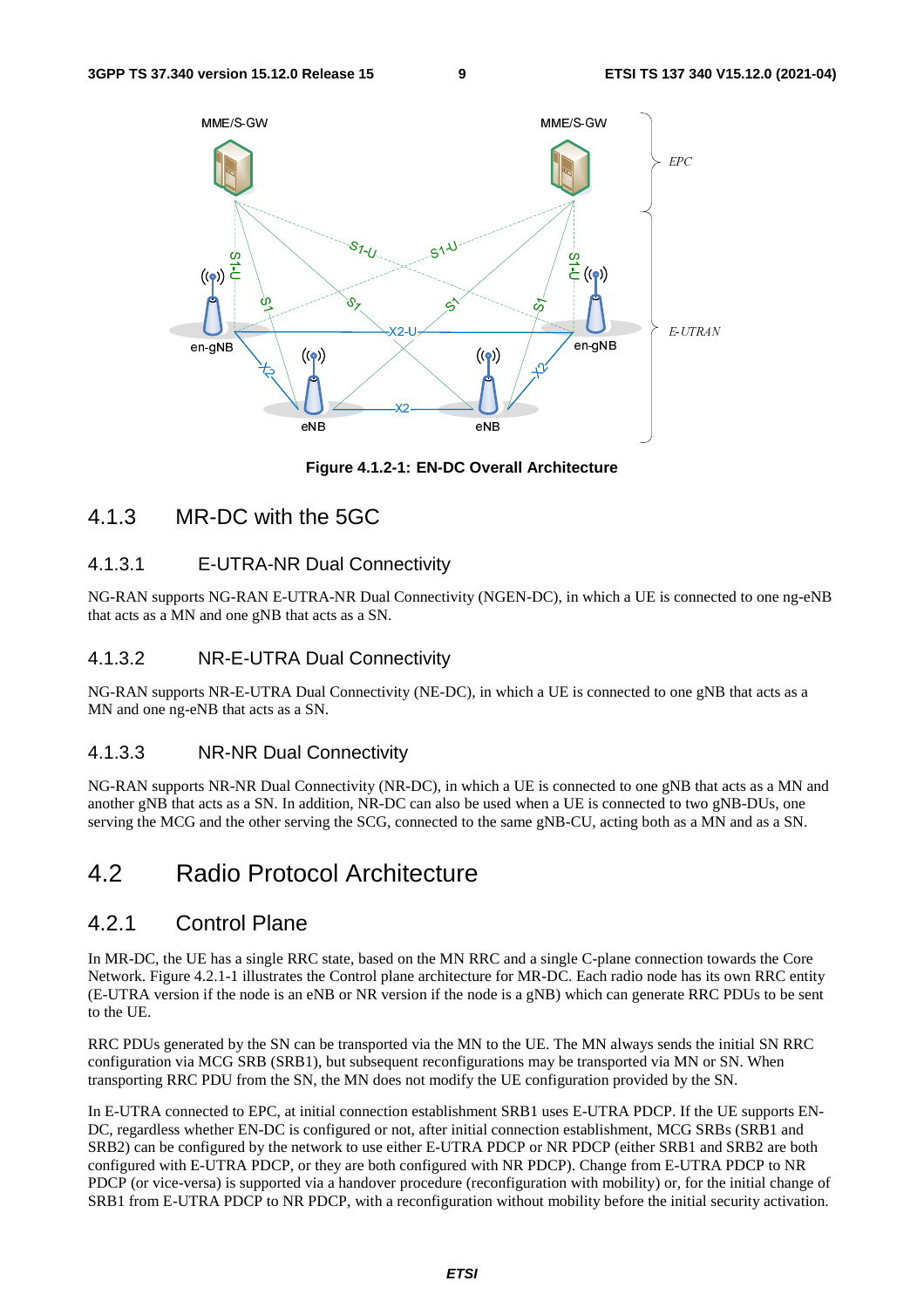If the SN is a gNB (i.e. for EN-DC, NGEN-DC and NR-DC), the UE can be configured to establish a SRB with the SN (SRB3) to enable RRC PDUs for the SN to be sent directly between the UE and the SN. RRC PDUs for the SN can only be transported directly to the UE for SN RRC reconfiguration not requiring any coordination with the MN. Measurement reporting for mobility within the SN can be done directly from the UE to the SN if SRB3 is configured.

Split SRB is supported for all MR-DC options, allowing duplication of RRC PDUs generated by the MN, via the direct path and via the SN. Split SRB uses NR PDCP. This version of the specification does not support the duplication of RRC PDUs generated by the SN via the MN and SN paths.

In EN-DC, the SCG configuration is kept in the UE during suspension. The UE releases the SCG configuration (but not the radio bearer configuration) during resumption initiation.

In MR-DC with 5GC, the UE stores the PDCP/SDAP configuration when moving to RRC Inactive but it releases the SCG configuration.



**Figure 4.2.1-1: Control plane architecture for EN-DC (left) and MR-DC with 5GC (right).** 

### 4.2.2 User Plane

In MR-DC, from a UE perspective, three bearer types exist: MCG bearer, SCG bearer and split bearer. These three bearer types are depicted in Figure 4.2.2-1 for MR-DC with EPC (EN-DC) and in Figure 4.2.2-2 for MR-DC with 5GC (NGEN-DC, NE-DC and NR-DC).

In E-UTRA connected to EPC, if the UE supports EN-DC, regardless whether EN-DC is configured or not, the network can configure either E-UTRA PDCP or NR PDCP for MN terminated MCG bearers while NR PDCP is always used for all other bearers.

In MR-DC with 5GC, NR PDCP is always used for all bearer types. In NGEN-DC, E-UTRA RLC/MAC is used in the MN while NR RLC/MAC is used in the SN. In NE-DC, NR RLC/MAC is used in the MN while E-UTRA RLC/MAC is used in the SN. In NR-DC, NR RLC/MAC is used in both MN and SN.



### **Figure 4.2.2-1: Radio Protocol Architecture for MCG, SCG and split bearers from a UE perspective in MR-DC with EPC (EN-DC)**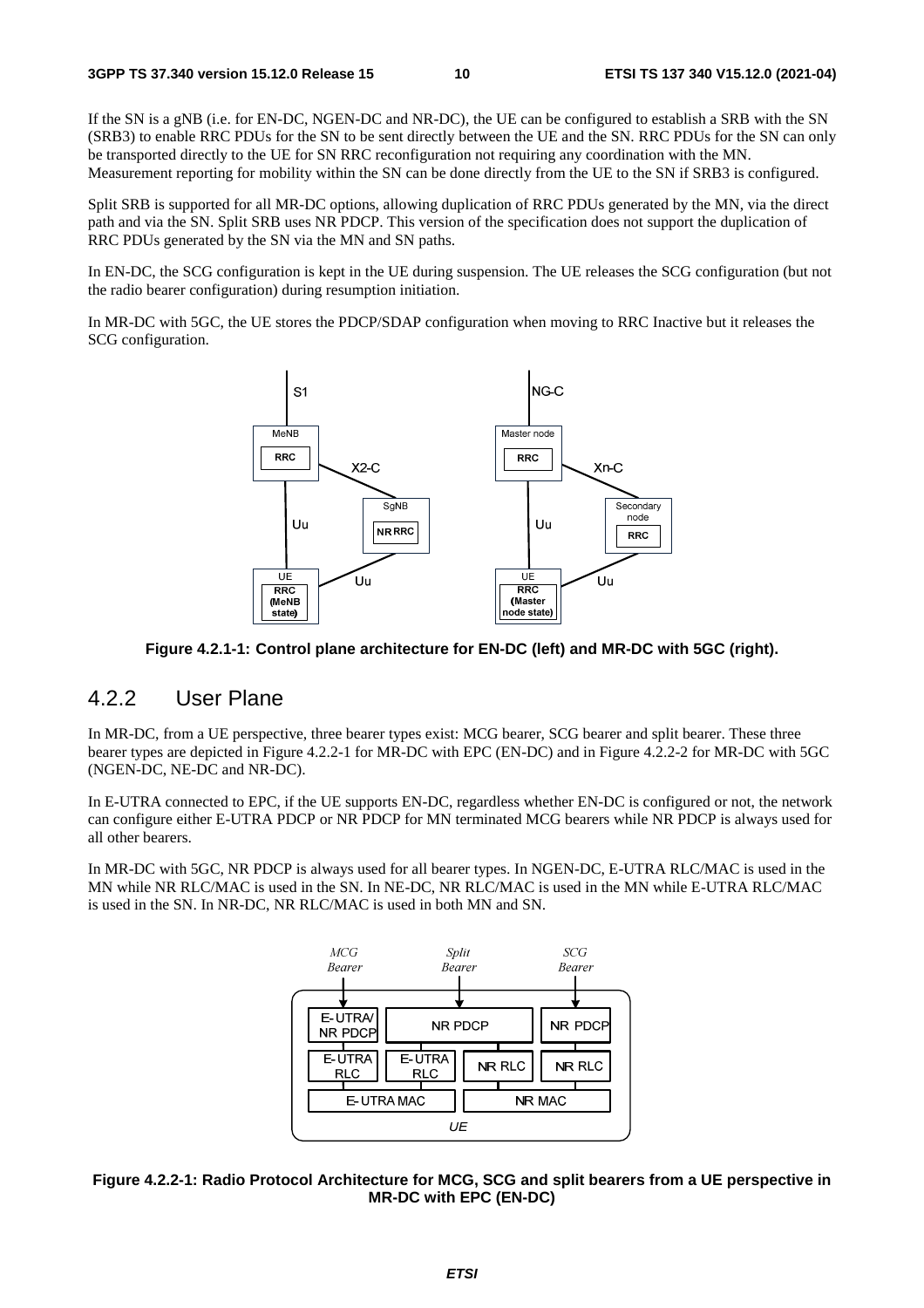

### **Figure 4.2.2-2: Radio Protocol Architecture for MCG, SCG and split bearers from a UE perspective in MR-DC with 5GC (NGEN-DC, NE-DC and NR-DC).**

From a network perspective, each bearer (MCG, SCG and split bearer) can be terminated either in MN or in SN. Network side protocol termination options are shown in Figure 4.2.2-3 for MR-DC with EPC (EN-DC) and in Figure 4.2.2-4 for MR-DC with 5GC (NGEN-DC, NE-DC and NR-DC).

- NOTE 1: Even if only SCG bearers are configured for a UE, for SRB1 and SRB2 the logical channels are always configured at least in the MCG, i.e. this is still an MR-DC configuration and a PCell always exists.
- NOTE 2: If only MCG bearers are configured for a UE, i.e. there is no SCG, this is still considered an MR-DC configuration, as long as at least one of the bearers is terminated in the SN.



**Figure 4.2.2-3: Network side protocol termination options for MCG, SCG and split bearers in MR-DC with EPC (EN-DC).**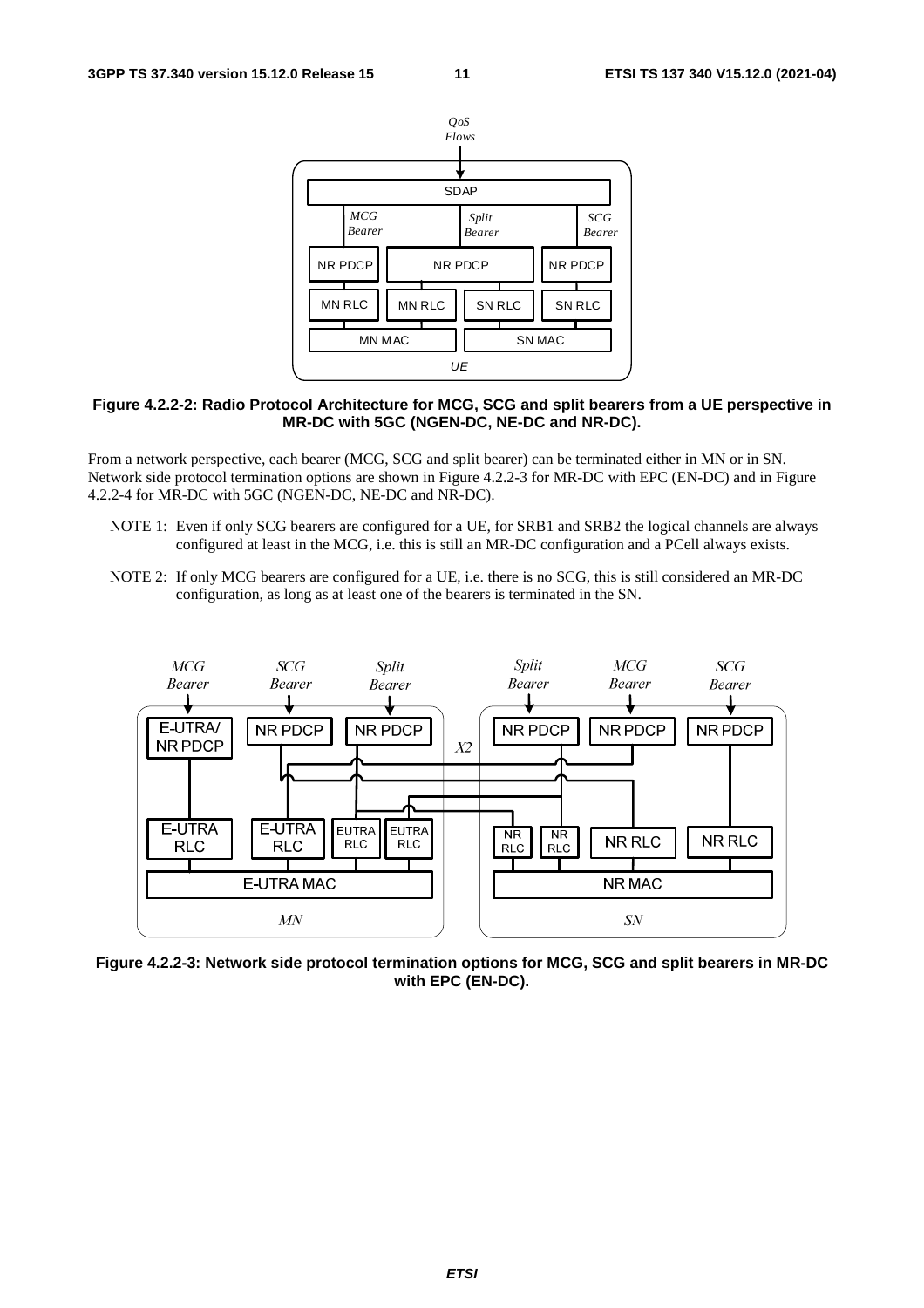

**Figure 4.2.2-4: Network side protocol termination options for MCG, SCG and split bearers in MR-DC with 5GC (NGEN-DC, NE-DC and NR-DC).** 

- 4.3 Network interfaces
- 4.3.1 Control Plane

### 4.3.1.1 Common MR-DC principles

In MR-DC, there is an interface between the MN and the SN for control plane signalling and coordination. For each MR-DC UE, there is also one control plane connection between the MN and a corresponding CN entity. The MN and the SN involved in MR-DC for a certain UE control their radio resources and are primarily responsible for allocating radio resources of their cells.

Figure 4.3.1.1-1 shows C-plane connectivity of MN and SN involved in MR-DC for a certain UE.



**Figure 4.3.1.1-1: C-Plane connectivity for EN-DC (left) and MR-DC with 5GC (right).**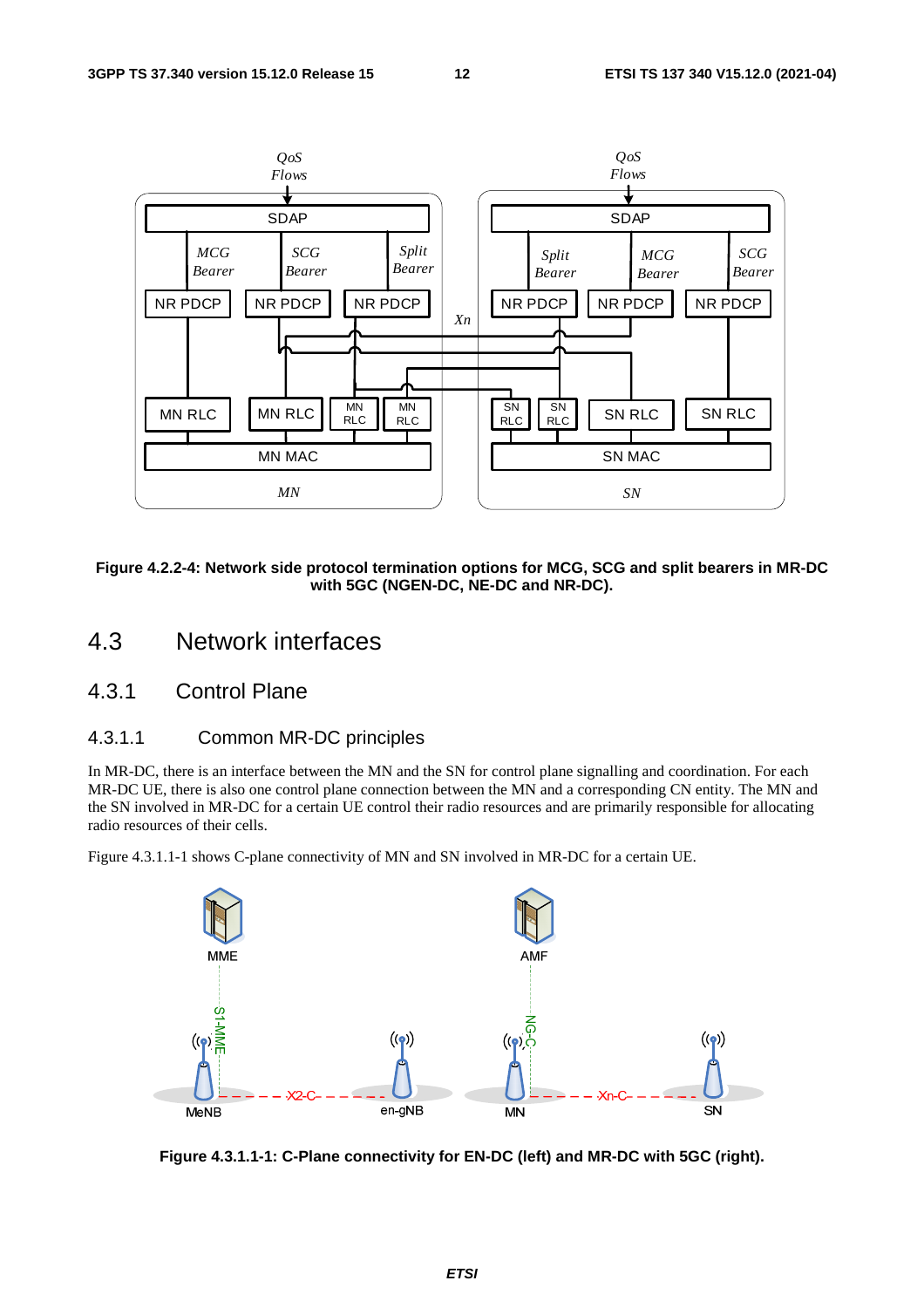### 4.3.1.2 MR-DC with EPC

In MR-DC with EPC (EN-DC), the involved core network entity is the MME. S1-MME is terminated in MN and the MN and the SN are interconnected via X2-C.

### 4.3.1.3 MR-DC with 5GC

In MR-DC with 5GC (NGEN-DC, NE-DC and NR-DC), the involved core network entity is the AMF. NG-C is terminated in the MN and the MN and the SN are interconnected via Xn-C.

### 4.3.2 User Plane

### 4.3.2.1 Common MR-DC principles

There are different U-plane connectivity options of the MN and SN involved in MR-DC for a certain UE, as shown in Figure 4.3.2.1-1. The U-plane connectivity depends on the bearer option configured:

- For *MN terminated bearers*, the user plane connection to the CN entity is terminated in the MN;
- For *SN terminated bearers*, the user plane connection to the CN entity is terminated in the SN;
- The transport of user plane data over the Uu either involves MCG or SCG radio resources or both:
	- For *MCG bearers*, only MCG radio resources are involved;
	- For *SCG bearers*, only SCG radio resources are involved;
	- For *split bearers*, both MCG and SCG radio resources are involved.
- For split bearers, *MN terminated SCG bearers* and *SN terminated MCG bearers*, PDCP data is transferred between the MN and the SN via the MN-SN user plane interface.



**Figure 4.3.2.1-1: U-Plane connectivity for EN-DC (left) and MR-DC with 5GC (right).** 

### 4.3.2.2 MR-DC with EPC

For MR-DC with EPC (EN-DC), X2-U interface is the user plane interface between MN and SN, and S1-U is the user plane interface between the MN, the SN or both and the S-GW.

### 4.3.2.3 MR-DC with 5GC

For MR-DC with 5GC (NGEN-DC, NE-DC and inter-gNB NR-DC), Xn-U interface is the user plane interface between MN and SN, and NG-U is the user plane interface between the MN, the SN or both and the UPF.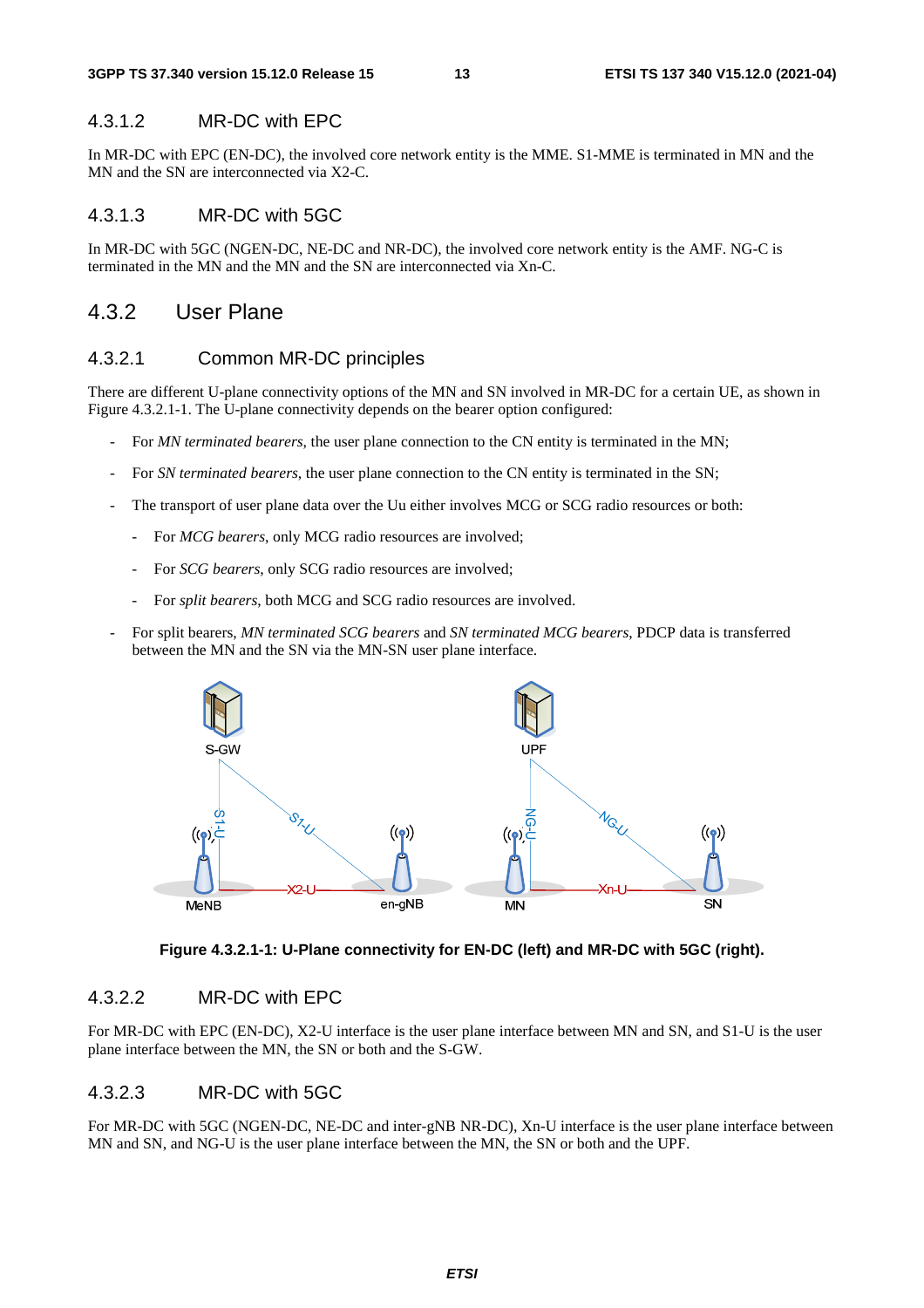## 5 Layer 1 related aspects

In MR-DC, two or more Component Carriers (CCs) may be aggregated over two cell groups. A UE may simultaneously receive or transmit on multiple CCs depending on its capabilities. The maximum number of configured CCs for a UE is 32 for DL and UL. Depending on UE's capabilities, up to 31 CCs can be configured for an E-UTRA cell group when the NR cell group is configured. For the NR cell group, the maximum number of configured CCs for a UE is 16 for DL and 16 for UL.

A gNB may configure the same Physical Cell ID (PCI) to more than one NR cell it serves. To avoid PCI confusion for MR-DC, NR PCIs should be allocated in a way that an NR cell is uniquely identifiable by a PCell identifier. This PCell is in the coverage area of an NR cell included in the MR-DC operation. In addition, NR PCIs should only be re-used in NR cells on the same SSB frequency sufficiently distant from each other. X2-C/Xn-C signalling supports disambiguation of NR PCIs by including the CGI of the PCell in respective X2AP/XnAP messages (e.g. SGNB ADDITION REQUEST/S-NODE ADDITION REQUEST) and by providing neighbour cell relationship via non-UE associated signaling (e.g. via the Xn Setup procedure or the NG-RAN node Configuration Update procedure).

In this version of the specification, NR-DC assumes slot-level synchronization between PCell and PSCell, with no assumption on SFN synchronization. However, some UEs may indicate they support NR-DC only if SFN synchronization between PCell and PSCell is also ensured.

In (NG)EN-DC and in NE-DC, power sharing can be performed within a frequency range with either semi-static or dynamic power sharing. With semi-static power sharing, the maximum UE transmission power is semi-statically split between MCG and SCG by RRC configuration. With dynamic power sharing:

- when determining the UL transmission power of an SCG transmission in (NG)EN-DC, the UE takes into account transmission(s) on MCG overlapping with any part of the SCG transmission;
- when determining the UL transmission power of an MCG transmission in NE-DC, the UE takes into account transmission(s) on SCG overlapping with any part of the MCG transmission.

Details are specified in TS38.213 [21].

## 6 Layer 2 related aspects

## 6.1 MAC Sublayer

In MR-DC, the UE is configured with two MAC entities: one MAC entity for the MCG and one MAC entity for the SCG. The serving cells of the MCG other than the PCell can only be activated/deactivated by the MAC Control Element received on MCG, and the serving cells of the SCG other than PSCell can only be activated/ deactivated by the MAC Control Element received on SCG. The MAC entity applies the bitmap for the associated cells of either MCG or SCG. PSCell in SCG is always activated like the PCell (i.e. deactivation timer is not applied to PSCell). With the exception of PUCCH SCell, one deactivation timer is configured per SCell by RRC.

In MR-DC, semi-persistent scheduling (SPS) resources and configured grant (CG) resources can be configured on serving cells in both MCG and SCG.

In MR-DC, contention based random access (CBRA) procedure is supported on both PCell and PSCell while contention free random access (CFRA) procedure is supported on all serving cells in both MCG and SCG.

In MR-DC, the BSR configuration, triggering and reporting are independently performed per cell group. For split bearers, the PDCP data is considered in BSR in the cell group(s) configured by RRC.

In MR-DC, separate DRX configurations are provided for MCG and SCG.

In MR-DC, PHR is independently configured per cell group. Events in one cell group can trigger power headroom reporting in both MCG and SCG. Power headroom information for one cell group is also included in a PHR transmitted in the other cell group.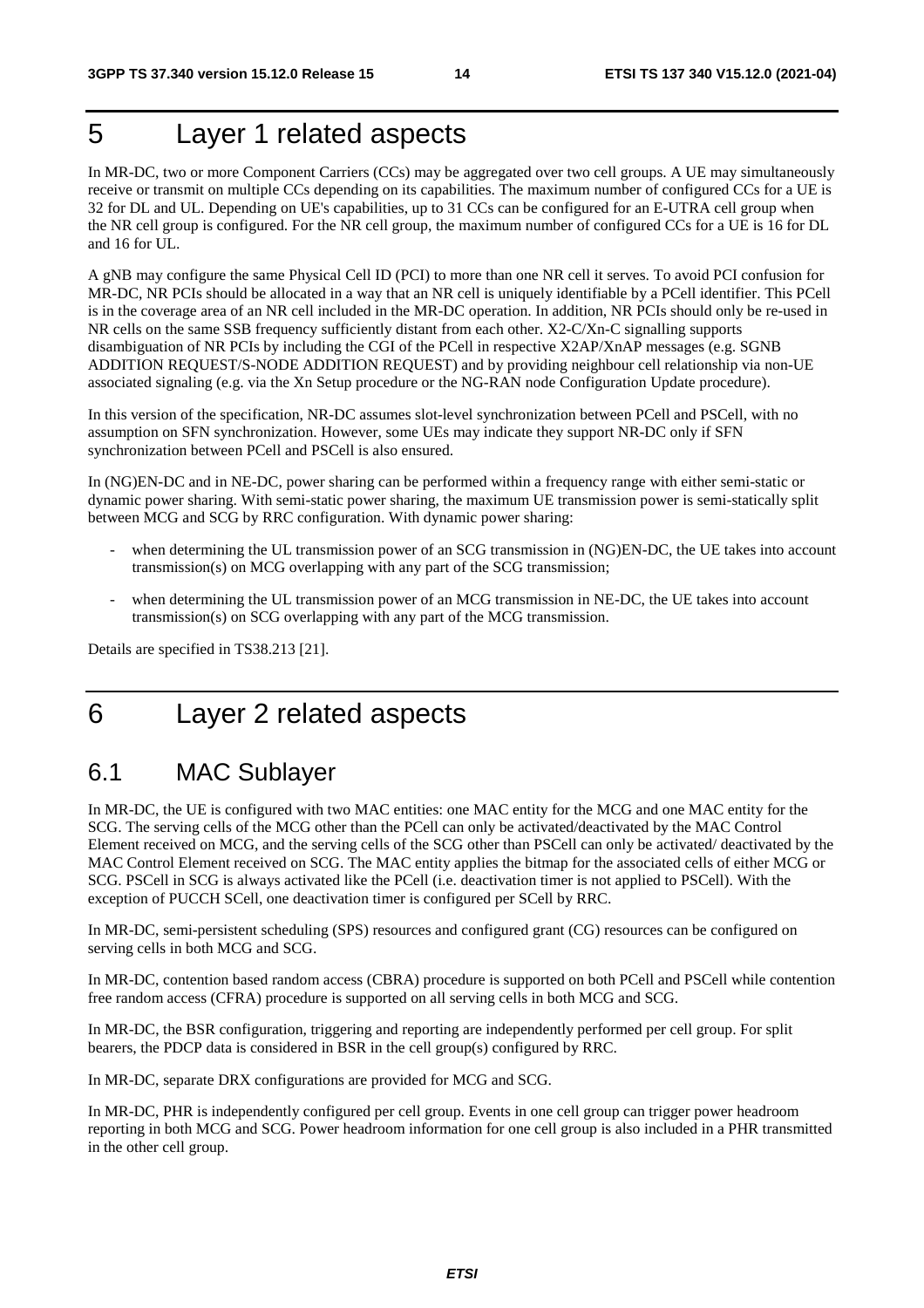## 6.2 RLC Sublayer

Both RLC AM and UM can be configured for MR-DC, for all bearer types (MCG, SCG and split bearers).

## 6.3 PDCP Sublayer

In EN-DC, CA duplication (see [3]) can be applied in the MN and in the SN, but MCG bearer CA duplication can be configured only in combination with E-UTRAN PDCP and MCG bearer CA duplication can be configured only if DC duplication is not configured for any split bearer.

In NGEN-DC, CA duplication can only be configured for SCG bearer. In NE-DC, CA duplication can only be configured for MCG bearer. In NR-DC, CA duplication can be configured for both MCG and SCG bearers.

In MR-DC, RoHC (as described in TS 36.323 [15] and TS 38.323 [16]) can be configured for all the bearer types.

## 6.4 SDAP Sublayer

In MR-DC with 5GC, the network may host up to two SDAP protocol entities for each individual PDU session, one for MN and another one for SN (see clause 8.1). The UE is configured with one SDAP protocol entity per PDU session.

## 7 RRC related aspects

## 7.1 System information handling

In MR-DC, the SN is not required to broadcast system information other than for radio frame timing and SFN. System information for initial configuration is provided to the UE by dedicated RRC signalling via the MN. The UE acquires, at least, radio frame timing and SFN of SCG from the PSS/SSS and MIB (if the SN is an eNB) / NR-PSS/SSS and PBCH (if the SN is a gNB) of the PSCell.

NOTE: The option that the SN does not broadcast system information other than radio frame timing and SFN relies on proper OAM configuration.

Additionally, upon change of the relevant system information of a configured SCell, the network releases and subsequently adds the concerned SCell (with updated system information), via one or more *RRC reconfiguration* messages sent on SRB1 or SRB3, if configured.

## 7.2 Measurements

If the measurement is configured to the UE in preparation for the Secondary Node Addition procedure described in clause 10.2, the Master node should configure the measurement to the UE.

In case of the intra-secondary node mobility described in clause 10.3, the SN should configure the measurement to the UE in coordination with the MN, if required.

The Secondary Node Change procedure described in clause 10.5 can be triggered by both the MN (only for interfrequency secondary node change) and the SN. For secondary node changes triggered by the SN, the RRM measurement configuration is maintained by the SN which also processes the measurement reporting, without providing the measurement results to the MN.

Measurements can be configured independently by the MN and by the SN (intra-RAT measurements on serving and non-serving frequencies). The MN indicates the maximum number of frequency layers and measurement identities of intra-frequency and inter-frequency measurement that can be used in the SN to ensure that UE capabilities are not exceeded. In MR-DC, to assist MN to identify the measurement type, the SN indicates to the MN the list of SCG serving frequencies. In NR-DC, to assist SN to identify the measurement type, the MN indicates also to SN the list of MCG serving frequencies.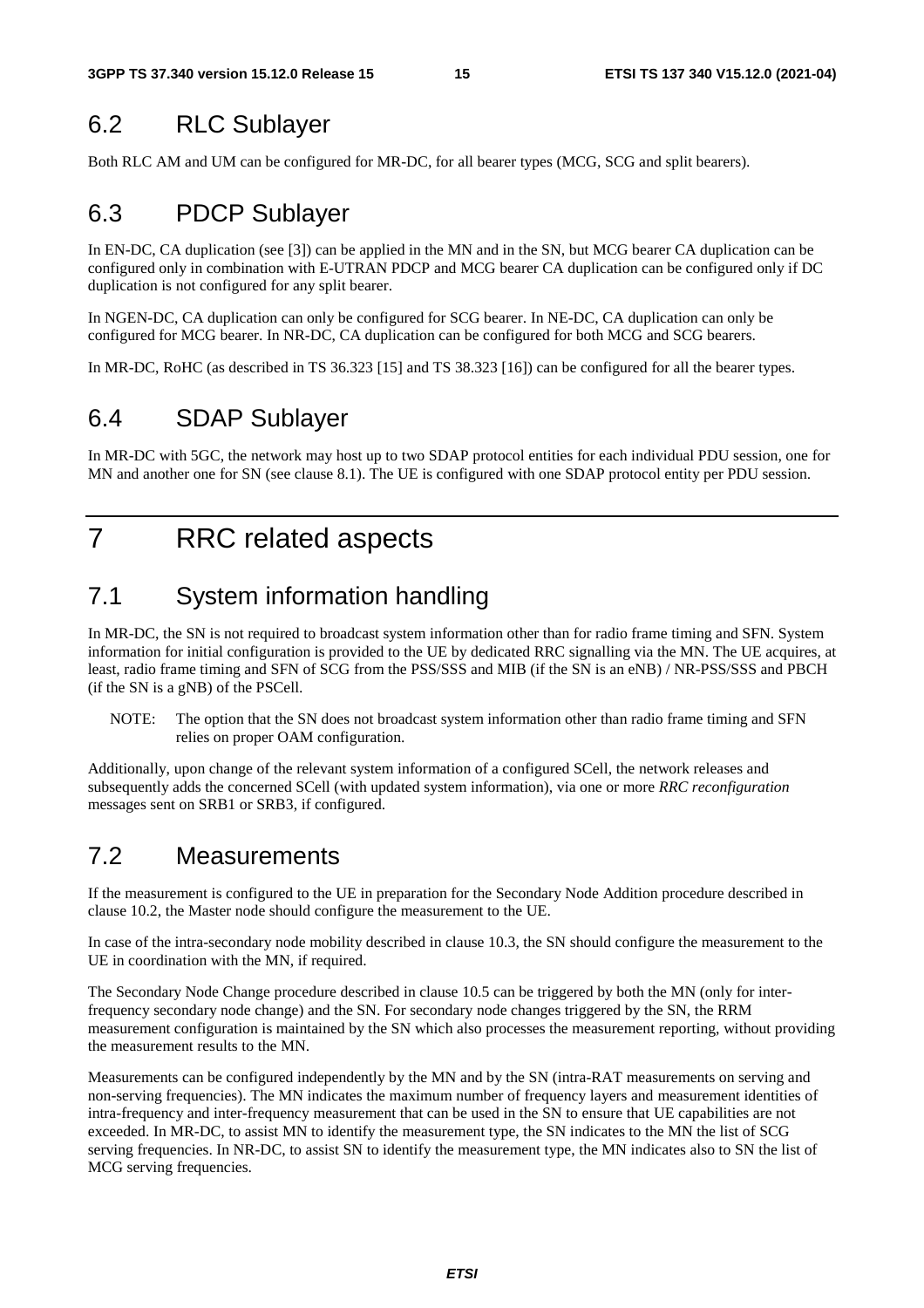If MN and SN both configure measurements on the same carrier frequency then the configurations need to be consistent (if the network wants to ensure these are considered as a single measurement layer). Each node (MN and SN) can configure independently a threshold for the SpCell quality. In (NG)EN-DC scenario, when the PCell quality is above the threshold configured by the MN, the UE is still required to perform inter-RAT measurements configured by the MN on the SN RAT (while it's not required to perform intra-RAT measurements); when the PSCell quality is above the threshold configured by the SN, the UE is not required to perform measurements configured by the SN. In NR-DC or NE-DC scenario, when the PCell quality is above the threshold configured by the MN, the UE is not required to perform measurements configured by the MN; when the PSCell quality is above the threshold configured by the SN, the UE is not required to perform measurements configured by the SN.

NOTE: The SN cannot renegotiate the number of frequency layers allocated by the MN in this version of the protocol.

In MR-DC, both the MN and the SN can configure CGI reporting. The MN can configure CGI reporting for intra-RAT and inter-RAT cells but the SN can only configure CGI reporting of intra-RAT cells. At any point in time, the UE can be configured with at most one CGI reporting configuration. For CGI reporting coordination, the SN sends the CGI measurement request and the embedded CGI reporting configuration to the MN. Optionally, the SN sends the unknown cell information to the MN. If there is no ongoing CGI reporting measurement on UE side, the MN forwards the SN CGI measurement configuration to UE. Otherwise the MN rejects the request by sending X2/Xn reject message. In case the SN indicates the unknown cell information, and the CGI information of the requested cell is already available in the MN, the MN can also reject the request, and sends the CGI information of the requested cell to the SN. The SN cannot configure the CGI measurement using the SRB3.

When SRB3 is not configured, reports for measurements configured by the SN are sent on SRB1. When SRB3 is configured, reports for measurements configured by the SN are sent on SRB3.

Measurement results related to the target SN can be provided by MN to target SN at MN initiated SN change procedure. Measurement results of target SN can be forwarded from source SN to target SN via MN at SN initiated SN change procedure. Measurement results related to the target SN can be provided by source MN to target MN at Inter-MN handover with/without SN change procedure.

Measurement results according to measurement configuration from the MN are encoded according to SN RRC when they are provided by MN to SN in *SgNB Addition Request* message / *SN Addition Request* message. During SN initiated SN change procedure, measurement results according to measurement configuration from SN are encoded according to SN RRC when they are provided by MN to SN in *SgNB Addition Request* message / *SN Addition Request* message.

Per-UE or per-FR measurement gaps can be configured, depending on UE capability to support independent FR measurement and network preference. Per-UE gap applies to both FR1 (E-UTRA and NR) and FR2 (NR) frequencies. For per-FR gap, two independent gap patterns (i.e. FR1 gap and FR2 gap) are configured for FR1 and FR2 respectively. The UE may also be configured with a per-UE gap sharing configuration (applying to per-UE gap) or with two separate gap sharing configurations (applying to FR1 and FR2 measurement gaps respectively) [8].

A measurement gap configuration is always provided:

- In EN-DC, NGEN-DC and NE-DC, for UEs configured with E-UTRA inter-frequency measurements as described in table 9.1.2-2 in TS 38.133 [8];
- In EN-DC and NGEN-DC, for UEs configured with UTRAN and GERAN measurements as described in table 9.1.2-2 in TS 38.133 [8];
- In NR-DC, for UEs configured with E-UTRAN measurements as described in table 9.1.2-3 in TS 38.133 [8];
- In MR-DC, for UEs that support either per-UE or per-FR gaps, when the conditions to measure SSB based interfrequency measurement or SSB based intra-frequency measurement as described in clause 9.2.4 in TS 38.300 [3] are met;

If per-UE gap is used, the MN decides the gap pattern and the related gap sharing configuration. If per-FR gap is used, in EN-DC and NGEN-DC, the MN decides the FR1 gap pattern and the related gap sharing configuration for FR1, while the SN decides the FR2 gap pattern and the related gap sharing configuration for FR2; in NE-DC and NR-DC, the MN decides both the FR1 and FR2 gap patterns and the related gap sharing configurations.

In EN-DC and NGEN-DC, the measurement gap configuration from the MN to the UE indicates if the configuration from the MN is a per-UE gap or an FR1 gap configuration. The MN also indicates the configured per-UE or FR1 measurement gap pattern and the gap purpose (per-UE or per-FR1) to the SN. Measurement gap configuration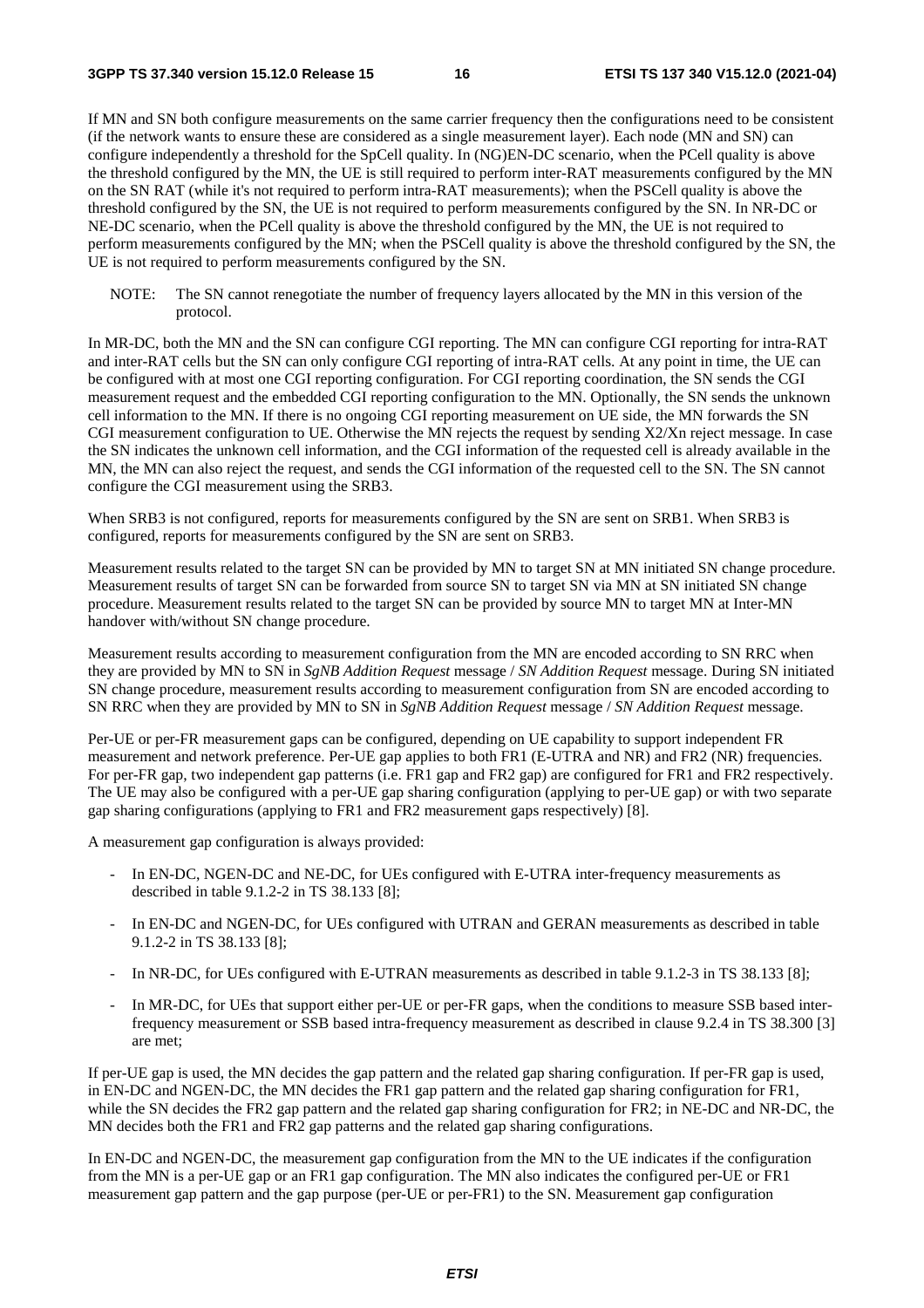assistance information can be exchanged between the MN and the SN. For the case of per-UE gap, the SN indicates to the MN the list of SN configured frequencies in FR1 and FR2 measured by the UE. For the per-FR gap case, the SN indicates to the MN the list of SN configured frequencies in FR1 measured by the UE and the MN indicates to the SN the list of MN configured frequencies in FR2 measured by the UE.

In NE-DC, the MN indicates the configured per-UE or FR1 measurement gap pattern to the SN. The SN can provide a gap request to the MN, without indicating any list of frequencies.

In NR-DC, the MN indicates the configured per-UE, FR1 or FR2 measurement gap pattern and the gap purpose to the SN. The SN can indicate to the MN the list of SN configured frequencies in FR1 and FR2 measured by the UE.

In (NG)EN-DC and NR-DC, SMTC can be used for PSCell addition/PSCell change to assist the UE in finding the SSB in the target PSCell. In case the SMTC of the target PSCell is provided by both MN and SN it is up to UE implementation which one to use.

## 7.3 UE capability coordination

In (NG)EN-DC and NE-DC, the capabilities of a UE supporting MR-DC are carried by different capability containers. Some MR-DC related capabilities are in the MR-DC container e.g. MR-DC band combinations, while other MR-DC related capabilities are contained in the E-UTRA and NR capability containers e.g. feature sets as described in TS 38.300 [3]. The MR-DC capabilities in the MR-DC container need to be visible to both MN and SN, while the capabilities in the E-UTRA and NR containers only need to be visible to the node of the concerned RAT.

In NR-DC, all NR-DC related capabilities are in the NR capability container and are visible to both MN and SN.

When retrieving MR-DC related capabilities, the MN shall provide an MR-DC filter that affects the MR-DC related capabilities in MR-DC, E-UTRA and NR capability containers. When using different *UE capability enquiry* messages to retrieve the different containers, the MN shall employ the same MR-DC filter in all enquiry messages. In the E-UTRA RRC UE capability enquiry, the MR-DC filter is also used for retrieval of NR capabilities i.e. there is in fact one MR-DC/NR filter (while there is a separate filter for E-UTRA capabilities). Furthermore, the MN stores the retrieved capabilities and the corresponding filter, used to retrieve those capabilities, in the core network for later use.

For the UE capabilities requiring coordination between E-UTRA and NR (i.e. band combinations, feature sets and the maximum power for FR1 the UE can use in SCG) or between NR MN and NR SN (i.e. band combinations, feature sets), it is up to the MN to decide on how to resolve the dependency between MN and SN configurations. The MN then provides the resulting UE capabilities usable for SCG configuration to the SN, including the list of allowed MR-DC band combinations and feature sets, and the SN indicates the selected band combination and feature set to the MN. When subsequently reconfiguring the SCG, the SN should inform the MN whenever the band combination and/or feature set it selected for the SCG changes (i.e. even if the selection concerns a band combination and feature set that is allowed). As part of an SN initiated SN modification, the SN may also indicate the desired UE capabilities usable for SCG configuration (e.g. a band combination and a feature set) outside those allowed by the MN (i.e. it may re-negotiate the UE capabilities for SCG configuration), and it is up to the MN to make the final decision whether to accept or reject the request.

## 7.4 Handling of combined MN/SN RRC messages

When both MCG and SCG reconfiguration is required due to the need for coordination with the MN, the *SN RRC reconfiguration* message is encapsulated in an MN RRC message that also carries the corresponding MCG reconfiguration that ensures that the combined configuration can be jointly processed by the UE. If the MN terminates a bearer using NR PDCP, the NR PDCP configuration is generated by the MN itself. If the SN terminates the bearer, the SN generates the NR PDCP configuration and sends it to the MN as a separate container.

The UE uses a joint success/failure procedure for messages in an encapsulating MN RRC message. A failure of the MN RRC messages, including one encapsulated SN RRC message with or without any MCG reconfiguration fields, triggers a re-establishment procedure. Each *SN RRC reconfiguration* message should have its own RRC response message even when the SN RRC message is encapsulated in an MN RRC message. The SN RRC response message is forwarded over X2/Xn to the SN. If a *SN RRC reconfiguration* message is contained in a MN RRC message, the UE sends a MN RRC response message that encapsulates the SN RRC response message.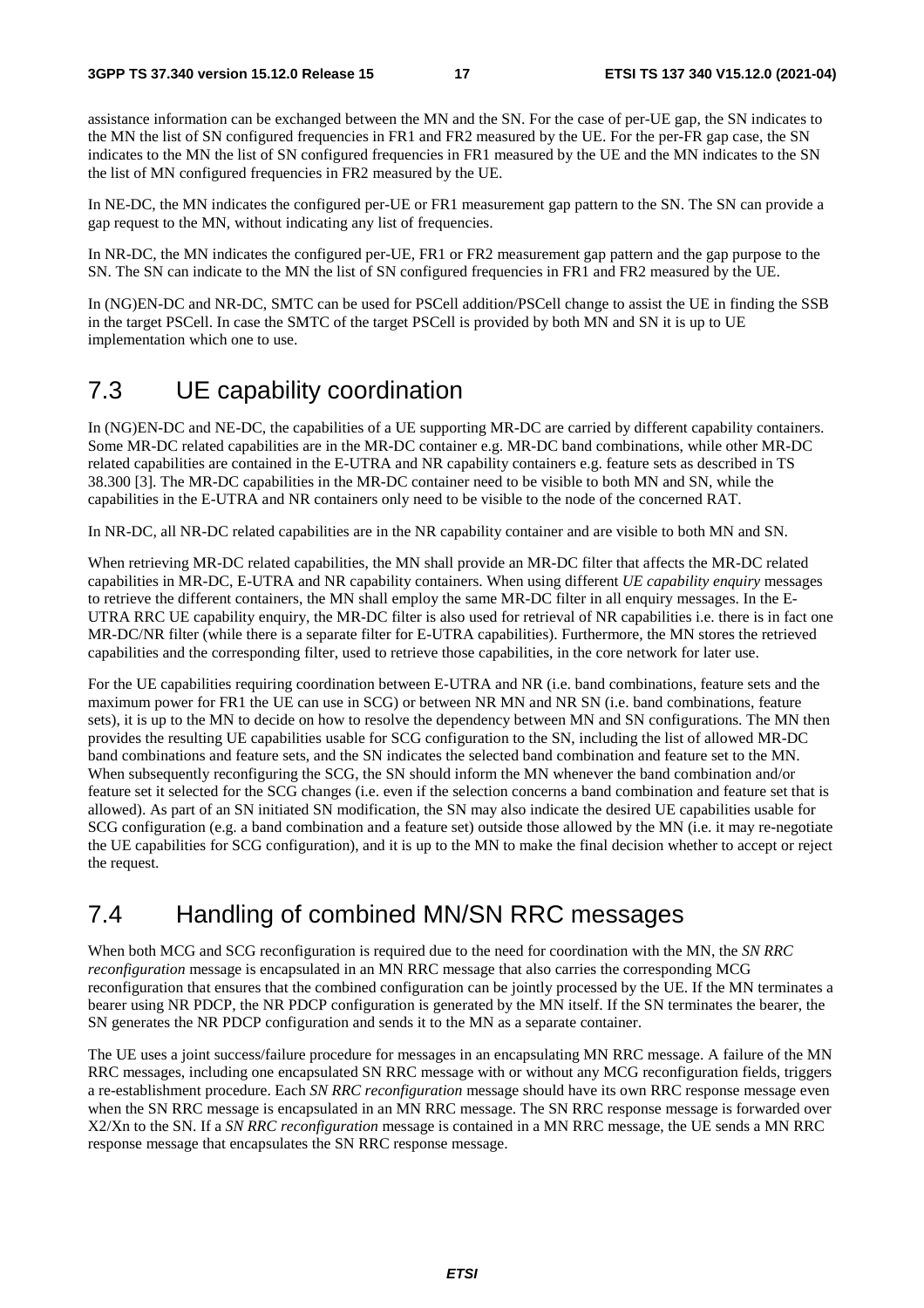NOTE: If the MN RRC message does not encapsulate an *SN RRC reconfiguration* message (i.e. an SCG configuration) but only information elements generated by the SN (e.g. the PDCP configuration for an SN terminated bearer), the UE will not send an SN RRC response message.

## 7.5 SRB3

SRB3 is supported in EN-DC, NGEN-DC and NR-DC, but not in NE-DC.

The decision to establish SRB3 is taken by the SN, which provides the SRB3 configuration using an SN RRC message. SRB3 establishment and release can be done at Secondary Node Addition and Secondary Node Change. SRB3 reconfiguration can be done at Secondary Node Modification procedure.

SRB3 may be used to send *SN RRC Reconfiguration*, *SN RRC Reconfiguration Complete*, *SN Measurement Report*, and *SN Failure Information* messages (i.e., in case of failure for an SCG RLC bearer), only in procedures where the MN is not involved. *SN RRC Reconfiguration Complete* messages are mapped to the same SRB as the message initiating the procedure. *SN Measurement Report* messages are mapped to SRB3, if configured, regardless of whether the configuration is received directly from the SN or via the MN. No MN RRC messages are mapped to SRB3.

SRB3 is modelled as one of the SRBs defined in TS 38.331 [4] and uses the NR-DCCH logical channel type. RRC PDUs on SRB3 are ciphered and integrity protected using NR PDCP, with security keys derived from  $S-K_{eNB}$ . The SN selects ciphering and integrity protection algorithms for the SRB3 and provides them to the MN within the SCG Configuration for transmission to the UE.

NOTE: A NR SCG RRC message sent via E-UTRA MCG SRB is protected by E-UTRA MCG SRB security (NR security is not used in this case).

SRB3 is of higher scheduling priority than all DRBs. The default scheduling priorities of split SRB1 and SRB3 are the same.

There is no requirement on the UE to perform any reordering of RRC messages between SRB1 and SRB3.

When SCG is released, SRB3 is released.

## 7.6 Split SRB

Split SRB is supported for both SRB1 and SRB2 (split SRB is not supported for SRB0 and SRB3) in all MR-DC cases. RRC PDUs on split SRB are ciphered and integrity protected using NR PDCP.

Split SRB can be configured by the MN in Secondary Node Addition and/or Modification procedure, with SN configuration part provided by the SN. A UE can be configured with both split SRB and SRB3 simultaneously. SRB3 and the SCG leg of split SRB can be independently configured.

For the split SRB, the selection of transmission path in downlink depends on network implementation. For uplink, the UE is configured via MN RRC signalling whether to use MCG path or duplicate the transmission on both MCG and SCG.

## 7.7 SCG/MCG failure handling

RLF is declared separately for the MCG and for the SCG.

If radio link failure is detected for MCG, the UE initiates the RRC connection re-establishment procedure.

The following SCG failure cases are supported:

- SCG RLF;
- SN change failure;
- For EN-DC, NGEN-DC and NR-DC, SCG configuration failure (only for messages on SRB3);
- For EN-DC, NGEN-DC and NR-DC, SCG RRC integrity check failure (on SRB3).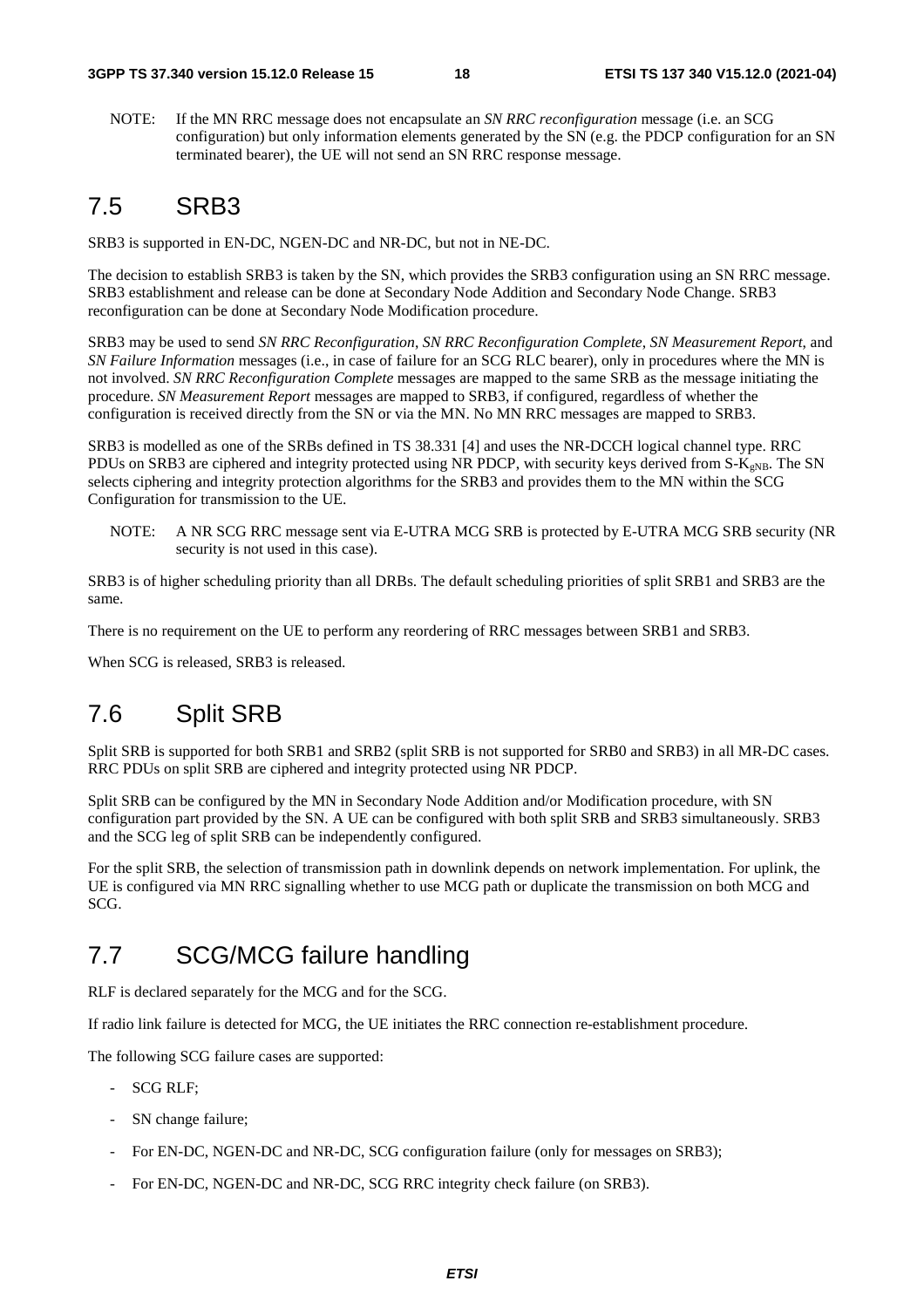Upon SCG failure the UE suspends SCG transmissions for all radio bearers and reports the SCG Failure Information to the MN, instead of triggering re-establishment.

In all SCG failure cases, the UE maintains the current measurement configurations from both the MN and the SN and the UE continues measurements based on configuration from the MN and the SN if possible. The SN measurements configured to be routed via the MN will continue to be reported after the SCG failure.

NOTE: UE may not continue measurements based on configuration from the SN after SCG failure in certain cases (e.g. UE cannot maintain the timing of PSCell).

The UE includes in the *SCG Failure Information* message the measurement results available according to current measurement configuration of both the MN and the SN. The MN handles the *SCG Failure Information* message and may decide to keep, change, or release the SN/SCG. In all the cases, the measurement results according to the SN configuration and the SCG failure type may be forwarded to the old SN and/or to the new SN.

## 7.8 UE identities

In MR-DC, two C-RNTIs are independently allocated to the UE: one for MCG, and one for SCG.

### 7.9 Inter-node Resource Coordination

For MR-DC operations, MN and SN may coordinate their UL and DL radio resources in semi-static manner via UE associated signalling.

## 8 Bearer handling aspects

### 8.1 QoS aspects

In EN-DC, the E-UTRAN QoS framework defined in TS 36.300 [2] applies:

- An S1-U bearer is established between the EPC and the SN for SN terminated bearers;
- An X2-U bearer is established between the MN and the SN for split bearers, MN terminated SCG bearers and SN terminated MCG bearers;
- MN terminated and SN terminated bearers may have either MCG or SCG radio resources or both, MCG and SCG radio resources, established;

In MR-DC with 5GC:

- The NG-RAN QoS framework defined in TS 38.300 [3] applies;
- QoS flows belonging to the same PDU session may be mapped to different bearer types (see clause 4.2.2) and as a result there may be two different SDAP entities for the same PDU session: one at the MN and another one at the SN, in which case the MN decides which QoS flows are assigned to the SDAP entity in the SN. If the SN decides that its SDAP entity cannot host a given QoS flow any longer, the SN informs the MN and the MN cannot reject the request. If the MN decides that its SDAP entity can host a given QoS flow which has already been relocated to SN, the MN informs the SN;
- The MN or SN node that hosts the SDAP entity for a given QoS flow decides how to map the QoS flow to DRBs;
- If the SDAP entity for a given QoS flow is hosted by the MN and the MN decides that SCG resources are to be configured it provides to the SN
	- DRB QoS flow level QoS parameters, which the SN may reject, and
	- QoS flow to DRB mapping information and the respective per QoS flow information;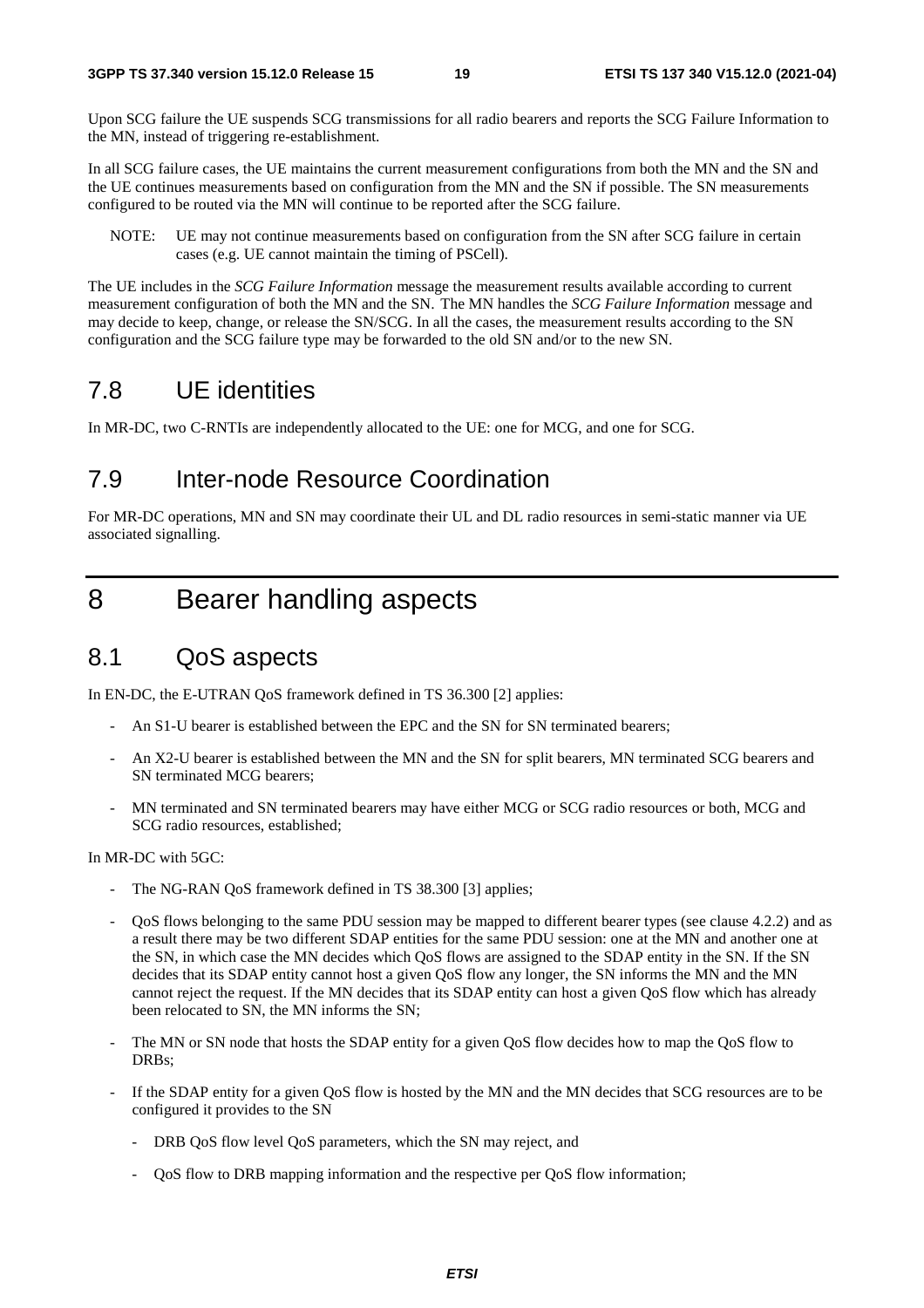- If the SDAP entity for a given QoS flow is hosted by the SN and the SN configures MCG resources, based on offered MCG resource information from the MN, the SN provides to the MN
	- DRB QoS flow level QoS parameters, which the MN may reject, and
	- QoS flow to DRB mapping information and the respective per QoS flow information.
- If the SDAP entity for a given OoS flow is hosted by the SN, the MN provides sufficient OoS related information to enable the SN to configure appropriate SCG resources and to request the configuration of appropriate MCG resources. The MN may offer MCG resources to the SN and may indicate for GBR QoS flows the amount offered to the SN on a per QoS flow level. Otherwise, the SN can only use SCG resources for the concerned QoS flow. The SN may request the MN to release QoS flows from the SDAP entity hosted by the SN that the MN cannot reject.
- MN decides the DL PDU session AMBR and UL PDU session AMBR limits to be assigned to the SN, and indicates these to the SN:
	- The PDCP entity at the SN applies the received DL PDU session AMBR limi t to the set of all bearers for which the SN hosts PDCP for the UE:
	- The MAC entity at the SN applies the received UL PDU session AMBR limit to the scheduled uplink radio traffic at the SN for the UE.
- The MN can decide to reallocate one or more OoS flows from the MN to the SN. In such case, the SN decides which DRBs the offloaded OoS flows are mapped to. It is possible to avoid/ minimise loss and ensure in-order delivery when reallocating all QoS flows mapped to a given DRB in the MN by keeping the QoS flows mapped to the same DRB in the SN. To achieve this, the SN should behave similar to what is specified for the target NG-RAN node upon handover, see TS 38.300 clause 9.2.3.2.2 [3]. The corresponding behaviour applies when QoS flows are re-allocated from the SN to the MN.

In all MR-DC cases:

- The MN decides the DL UE AMBR and UL UE AMBR limits to be assigned to the SN, and indicates these to the SN:
	- The PDCP entity at the SN applies the received DL UE AMBR limit to the set of all bearers for which the SN hosts PDCP for the UE;
	- The MAC entity at the SN applies the received UL UE AMBR limit to the scheduled uplink radio traffic at the SN for the UE.

To support PDU sessions mapped to different bearer types, MR-DC with 5GC provides the possibility for the MN to request the 5GC:

- For some PDU sessions of a UE: Direct the User Plane traffic of the whole PDU session either to the MN or to the SN. In that case, there is a single NG-U tunnel termination at the NG-RAN for such PDU session.
	- The MN may request to change this assignment during the life time of the PDU session.
- For some other PDU sessions of a UE: Direct the User Plane traffic of a subset of the QoS flows of the PDU session to the SN (respectively MN) while the rest of the QoS flows of the PDU session is directed to the MN (respectively SN). In that case, there are two NG-U tunnel terminations at the NG-RAN for such PDU session.
	- The MN may request to change this assignment during the life time of the PDU session.

To support notification control indication for GBR QoS flows along the QoS framework specified in 38.300 [3] for MR-DC with 5GC, SN and MN may mutually indicate whenever QoS requirements for GBR QoS flows cannot be fulfilled anymore or can be fulfilled again.

### 8.2 Bearer type selection

In EN-DC, for each radio bearer the MN decides the location of the PDCP entity and in which cell group(s) radio resources are to be configured. Once an SN terminated split bearer is established, e.g. by means of the Secondary Node Addition procedure or MN initiated Secondary Node Modification procedure, the SN may remove SCG resources for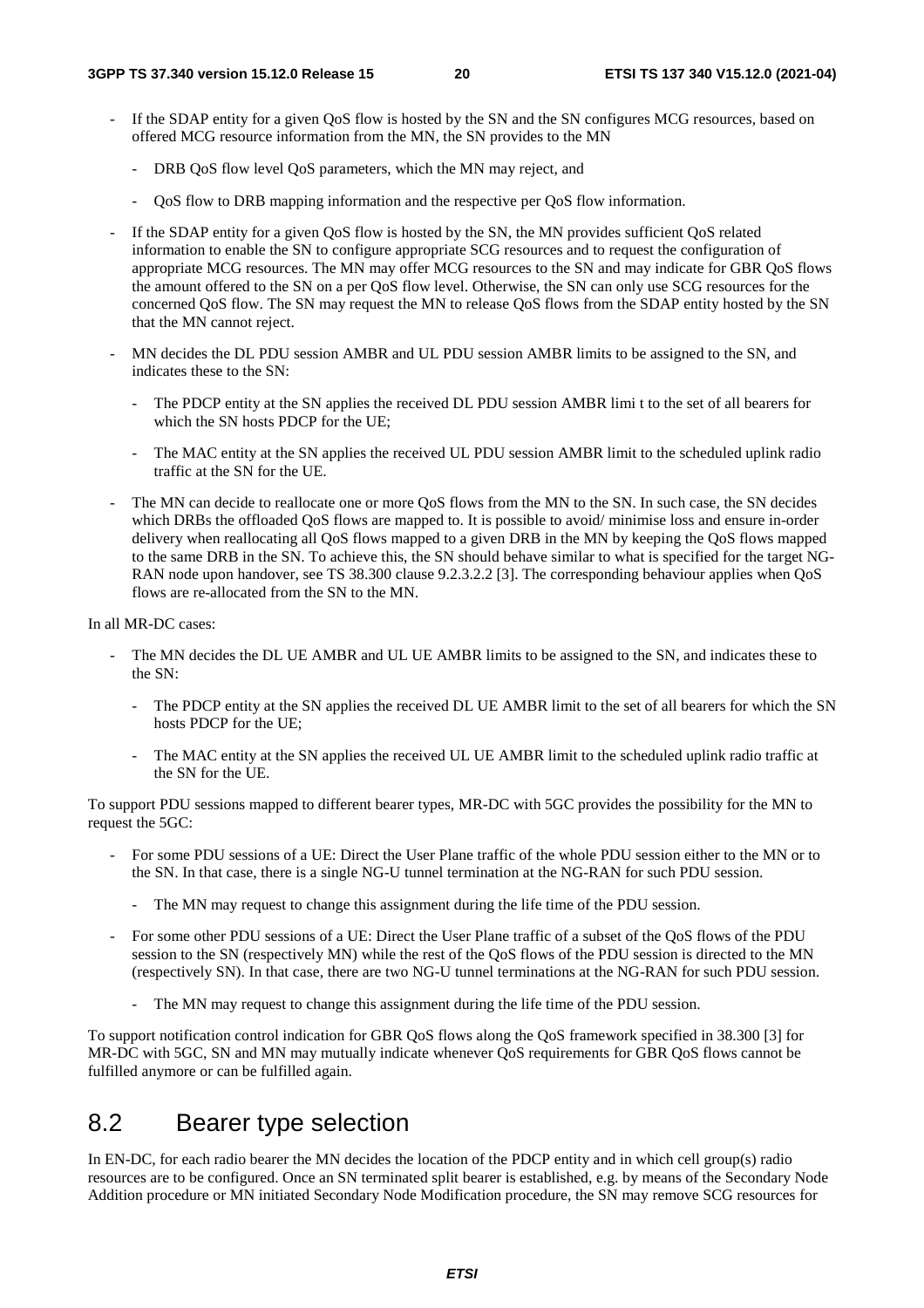the respective E-RAB, as long as the QoS for the respective E-RAB is guaranteed. In case an SN terminated bearer is released or reconfigured to an MN terminated bearer, only the MN generates the corresponding configuration and the SN does not generate the release configuration.

In MR-DC with 5GC, the following principles apply:

- The MN decides per PDU session the location of the SDAP entity, i.e. whether it shall be hosted by the MN or the SN or by both (split PDU session);
- If the MN decides to host an SDAP entity it may decide some of the related QoS flows to be realized as MCG bearer, some as SCG bearer, and others to be realized as split bearer;
- If the MN decides that an SDAP entity shall be hosted in the SN, some of the related OoS flows may be realized as SCG bearer, some as MCG bearer, while others may be realized as split bearer. In this case, the SN decides how to realise the QoS flow, but if the MN does not offer MCG resources, the SN can only realize the QoS flow as SCG bearer. The SN may remove or add SCG resources for the respective QoS flows, as long as the QoS for the respective QoS flow is guaranteed
- If the MN decides that an SDAP entity shall be hosted in the SN, coordination of DRB IDs between the MN and the SN is needed to ensure unique allocation of DRBs for a UE. The SN is responsible to assign the DRB IDs for the DRBs it terminates, based on the DRB IDs indicated by the MN.
- For each PDU session, including split PDU sessions, at most one default DRB may be configured (see [3]). The MN decides whether the SN is allowed to setup the default DRB or not;
- In case an SN terminated bearer is released or reconfigured to an MN terminated bearer, the MN generates the corresponding configuration and the SN does not generate the release configuration. The only exceptional case where SN generates the release configuration is for the DRB release due to QoS flow to DRB remapping within SN.

### 8.3 Bearer type change

In MR-DC, all the possible bearer type change options are supported:

- MCG bearer to/from split bearer;
- MCG bearer to/from SCG bearer:
- SCG bearer to/from split bearer.

Bearer termination point change is supported for all bearer types, and can be performed with or without bearer type change:

- MN terminated bearer to/from SN terminated bearer.

#### For MR-DC:

- when the security key is changed for a bearer due to a termination point change, the associated PDCP and RLC entities are re-established, while MAC behavior might depend on the solution selected by the network, e.g. MAC reset, change of LCID, etc. (see Annex A);
- for MCG bearer, split bearer and SCG bearer, during MN security key change the MCG/SCG PDCP and RLC are re-established and MCG/SCG MAC is reset;
- if a bearer type change happens together with MN security key change then for MCG bearer, split bearer and SCG bearer, the MCG/SCG PDCP and RLC are re-established and MCG/SCG MAC is reset;
- if a bearer type change happens through SN change procedure, then SN terminated PDCP and SCG RLC are reestablished and SCG MAC is reset. MCG RLC/MAC behavior depends on the solution selected by the network, see Annex A;
- one step (direct) bearer type change between MN terminated bearer types without using the handover procedure is supported;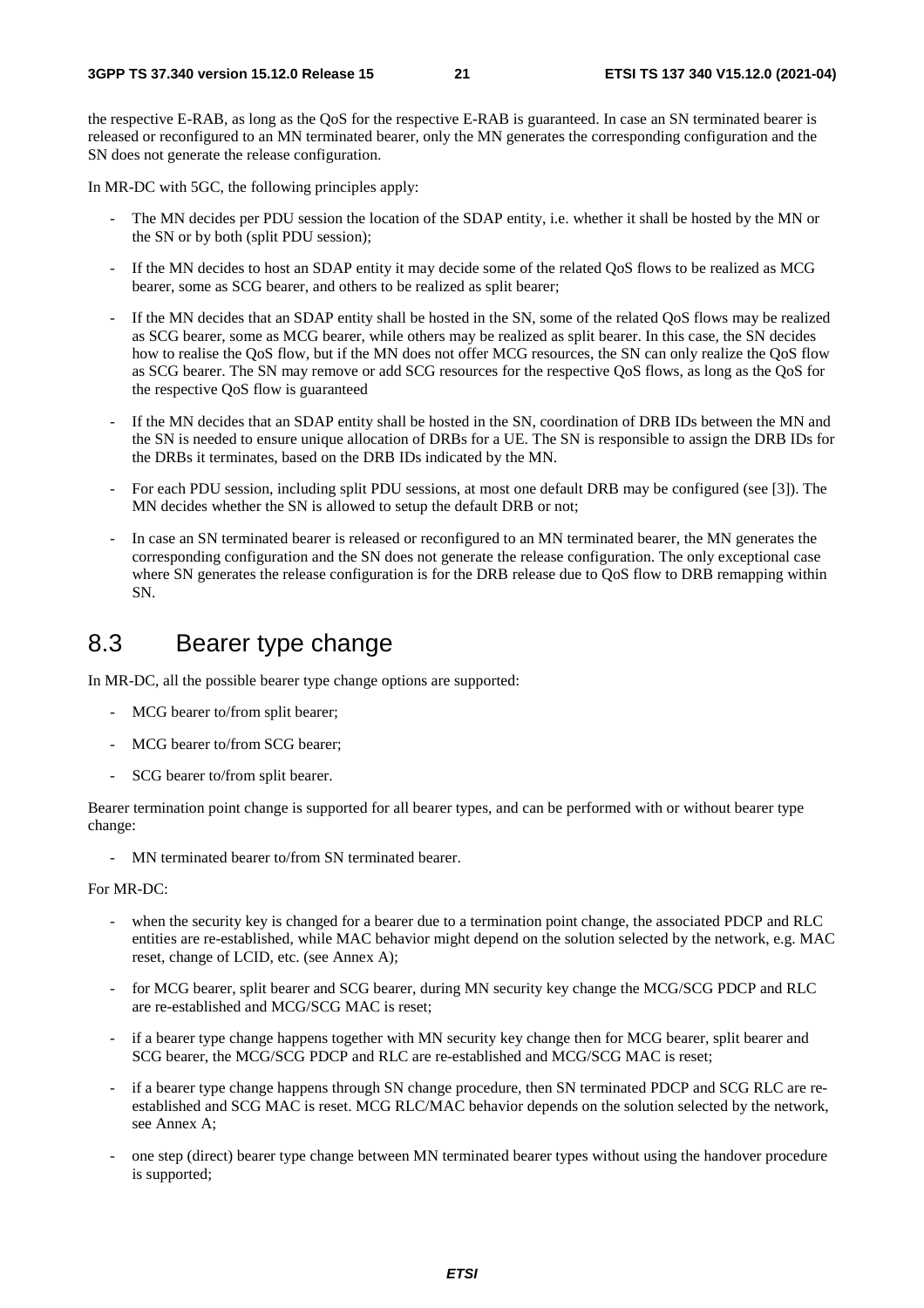- one step (direct) bearer type change between SN terminated bearer types without using the handover or SN change procedure is supported;
- one step (direct) bearer type change from/to MN terminated bearer to/from SN terminated bearer without using the handover procedure is supported;
- PDCP version change for DRB (only applicable for EN-DC) or PDCP SN length change for an AM DRB or RLC mode change for DRB is performed using a release and add of the DRBs (in a single message) or full configuration;
- One step (direct) bearer type change with PDCP version change (only applicable for EN-DC) is supported.

For MR-DC with 5GC:

- in a bearer termination point change of a DRB from a source NG-RAN node to a target NG-RAN node, for each DRB for which the source NG-RAN node provides QoS flow to DRB mapping information to the target NG-RAN node, the source NG-RAN node also offers the indicated DRB ID for usage at the target NG-RAN node. The target NG-RAN node informs the source NG-RAN node if it accepts the DRB offloading and takes the DRB ID into use.
- NOTE 1: In this clause the term "handover" refers to an E-UTRA handover or to an NR synchronous reconfiguration not necessarily implying a P(S)Cell change with or without security key change.
- NOTE 2: L2 handling for bearer type change in MR-DC is also summarized in Annex A (the table does not consider the cases that PDCP SN length is changed and avoiding reuse of COUNT).

## 8.4 User data forwarding

Upon EN-DC specific activities, user data forwarding may be performed for E-RABs for which the bearer type change from/to MN terminated bearer to/from SN terminated bearer is performed. The behaviour of the node from which data is forwarded is the same as specified for the "source eNB" for handover, the behaviour of the node to which data is forwarded is the same as specified for the "target eNB" for handover.

For MR-DC with 5GC, user data forwarding may be performed between NG-RAN nodes whenever the logical node hosting the PDCP entity changes. The behaviour of the node from which data is forwarded is the same as specified for the "source NG-RAN node" for handover, the behaviour of the node to which data is forwarded is the same as specified for the "target NG-RAN node" for handover.

For SN change involving full configuration, the source SN behaviour is the same as the description as specified in intrasystem data forwarding in TS 36.300 [2] for the source eNB or TS 38.300 [3] for the source NG-RAN node, respectively. In case that a DRB DL forwarding tunnel was established, the target SN may not send PDCP SDUs for which delivery was attempted by the source SN. The target SN identifies these by the presence of the PDCP SN in the forwarded GTP-U packet and discards them.

For mobility scenarios which involve more than two RAN nodes, either direct or indirect data forwarding may be applied. Two transport layer addresses of different versions may be provided to enable that the source RAN node can select either IPv4 or IPv6.

For MR-DC with 5GC, offloading of QoS flows within one PDU session may be performed between NG-RAN nodes. The handling of End Marker packets in case of NG-RAN initiated PDU session split is described in clause 10.14.3 and 10.14.4.

## 9 Security related aspects

MR-DC can only be configured after security activation in the MN.

In EN-DC and NGEN-DC, for bearers terminated in the MN the network configures the UE with  $K_{eNB}$ ; for bearers terminated in the SN the network configures the UE with S-K<sub>gNB</sub>. In NE-DC, for bearers terminated in the MN the network configures the UE with  $K_{gNB}$ ; for bearers terminated in the SN the network configures the UE with S- $K_{eNB}$ . In NR-DC, for bearers terminated in the MN the network configures the UE with  $K_{\text{eNB}}$ ; for bearers terminated in the SN the network configures the UE with  $S-K<sub>gNB</sub>$ .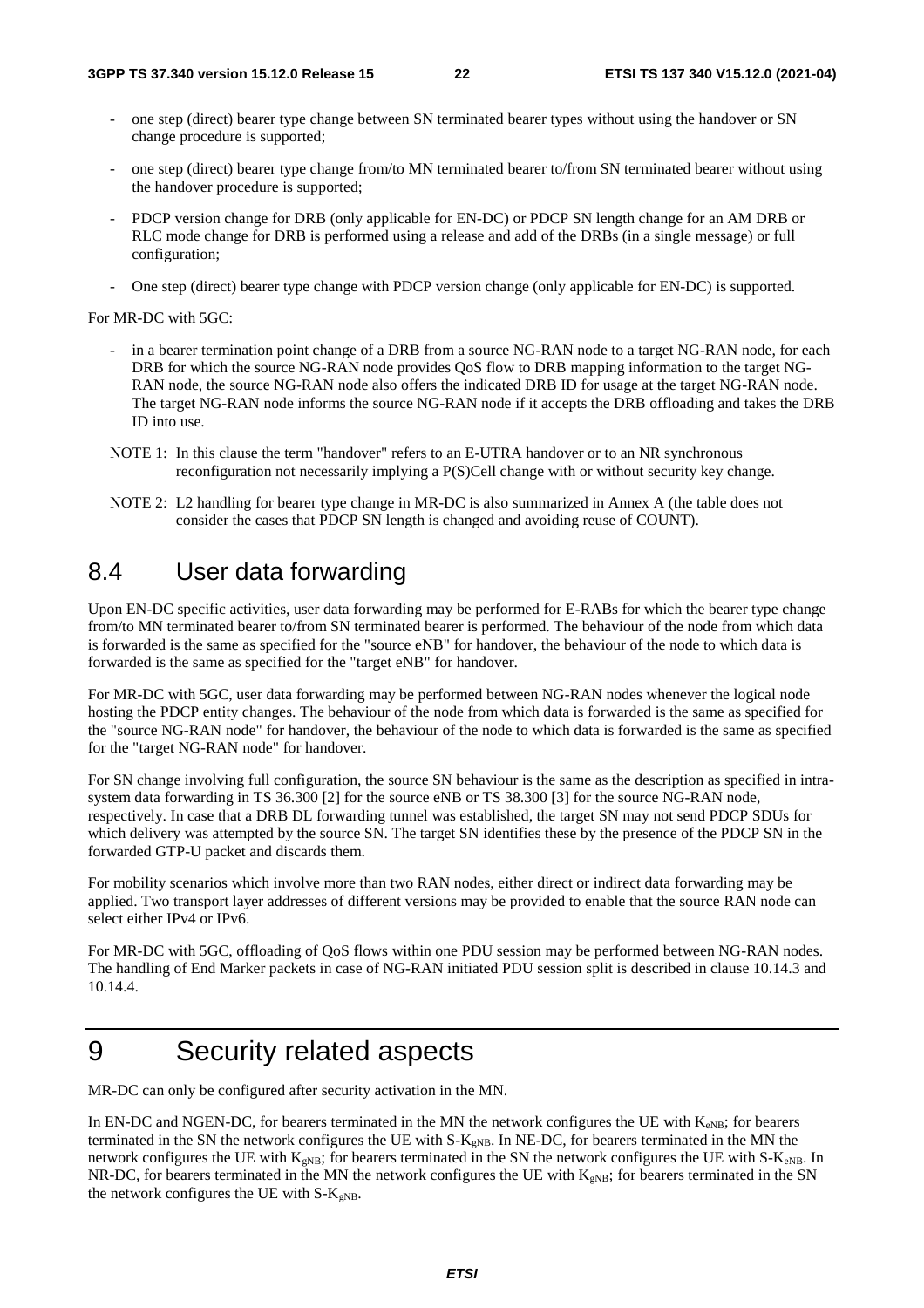In NE-DC and NR-DC, a PCell change without  $K_{gNB}$  change does not require a S- $K_{eNB}$  change (NE-DC case) or a S- $K_{eNB}$  change (NR-DC case).

In EN-DC, NGEN-DC and NR-DC, for a PSCell change that does not require a K<sub>eNB</sub> change (i.e. no simultaneous PCell handover in EN-DC and NGEN-DC) or a  $K_{gNB}$  change (in NR-DC), S- $K_{gNB}$  key refresh is not required if the PDCP termination point of the SN is not changed. In NE-DC, a PSCell change always requires a  $S-K_{eNB}$  change.

In EN-DC, the UE supports the NR security algorithms corresponding to the E-UTRA security algorithms signalled at NAS level and the UE NR AS Security capability is not signalled to the MN over RRC. Mapping from E-UTRA security algorithms to the corresponding NR security algorithms, where necessary, is performed at the MN.

For MR-DC with 5GC, UP integrity protection can be configured on a per radio bearer basis. All DRBs which belong to the same PDU session always have the same UP integrity protection activation, i.e., either on or off:

- For NR-DC: MN and/or SN terminated DRBs of a PDU session can have UP integrity protection activation either on or off.
- For NE-DC: MN terminated DRBs of a PDU session can have UP integrity protection activation on; however, in this case, the MN will not at any point offload any DRB of such PDU session to the SN. SN terminated DRBs of a PDU session always have UP integrity protection activation off.
- For NGEN-DC: Both MN terminated and SN terminated DRBs of a PDU session always have UP integrity protection activation off.

## 10 Multi-Connectivity operation related aspects

### 10.1 General

Similar procedures as defined under clause 10.1.2.8 (Dual Connectivity operation) in TS 36.300 [2] apply for MR-DC.

## 10.2 Secondary Node Addition

### 10.2.1 EN-DC

The Secondary Node Addition procedure is initiated by the MN and is used to establish a UE context at the SN to provide resources from the SN to the UE. For bearers requiring SCG radio resources, this procedure is used to add at least the first cell of the SCG. This procedure can also be used to configure an SN terminated MCG bearer (where no SCG configuration is needed). Figure 10.2.1-1 shows the Secondary Node Addition procedure.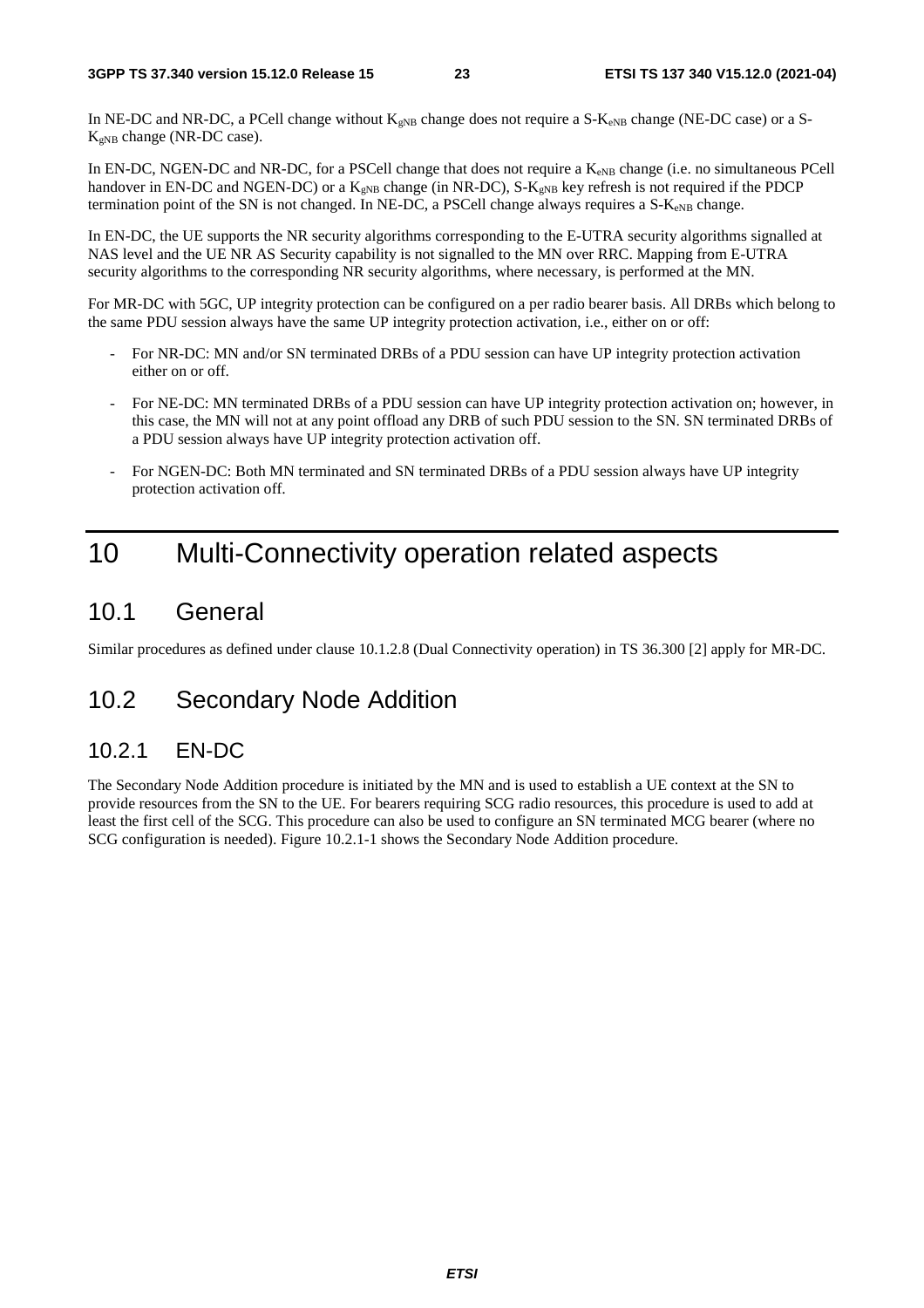

**Figure 10.2.1-1: Secondary Node Addition procedure** 

- 1. The MN decides to request the SN to allocate resources for a specific E-RAB, indicating E-RAB characteristics (E-RAB parameters, TNL address information corresponding to bearer type). In addition, for bearers requiring SCG radio resources, MN indicates the requested SCG configuration information, including the entire UE capabilities and the UE capability coordination result. In this case, the MN also provides the latest measurement results for SN to choose and configure the SCG cell(s). The MN may request the SN to allocate radio resources for split SRB operation. The MN always provides all the needed security information to the SN (even if no SN terminated bearers are setup) to enable SRB3 to be setup based on SN decision. In case of bearer options that require X2-U resources between the MN and the SN, the MN provides X2-U TNL address information for the respective E-RAB, X2-U DL TNL address information for SN terminated bearers, X2-U UL TNL address information for MN terminated bearers. In case of SN terminated split bearers the MN provides the maximum QoS level that it can support. The SN may reject the request.
- NOTE 1: For split bearers, MCG and SCG resources may be requested of such an amount, that the QoS for the respective E-RAB is guaranteed by the exact sum of resources provided by the MCG and the SCG together, or even more. For MN terminated split bearers, the MNs decision is reflected in step 1 by the E-RAB parameters signalled to the SN, which may differ from E-RAB parameters received over S1.
- NOTE 2: For a specific E-RAB, the MN may request the direct establishment of an SCG or a split bearer, i.e., without first having to establish an MCG bearer. It is also allowed that all E-RABs can be configured as SN terminated bearers, i.e. there is no E-RAB established as an MN terminated bearer.
- 2. If the RRM entity in the SN is able to admit the resource request, it allocates respective radio resources and, dependent on the bearer option, respective transport network resources. For bearers requiring SCG radio resources, the SN triggers Random Access so that synchronisation of the SN radio resource configuration can be performed. The SN decides the PSCell and other SCG SCells and provides the new SCG radio resource configuration to the MN in a *NR RRC configuration* message contained in the *SgNB Addition Request Acknowledge* message. In case of bearer options that require X2-U resources between the MN and the SN, the SN provides X2-U TNL address information for the respective E-RAB, X2-U UL TNL address information for SN terminated bearers, X2-U DL TNL address information for MN terminated bearers. For SN terminated bearers, the SN provides the S1-U DL TNL address information for the respective E-RAB and security algorithm. If SCG radio resources have been requested, the SCG radio resource configuration is provided.
- NOTE 3: For the SN terminated split bearer option, the SN may either decide to request resources from the MN of such an amount, that the QoS for the respective E-RAB is guaranteed by the exact sum of resources provided by the MN and the SN together, or even more. The SNs decision is reflected in step 2 by the E-RAB parameters signalled to the MN, which may differ from E-RAB parameters received in step 1. The QoS level requested from the MN shall not exceed the level that the MN offered when setting up the split bearer in step 1.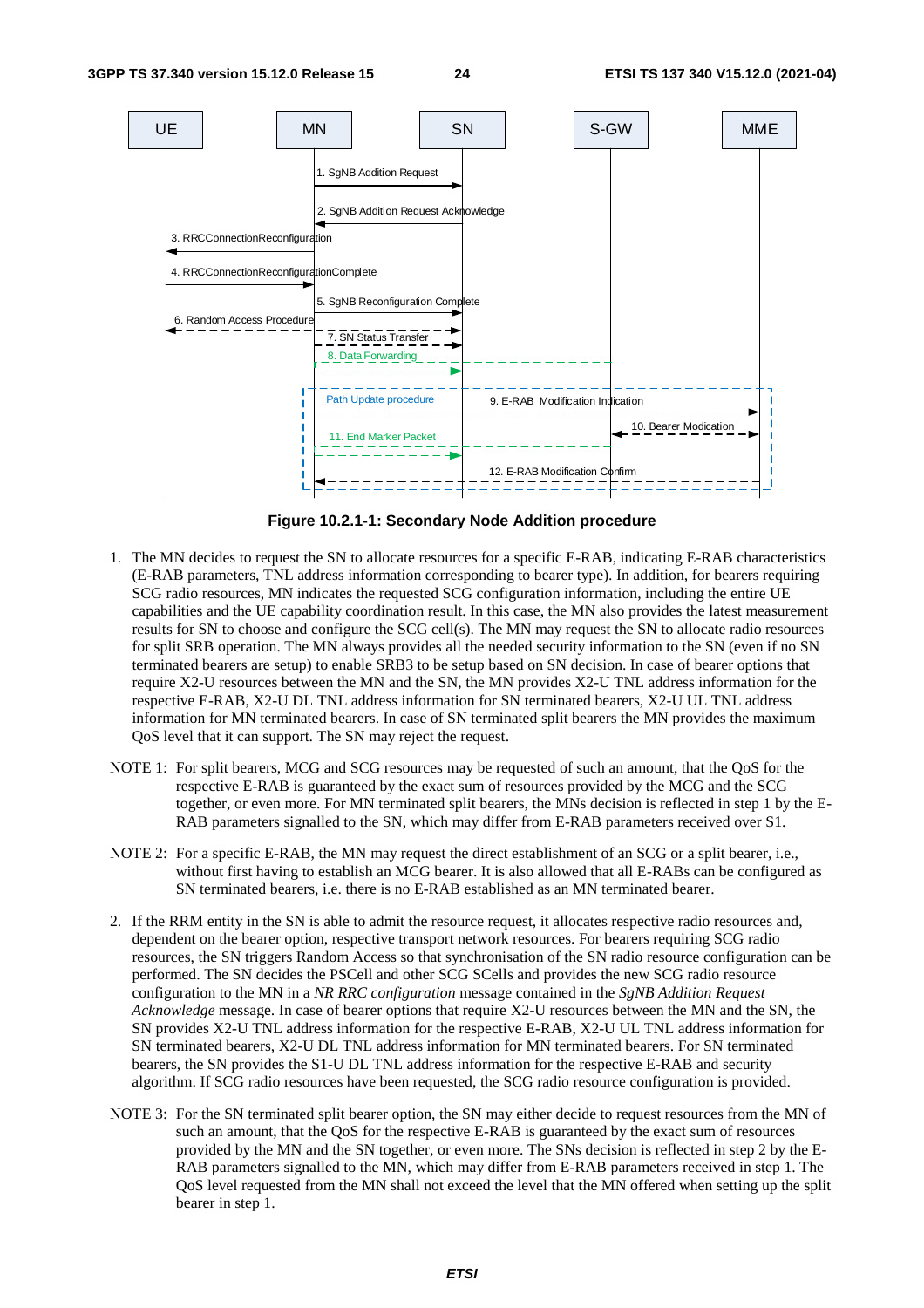NOTE 4: In case of MN terminated bearers, transmission of user plane data may take place after step 2.

NOTE 5: In case of SN terminated bearers , data forwarding and the SN Status Transfer may take place after step 2.

- 3. The MN sends to the UE the *RRCConnectionReconfiguration* message including the NR RRC configuration message, without modifying it.
- 4. The UE applies the new configuration and replies to MN with *RRCConnectionReconfigurationComplete* message, including a NR RRC response message, if needed. In case the UE is unable to comply with (part of) the configuration included in the *RRCConnectionReconfiguration* message, it performs the reconfiguration failure procedure.
- 5. The MN informs the SN that the UE has completed the reconfiguration procedure successfully via *SgNB ReconfigurationComplete* message, including the encoded NR RRC response message, if received from the UE.
- 6. If configured with bearers requiring SCG radio resources, the UE performs synchronisation towards the PSCell of the SN. The order the UE sends the *RRCConnectionReconfigurationComplete* message and performs the Random Access procedure towards the SCG is not defined. The successful RA procedure towards the SCG is not required for a successful completion of the RRC Connection Reconfiguration procedure.
- 7. If PDCP termination point is changed to the SN for bearers using RLC AM, and when RRC full configuration is not used, the MN sends the SN Status Transfer.
- 8. For SN terminated bearers moved from the MN, dependent on the bearer characteristics of the respective E-RAB, the MN may take actions to minimise service interruption due to activation of EN-DC (Data forwarding).
- 9-12. If applicable, the update of the UP path towards the EPC is performed.

### 10.2.2 MR-DC with 5GC

The Secondary Node (SN) Addition procedure is initiated by the MN and is used to establish a UE context at the SN in order to provide resources from the SN to the UE. For bearers requiring SCG radio resources, this procedure is used to add at least the initial SCG serving cell of the SCG. This procedure can also be used to configure an SN terminated MCG bearer (where no SCG configuration is needed). Figure 10.2.2-1 shows the SN Addition procedure.



**Figure 10.2.2-1: SN Addition procedure** 

1. The MN decides to request the target SN to allocate resources for one or more specific PDU Sessions/QoS Flows, indicating QoS Flows characteristics (QoS Flow Level QoS parameters, PDU session level TNL address information, and PDU session level Network Slice info). In addition, for bearers requiring SCG radio resources,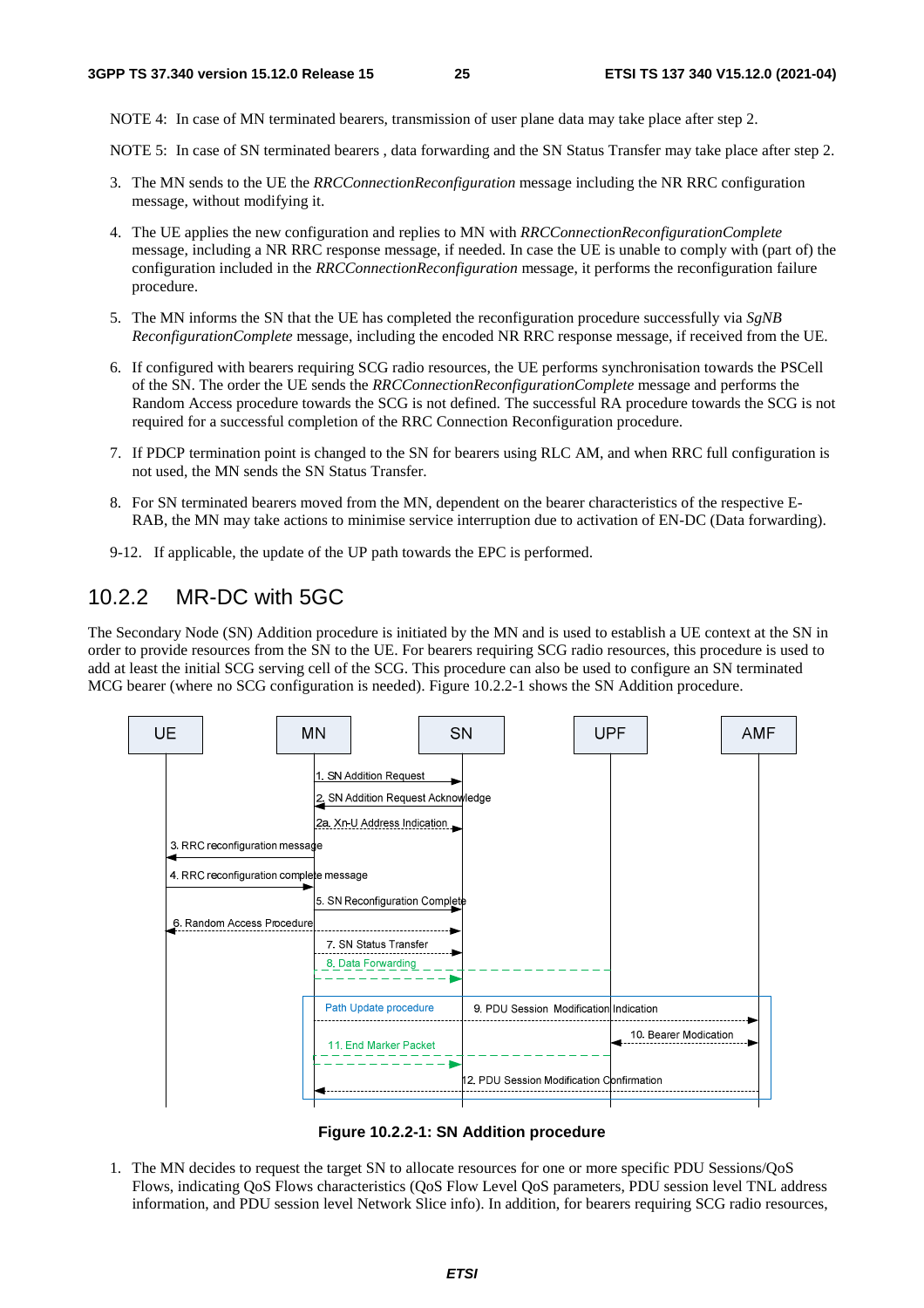MN indicates the requested SCG configuration information, including the entire UE capabilities and the UE capability coordination result. In this case, the MN also provides the latest measurement results for SN to choose and configure the SCG cell(s). The MN may request the SN to allocate radio resources for split SRB operation. In NGEN-DC and NR-DC, the MN always provides all the needed security information to the SN (even if no SN terminated bearers are setup) to enable SRB3 to be setup based on SN decision.

 For MN terminated bearer options that require Xn-U resources between the MN and the SN, the MN provides Xn-U UL TNL address information. For SN terminated bearers, the MN provides a list of available DRB IDs. The S-NG-RAN node shall store this information and use it when establishing SN terminated bearers. The SN may reject the request.

 For SN terminated bearer options that require Xn-U resources between the MN and the SN, the MN provides in step 1 a list of QoS flows per PDU Sessions for which SCG resources are requested to be setup upon which the SN decides how to map QoS flows to DRB.

- NOTE 1: For split bearers, MCG and SCG resources may be requested of such an amount, that the QoS for the respective QoS Flow is guaranteed by the exact sum of resources provided by the MCG and the SCG together, or even more. For MN terminated split bearers, the MN decision is reflected in step 1 by the QoS Flow parameters signalled to the SN, which may differ from QoS Flow parameters received over NG.
- NOTE 2: For a specific QoS flow, the MN may request the direct establishment of SCG and/or split bearers, i.e. without first having to establish MCG bearers. It is also allowed that all QoS flows can be mapped to SN terminated bearers, i.e. there is no QoS flow mapped to an MN terminated bearer.
- 2. If the RRM entity in the SN is able to admit the resource request, it allocates respective radio resources and, dependent on the bearer type options, respective transport network resources. For bearers requiring SCG radio resources the SN triggers UE Random Access so that synchronisation of the SN radio resource configuration can be performed. The SN decides for the PSCell and other SCG SCells and provides the new SCG radio resource configuration to the MN within an SN RRC configuration message contained in the *SN Addition Request Acknowledge* message. In case of bearer options that require Xn-U resources between the MN and the SN, the SN provides Xn-U TNL address information for the respective DRB, Xn-U UL TNL address information for SN terminated bearers, Xn-U DL TNL address information for MN terminated bearers. For SN terminated bearers, the SN provides the NG-U DL TNL address information for the respective PDU Session and security algorithm. If SCG radio resources have been requested, the SCG radio resource configuration is provided.
- NOTE 3: In case of MN terminated bearers, transmission of user plane data may take place after step 2.
- NOTE 4: In case of SN terminated bearers, data forwarding and the SN Status Transfer may take place after step 2.
- NOTE 5: For MN terminated NR SCG bearers for which PDCP duplication with CA is configured, the MN allocates 2 separate Xn-U bearers and the SN provides a logical channel ID for primary path to the MN.

 For SN terminated NR MCG bearers for which PDCP duplication with CA is configured, the SN allocates 2 separate Xn-U bearers and the MN provides a logical channel ID for primary path to the SN via an additional MN-initiated SN modification procedure.

- 2a. For SN terminated bearers using MCG resources, the MN provides Xn-U DL TNL address information in the *Xn-U Address Indication* message.
- 3. The MN sends the *MN RRC reconfiguration* message to the UE including the SN RRC configuration message, without modifying it.
- 4. The UE applies the new configuration and replies to MN with *MN RRC reconfiguration complete* message, including an SN RRC response message for SN, if needed. In case the UE is unable to comply with (part of) the configuration included in the *MN RRC reconfiguration* message, it performs the reconfiguration failure procedure.
- 5. The MN informs the SN that the UE has completed the reconfiguration procedure successfully via *SN Reconfiguration Complete* message, including the SN RRC response message, if received from the UE.
- 6. If configured with bearers requiring SCG radio resources, the UE performs synchronisation towards the PSCell configured by the SN. The order the UE sends the *MN RRC reconfiguration complete* message and performs the Random Access procedure towards the SCG is not defined. The successful RA procedure towards the SCG is not required for a successful completion of the RRC Connection Reconfiguration procedure.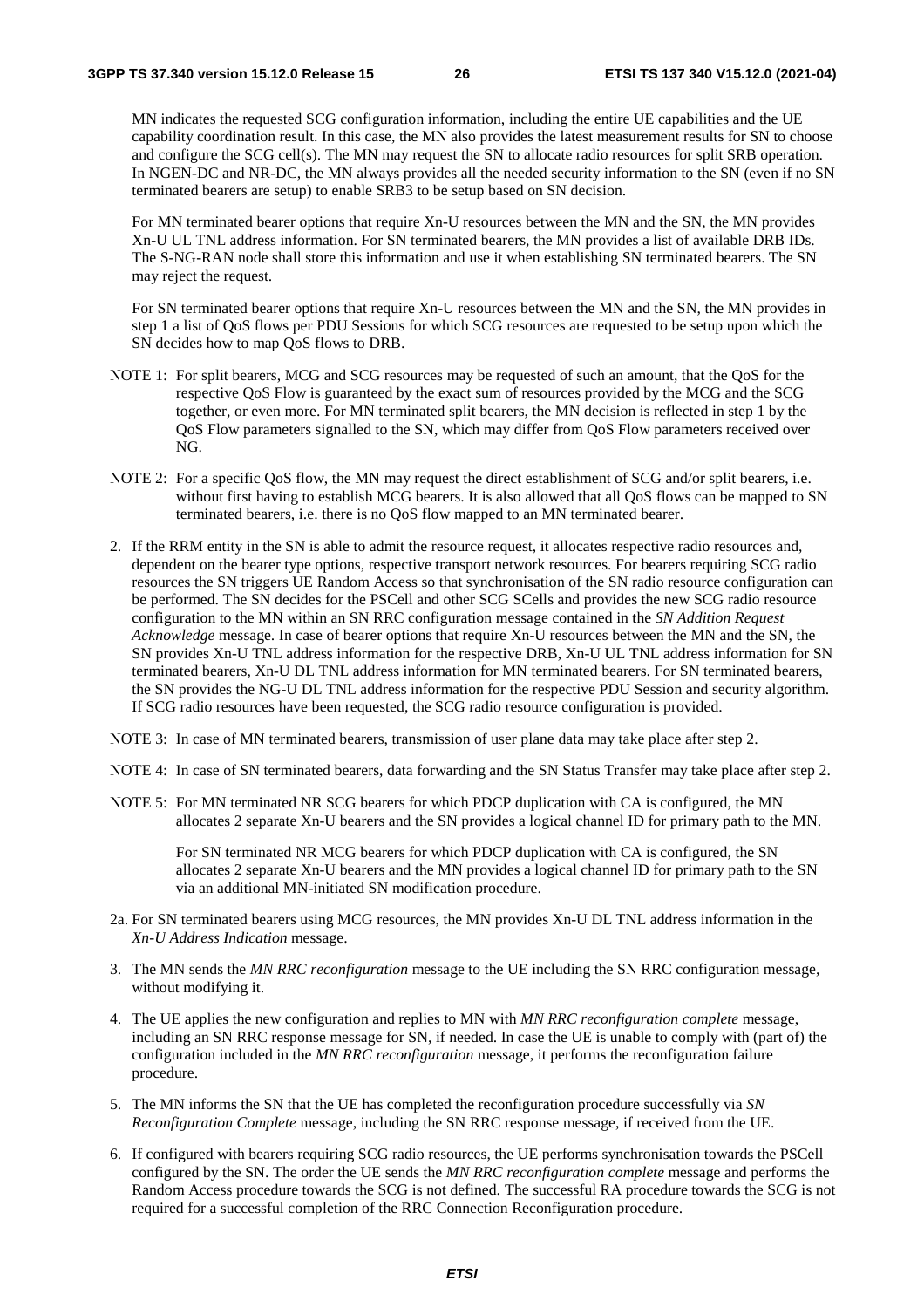- 7. If PDCP termination point is changed to the SN for bearers using RLC AM, and when RRC full configuration is not used, the MN sends the SN Status Transfer.
- 8. For SN terminated bearers or QoS flows moved from the MN, dependent on the characteristics of the respective bearer or QoS flow, the MN may take actions to minimise service interruption due to activation of MR-DC (Data forwarding).
- 9-12. If applicable, the update of the UP path towards the 5GC is performed via a PDU Session Path Update procedure*.*

## 10.3 Secondary Node Modification (MN/SN initiated)

### 10.3.1 EN-DC

The Secondary Node Modification procedure may be initiated either by the MN or by the SN and be used to modify, establish or release bearer contexts, to transfer bearer contexts to and from the SN or to modify other properties of the UE context within the same SN. It may also be used to transfer an NR RRC message from the SN to the UE via the MN and the response from the UE via MN to the SN (e.g. when SRB3 is not used).

The Secondary Node modification procedure does not necessarily need to involve signalling towards the UE.

#### **MN initiated SN Modification**



**Figure 10.3.1-1: SN Modification procedure - MN initiated** 

The MN uses the procedure to initiate configuration changes of the SCG within the same SN, e.g. the addition, modification or release of SCG bearer(s) and the SCG RLC bearer of split bearer(s), as well as configuration changes for SN terminated MCG bearers. Bearer termination point change is realized by adding the new bearer configuration and releasing the old bearer configuration within a single MN initiated SN Modification procedure for the respective E-RAB. The MN uses this procedure to perform handover within the same MN while keeping the SN. The MN also uses the procedure to query the current SCG configuration, e.g. when delta configuration is applied in an MN initiated SN change. The MN also uses the procedure to provide the S-RLF related information to the SN. The MN may not use the procedure to initiate the addition, modification or release of SCG SCells. The SN may reject the request, except if it concerns the release of SN terminated bearer(s) or the SCG RLC bearer of MN terminated bearer(s), or if it is used to perform handover within the same MN while keeping the SN. Figure 10.3.1-1 shows an example signalling flow for an MN initiated SN Modification procedure.

1. The MN sends the *SgNB Modification Request* message, which may contain bearer context related or other UE context related information, data forwarding address information (if applicable) and the requested SCG configuration information, including the UE capability coordination result to be used as basis for the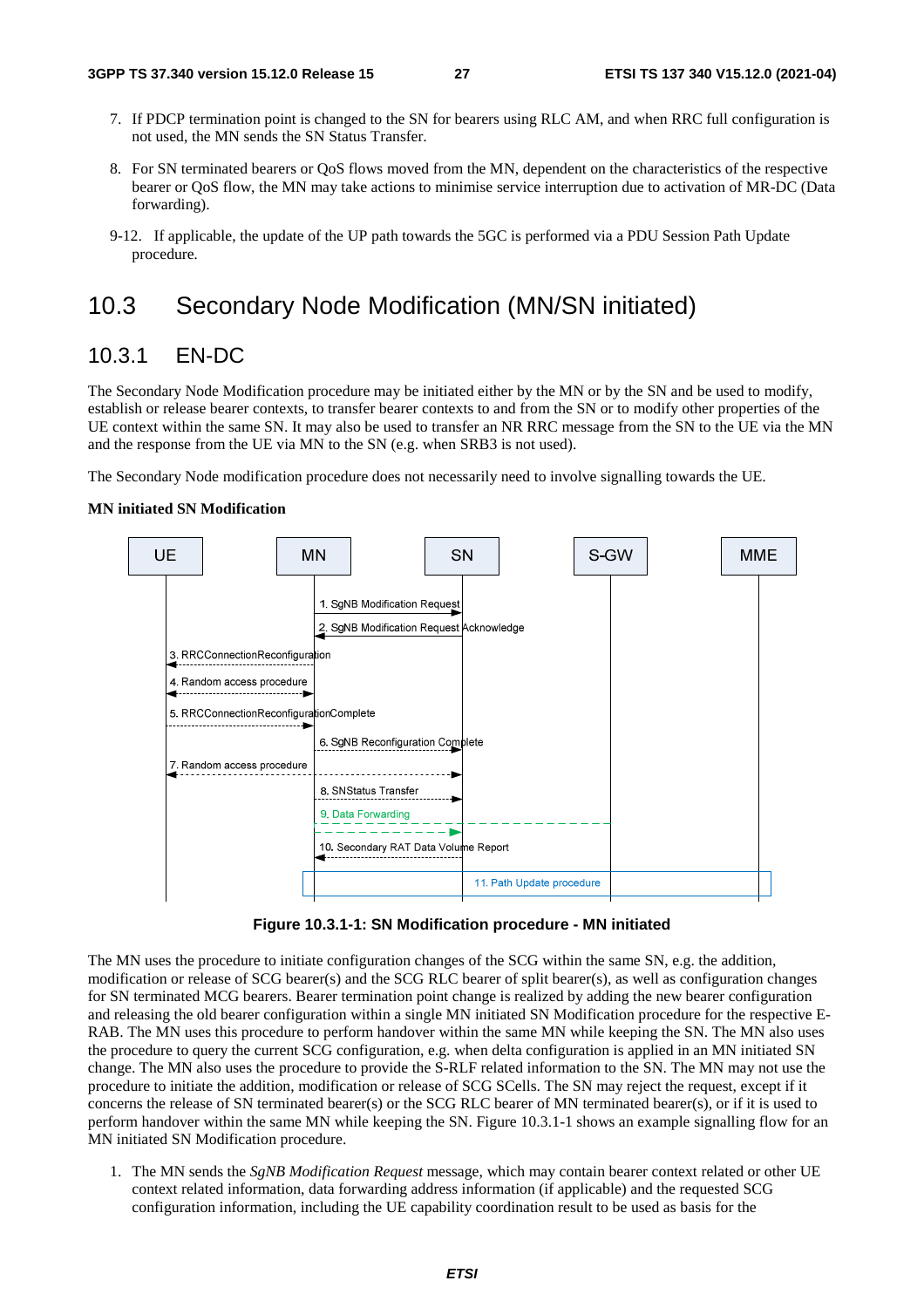reconfiguration by the SN. In case a security key update in the SN is required, a new *SgNB Security Key* is included. In case of SCG RLC re-establishment for E-RABs configured with an MN terminated bearer with an SCG RLC bearer for which no bearer type change is performed, the MN provides a new UL GTP tunnel endpoint to the SN. The SN shall continue sending UL PDCP PDUs to the MN with the previous UL GTP tunnel endpoint until it re-establishes the RLC and use the new UL GTP tunnel endpoint after re-establishment. In case of PDCP re-establishment for E-RABs configured with an SN terminated bearer with an MCG RLC bearer for which no bearer type change is performed, the MN provides a new DL GTP tunnel endpoint to the SN. The SN shall continue sending DL PDCP PDUs to the MN with the previous DL GTP tunnel endpoint until it performs PDCP re-establishment and use the new DL GTP tunnel endpoint starting with the PDCP re-establishment.

- 2. The SN responds with the *SgNB Modification Request Acknowledge* message, which may contain SCG radio resource configuration information within a NR RRC configuration message and data forwarding address information (if applicable). In case of a security key update (with or without PSCell change), for E-RABs configured with the MN terminated bearer option that require X2-U resources between the MN and the SN, for which no bearer type change is performed, the SN provides a new DL GTP tunnel endpoint to the MN. The MN shall continue sending DL PDCP PDUs to the SN with the previous DL GTP tunnel endpoint until it performs PDCP re-establishment or PDCP data recovery, and use the new DL GTP tunnel endpoint starting with the PDCP re-establishment or data recovery. In case of a security key update (with or without PSCell change), for E-RABs configured with the SN terminated bearer option that require X2-U resources between the MN and the SN, for which no bearer type change is performed, the SN provides a new UL GTP tunnel endpoint to the MN. The MN shall continue sending UL PDCP PDUs to the SN with the previous UL GTP tunnel endpoint until it reestablishes the RLC and use the new UL GTP tunnel endpoint after re-establishment.
- 3-5. The MN initiates the RRC connection reconfiguration procedure, including the NR RRC configuration message. The UE applies the new configuration, synchronizes to the MN (if instructed, in case of intra-MN handover) and replies with *RRCConnectionReconfigurationComplete*, including a NR RRC response message, if needed. In case the UE is unable to comply with (part of) the configuration included in the *RRCConnectionReconfiguration* message, it performs the reconfiguration failure procedure.
- 6. Upon successful completion of the reconfiguration, the success of the procedure is indicated in the *SgNB Reconfiguration Complete* message.
- 7. If instructed, the UE performs synchronisation towards the PSCell of the SN as described in SgNB addition procedure. Otherwise, the UE may perform UL transmission after having applied the new configuration.
- 8. If PDCP termination point is changed for bearers using RLC AM, and when RRC full configuration is not used, the SN Status Transfer takes place between the MN and the SN (Figure 10.3.1-1 depicts the case where a bearer context is transferred from the MN to the SN).
- NOTE 0: The SN may not be aware that a SN terminated bearer requested to be released is reconfigured to a MN terminated bearer. The SN Status for the released SN terminated bearers with RLC AM may also be transferred to the MN.
- 9. If applicable, data forwarding between MN and the SN takes place (Figure 10.3.1-1 depicts the case where a bearer context is transferred from the MN to the SN).
- 10. The SN sends the *Secondary RAT Data Usage Report* message to the MN and includes the data volumes delivered to and received from the UE over the NR radio for the E-RABs to be released and for the E-RABs for which the S1 UL GTP Tunnel endpoint was requested to be modified.
- NOTE 1: The order the SN sends the *Secondary RAT Data Usage Report* message and performs data forwarding with MN is not defined. The SN may send the report when the transmission of the related bearer is stopped.
- 11. If applicable, a path update is performed.

#### **SN initiated SN Modification with MN involvement**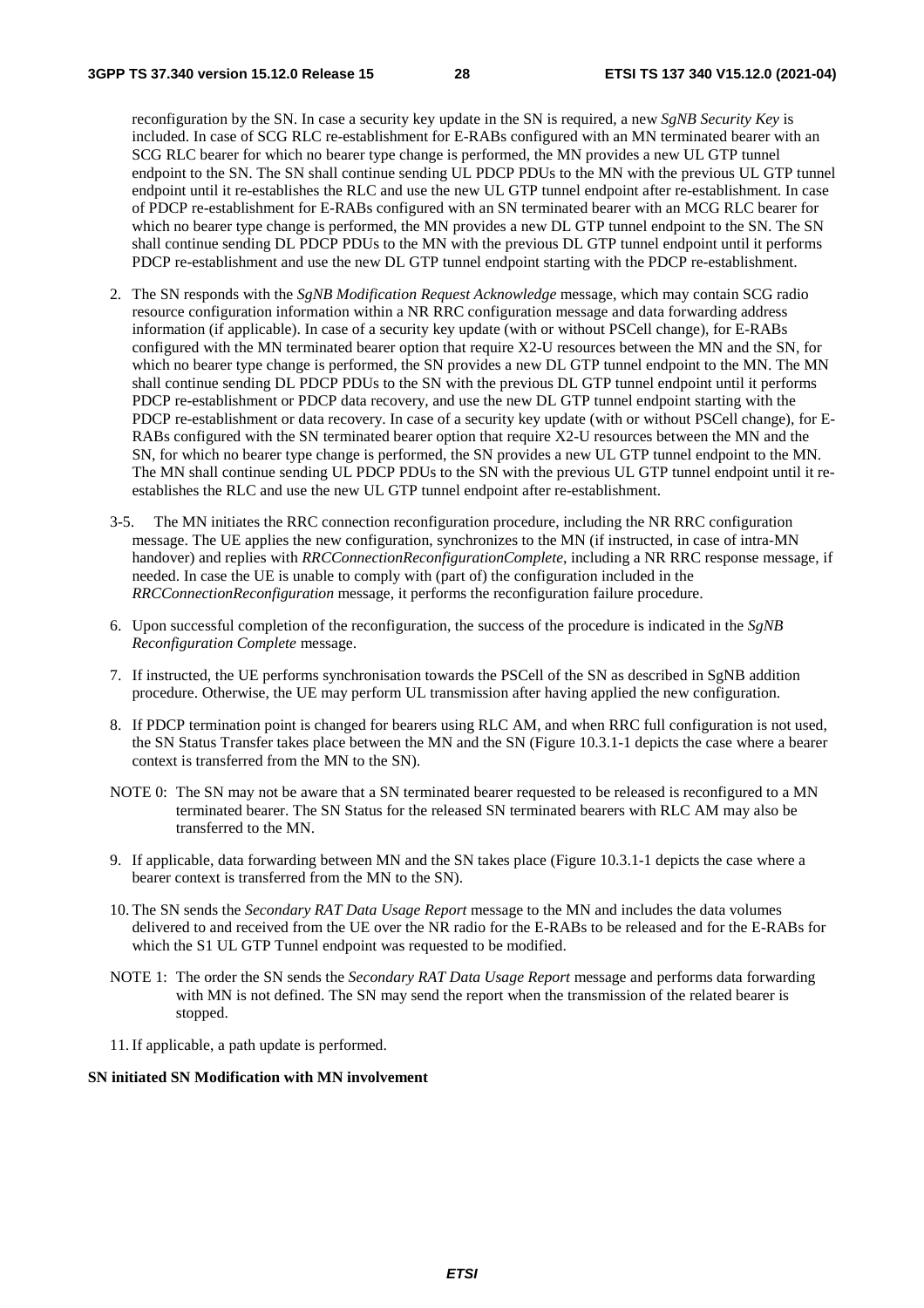

#### **Figure 10.3.1-2: SN Modification procedure - SN initiated with MN involvement**

The SN uses the procedure to perform configuration changes of the SCG within the same SN, e.g. to trigger the release of SCG bearer(s) and the SCG RLC bearer of split bearer(s) (upon which the MN may release the bearer or maintain current bearer type or reconfigure it to an MCG bearer, either MN terminated or SN terminated), and to trigger PSCell change (e.g. when a new security key is required or when the MN needs to perform PDCP data recovery). The MN cannot reject the release request of SCG bearer and the SCG RLC bearer of a split bearer. Figure 10.3.1-2 shows an example signalling flow for an SN initiated SgNB Modification procedure, with MN involvement.

1. The SN sends the *SgNB Modification Required* message including a NR RRC configuration message, which may contain bearer context related, other UE context related information and the new SCG radio resource configuration. For bearer release or modification, a corresponding E-RAB list is included in the *SgNB Modification Required* message. In case of change of security key, the *PDCP Change Indication* indicates that a S-KgNB update is required. In case the MN needs to perform PDCP data recovery, the *PDCP Change Indication* indicates that PDCP data recovery is required.

The SN can decide whether the change of security key is required.

- 2/3. The MN initiated SN Modification procedure may be triggered by the *SN Modification Required* message (e.g. to provide information such as data forwarding addresses, new SN security key, measurement gap, etc.)
- NOTE 2: If only SN security key is provided in step 2, the MN does not need to wait for the reception of step 3 to initiate the RRC connection reconfiguration procedure.
- 4. The MN sends the *RRCConnectionReconfiguration* message including a NR RRC configuration message to the UE including the new SCG radio resource configuration.
- 5. The UE applies the new configuration and sends the *RRCConnectionReconfigurationComplete* message, including an encoded NR RRC response message, if needed. In case the UE is unable to comply with (part of) the configuration included in the *RRCConnectionReconfiguration* message, it performs the reconfiguration failure procedure.
- 6. Upon successful completion of the reconfiguration, the success of the procedure is indicated in the *SgNB Modification Confirm* message containing the encoded NR RRC response message, if received from the UE.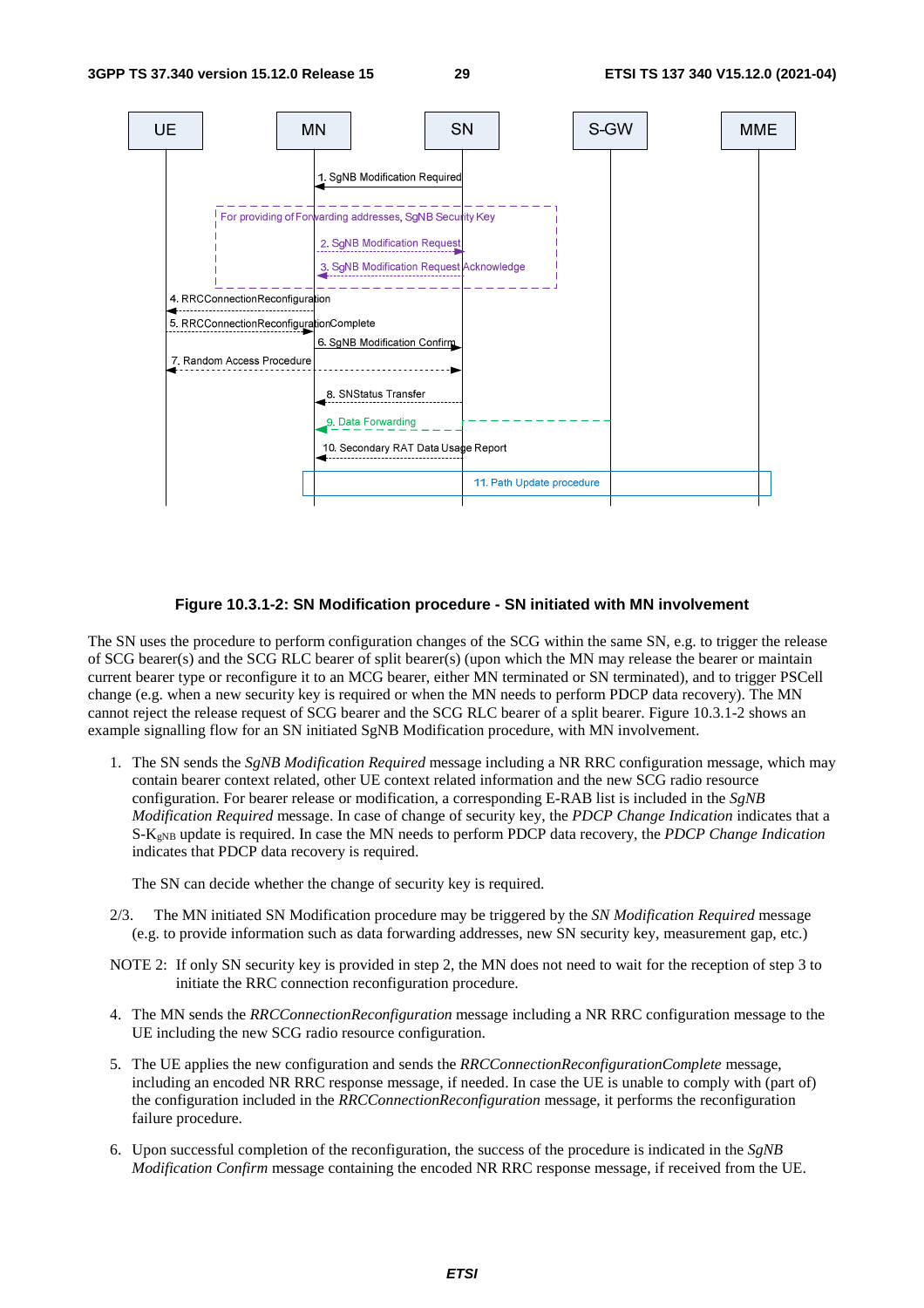- 7. If instructed, the UE performs synchronisation towards the PSCell of the SN as described in SN addition procedure. Otherwise, the UE may perform UL transmission after having applied the new configuration.
- 8. If PDCP termination point is changed for bearers using RLC AM, and when RRC full configuration is not used, the SN Status Transfer takes place between the MN and the SN (Figure 10.3.1-2 depicts the case where a bearer context is transferred from the SN to the MN).
- NOTE 2a: The SN may not be aware that a SN terminated bearer requesting to release is reconfigured to a MN terminated bearer. The SN Status for the released SN terminated bearers with RLC AM may also be transferred to the MN.
- 9. If applicable, data forwarding between MN and the SN takes place (Figure 10.3.1-2 depicts the case where a bearer context is transferred from the SN to the MN).
- 10. The SN sends the *Secondary RAT Data Usage Report* message to the MN and includes the data volumes delivered to and received from the UE over the NR radio for the E-RABs to be released.
- NOTE 3: The order the SN sends the *Secondary RAT Data Usage Report* message and performs data forwarding with MN is not defined. The SN may send the report when the transmission of the related bearer is stopped.
- 11. If applicable, a path update is performed.

#### **SN initiated SN Modification without MN involvement**



**Figure 10.3.1-3: SN modification - SN initiated without MN involvement** 

The SN initiated modification without MN involved procedure is used to modify the configuration within SN in case no coordination with MN is required, including the addition/modification/release of SCG SCell and PSCell change (e.g. when the security key does not need to be changed and the MN does not need to be involved in PDCP recovery). Figure 10.3.1-3 shows an example signalling flow for SN initiated SN modification procedure, without MN involvement. The SN can decide whether the Random Access procedure is required.

- 1. The SN sends the *RRCConnectionReconfiguration* message to the UE through SRB3. The UE applies the new configuration. In case the UE is unable to comply with (part of) the configuration included in the *RRCConnectionReconfiguration* message, it performs the reconfiguration failure procedure.
- 2. If instructed, the UE performs synchronisation towards the PSCell of the SN.
- 3. The UE replies with the *RRCConnectionReconfigurationComplete* message.

#### **Transfer of an NR RRC message to/from the UE (when SRB3 is not used)**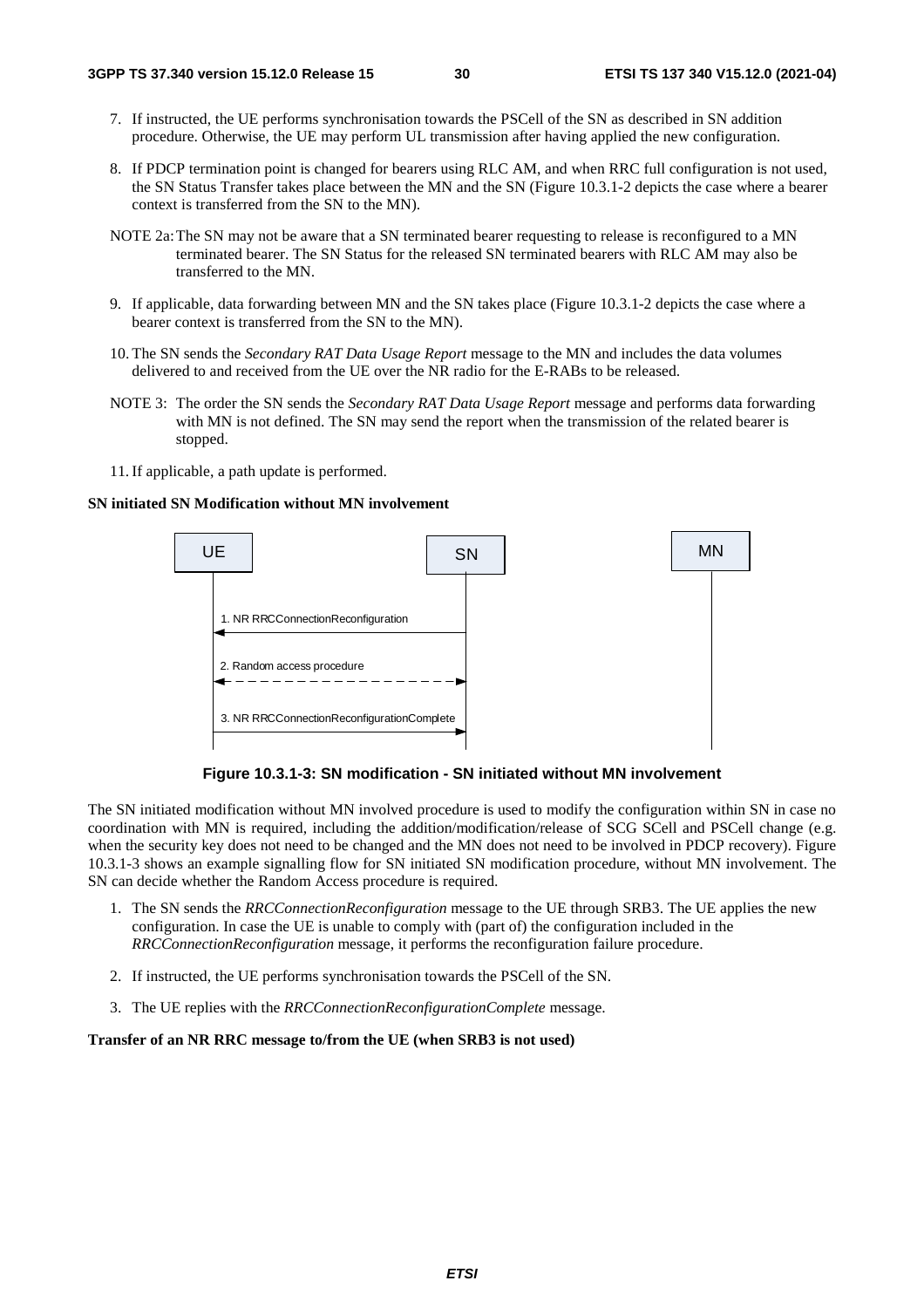

**Figure 10.3.1-4: Transfer of an NR RRC message to/from the UE** 

The SN initiates the procedure when it needs to transfer an NR RRC message to the UE and SRB3 is not used.

- 1. The SN initiates the procedure by sending the SgNB Modification Required to the MN.
- 2. The MN forwards the NR RRC message to the UE in the *RRCConnectionReconfiguration* message.
- 3. The UE applies the new configuration and replies with the *RRCConnectionReconfigurationComplete* message.
- 4. The MN forwards the NR RRC response message, if received from the UE, to the SN in the *SgNB Modification Confirm* message.
- 5. If instructed, the UE performs synchronisation towards the PSCell of the SN as described in SgNB Addition procedure. Otherwise the UE may perform UL transmission after having applied the new configuration.

### 10.3.2 MR-DC with 5GC

The SN Modification procedure may be initiated either by the MN or by the SN and be used to modify the current user plane resource configuration (e.g. related to PDU session, QoS flow or DRB) or to modify other properties of the UE context within the same SN. It may also be used to transfer an RRC message from the SN to the UE via the MN and the response from the UE via MN to the SN (e.g. when SRB3 is not used). In NGEN-DC and NR-DC, the RRC message is an NR message (i.e., *RRCReconfiguration*) whereas in NE-DC it is an E-UTRA message (i.e., *RRCConnectionReconfiguration*).

The SN modification procedure does not necessarily need to involve signalling towards the UE.

#### **MN initiated SN Modification**



**Figure 10.3.2-1: SN Modification procedure - MN initiated**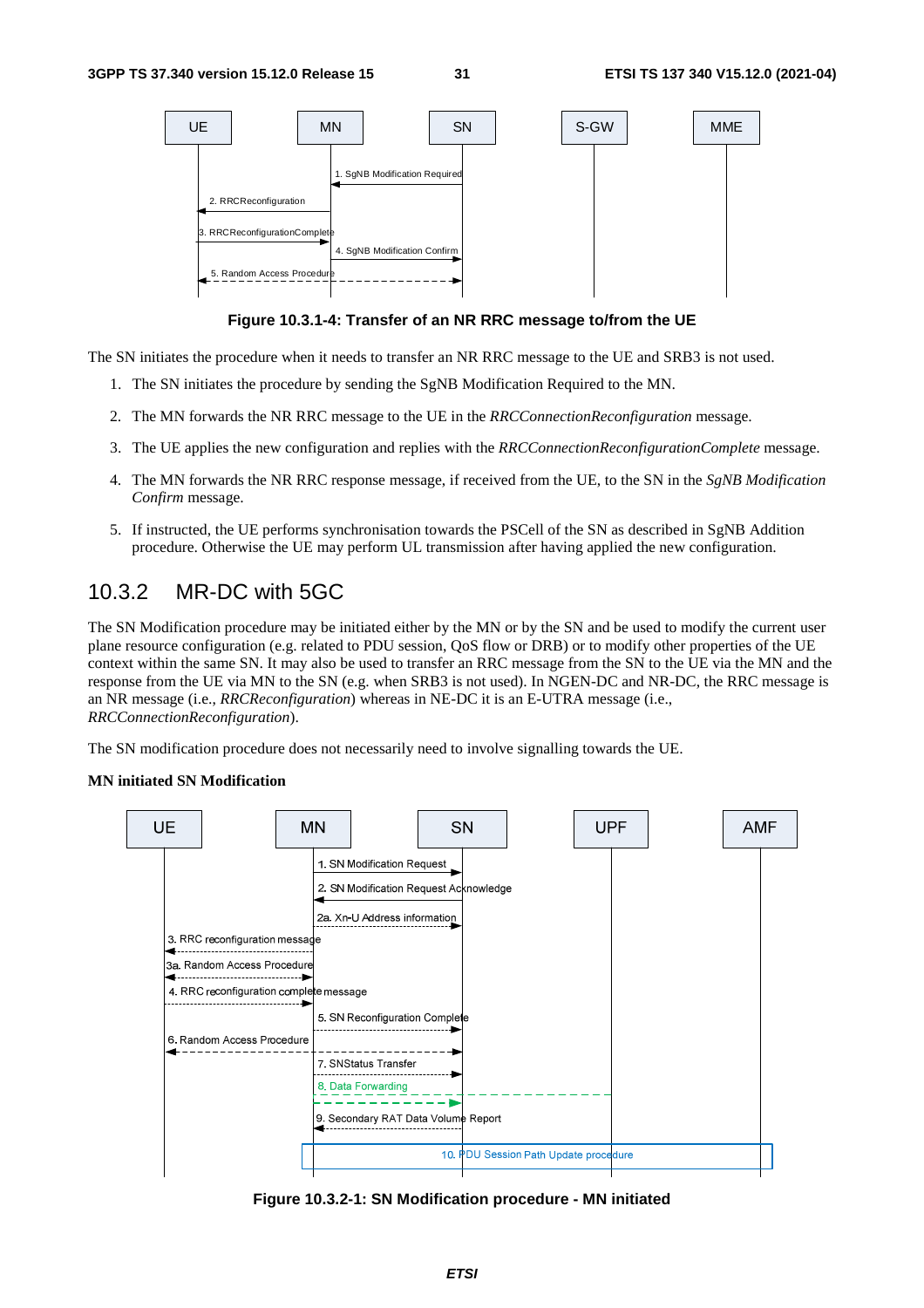The MN uses the procedure to initiate configuration changes of the SCG within the same SN, including addition, modification or release of the user plane resource configuration. The MN uses this procedure to perform handover within the same MN while keeping the SN, when the SN needs to be involved (i.e. in NGEN-DC). The MN also uses the procedure to query the current SCG configuration, e.g. when delta configuration is applied in an MN initiated SN change. The MN also uses the procedure to provide the S-RLF related information to the SN or to provide additional available DRB IDs to be used for SN terminated bearers. The MN may not use the procedure to initiate the addition, modification or release of SCG SCells. The SN may reject the request, except if it concerns the release of the user plane resource configuration, or if it is used to perform handover within the same MN while keeping the SN. Figure 10.3.2-1 shows an example signalling flow for an MN initiated SN Modification procedure.

- 1. The MN sends the *SN Modification Request* message, which may contain user plane resource configuration related or other UE context related information, PDU session level Network Slice info and the requested SCG configuration information, including the UE capabilities coordination result to be used as basis for the reconfiguration by the SN. In case a security key update in the SN is required, a new *SN Security Key* is included. In case the PDCP data recovery in the SN is required, the *PDCP Change Indication* is included which indicates that PDCP data recovery is required in SN.
- 2. The SN responds with the *SN Modification Request Acknowledge* message, which may contain new SCG radio configuration information within an SN RRC reconfiguration message*,* and data forwarding address information (if applicable).
- NOTE 1: For MN terminated NR SCG bearers to be setup for which PDCP duplication with CA is configured, the MN allocates 2 separate Xn-U bearers and the SN provides a logical channel ID for primary path to the MN.

 For SN terminated NR MCG bearers to be setup for which PDCP duplication with CA is configured, the SN allocates 2 separate Xn-U bearers and the MN provides a logical channel ID for primary path to the SN via an additional MN-initiated SN modification procedure.

- 2a. When applicable, the MN provides data forwarding address information to the SN. For SN terminated bearers using MCG resources, the MN provides Xn-U DL TNL address information in the *Xn-U Address Indication* message.
- 3/4. The MN initiates the RRC reconfiguration procedure, including an *SN RRC reconfiguration* message. The UE applies the new configuration, synchronizes to the MN (if instructed, in case of intra-MN handover) and replies with *MN RRC reconfiguration complete* message, including an SN RRC response message, if needed. In case the UE is unable to comply with (part of) the configuration included in the *MN RRC reconfiguration* message, it performs the reconfiguration failure procedure.
- 5. Upon successful completion of the reconfiguration, the success of the procedure is indicated in the *SN Reconfiguration Complete* message.
- 6. If instructed, the UE performs synchronisation towards the PSCell of the SN as described in SN addition procedure. Otherwise, the UE may perform UL transmission after having applied the new configuration.
- 7. If PDCP termination point is changed for bearers using RLC AM, and when RRC full configuration is not used, the SN Status Transfer takes place between the MN and the SN (Figure 10.3.2-1 depicts the case where a bearer context is transferred from the MN to the SN).
- 8. If applicable, data forwarding between MN and the SN takes place (Figure 10.3.2-1 depicts the case where a user plane resource configuration related context is transferred from the MN to the SN).
- 9. The SN sends the *Secondary RAT Data Usage Report* message to the MN and includes the data volumes delivered to and received from the UE as described in clause 10.11.2.
- NOTE 2: The order the SN sends the *Secondary RAT Data Usage Report* message and performs data forwarding with MN is not defined. The SN may send the report when the transmission of the related QoS flow is stopped.
- 10. If applicable, a PDU Session path update procedure is performed.

#### **SN initiated SN Modification with MN involvement**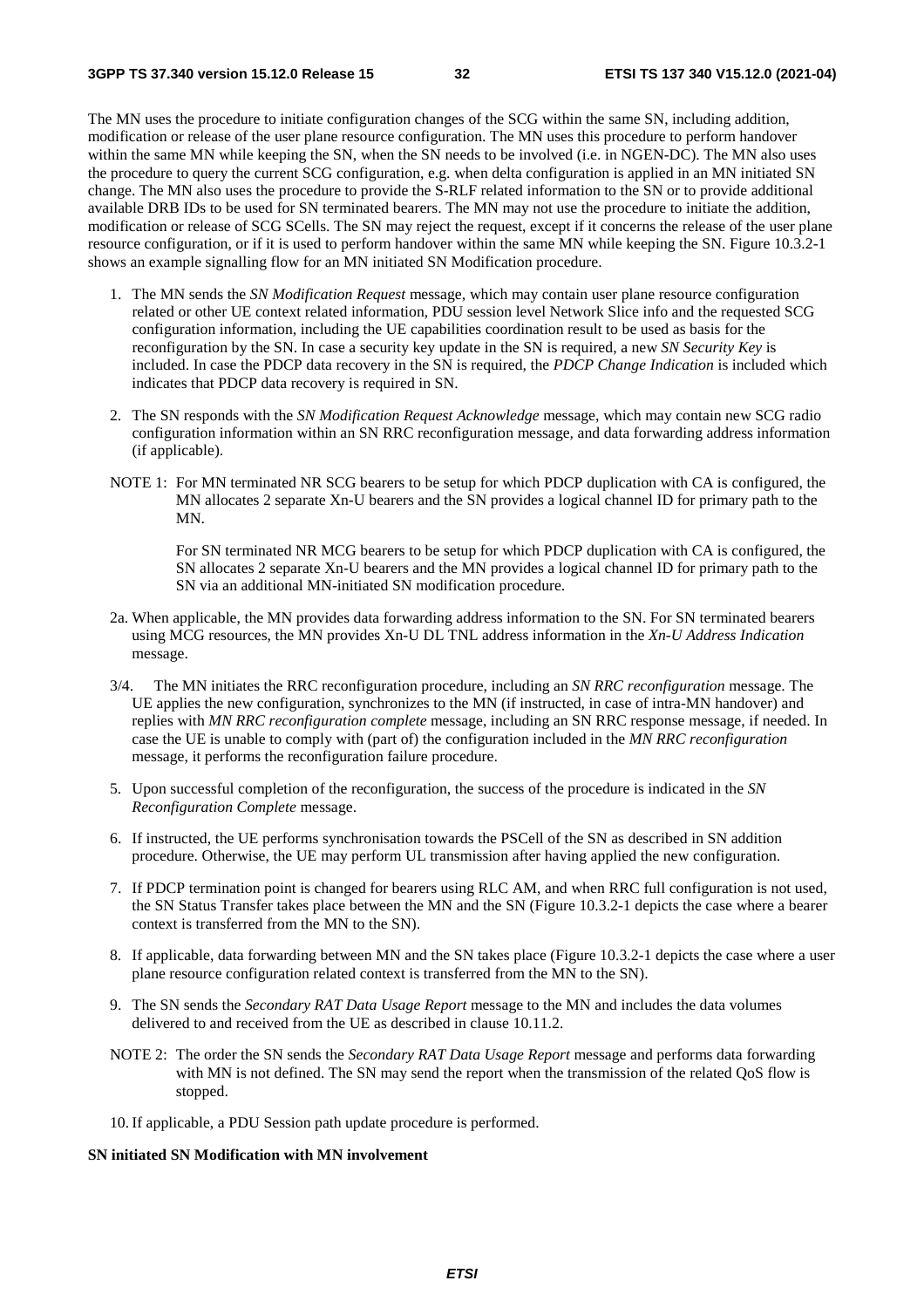

**Figure 10.3.2-2: SN Modification procedure - SN initiated with MN involvement** 

The SN uses the procedure to perform configuration changes of the SCG within the same SN, e.g. to trigger the modification/release of the user plane resource configuration and to trigger PSCell changes (e.g. when a new security key is required or when the MN needs to perform PDCP data recovery). The MN cannot reject the release request of PDU session/QoS flows. The SN also uses the procedure to request the MN to provide more DRB IDs to be used for SN terminated bearers or to return DRB IDs used for SN terminated bearers that are not needed any longer. Figure 10.3.2-2 shows an example signalling flow for SN initiated SN Modification procedure.

1. The SN sends the *SN Modification Required* message including an SN RRC reconfiguration message, which may contain user plane resource configuration related context, other UE context related information and the new radio resource configuration of SCG. In case of change of security key, the *PDCP Change Indication* indicates that an SN security key update is required. In case the MN needs to perform PDCP data recovery, the *PDCP Change Indication* indicates that PDCP data recovery is required.

The SN can decide whether the change of security key is required.

- 2/3. The MN initiated SN Modification procedure may be triggered by *SN Modification Required* message, e.g. when an SN security key change needs to be applied.
- NOTE 3: For SN terminated NR MCG bearers to be setup for which PDCP duplication with CA is configured the SN allocates 2 separate Xn-U bearers and the MN provides a logical channel ID for primary path to the SN via the nested MN-initiated SN modification procedure.
- 4. The MN sends the *MN RRC reconfiguration* message to the UE including the SN RRC reconfiguration message with the new SCG radio resource configuration.
- 5. The UE applies the new configuration and sends the *MN RRC reconfiguration complete* message, including an SN RRC response message, if needed. In case the UE is unable to comply with (part of) the configuration included in the *MN RRC reconfiguration* message, it performs the reconfiguration failure procedure.
- 6. Upon successful completion of the reconfiguration, the success of the procedure is indicated in the *SN Modification Confirm* message including the SN RRC response message, if received from the UE.
- 7. If instructed, the UE performs synchronisation towards the PSCell configured by the SN as described in SN Addition procedure. Otherwise, the UE may perform UL transmission directly after having applied the new configuration.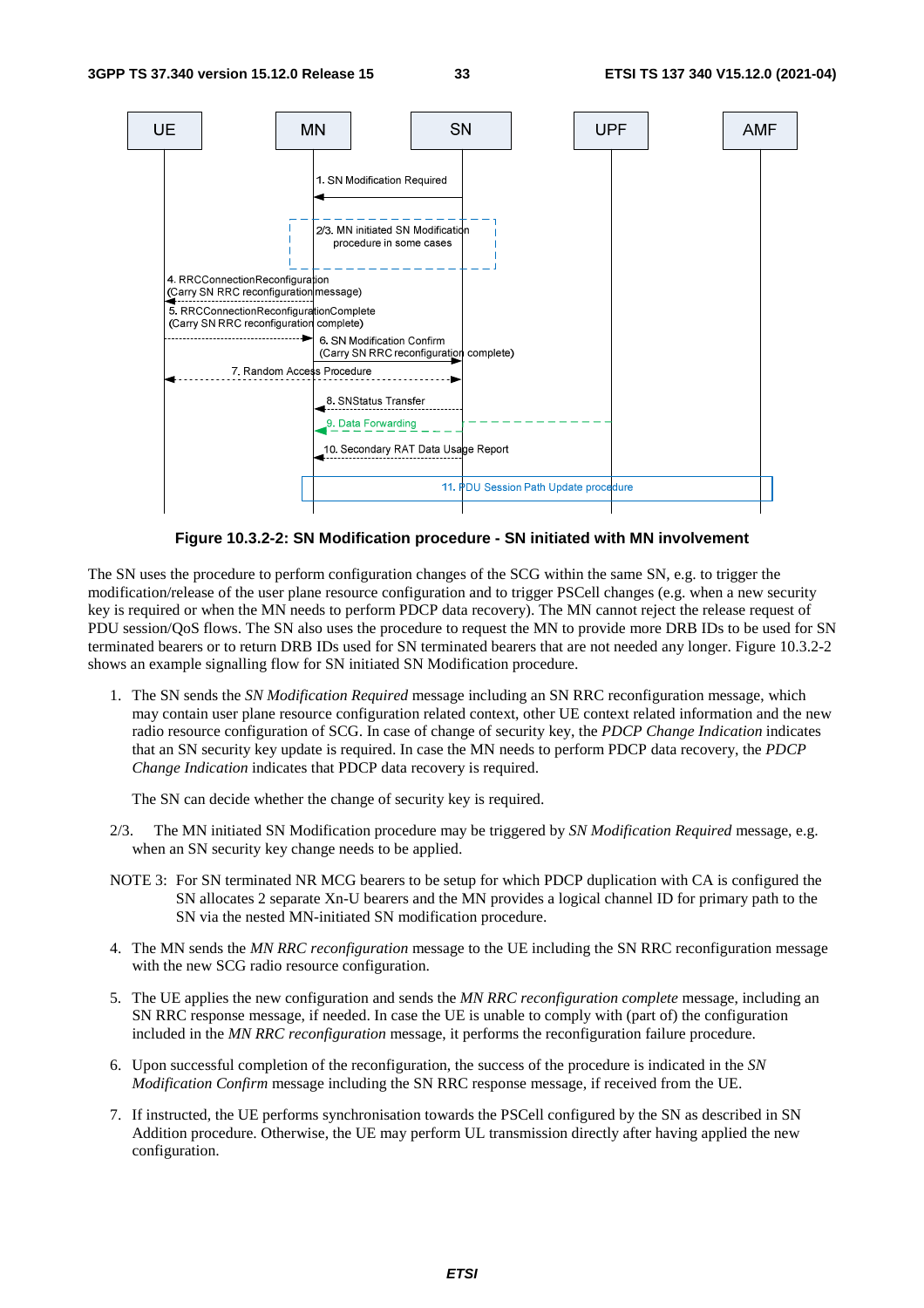- 8. If PDCP termination point is changed for bearers using RLC AM, and when RRC full configuration is not used, the SN Status Transfer takes place between the MN and the SN (Figure 10.3.2-2 depicts the case where a bearer context is transferred from the SN to the MN).
- 9. If applicable, data forwarding between MN and the SN takes place (Figure 10.3.2-2 depicts the case where a user plane resource configuration related context is transferred from the SN to the MN).
- 10. The SN sends the *Secondary RAT Data Usage Report* message to the MN and includes the data volumes delivered to and received from the UE as described in clause 10.11.2.
- NOTE 4: The order the SN sends the *Secondary RAT Data Usage Report* message and performs data forwarding with MN is not defined. The SN may send the report when the transmission of the related QoS flow is stopped.
- 11. If applicable, a PDU Session path update procedure is performed.

#### **SN initiated SN Modification without MN involvement**

This procedure is not supported for NE-DC.



**Figure 10.3.2-3: SN Modification – SN initiated without MN involvement** 

The SN initiated SN modification procedure without MN involvement is used to modify the configuration within SN in case no coordination with MN is required, including the addition/modification/release of SCG SCell and PSCell change (e.g. when the security key does not need to be changed and the MN does not need to be involved in PDCP recovery). Figure 10.3.2-3 shows an example signalling flow for SN initiated SN modification procedure without MN involvement. The SN can decide whether the Random Access procedure is required.

- 1. The SN sends the *SN RRC reconfiguration* message to the UE through SRB3.
- 2. The UE applies the new configuration and replies with the *SN RRC reconfiguration complete* message. In case the UE is unable to comply with (part of) the configuration included in the *SN RRC reconfiguration* message, it performs the reconfiguration failure procedure.
- 3. If instructed, the UE performs synchronisation towards the PSCell of the SN as described in SN Addition procedure. Otherwise the UE may perform UL transmission after having applied the new configuration.

#### **Transfer of an NR RRC message to/from the UE (when SRB3 is not used)**

This procedure is supported for all the MR-DC options.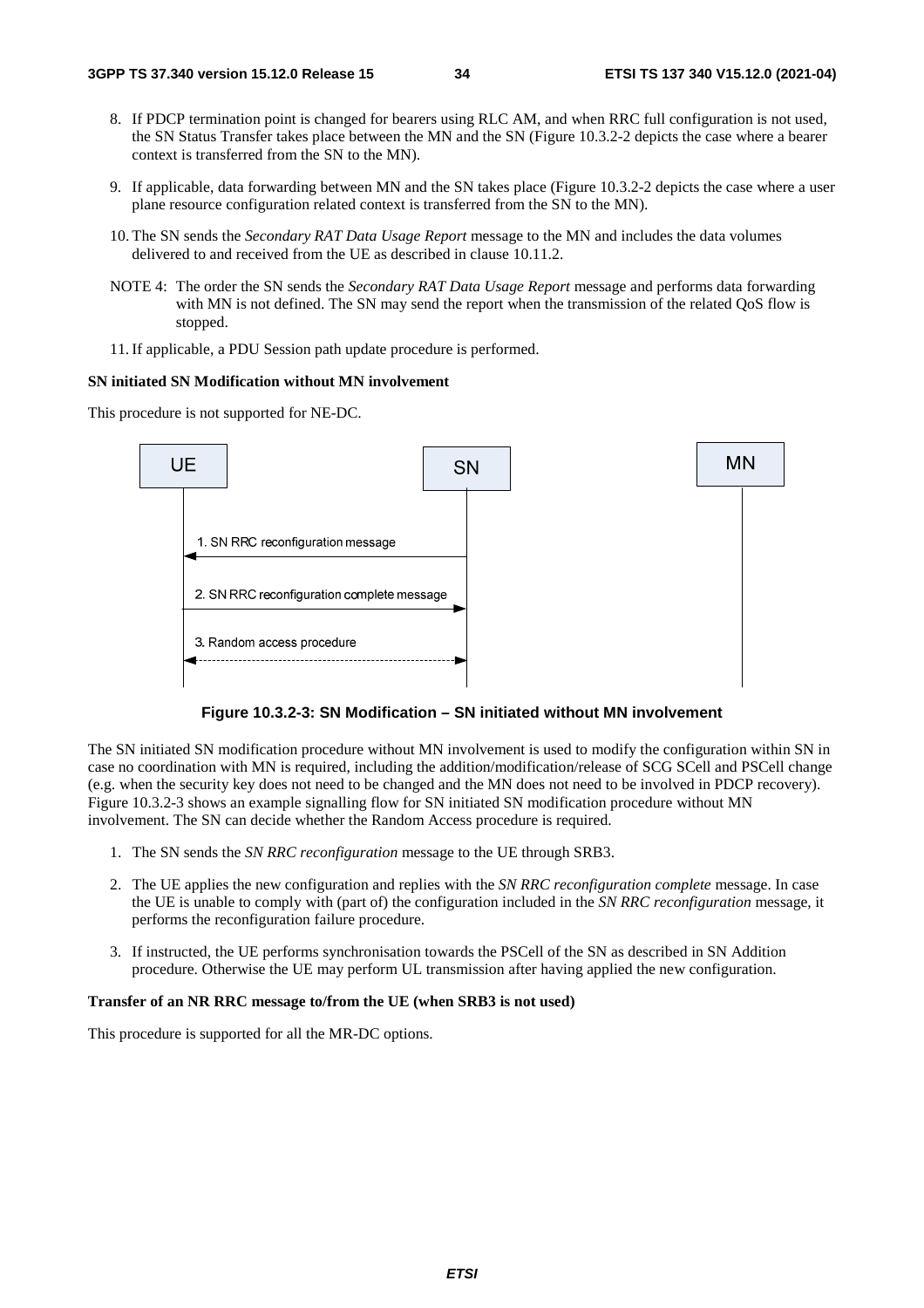

**Figure 10.3.2-4: Transfer of an NR RRC message to/from the UE** 

The SN initiates the procedure when it needs to transfer an NR RRC message to the UE and SRB3 is not used.

- 1. The SN initiates the procedure by sending the *SN Modification Required* to the MN including the SN RRC reconfiguration message.
- 2. The MN forwards the SN RRC reconfiguration message to the UE including it in the *RRC reconfiguration*  message.
- 3. The UE applies the new configuration and replies with the *RRC reconfiguration complete* message by including the SN RRC reconfiguration complete message.
- 4. The MN forwards the SN RRC response message, if received from the UE, to the SN by including it in the *SN Modification Confirm* message.
- 5. If instructed, the UE performs synchronisation towards the PSCell of the SN as described in SN Addition procedure. Otherwise the UE may perform UL transmission after having applied the new configuration.

## 10.4 Secondary Node Release (MN/SN initiated)

### 10.4.1 EN-DC

The Secondary Node Release procedure may be initiated either by the MN or by the SN and is used to initiate the release of the UE context at the SN. The recipient node of this request can reject it, e.g., if a SN change procedure is triggered by the SN.

It does not necessarily need to involve signalling towards the UE, e.g., in case of the RRC connection re-establishment due to Radio Link Failure in MN.

#### **MN initiated SN Release**



**Figure 10.4.1-1: SN Release procedure – MN initiated**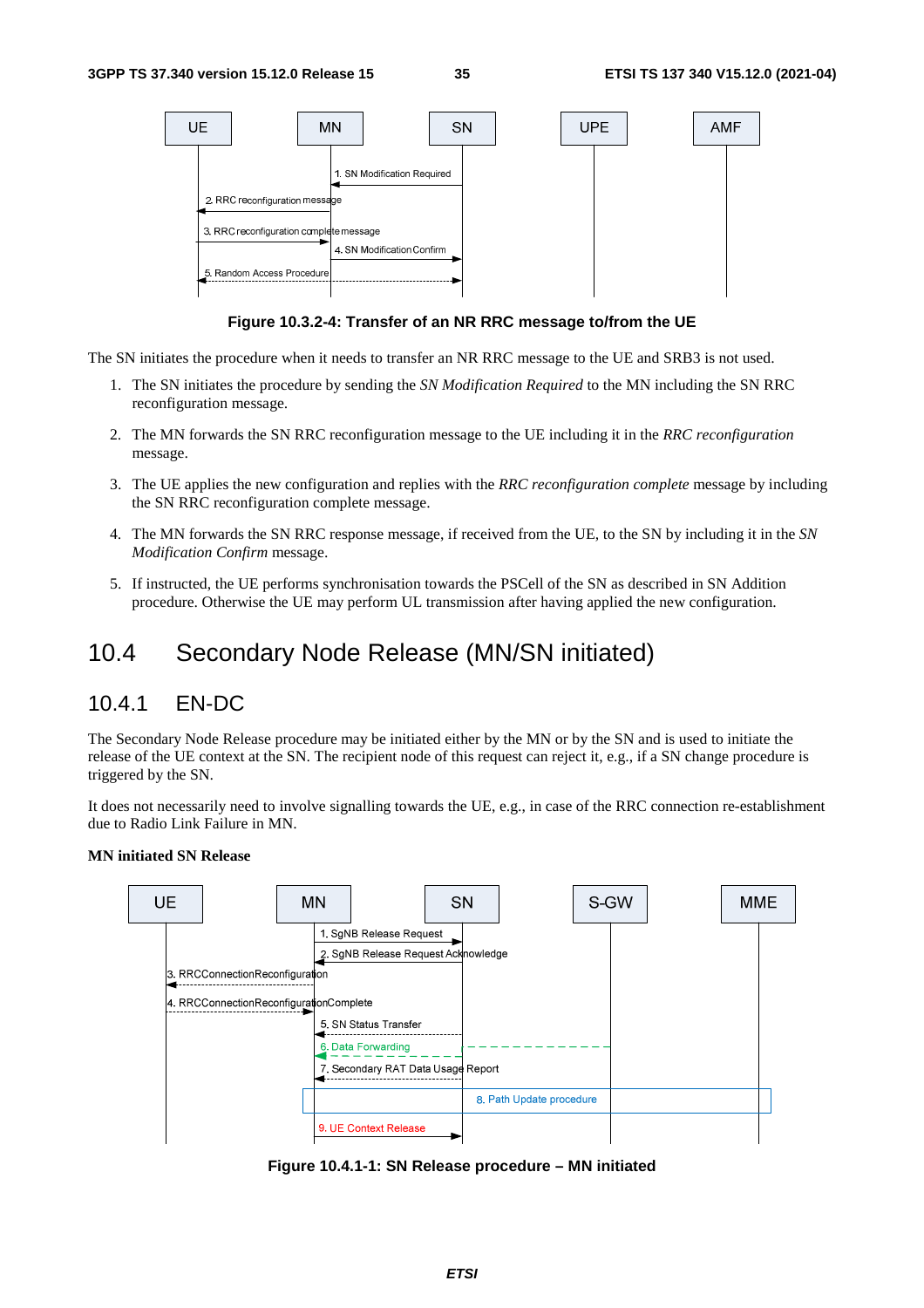Figure 10.4.1-1 shows an example signalling flow for the MN initiated Secondary Node Release procedure when SN Release is confirmed by SN.

- 1. The MN initiates the procedure by sending the *SgNB Release Request* message. If applicable, the MN provides data forwarding addresses to the SN.
- 2. The SN confirms SN Release by sending the *SgNB Release Request Acknowledge* message. If appropriate, the SN may reject SN Release, e.g. if the SN change procedure is triggered by the SN.
- 3/4. If required, the MN indicates in the *RRCConnectionReconfiguration* message towards the UE that the UE shall release the entire SCG configuration. In case the UE is unable to comply with (part of) the configuration included in the *RRCConnectionReconfiguration* message, it performs the reconfiguration failure procedure.
- NOTE 1: If data forwarding is applied, timely coordination between steps 1 and 2 may minimize gaps in service provision, this is however regarded to be an implementation matter.
- 5. For bearers using RLC AM, the SN sends the SN Status Transfer.
- 6. Data forwarding from the SN to the MN may start.
- 7. The SN sends the *Secondary RAT Data Usage Report* message to the MN and includes the data volumes delivered to and received from the UE over the NR radio for the related E-RABs.
- NOTE 2: If data forwarding is applied, the order the SN sends the *Secondary RAT Data Usage Report* message and starts data forwarding with MN is not defined i.e., step 7 can take place before step 6. The SN does not need to wait for the end of data forwarding to send the *Secondary RAT Data Usage Report* message.
- 8. If applicable, the path update procedure is initiated.
- 9. Upon reception of the *UE Context Release* message, the SN releases radio and C-plane related resources associated to the UE context. Any ongoing data forwarding may continue.

#### **SN initiated SN Release**



**Figure 10.4.1-2: SN Release procedure – SN initiated** 

Figure 10.4.1-2 shows an example signalling flow for the SN initiated Secondary Node Release procedure.

- 1. The SN initiates the procedure by sending the *SgNB Release Required* message which does not contain internode message.
- 2. If applicable, the MN provides data forwarding addresses to the SN in the *SgNB Release Confirm* message. The SN may start data forwarding and stop providing user data to the UE as early as it receives the *SgNB Release Confirm* message.
- 3/4. If required, the MN indicates in the *RRCConnectionReconfiguration* message towards the UE that the UE shall release the entire SCG configuration. In case the UE is unable to comply with (part of) the configuration included in the *RRCConnectionReconfiguration* message, it performs the reconfiguration failure procedure.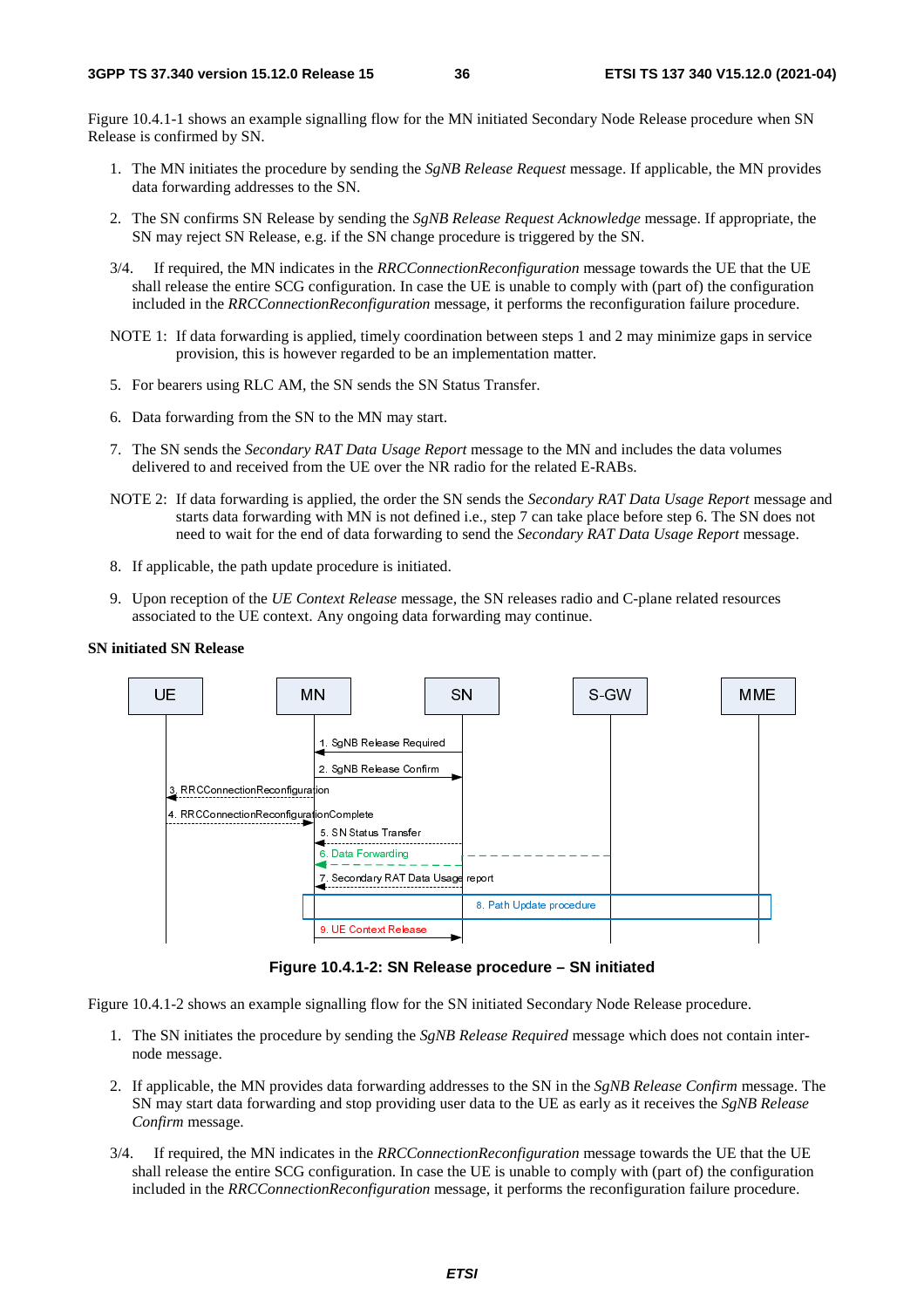- NOTE 3: If data forwarding is applied, timely coordination between steps 2 and 3 may minimize gaps in service provision. This is however regarded to be an implementation matter.
- 5. For bearers using RLC AM, the SN sends the SN Status Transfer.
- 6. Data forwarding from the SN to the MN may start.
- 7. The SN sends the *Secondary RAT Data Usage Report* message to the MN and includes the data volumes delivered to and received from the UE over the NR radio for the related E-RABs.
- NOTE 4: If data forwarding is applied, the order the SN sends the *Secondary RAT Data Usage Report* message and starts data forwarding with MN is not defined i.e., step 7 can take place before step 6. The SN does not need to wait for the end of data forwarding to send the *Secondary RAT Data Usage Report* message.
- 8. If applicable, the path update procedure is initiated.
- 9. Upon reception of the *UE Context Release* message, the SN releases radio and C-plane related resources associated to the UE context. Any ongoing data forwarding may continue.

## 10.4.2 MR-DC with 5GC

The SN Release procedure may be initiated either by the MN or by the SN and is used to initiate the release of the UE context and relevant resources at the SN. The recipient node of this request can reject it, e.g., if an SN change procedure is triggered by the SN.

### **MN initiated SN Release**



**Figure 10.4.2-1: SN release procedure - MN initiated** 

Figure 10.4.2-1 shows an example signalling flow for the MN initiated SN Release procedure.

- 1. The MN initiates the procedure by sending the *SN Release Request* message.
- 2. The SN confirms SN Release by sending the *SN Release Request Acknowledge* message. If appropriate, the SN may reject SN Release, e.g., if the SN change procedure is triggered by the SN.
- 2a. When applicable, the MN provides forwarding address information to the SN.
- NOTE 0: The MN may send the *Data Forwarding Address Indication* message to provide forwarding address information before step 2.
- 3/4. If required, the MN indicates in the *MN RRC reconfiguration* message towards the UE that the UE shall release the entire SCG configuration. In case the UE is unable to comply with (part of) the configuration included in the *MN RRC reconfiguration* message, it performs the reconfiguration failure procedure.
- NOTE 1: If data forwarding is applied, timely coordination between steps 1 and 2 may minimize gaps in service provision, this is however regarded to be an implementation matter.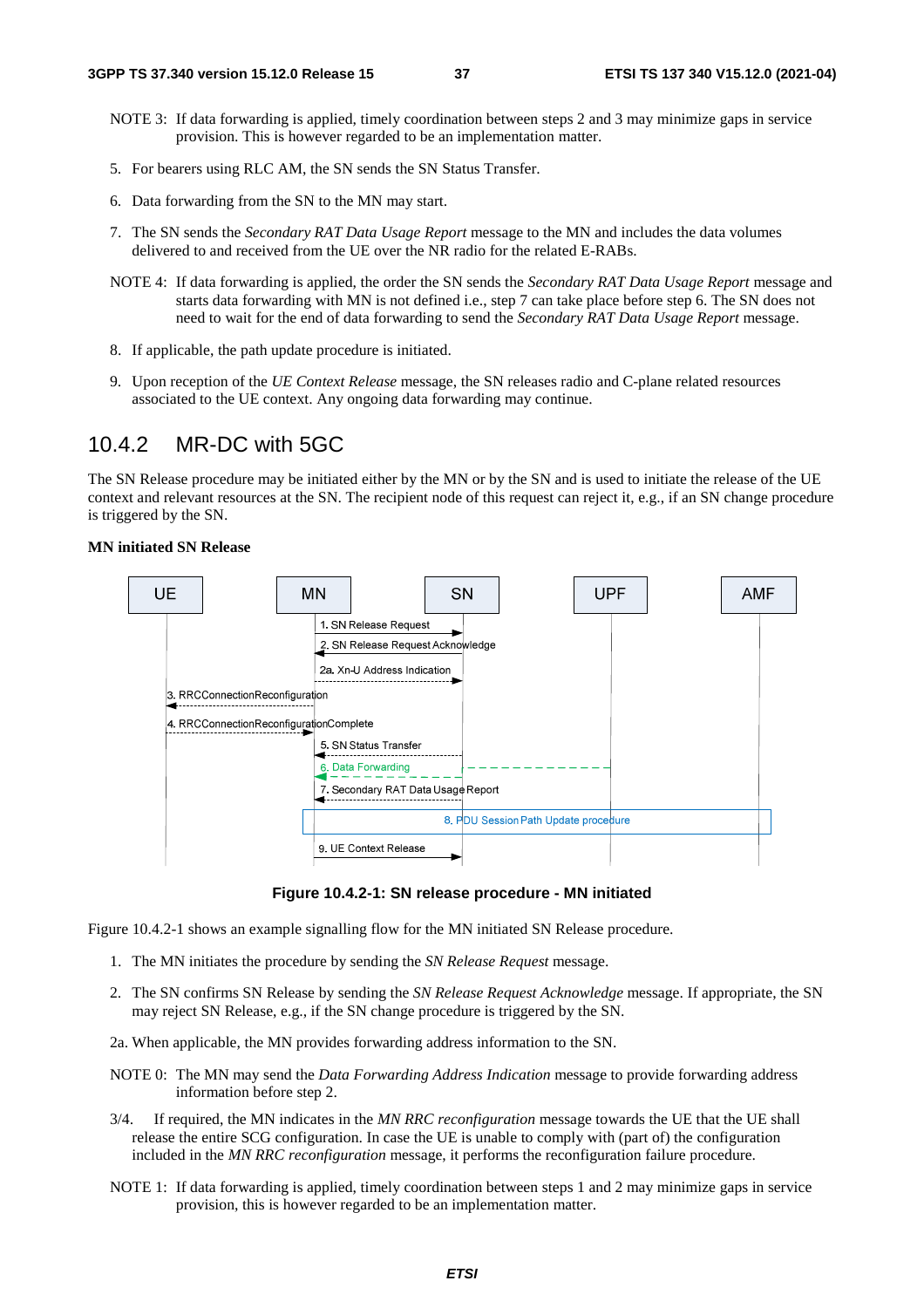- 5. If PDCP termination point is changed to the MN for bearers using RLC AM, the SN sends the SN Status Transfer.
- 6. Data forwarding from the SN to the MN may start.
- 7. The SN sends the *Secondary RAT Data Usage Report* message to the MN and includes the data volumes delivered to and received from the UE as described in clause 10.11.2.
- NOTE 1a: If data forwarding is applied, the order the SN sends the *Secondary RAT Data Usage Report* message and starts data forwarding with MN is not defined i.e., step 7 can take place before step 6. The SN does not need to wait for the end of data forwarding to send the *Secondary RAT Data Usage Report* message.
- 8. If applicable, the PDU Session path update procedure is initiated.
- 9. Upon reception of the *UE Context Release* message, the SN releases radio and C-plane related resources associated to the UE context. Any ongoing data forwarding may continue.

### **SN initiated SN Release**



**Figure 10.4.2-2: SN release procedure - SN initiated** 

Figure 10.4.2-2 shows an example signalling flow for the SN initiated SN Release procedure.

- 1. The SN initiates the procedure by sending the *SN Release Required* message which does not contain any internode message.
- 2. If data forwarding is requested, the MN provides data forwarding addresses to the SN in the *SN Release Confirm* message. The SN may start data forwarding and stop providing user data to the UE as early as it receives the *SN Release Confirm* message.
- 3/4. If required, the MN indicates in the *MN RRC reconfiguration* message towards the UE that the UE shall release the entire SCG configuration. In case the UE is unable to comply with (part of) the configuration included in the *MN RRC reconfiguration* message, it performs the reconfiguration failure procedure.
- NOTE 2: If data forwarding is applied, timely coordination between steps 2 and 3 may minimize gaps in service provision. This is however regarded to be an implementation matter.
- 5. If PDCP termination point is changed to the MN for bearers using RLC AM, the SN sends the *SN Status Transfer*.
- 6. Data forwarding from the SN to the MN may start.
- 7. The SN sends the *Secondary RAT Data Usage Report* message to the MN and includes the data volumes delivered to and received from the UE as described in clause 10.11.2.
- NOTE 3: If data forwarding is applied, the order the SN sends the *Secondary RAT Data Usage Report* message and starts data forwarding with MN is not defined i.e., step 7 can take place before step 6. The SN does not need to wait for the end of data forwarding to send the *Secondary RAT Data Usage Report* message.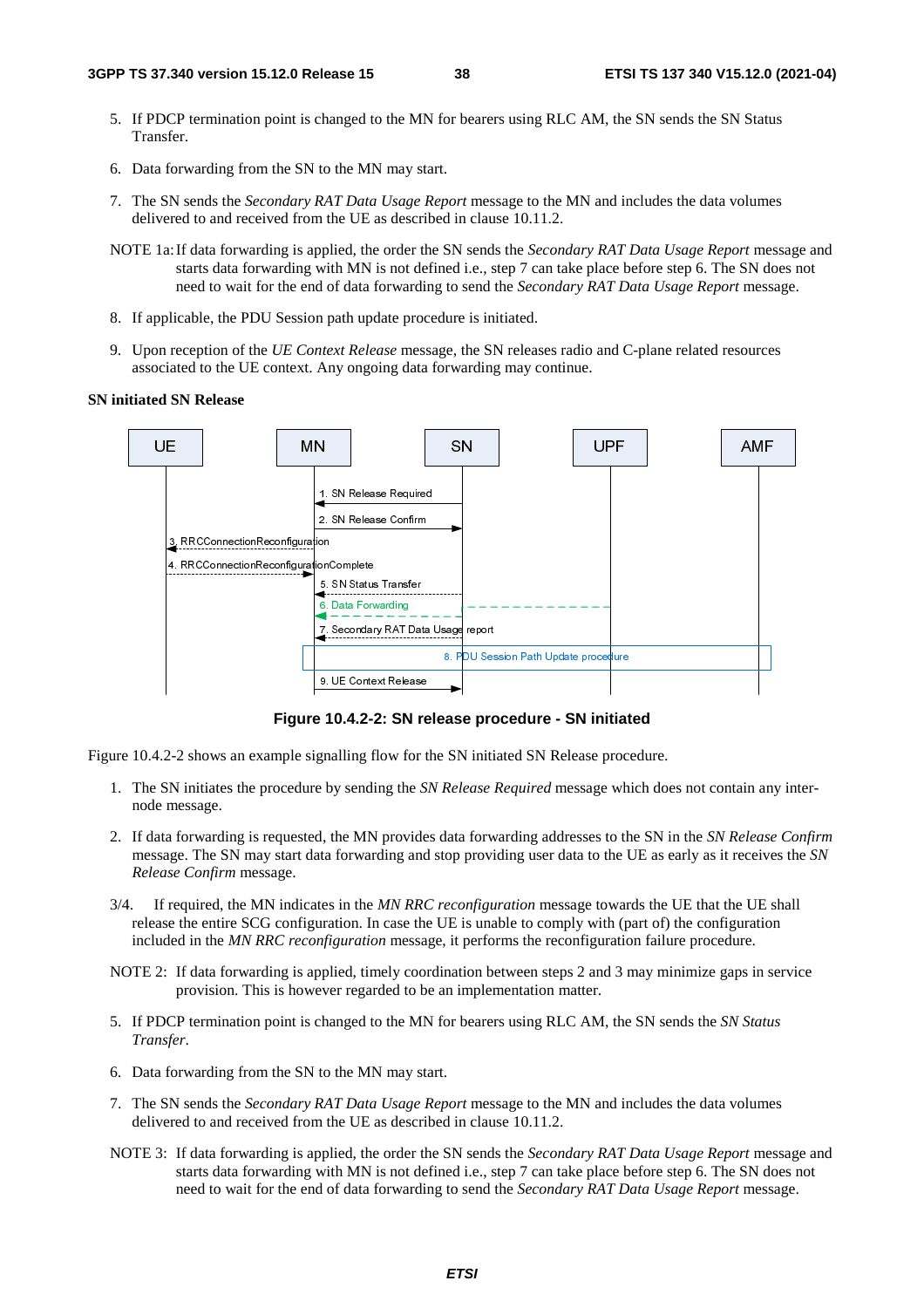- 8. If applicable, the PDU Session path update procedure is initiated.
- 9. Upon reception of the *UE Context Release* message, the SN releases radio and C-plane related resources associated to the UE context. Any ongoing data forwarding may continue.

## 10.5 Secondary Node Change (MN/SN initiated)

## 10.5.1 EN-DC

The Secondary Node Change procedure is initiated either by MN or SN and used to transfer a UE context from a source SN to a target SN and to change the SCG configuration in UE from one SN to another.

NOTE 1: Inter-RAT SN change procedure with single RRC reconfiguration is not supported in this version of the protocol (i.e. no transition from EN-DC to DC).

The Secondary Node Change procedure always involves signalling over MCG SRB towards the UE.

#### **MN initiated SN Change**



**Figure 10.5.1-1: SN Change – MN initiated** 

Figure 10.5.1-1 shows an example signalling flow for the MN initiated Secondary Node Change:

- 1/2. The MN initiates the SN change by requesting the target SN to allocate resources for the UE by means of the SgNB Addition procedure. The MN may include measurement results related to the target SN. If forwarding is needed, the target SN provides forwarding addresses to the MN. The target SN includes the indication of the full or delta RRC configuration.
- NOTE 2: The MN may trigger the MN-initiated SN Modification procedure (to the source SN) to retrieve the current SCG configuration before step 1.
- 3. If the allocation of target SN resources was successful, the MN initiates the release of the source SN resources including a Cause indicating SCG mobility. The Source SN may reject the release. If data forwarding is needed the MN provides data forwarding addresses to the source SN. If direct data forwarding is used for SN terminated bearers, the MN provides data forwarding addresses as received from the target SN to source SN. Reception of the *SgNB Release Request* message triggers the source SN to stop providing user data to the UE and, if applicable, to start data forwarding.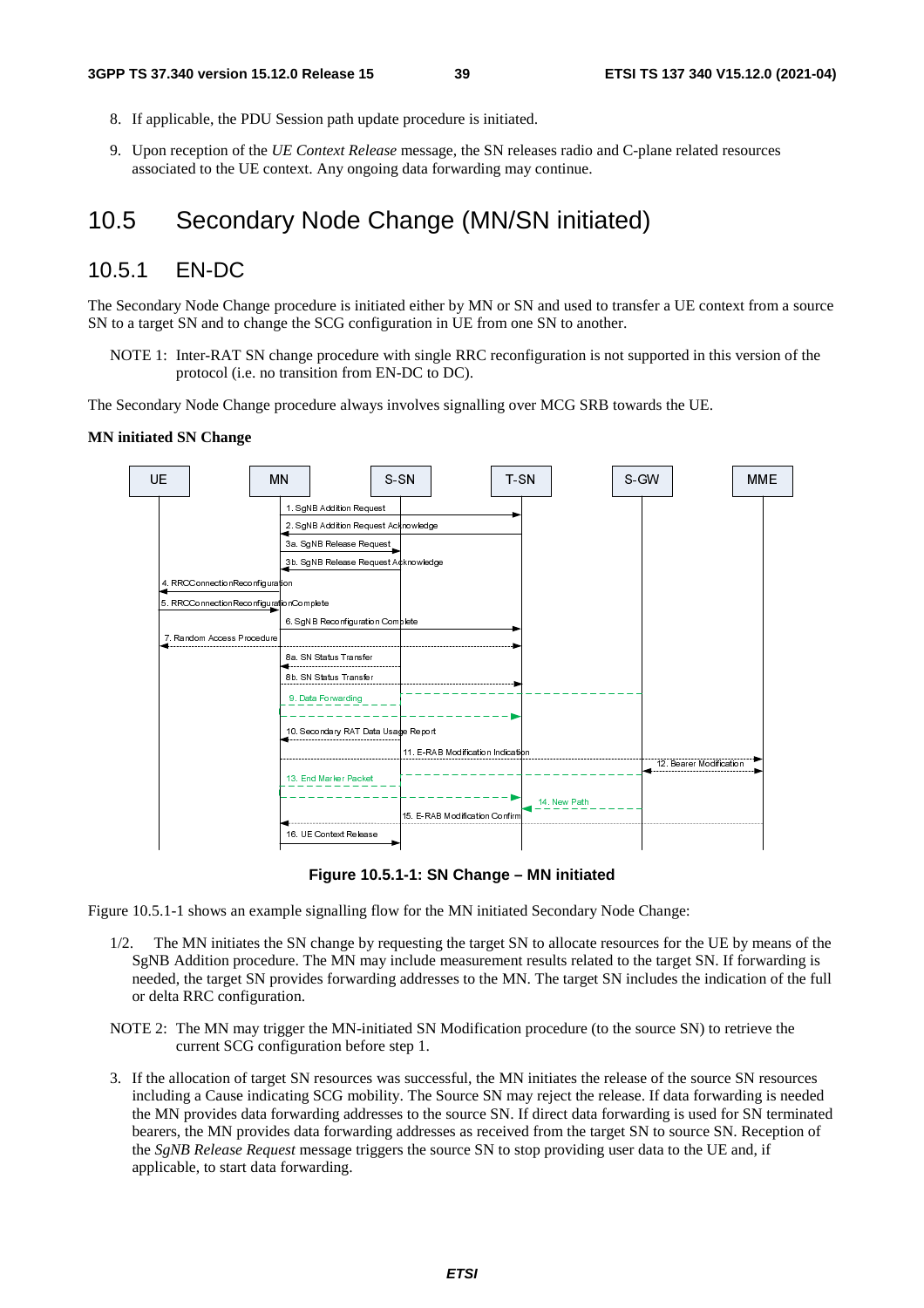- 4/5. The MN triggers the UE to apply the new configuration. The MN indicates to the UE the new configuration in the *RRCConnectionReconfiguration* message including the NR RRC configuration message generated by the target SN. The UE applies the new configuration and sends the *RRCConnectionReconfigurationComplete* message, including the encoded NR RRC response message for the target SN, if needed. In case the UE is unable to comply with (part of) the configuration included in the *RRCConnectionReconfiguration* message, it performs the reconfiguration failure procedure.
- 6. If the RRC connection reconfiguration procedure was successful, the MN informs the target SN via *SgNBReconfigurationComplete* message with the encoded NR RRC response message for the target SN, if received from the UE.
- 7. If configured with bearers requiring SCG radio resources, the UE synchronizes to the target SN.
- 8. For SN terminated bearers using RLC AM, the source SN sends the SN Status Transfer, which the MN sends then to the target SN, if needed.
- 9. If applicable, data forwarding from the source SN takes place. It may be initiated as early as the source SN receives the *SgNB Release Request* message from the MN.
- 10. The source SN sends the *Secondary RAT Data Usage Report* message to the MN and includes the data volumes delivered to and received from the UE over the NR radio for the related E-RABs.
- NOTE 3: The order the SN sends the *Secondary RAT Data Usage Report* message and performs data forwarding with MN is not defined. The SN may send the report when the transmission of the related bearer is stopped.
- 11-15. If applicable, a path update is triggered by the MN.
- 16. Upon reception of the *UE Context Release* message, the source SN releases radio and C-plane related resources associated to the UE context. Any ongoing data forwarding may continue.

#### **SN initiated SN Change**



**Figure 10.5.1-2: SN Change – SN initiated** 

Figure 10.5.1-2 shows an example signalling flow for the Secondary Node Change initiated by the SN:

1. The source SN initiates the SN change procedure by sending *SgNB Change Required* message which contains target SN ID information and may include the SCG configuration (to support delta configuration) and measurement results related to the target SN.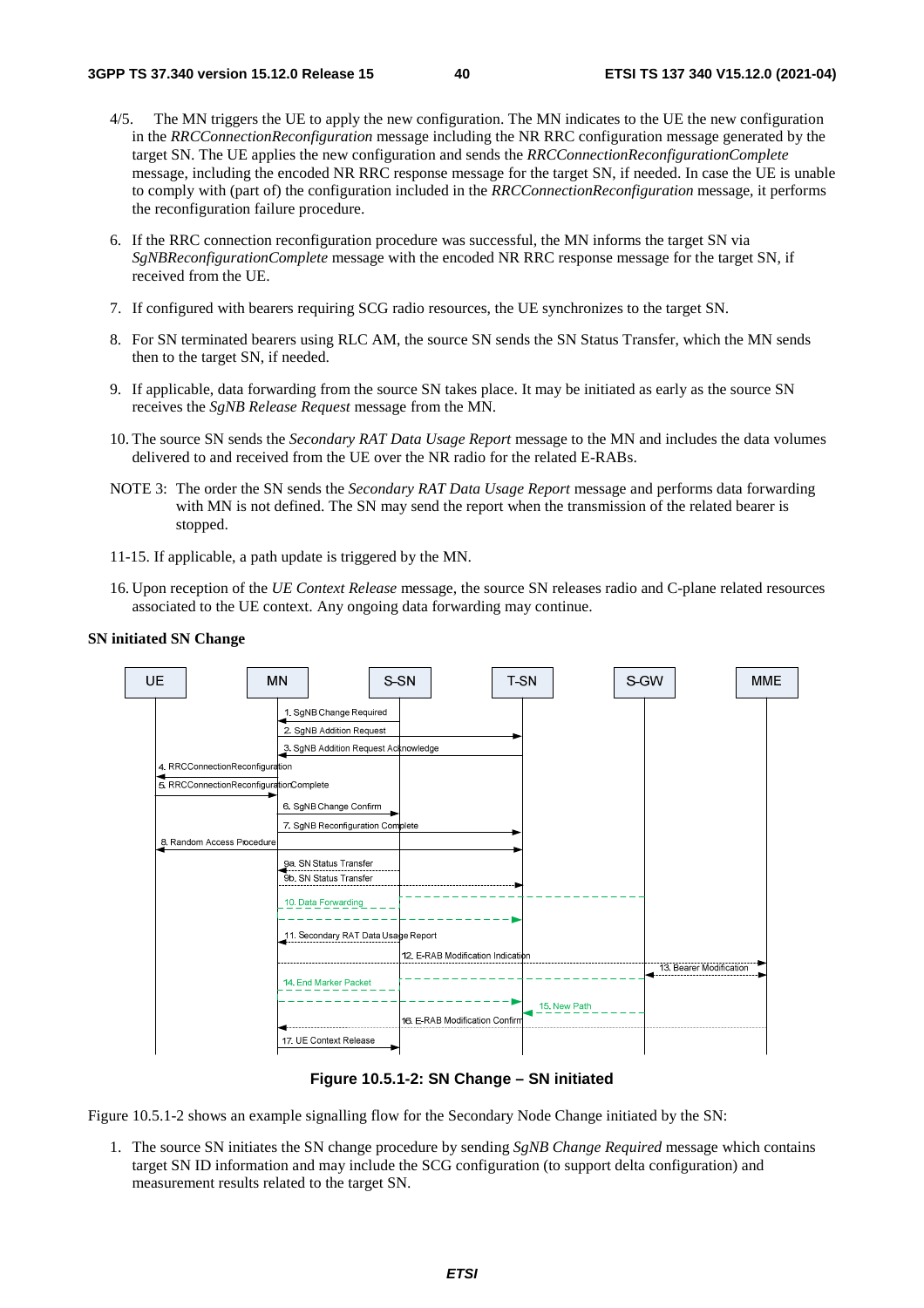- 2/3. The MN requests the target SN to allocate resources for the UE by means of the SgNB Addition procedure, including the measurement results related to the target SN received from the source SN. If forwarding is needed, the target SN provides forwarding addresses to the MN. The target SN includes the indication of the full or delta RRC configuration.
- 4/5. The MN triggers the UE to apply the new configuration. The MN indicates the new configuration to the UE in the *RRCConnectionReconfiguration* message including the NR RRC configuration message generated by the target SN. The UE applies the new configuration and sends the *RRCConnectionReconfigurationComplete* message, including the encoded NR RRC response message for the target SN, if needed. In case the UE is unable to comply with (part of) the configuration included in the *RRCConnectionReconfiguration* message, it performs the reconfiguration failure procedure.
- 6. If the allocation of target SN resources was successful, the MN confirms the release of the source SN resources. If data forwarding is needed the MN provides data forwarding addresses to the source SN. If direct data forwarding is used for SN terminated bearers, the MN provides data forwarding addresses as received from the target SN to source SN. Reception of the *SgNB Change Confirm* message triggers the source SN to stop providing user data to the UE and, if applicable, to start data forwarding.
- 7. If the RRC connection reconfiguration procedure was successful, the MN informs the target SN via *SgNB Reconfiguration Complete* message with the encoded NR RRC response message for the target SN, if received from the UE.
- 8. The UE synchronizes to the target SN.
- 9. For SN terminated bearers using RLC AM, the source SN sends the SN Status Transfer, which the MN sends then to the target SN, if needed.
- 10. If applicable, data forwarding from the source SN takes place. It may be initiated as early as the source SN receives the *SgNB Change Confirm* message from the MN.
- 11. The source SN sends the *Secondary RAT Data Usage Report* message to the MN and includes the data volumes delivered to and received from the UE over the NR radio for the related E-RABs.
- NOTE 4: The order the source SN sends the *Secondary RAT Data Usage Report* message and performs data forwarding with MN/target SN is not defined. The SgNB may send the report when the transmission of the related bearer is stopped.
- 12-16. If applicable, a path update is triggered by the MN.
- 17. Upon reception of the *UE Context Release* message, the source SN releases radio and C-plane related resources associated to the UE context. Any ongoing data forwarding may continue.

## 10.5.2 MR-DC with 5GC

### **MN initiated SN Change**

The MN initiated SN change procedure is used to transfer a UE context from the source SN to a target SN and to change the SCG configuration in UE from one SN to another.

The Secondary Node Change procedure always involves signalling over MCG SRB towards the UE.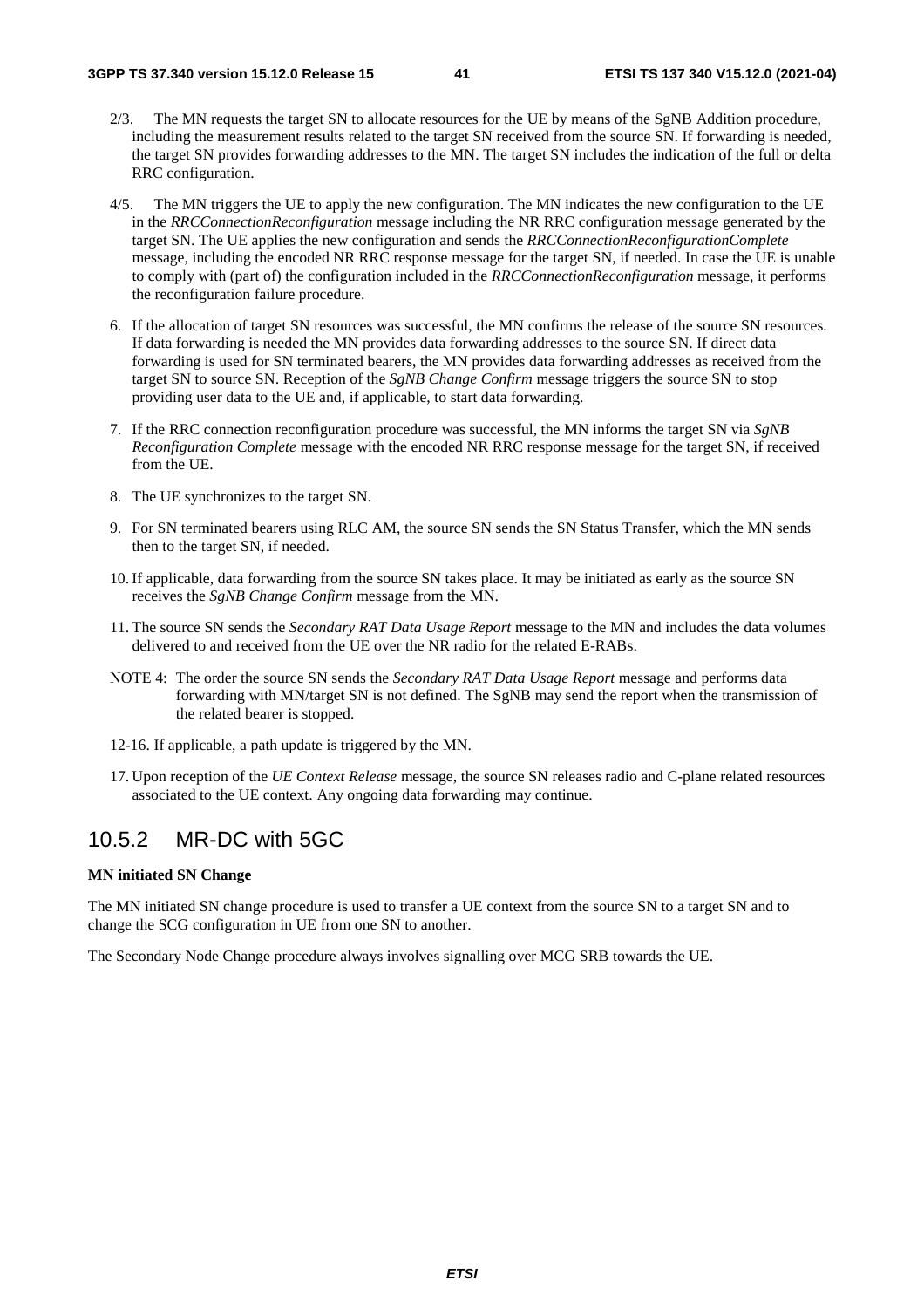

**Figure 10.5.2-1: SN change procedure - MN initiated** 

Figure 10.5.2-1 shows an example signalling flow for the SN Change initiated by the MN:

- 1/2. The MN initiates the SN change by requesting the target SN to allocate resources for the UE by means of the SN Addition procedure. The MN may include measurement results related to the target SN. If data forwarding is needed, the target SN provides data forwarding addresses to the MN. The target SN includes the indication of the full or delta RRC configuration.
- NOTE 1: The MN may trigger the MN-initiated SN Modification procedure (to the source SN) to retrieve the current SCG configuration and to allow provision of data forwarding related information before step 1.
- 3. If the allocation of target SN resources was successful, the MN initiates the release of the source SN resources including a Cause indicating SCG mobility. The Source SN may reject the release. If data forwarding is needed the MN provides data forwarding addresses to the source SN. If direct data forwarding is used for SN terminated bearers, the MN provides data forwarding addresses as received from the target SN to source SN. Reception of the *SN Release Request* message triggers the source SN to stop providing user data to the UE.
- 4/5. The MN triggers the UE to apply the new configuration. The MN indicates the new configuration to the UE in the *MN RRC reconfiguration message* including the target SN RRC reconfiguration message. The UE applies the new configuration and sends the *MN RRC reconfiguration complete* message, including the SN RRC response message for the target SN, if needed. In case the UE is unable to comply with (part of) the configuration included in the *MN RRC reconfiguration* message, it performs the reconfiguration failure procedure.
- 6. If the RRC connection reconfiguration procedure was successful, the MN informs the target SN via *SN Reconfiguration Complete* message with the included SN RRC response message for the target SN, if received from the UE.
- 7. If configured with bearers requiring SCG radio resources the UE synchronizes to the target SN.
- 8. If PDCP termination point is changed for bearers using RLC AM, the source SN sends the SN Status Transfer, which the MN sends then to the target SN, if needed.
- 9. If applicable, data forwarding from the source SN takes place. It may be initiated as early as the source SN receives the *SN Release Request* message from the MN.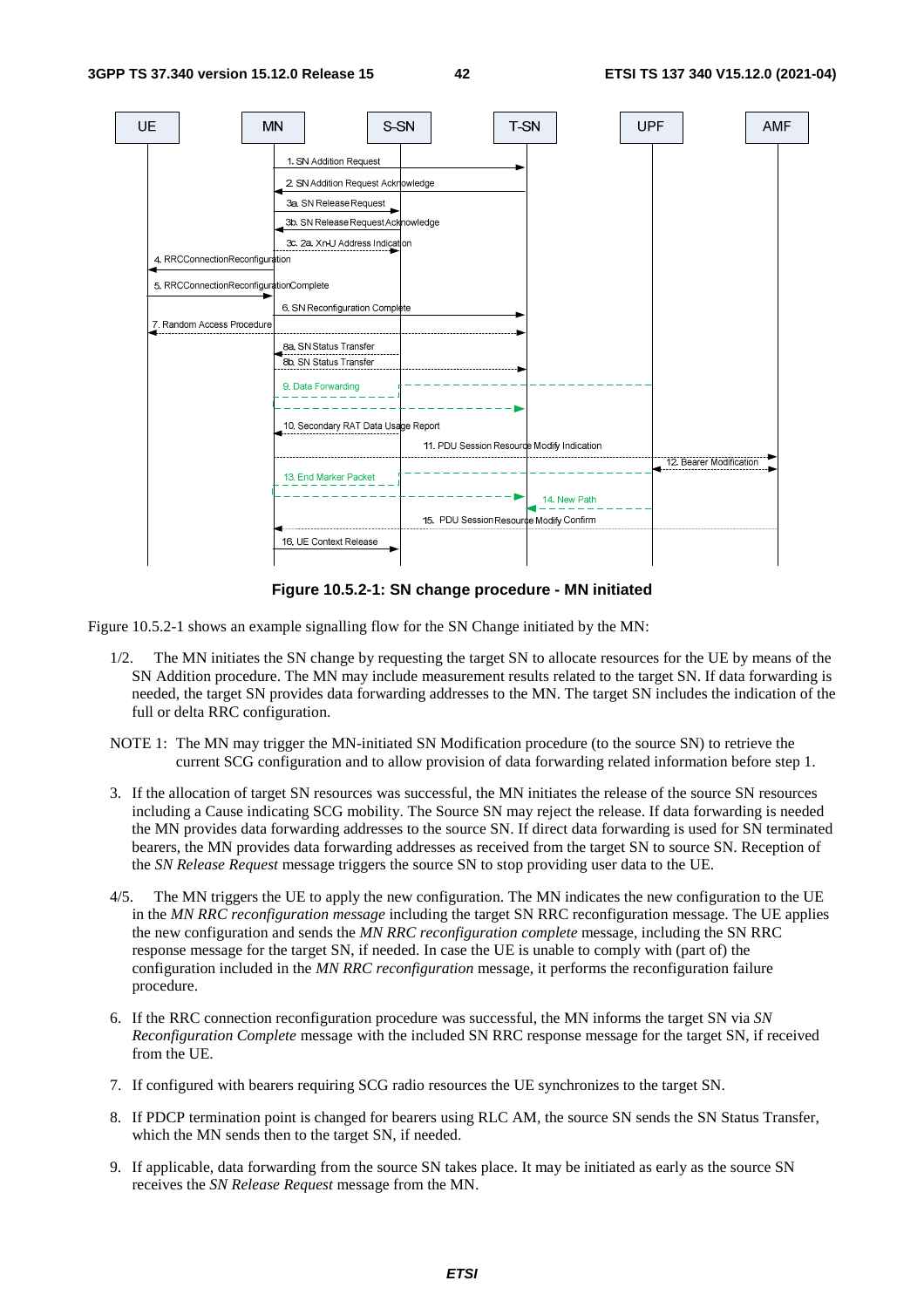- 10. The source SN sends the *Secondary RAT Data Usage Report* message to the MN and includes the data volumes delivered to and received from the UE as described in clause 10.11.2.
- NOTE 2: The order the SN sends the *Secondary RAT Data Usage Report* message and performs data forwarding with MN is not defined. The SN may send the report when the transmission of the related QoS flow is stopped.
- 11-15. If applicable, a PDU Session path update procedure is triggered by the MN.
- 16. Upon reception of the *UE Context Release* message, the source SN releases radio and C-plane related resources associated to the UE context. Any ongoing data forwarding may continue

#### **SN initiated SN Change**

The SN initiated SN change procedure is used to transfer a UE context from the source SN to a target SN and to change the SCG configuration in UE from one SN to another.



**Figure 10.5.2-2: SN change procedure - SN initiated** 

Figure 10.5.2-2 shows an example signalling flow for the SN Change initiated by the SN:

- 1. The source SN initiates the SN change procedure by sending the *SN Change Required* message, which contains a candidate target node ID and may include the SCG configuration (to support delta configuration) and measurement results related to the target SN.
- 2/3. The MN requests the target SN to allocate resources for the UE by means of the SN Addition procedure, including the measurement results related to the target SN received from the source SN. If data forwarding is needed, the target SN provides data forwarding addresses to the MN. The target SN includes the indication of the full or delta RRC configuration.
- 4/5. The MN triggers the UE to apply the new configuration. The MN indicates the new configuration to the UE in the *MN RRC reconfiguration* message including the SN RRC reconfiguration message generated by the target SN. The UE applies the new configuration and sends the *MN RRC reconfiguration complete* message, including the SN RRC response message for the target SN, if needed. In case the UE is unable to comply with (part of) the configuration included in the *MN RRC reconfiguration* message, it performs the reconfiguration failure procedure.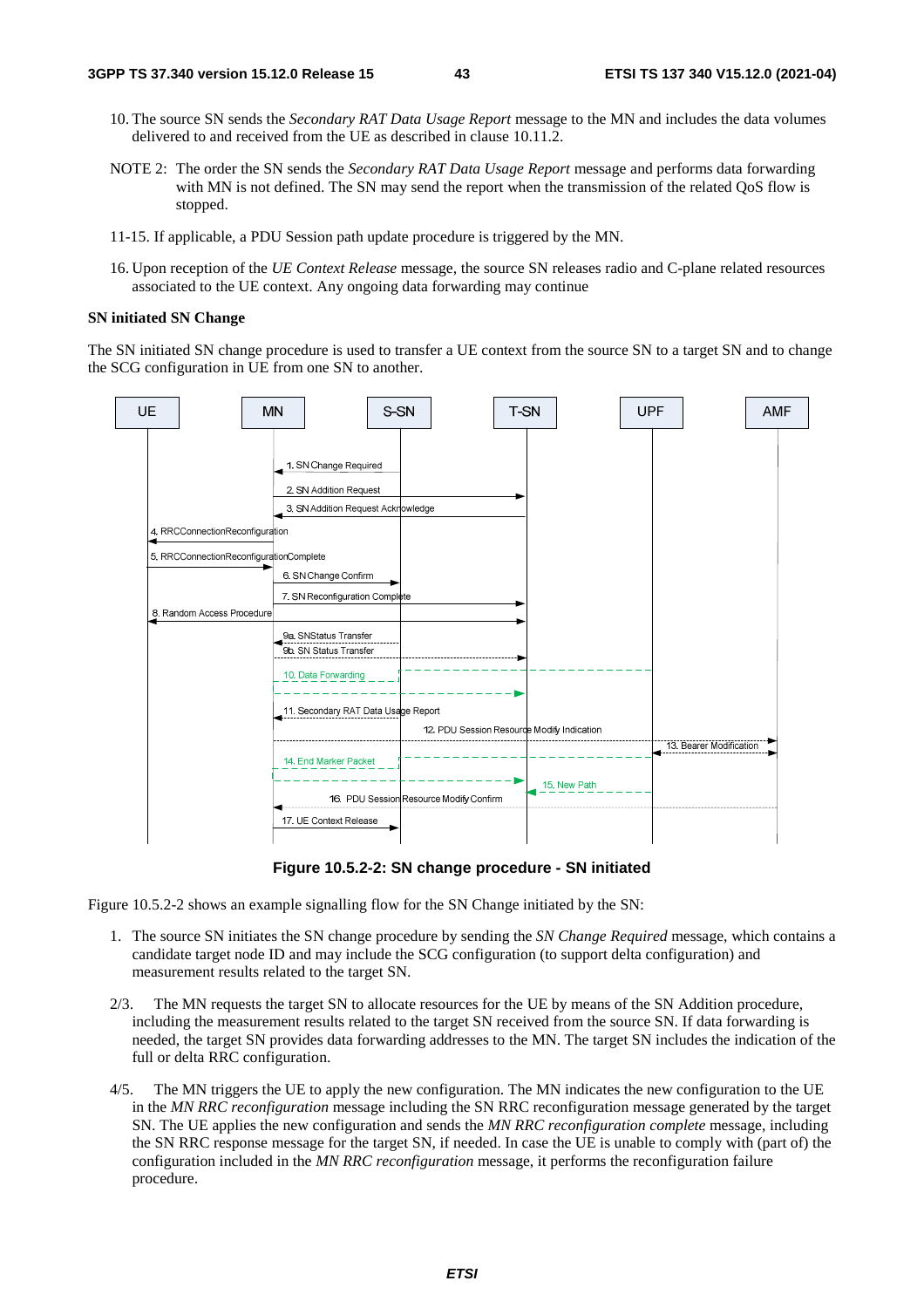- 6. If the allocation of target SN resources was successful, the MN confirms the change of the source SN. If data forwarding is needed the MN provides data forwarding addresses to the source SN. If direct data forwarding is used for SN terminated bearers, the MN provides data forwarding addresses as received from the target SN to source SN. Reception of the *SN Change Confirm* message triggers the source SN to stop providing user data to the UE and, if applicable, to start data forwarding.
- 7. If the RRC connection reconfiguration procedure was successful, the MN informs the target SN via *SN Reconfiguration Complete* message with the included SN RRC response message for the target SN, if received from the UE.
- 8. The UE synchronizes to the target SN.
- 9. If PDCP termination point is changed for bearers using RLC AM, the source SN sends the SN Status Transfer, which the MN sends then to the target SN, if needed.
- 10. If applicable, data forwarding from the source SN takes place. It may be initiated as early as the source SN receives the *SN Change Confirm* message from the MN.
- 11. The source SN sends the *Secondary RAT Data Usage Report* message to the MN and includes the data volumes delivered to and received from the UE as described in clause 10.11.2.
- NOTE 3: The order the SN sends the *Secondary RAT Data Usage Report* message and performs data forwarding with MN/target SN is not defined. The SN may send the report when the transmission of the related OoS flow is stopped.
- 12-16. If applicable, a PDU Session path update procedure is triggered by the MN.
- 17. Upon reception of the *UE Context Release* message, the source SN releases radio and C-plane related resources associated to the UE context. Any ongoing data forwarding may continue.

# 10.6 PSCell change

In MR-DC, a PSCell change does not always require a security key change.

If a security key change is required, this is performed through a synchronous SCG reconfiguration procedure towards the UE involving random access on PSCell and a security key change, during which the MAC entity configured for SCG is reset and RLC configured for SCG is re-established regardless of the bearer type(s) established on SCG. For SN terminated bearers, PDCP is re-established. In all MR-DC options, to perform this procedure within the same SN, the SN Modification procedure as described in clause 10.3 is used, setting the *PDCP Change Indication* to indicate that a S- $K_{eNB}$  (for EN-DC, NGEN-DC and NR-DC) or S- $K_{eNB}$  (for NE-DC) update is required when the procedure is initiated by the SN or including the *SgNB Security Key* / *SN Security Key* when the procedure is initiated by the MN. In all MR-DC options, to perform a PSCell change between different SN nodes, the SN Change procedure as described in clause 10.5 is used.

If a security key change is not required (only possible in EN-DC, NGEN-DC and NR-DC), this is performed through a synchronous SCG reconfiguration procedure without security key change towards the UE involving random access on PSCell, during which the MAC entity configured for SCG is reset and RLC configured for SCG is re-established regardless of the bearer type(s) established on SCG. For bearers using RLC AM mode PDCP data recovery applies, for bearers using RLC UM no action is performed in PDCP while for SRBs PDCP discards all stored SDUs and PDUs. Unless MN terminated SCG or split bearers are configured, this does not require MN involvement. In this case, if location information was requested for the UE, the SN informs the MN about the PSCell change (as part of location information) using the SN initiated SN modification procedure independently from the reconfiguration of the UE. In case of MN terminated SCG or split bearers, the SN initiated SN Modification procedure as described in clause 10.3 is used, setting the *PDCP Change Indication* to indicate that a PDCP data recovery is required.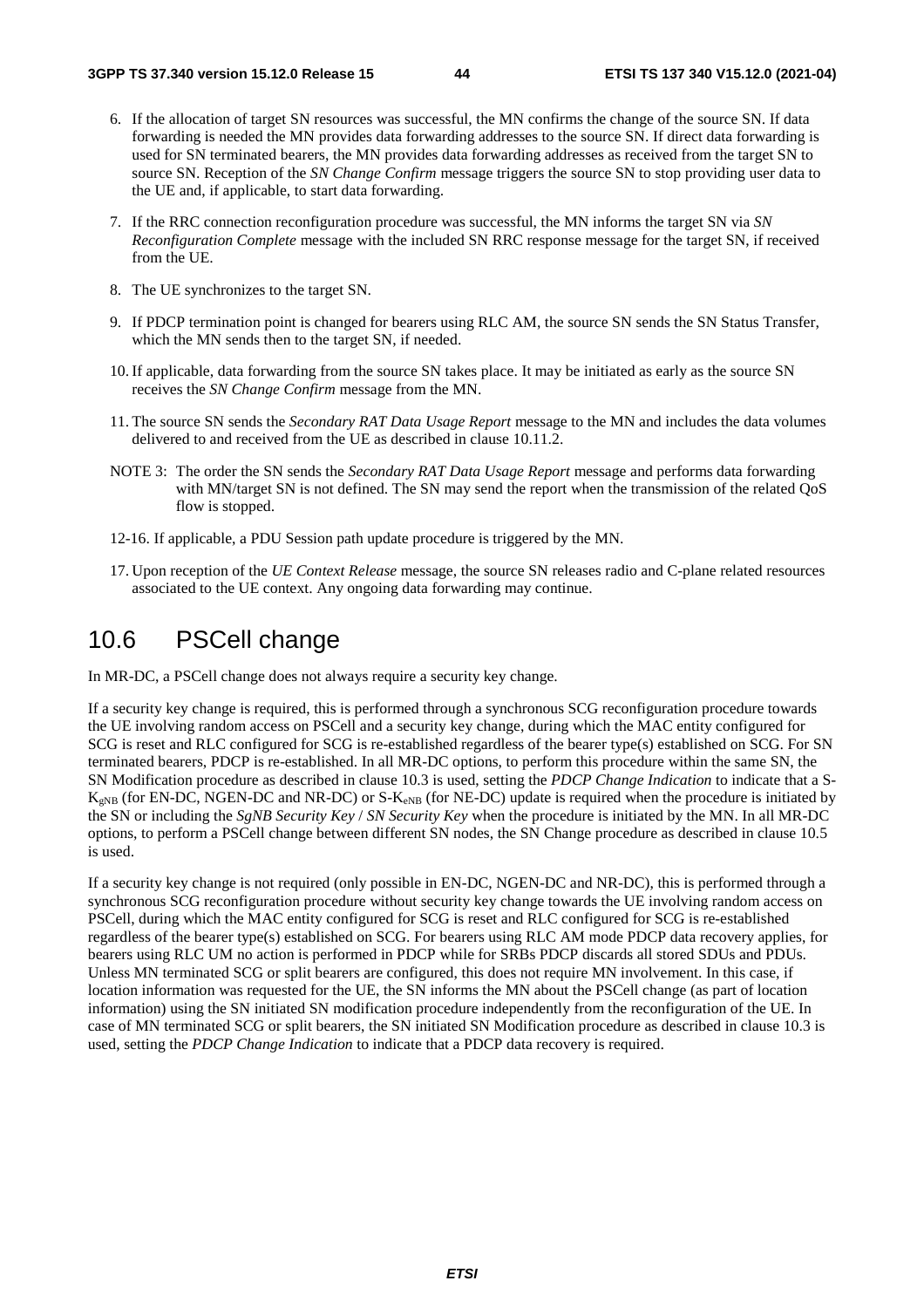# 10.7 Inter-Master Node handover with/without Secondary Node change

## 10.7.1 EN-DC

Inter-Master Node handover with/without MN initiated Secondary Node change is used to transfer context data from a source MN to a target MN while the context at the SN is kept or moved to another SN. During an Inter-Master Node handover, the target MN decides whether to keep or change the SN (or release the SN, as described in clause 10.8).

NOTE 1: Inter-system Inter-Master node handover with/without SN change is not supported in this version of the protocol (e.g. no transition from EN-DC to NGEN-DC or NR-DC).



**Figure 10.7.1-1: Inter-MN handover with/without MN initiated SN change** 

Figure 10.7.1-1 shows an example signaling flow for inter-Master Node handover with or without MN initiated Secondary Node change:

- NOTE 2: For an inter-Master Node handover without Secondary Node change, the source SN and the target SN shown in Figure 10.7.1-1 are the same node.
- 1. The source MN starts the handover procedure by initiating the X2 Handover Preparation procedure including both MCG and SCG configuration. The source MN includes the (source) SN UE X2AP ID, SN ID and the UE context in the (source) SN in the *Handover Request* message.
- NOTE 3: The source MN may trigger the MN-initiated SN Modification procedure (to the source SN) to retrieve the current SCG configuration before step 1.
- 2. If the target MN decides to keep the SN, the target MN sends *SN Addition Request* to the SN including the SN UE X2AP ID as a reference to the UE context in the SN that was established by the source MN. If the target MN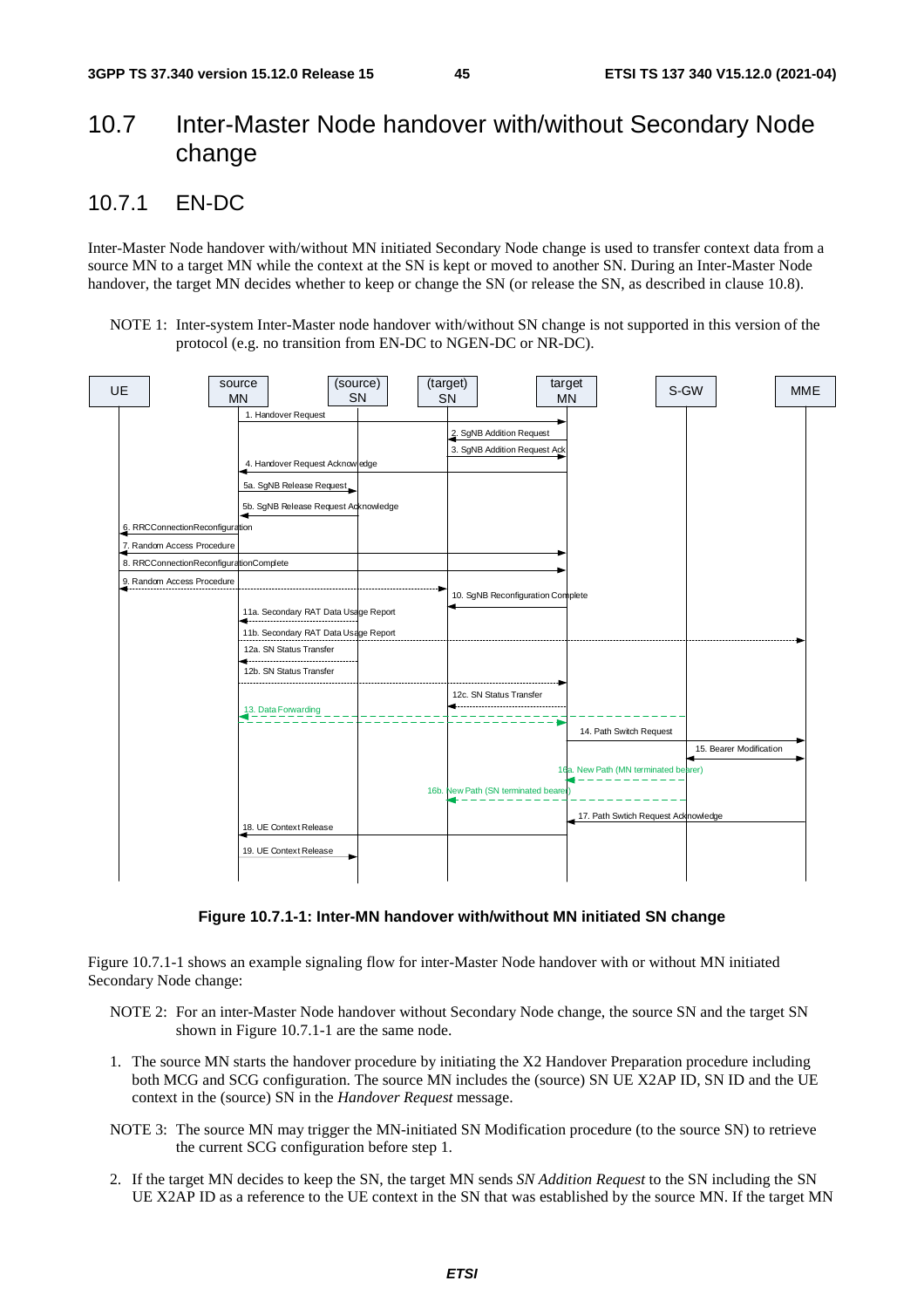decides to change the SN, the target MN sends the *SgNB Addition Request* to the target SN including the UE context in the source SN that was established by the source MN.

- 3. The (target) SN replies with *SN Addition Request Acknowledge*. The (target) SN may include the indication of the full or delta RRC configuration.
- 4. The target MN includes within the *Handover Request Acknowledge* message a transparent container to be sent to the UE as an RRC message to perform the handover, and may also provide forwarding addresses to the source MN. The target MN indicates to the source MN that the UE context in the SN is kept if the target MN and the SN decided to keep the UE context in the SN in step 2 and step 3.
- 5. The source MN sends *SN Release Request* to the (source) SN including a Cause indicating MCG mobility. The (source) SN acknowledges the release request. The source MN indicates to the (source) SN that the UE context in SN is kept, if it receives the indication from the target MN. If the indication as the UE context kept in SN is included, the SN keeps the UE context.
- 6. The source MN triggers the UE to apply the new configuration.
- 7/8. The UE synchronizes to the target MN and replies with *RRCConnectionReconfigurationComplete* message.
- 9. If configured with bearers requiring SCG radio resources, the UE synchronizes to the (target) SN.
- 10. If the RRC connection reconfiguration procedure was successful, the target MN informs the (target) SN via *SgNB Reconfiguration Complete* message.
- 11a. The SN sends the *Secondary RAT Data Usage Report* message to the source MN and includes the data volumes delivered to and received from the UE over the NR radio for the related E-RABs.
- NOTE 4: The order the source SN sends the *Secondary RAT Data Usage Report* message and performs data forwarding with MN/target SN is not defined. The SgNB may send the report when the transmission of the related bearer is stopped.
- 11b. The source MN sends the *Secondary RAT Report* message to MME to provide information on the used NR resource.
- 12. For bearers using RLC AM, the source MN sends the SN Status Transfer, including, if needed, SN Status received from the source SN to the target MN. The target forwards the SN Status to the target SN, if needed.
- 13. If applicable, data forwarding takes place from the source side. If the SN is kept, data forwarding may be omitted for SN-terminated bearers kept in the SN.
- 14-17. The target MN initiates the S1 Path Switch procedure.
- NOTE 5: If new UL TEIDs of the S-GW are included, the target MN performs the MN initiated SN Modification procedure to provide them to the SN.
- 18. The target MN initiates the UE Context Release procedure towards the source MN.
- 19. Upon reception of the *UE Context Release* message, the (source) SN releases C-plane related resources associated to the UE context towards the source MN. Any ongoing data forwarding may continue. The SN shall not release the UE context associated with the target MN if the UE context kept indication was included in the *SgNB Release Request* message in step 5.

## 10.7.2 MR-DC with 5GC

Inter-MN handover with/without MN initiated SN change is used to transfer UE context data from a source MN to a target MN while the UE context at the SN is kept or moved to another SN. During an Inter-Master Node handover, the target MN decides whether to keep or change the SN (or release the SN, as described in clause 10.8). Only intra-RAT Inter-Master node handover with/without SN change is supported (e.g. no transition from NGEN-DC to NR-DC).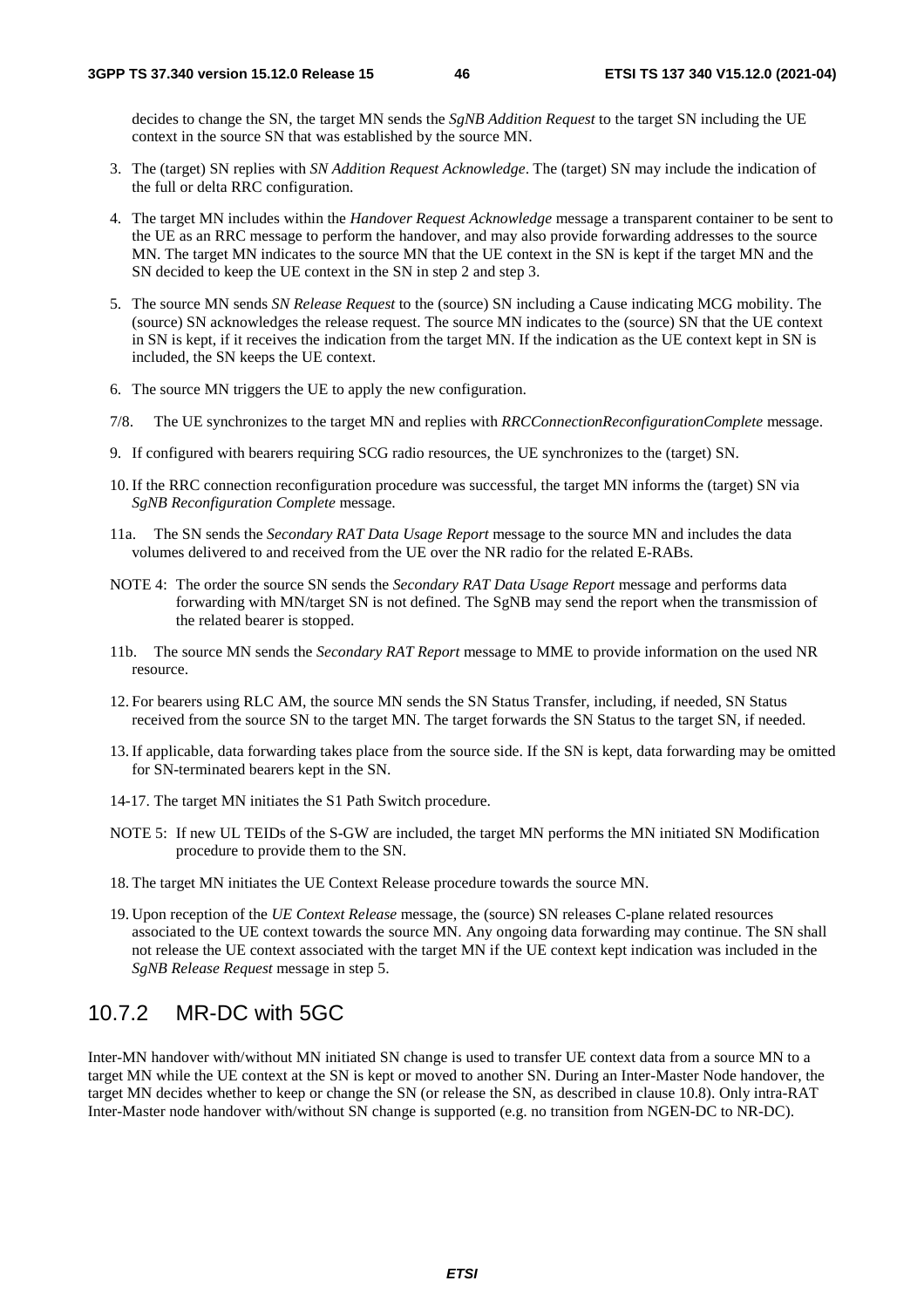

### **Figure 10.7.2-1: Inter-MN handover with/without MN initiated SN change procedure**

Figure 10.7.2-1 shows an example signalling flow for inter-MN handover with or without MN initiated SN change:

- NOTE 1: For an Inter-Master Node handover without Secondary Node change, the source SN and the target SN shown in Figure 10.7.2-1 are the same node.
- 1. The source MN starts the handover procedure by initiating the Xn Handover Preparation procedure including both MCG and SCG configuration. The source MN includes the source SN UE XnAP ID, SN ID and the UE context in the source SN in the *Handover Request* message.
- NOTE 2: The source MN may trigger the MN-initiated SN Modification procedure (to the source SN) to retrieve the current SCG configuration and to allow provision of data forwarding related information before step 1.
- 2. If the target MN decides to keep the source SN, the target MN sends *SN Addition Request* to the SN including the SN UE XnAP ID as a reference to the UE context in the SN that was established by the source MN. If the target MN decides to change the SN, the target MN sends the *SN Addition Request* to the target SN including the UE context in the source SN that was established by the source MN.
- 3. The (target) SN replies with *SN Addition Request Acknowledge*. The (target) SN may include the indication of the full or delta RRC configuration.
- 4. The target MN includes within the *Handover Request Acknowledge* message the MN RRC reconfiguration message to be sent to the UE in order to perform the handover, and may also provide forwarding addresses to the source MN. If PDU session split is performed in the target side during handover procedure, more than one data forwarding addresses corresponding to each node are included in the *Handover Request Acknowledge* message. The target MN indicates to the source MN that the UE context in the SN is kept if the target MN and the SN decided to keep the UE context in the SN in step 2 and step 3.
- 5a/5b. The source MN sends *SN Release Request* message to the (source) SN including a Cause indicating MCG mobility. The (source) SN acknowledges the release request. The source MN indicates to the (source) SN that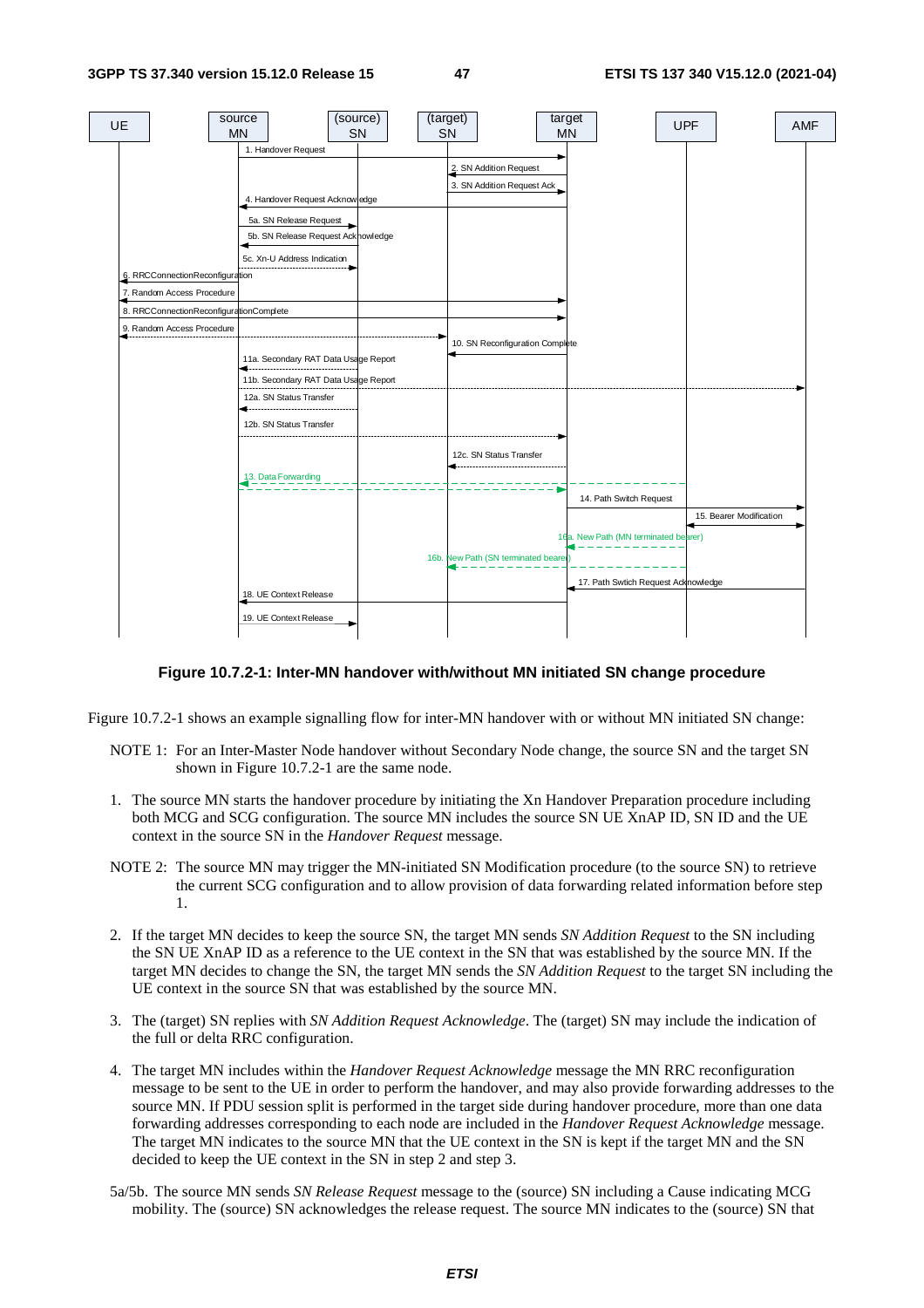the UE context in SN is kept, if it receives the indication from the target MN. If the indication as the UE context kept in SN is included, the SN keeps the UE context.

- 5c. The source MN sends XN-U Address Indication message to the (source) SN to transfer data forwarding information. More than one data forwarding addresses may be provided if the PDU session is split in the target side.
- 6. The source MN triggers the UE to perform handover and apply the new configuration.
- 7/8. The UE synchronizes to the target MN and replies with *MN RRC reconfiguration complete* message.
- 9. If configured with bearers requiring SCG radio resources, the UE synchronizes to the (target) SN.
- 10. If the RRC connection reconfiguration procedure was successful, the target MN informs the (target) SN via *SN Reconfiguration Complete* message.
- 11a. The source SN sends the *Secondary RAT Data Usage Report* message to the source MN and includes the data volumes delivered to and received from the UE over the NR/E-UTRA radio as described in clause 10.11.2.
- NOTE 2a: The order the source SN sends the *Secondary RAT Data Usage Report* message and performs data forwarding with MN/target SN is not defined. The SN may send the report when the transmission of the related QoS is stopped.
- 11b. The source MN sends the *Secondary RAT Report* message to AMF to provide information on the used NR/E-UTRA resource.
- 12. For bearers using RLC AM, the source MN sends the *SN Status Transfer* to the target MN, including, if needed, SN Status received from the source SN. The target forwards the SN Status to the target SN, if needed.
- 13. If applicable, data forwarding takes place from the source side. If the SN is kept, data forwarding may be omitted for SN terminated bearers or QoS flows kept in the SN.
- 14-17. The target MN initiates the Path Switch procedure*.* If the target MN includes multiple DL TEIDs for one PDU session in the *Path Switch Request* message, multiple UL TEID of the UPF for the PDU session should be included in the *Path Switch Ack* message in case there is TEID update in UPF.
- NOTE 3: If new UL TEIDs of the UPF for SN are included, the target MN performs MN initiated SN Modification procedure to provide them to the SN.
- 18. The target MN initiates the UE Context Release procedure towards the source MN.
- 19. Upon reception of the *UE Context Release* message from source MN, the (source) SN releases C-plane related resources associated to the UE context towards the source MN. Any ongoing data forwarding may continue. The SN shall not release the UE context associated with the target MN if the UE contest kept indication was included in the *SN Release Request* message in step 5.

# 10.8 Master Node to eNB/gNB Change

## 10.8.1 EN-DC

The Master Node to eNB Change procedure is used to transfer context data from a source MN/SN to a target eNB.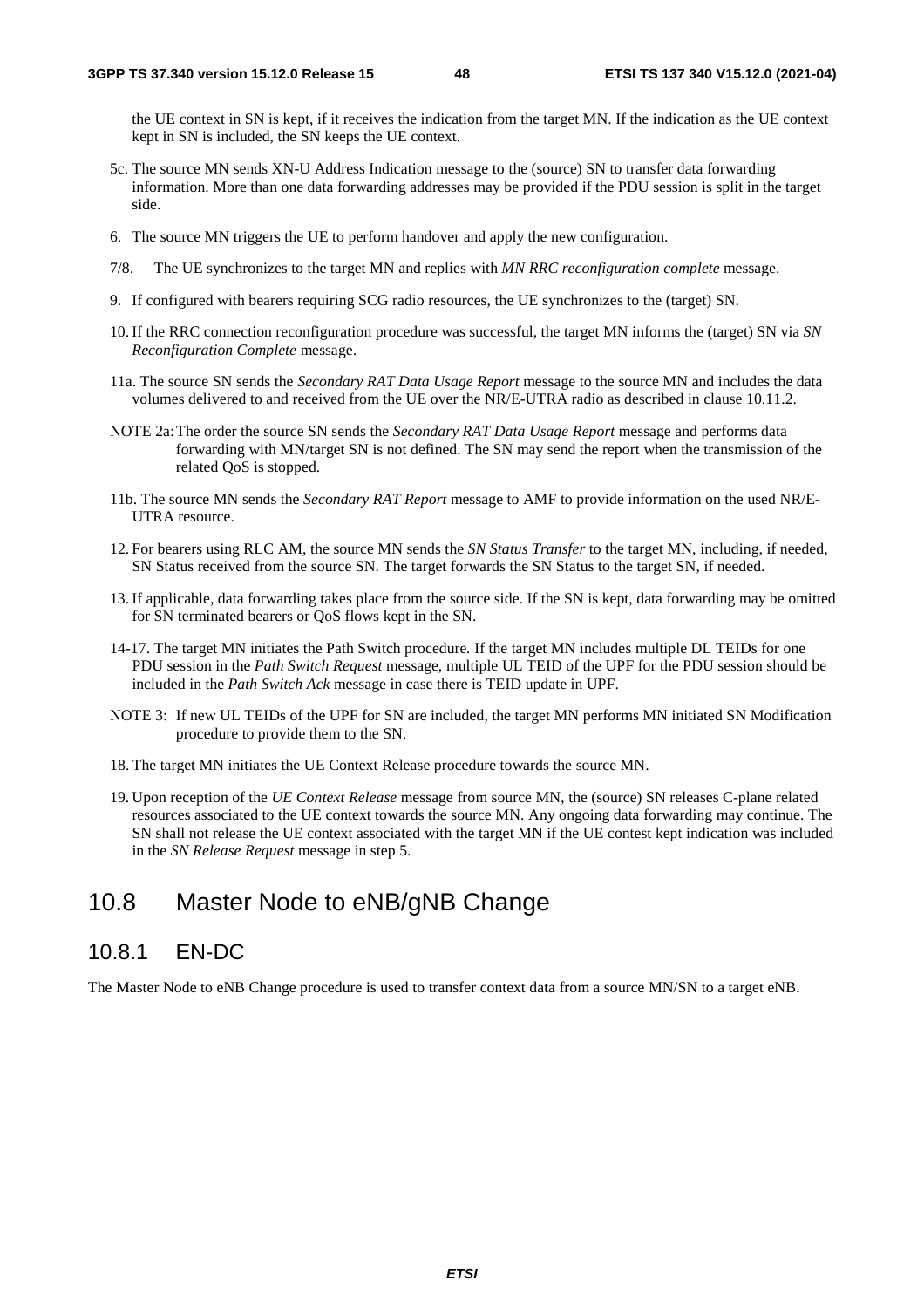

**Figure 10.8.1-1: Master Node to eNB Change procedure** 

Figure 10.8.1-1 shows an example signalling flow for the Master Node to eNB Change procedure:

- 1. The source MN starts the MN to eNB Change procedure by initiating the X2 Handover Preparation procedure, including both MCG and SCG configuration.
- NOTE 1: The source MN may trigger the MN-initiated SN Modification procedure (to the source SN) to retrieve the current SCG configuration before step 1.
- 2. The target eNB includes the field in HO command which releases SCG configuration, and may also provide forwarding addresses to the source MN.
- 3. If the allocation of target eNB resources was successful, the MN initiates the release of the source SN resources towards the source SN including a Cause indicating MCG mobility. The SN acknowledges the release request. If data forwarding is needed, the MN provides data forwarding addresses to the source SN. Reception of the *SgNB Release Request* message triggers the source SN to stop providing user data to the UE and, if applicable, to start data forwarding.
- 4. The MN triggers the UE to apply the new configuration. Upon receiving the new configuration, the UE releases the entire SCG configuration.
- 5/6. The UE synchronizes to the target eNB.
- 7. For SN terminated bearers using RLC AM, the SN sends the SN Status Transfer, which the source MN sends then to the target eNB.
- 8. If applicable, data forwarding takes place from the source side.
- 9a. The source SN sends the *Secondary RAT Data Usagee Report* message to the source MN and includes the data volumes delivered to and received from the UE over the NR radio for the related E-RABs.
- NOTE 2: The order the SN sends the *Secondary RAT Data Usage Report* message and performs data forwarding with MN is not defined. The SN may send the report when the transmission of the related bearer is stopped.
- 9b. The source MN sends the *Secondary RAT Report* message to MME to provide information on the used NR resource.
- 10-14. The target eNB initiates the S1 Path Switch procedure.
- 15. The target eNB initiates the UE Context Release procedure towards the source MN.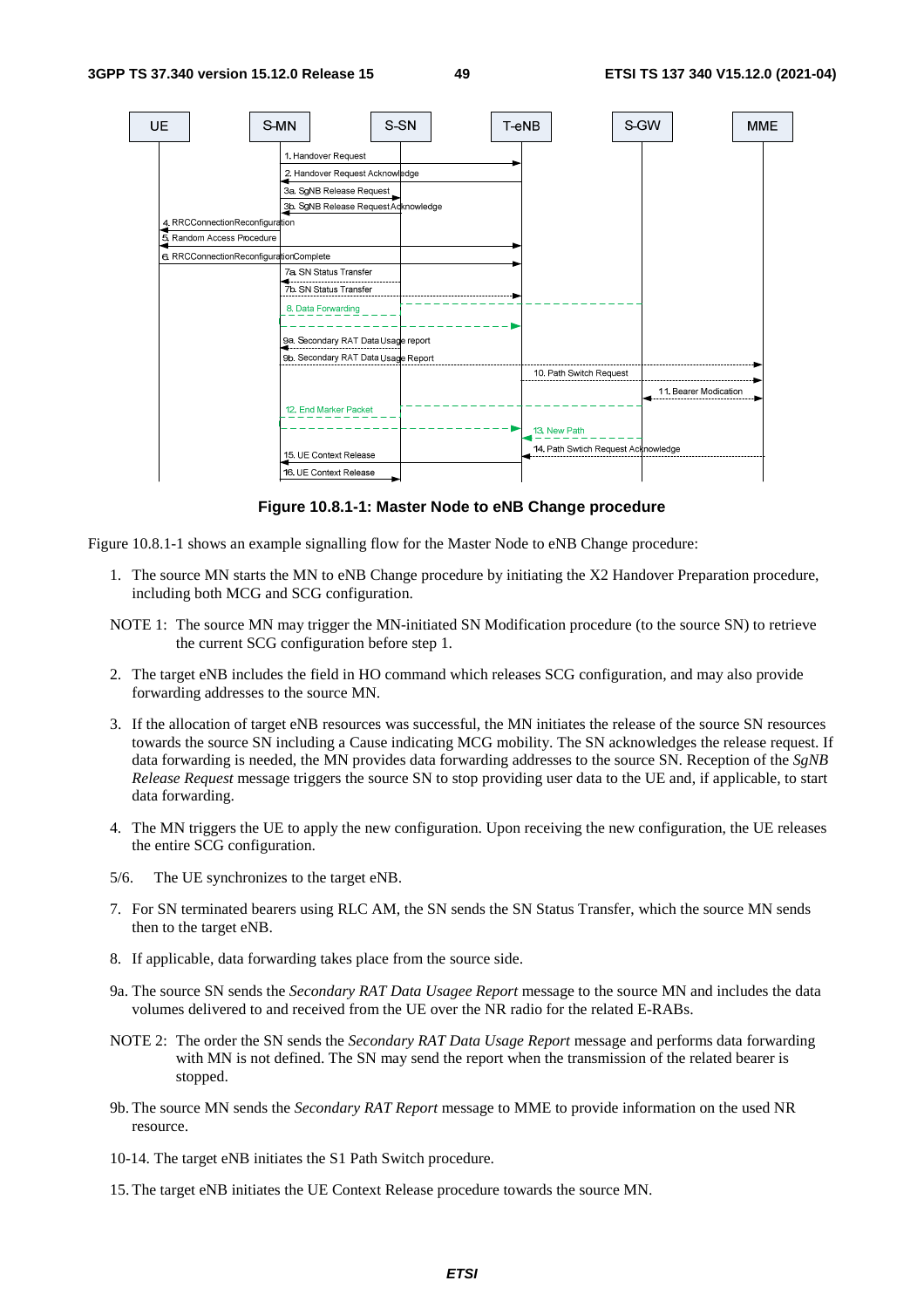- 16. Upon reception of the *UE Context Release* message, the SN releases radio and C-plane related resources associated to the UE context. Any ongoing data forwarding may continue.
- NOTE 3: Inter-system HO from E-UTRA with EN-DC configuration to NR or to E-UTRA connected to 5GC is also supported.

## 10.8.2 MR-DC with 5GC

The MN to ng-eNB/gNB Change procedure is used to transfer UE context data from a source MN/SN to a target ngeNB/gNB. Both the cases where the source MN and the target node belong to the same RAT (i.e. they are both ng-eNBs or both gNBs) and the cases where the source MN and the target node belong to different RATs are supported.

NOTE 0: Inter-system HO from ng-eNB/gNB MN to eNB is also supported.



### **Figure 10.8.2-1: MN to ng-eNB/gNB Change procedure**

Figure 10.8.2-1 shows an example signalling flow for the MN to ng-eNB/gNB Change procedure:

- 1. The source MN starts the MN to ng-eNB/gNB Change procedure by initiating the Xn Handover Preparation procedure, including both MCG and SCG configuration.
- NOTE 1: The source MN may trigger the MN-initiated SN Modification procedure (to the source SN) to retrieve the current SCG configuration and to allow provision of data forwarding related information before step 1.
- 2. The target ng-eNB/gNB includes the field in HO command which releases the SCG configuration, and may also provide forwarding addresses to the source MN.
- 3. If the resource allocation of target ng-eNB/gNB was successful, the MN initiates the release of the source SN resources towards the source SN including a Cause indicating MCG mobility. The SN acknowledges the release request. If data forwarding is needed, the MN provides data forwarding addresses to the source SN. Reception of the *SN Release Request* message triggers the source SN to stop providing user data to the UE and, if applicable, to start data forwarding.
- 4. The MN triggers the UE to perform HO and apply the new configuration. Upon receiving the new configuration, the UE releases the entire SCG configuration.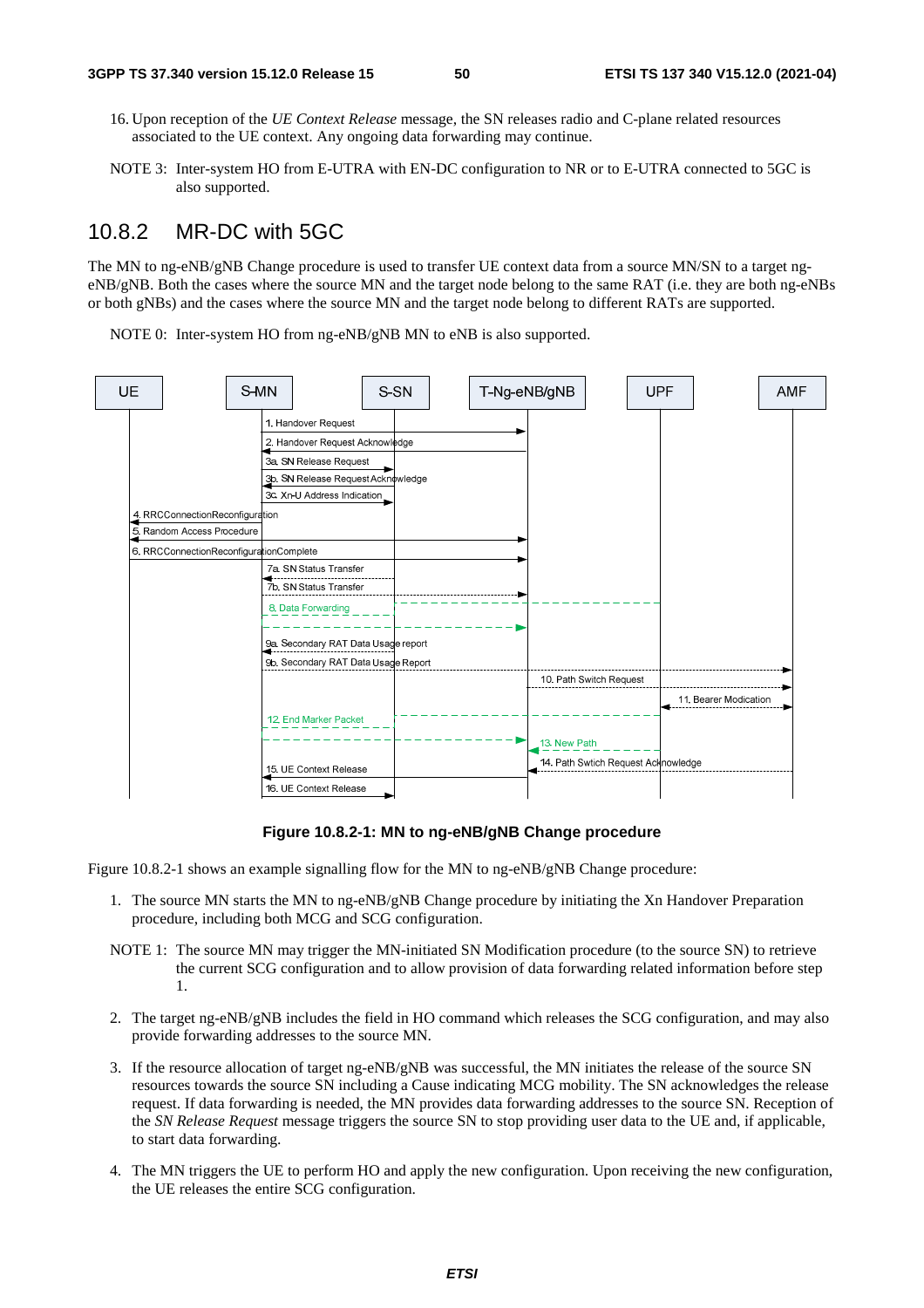- 5/6. The UE synchronizes to the target ng-eNB/gNB.
- 7. If PDCP termination point is changed for bearers using RLC AM, the SN sends the SN Status Transfer, which the source MN sends then to the target ng-eNB/gNB.
- 8. If applicable, data forwarding takes place from the source side.
- 9a. The source SN sends the *Secondary RAT Data Usage Report* message to the source MN and includes the data volumes delivered to and received from the UE as described in clause 10.11.2.
- NOTE 2: The order the SN sends the *Secondary RAT Data Usage Report* message and performs data forwarding with MN is not defined. The SN may send the report when the transmission of the related QoS flow is stopped.
- 9b. The source MN sends the *Secondary RAT Report* message to AMF to provide information on the used NR/E-UTRA resource.
- 10-14. The target ng-eNB/gNB initiates the Path Switch procedure*.*
- 15. The target ng-eNB/gNB initiates the UE Context Release procedure towards the source MN.
- 16. Upon reception of the *UE Context Release* message from the MN, the source SN releases radio and C-plane related resources associated to the UE context. Any ongoing data forwarding may continue.

# 10.9 eNB/gNB to Master Node change

## 10.9.1 EN-DC

The eNB to Master Node change procedure is used to transfer context data from a source eNB to a target MN that adds an SN during the handover.



**Figure 10.9.1-1: eNB to Master Node change** 

Figure 10.9.1-1 shows an example signaling flow for eNB to Master Node change:

- 1. The source eNB starts the handover procedure by initiating the X2 Handover Preparation procedure.
- 2. The target MN sends *SgNB Addition Request* to the target SN.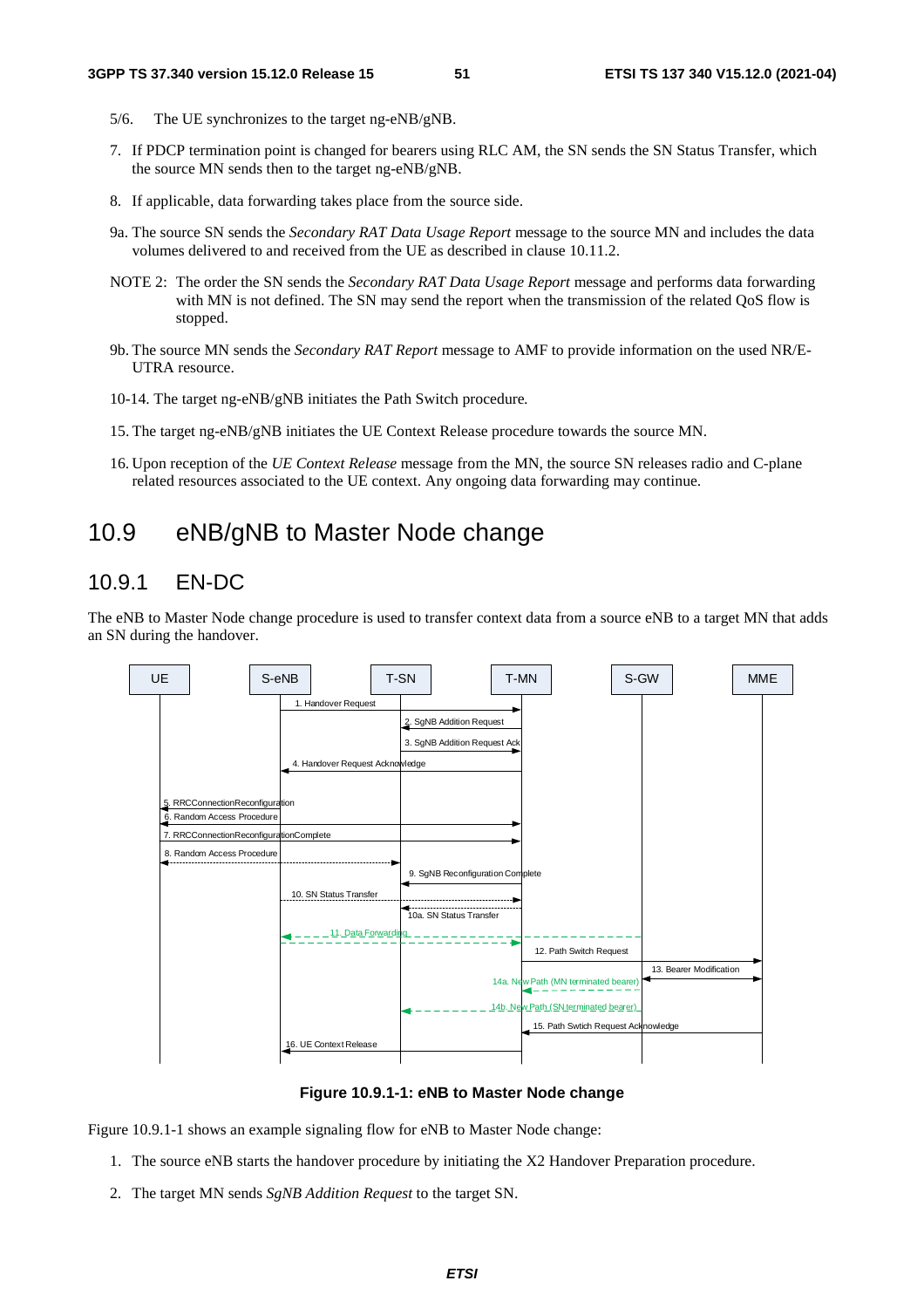- 3. The target SN replies with *SgNB Addition Request Acknowledge*. If data forwarding is needed, the target SN provides forwarding addresses to the target MN.
- 4. The target MN includes within the *Handover Request Acknowledge* message a transparent container to be sent to the UE as an E-UTRA RRC message, including a NR RRC configuration message which also includes the SCG configuration, to perform the handover, and may also provide forwarding addresses to the source eNB.
- 5. The source eNB triggers the UE to apply the new configuration.
- 6/7. The UE synchronizes to the target MN and replies with *RRCConnectionReconfigurationComplete* message.
- 8. If configured with bearers requiring SCG radio resources, the UE synchronizes to the target SN.
- 9. If the RRC connection reconfiguration procedure was successful, the target MN informs the target SN.
- 10. For bearers using RLC AM, the source eNB sends the SN Status Transfer, which the target MN forwards then to the target SN, if needed.
- 11. Data forwarding from the source eNB takes place.
- 12-15. The target MN initiates the S1 Path Switch procedure.
- NOTE 1: If new UL TEIDs of the S-GW are included, the target MN performs MN initiated SN Modification procedure to provide them to the target SN.
- 16. The target MN initiates the *UE Context Release* procedure towards the source eNB.
- NOTE 2: Inter-system HO from NR or from E-UTRA connected to 5GC to E-UTRA with EN-DC configuration is not supported. Inter-system HO from E-UTRA with EPC to MR-DC with 5GC is also not supported.

## 10.9.2 MR-DC with 5GC

The ng-eNB/gNB to MN change procedure is used to transfer UE context data from a source ng-eNB/gNB to a target MN that adds an SN during the handover. Only the cases where the source node and the target MN belong to the same RAT (i.e. they are both ng-eNBs or both gNBs) are supported.



**Figure 10.9.2-1: ng-eNB/gNB to MN change procedure** 

Figure 10.9.2-1 shows an example signalling flow for ng-eNB/gNB to MN change: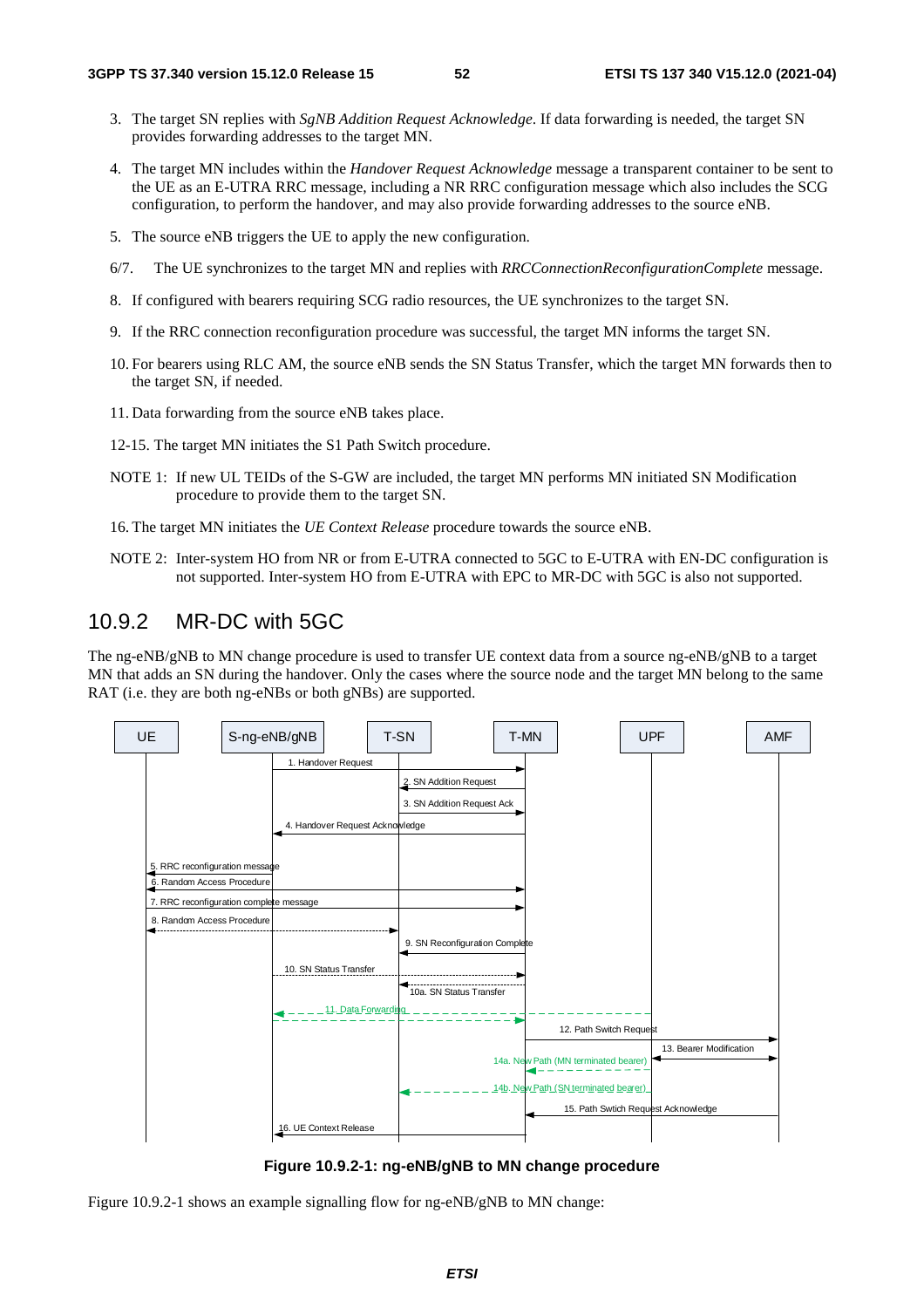- 1. The source ng-eNB/gNB starts the handover procedure by initiating the Xn Handover Preparation procedure.
- 2. The target MN sends *SN Addition Request* to the target SN.
- 3. The target SN replies with *SN Addition Request Acknowledge*. If data forwarding is needed, the target SN provides forwarding addresses to the target MN.
- 4. The target MN includes within the *Handover Request Acknowledge* message the SN RRC reconfiguration message to be sent to the UE that includes the SCG configuration to perform the handover, and may also provide forwarding addresses to the source ng-eNB/gNB.
- 5. The source ng-eNB/gNB triggers the UE to perform handover and apply the new configuration.
- 6/7. The UE synchronizes to the target MN and replies with *MN RRC reconfiguration* complete message including the SN RRC reconfiguration complete message.
- 8. If configured with bearers requiring SCG radio resources, the UE synchronizes to the target SN.
- 9. If the RRC connection reconfiguration procedure was successful, the target MN informs the target SN via *SN Reconfiguration Complete* message.
- 10. For bearers using RLC AM, the source ng-eNB/gNB sends the SN Status Transfer, which the target MN forwards then to the target SN, if needed.
- 11. Data forwarding from the source ng-eNB/gNB takes place.
- 12-15. The target MN initiates the PDU Session Path Switch procedure.
- NOTE: If new UL TEIDs of the UPF are included, the target MN performs MN initiated SN Modification procedure to provide them to the target SN.
- 16. The target MN initiates the *UE Context Release* procedure towards the source ng-eNb/gNB.

# 10.10 RRC Transfer

### 10.10.1 EN-DC

The RRC Transfer procedure is used to deliver an RRC message, encapsulated in a PDCP PDU between the MN and the SN (and vice versa) so that it may be forwarded to/from the UE using split SRB. The RRC transfer procedure is also used for providing a NR measurement report or NR failure information from the UE to the SN via the MN. Additional details of the RRC transfer procedure are defined in TS 36.423 [9].

#### **Split SRB:**



**Figure 10.10.1-1: RRC Transfer procedure for the split SRB (DL operation)** 

Figure 10.10.1-1 shows an example signaling flow for the DL RRC Transfer in case of the split SRB: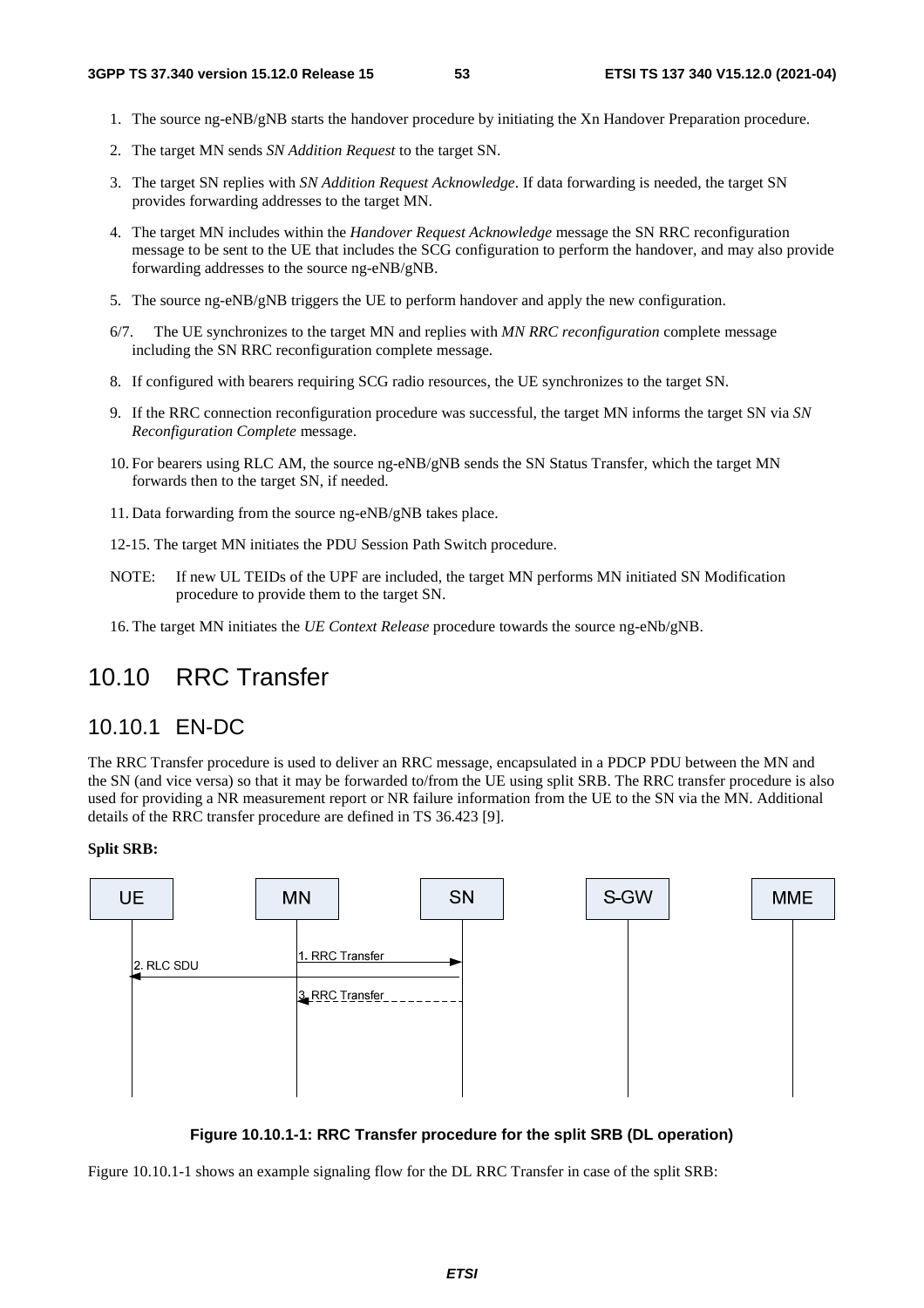- 1. The MN, when it decides to use the split SRBs, starts the procedure by initiating the RRC Transfer procedure. The MN encapsulates the RRC message in a PDCP-C PDU and ciphers with own keys.
- NOTE: The usage of the split SRBs shall be indicated in the Secondary Node Addition procedure or Modification procedure.
- 2. The SN forwards the RRC message to the UE.
- 3. The SN may send PDCP delivery acknowledgement of the RRC message forwarded in step 2.



### **Figure 10.10.1-2: RRC Transfer procedure for the split SRB (UL operation)**

Figure 10.10.1-2 shows an example signaling flow for the UL RRC Transfer in case of the split SRB:

- 1. When the UE provides response to the RRC message, it sends it to the SN.
- 2. The SN initiates the RRC Transfer procedure, in which it transfers the received PDCP-C PDU with encapsulated RRC message.

**NR measurement report or NR failure information:** 



#### **Figure 10.10.1-3: RRC Transfer procedure for NR measurement report or NR failure information**

Figure 10.10.1-3 shows an example signaling flow for RRC Transfer in case of the forwarding of the NR measurement report or NR failure information from the UE:

- 1. When the UE sends a measurement report or NR failure information, it sends it to the MN in a container called *ULInformationTransferMRDC* as specified in TS 36.331 [10].
- 2. The MN initiates the RRC Transfer procedure, in which it transfers the received NR measurement report or NR failure information as an octet string.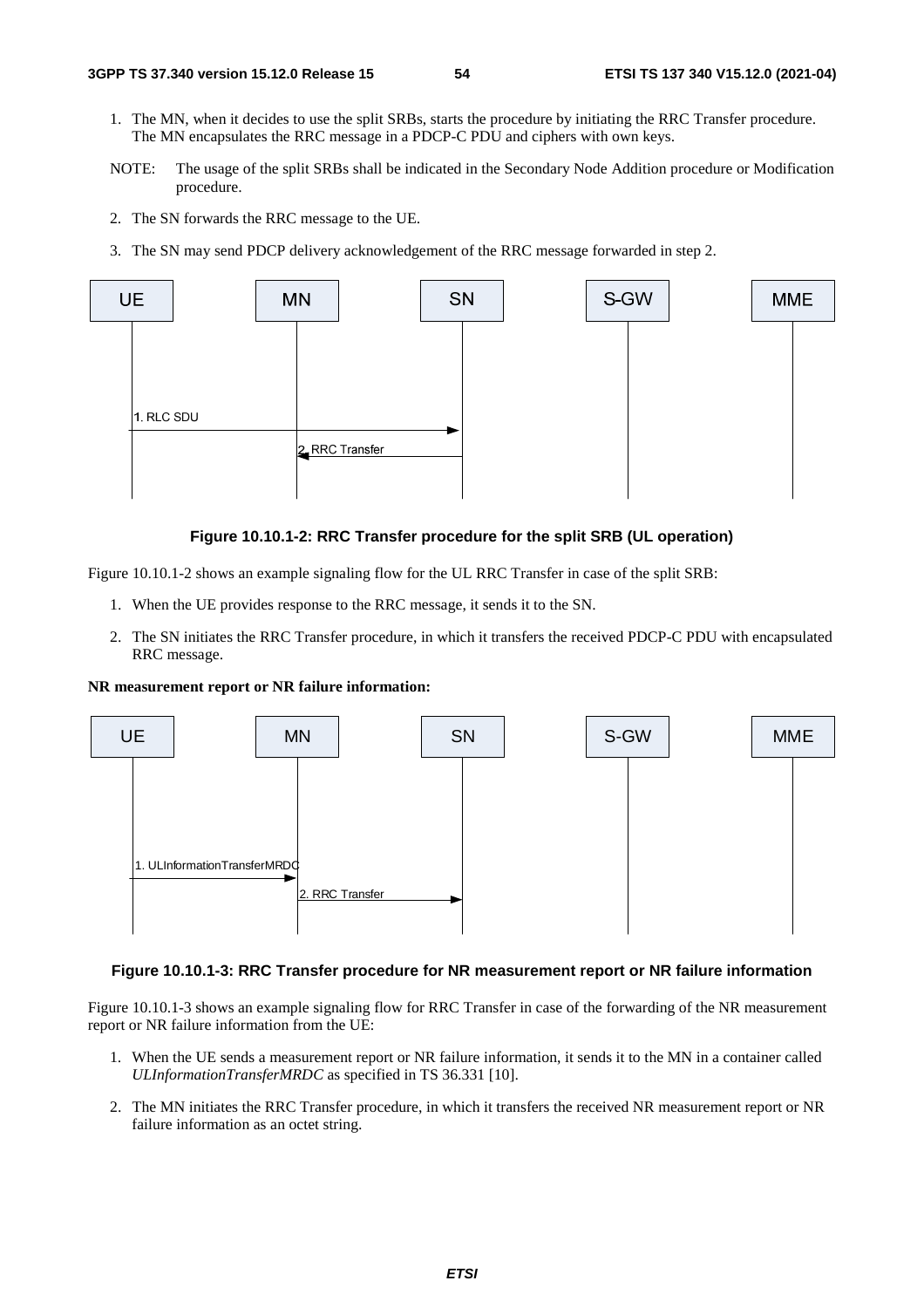## 10.10.2 MR-DC with 5GC

The RRC Transfer procedure is used to exchange RRC messages, encapsulated in a PDCP PDU, between the MN and the UE via the SN (split SRB) and to provide SN measurement reports or failure information report from the UE to the SN. Additional details of the RRC transfer procedure are defined in TS 38.423 [5].

#### **Split SRB:**



### **Figure 10.10.2-1: RRC Transfer procedure for split SRB (DL operation)**

Figure 10.10.2-1 shows an example signaling flow for DL RRC Transfer in case of the split SRB:

- 1. The MN, when it decides to use the split SRBs, starts the procedure by initiating the RRC Transfer procedure. The MN encapsulates the RRC message in a PDCP PDU and ciphers with own keys.
- NOTE: The usage of the split SRBs shall be indicated in the Secondary Node Addition procedure or Modification procedure.
- 2. The SN forwards the RRC message to the UE.
- 3. The SN may send PDCP delivery acknowledgement of the RRC message forwarded in step 2.



### **Figure 10.10.2-2: RRC Transfer procedure for split SRB (UL operation)**

Figure 10.10.2-2 shows an example signaling flow for UL RRC Transfer in case of the split SRB:

- 1. When the UE provides response to the RRC message, it sends it to the SN.
- 2. The SN initiates the RRC Transfer procedure, in which it transfers the received PDCP PDU with encapsulated RRC message.

#### **SN measurement report or failure information report:**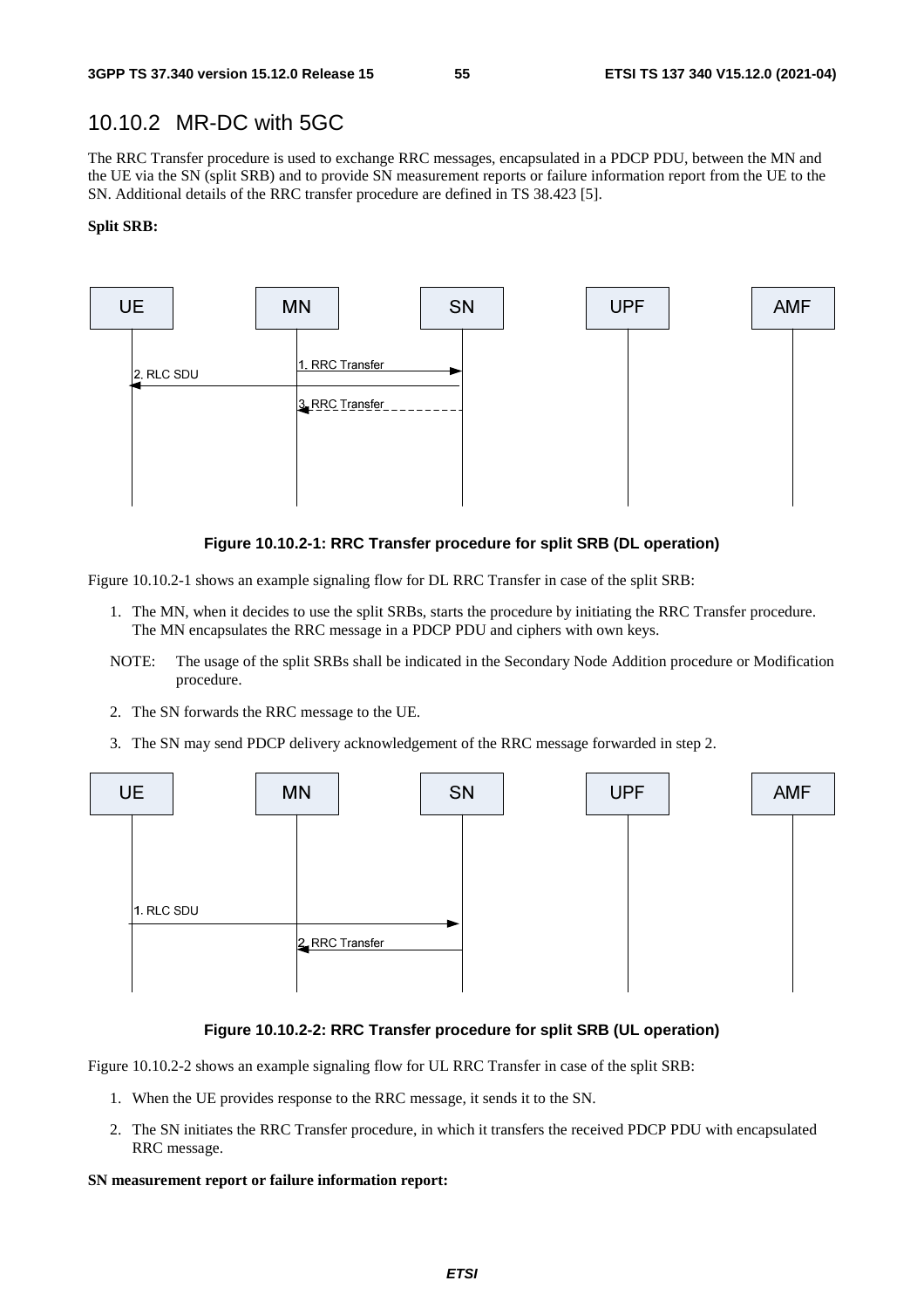

### **Figure 10.10.2-3: RRC Transfer procedure for SN measurement report or failure information report**

Figure 10.10.2-3 shows an example signaling flow for RRC Transfer in case of the forwarding of the SN measurement report or failure information report from the UE:

- 1. When the UE sends an SN measurement report or failure information report, it sends it to the MN in a container called *ULInformationTransferMRDC* as specified in TS 38.331 [4].
- 2. The MN initiates the RRC Transfer procedure, in which it transfers the received SN measurement report or failure information as an octet string.

# 10.11 Secondary RAT data volume reporting

## 10.11.1 EN-DC

The secondary RAT data volume reporting function is used to report the data volume of secondary RAT to CN. In EN-DC, if configured, the MN reports the uplink and downlink data volumes of used NR resources to the EPC on a per EPS bearer basis as specified in TS 36.300 [2]. Periodic reporting is performed by periodically sending the *Secondary RAT Data Usage Report* messages to the MME.

The data volume is counted by the node hosting PDCP. Downlink data volume is counted in bytes of PDCP SDUs successfully delivered to the UE over NR (for RLC AM) or transmitted to the UE over NR (for RLC UM). Uplink data volume is counted in bytes of PDCP SDUs received by the node hosting PDCP over NR. Forwarded packets shall not be counted when PDCP entity is relocated. When PDCP duplication is activated, packets shall be counted only once.



### **Figure 10.11.1-1: Secondary RAT data volume periodic reporting - EN-DC**

Figure 10.11.1-1 shows an example signalling flow for secondary RAT data volume periodic reporting:

1. If the periodic reporting is configured, then the SN periodically sends the *Secondary RAT Data Usage Report* message to the MN and includes the data volumes of used NR radio resources for the related SN-terminated E-RABs.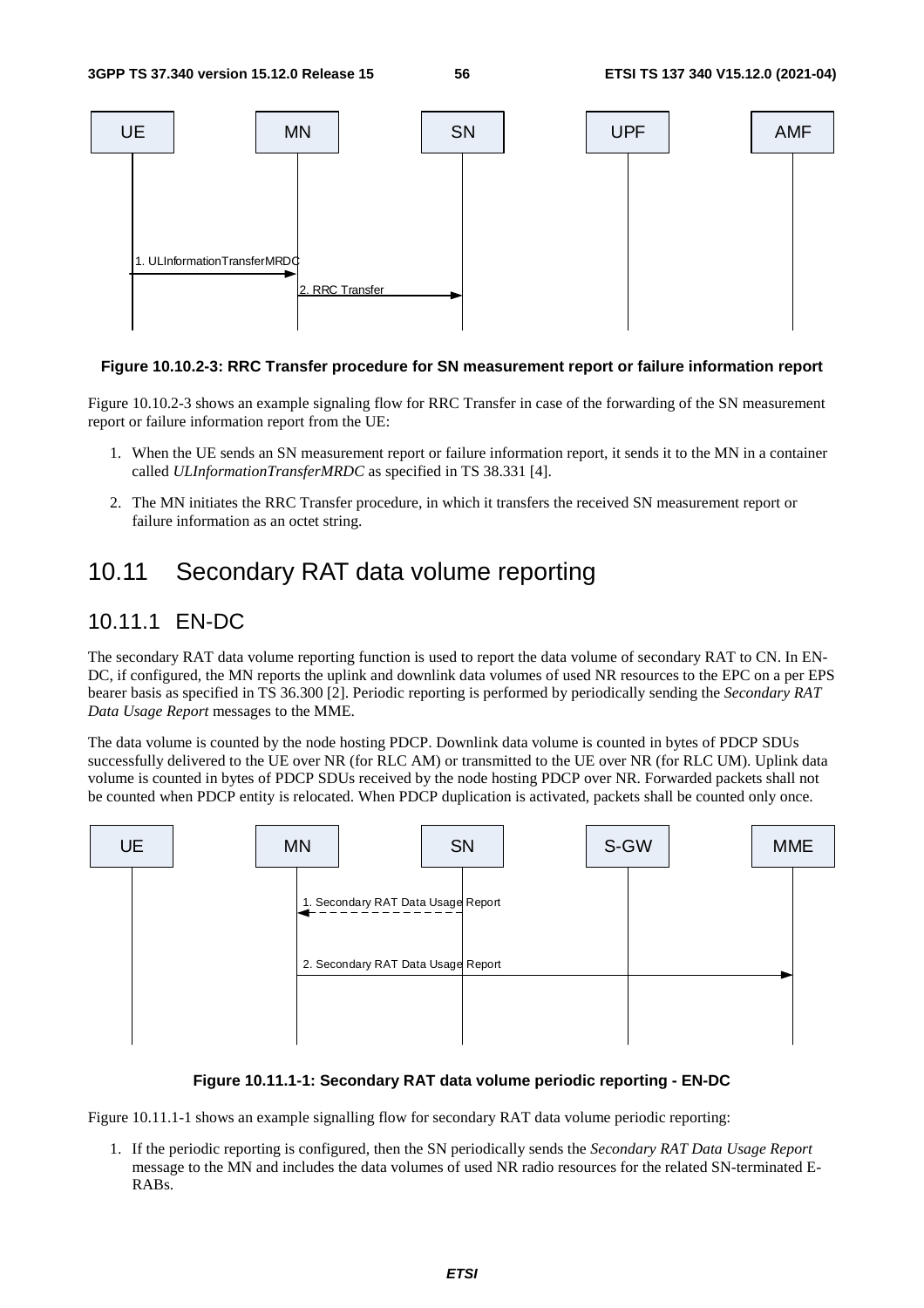- 2. The MN sends the *Secondary RAT Data Usage Report* message to MME to provide information on the used NR resource.
- NOTE: The *Secondary RAT Data Usage Report* message sent by the MN may also include secondary RAT report information of MN-terminated bearers.

## 10.11.2 MR-DC with 5GC

The secondary RAT data volume reporting function is used to report the data volume of secondary RAT to the 5GC. In MR-DC with 5GC, if configured, the MN reports the uplink and downlink data volumes of used secondary RAT resources to the 5GC as specified in TS 23.501 [11]. Configuration for reporting of secondary RAT data volume may happen separately for NR and E-UTRA. Secondary RAT data volume reporting indicates the secondary RAT type. For each PDU session, it contains data volumes consumed for the whole PDU Session, or for selected QoS flow, or both. Periodic reporting is performed by periodically sending the *Secondary RAT Data Usage Report* messages to the 5GC.

The data volume is counted by the node hosting PDCP. Downlink data volume is counted in bytes of SDAP SDUs successfully delivered to the UE (for RLC AM) or transmitted to the UE (for RLC UM). Uplink data volume is counted in bytes of SDAP SDUs received by the node hosting PDCP. Forwarded packets shall not be counted when PDCP entity is relocated. When PDCP duplication is activated, packets shall be counted only once.



### **Figure 10.11.2-1: Secondary RAT data volume periodic reportin**g **- MR-DC with 5GC**

Figure 10.11.2-1 shows an example signalling flow for secondary RAT data volume periodic reporting:

- 1. For SN terminated bearers, the SN sends the *Secondary RAT Data Usage Report* message to the MN and includes the data volumes of used secondary RAT resources for PDU Sessions or selected QoS flows or both mapped to SN-terminated bearers. If periodic reporting is configured, then the SN periodically sends the *Secondary RAT Data Usage Report* message to the MN and includes the data volumes of used radio resources.
- 2. The MN sends the *Secondary RAT Data Usage Report* message to the 5GC to provide information on the used radio resources.
- NOTE: The *Secondary RAT Data Usage Report* message sent by the MN may also include secondary RAT data volumes of used secondary RAT resources for MN terminated bearers.

# 10.12 Activity Notification

## 10.12.1 EN-DC

The Activity Notification function is used to report user plane activity within SN resources. It can either report inactivity or resumption of activity after inactivity was reported. In EN-DC the Activity Reporting is provided from the SN only. The MN may take further actions.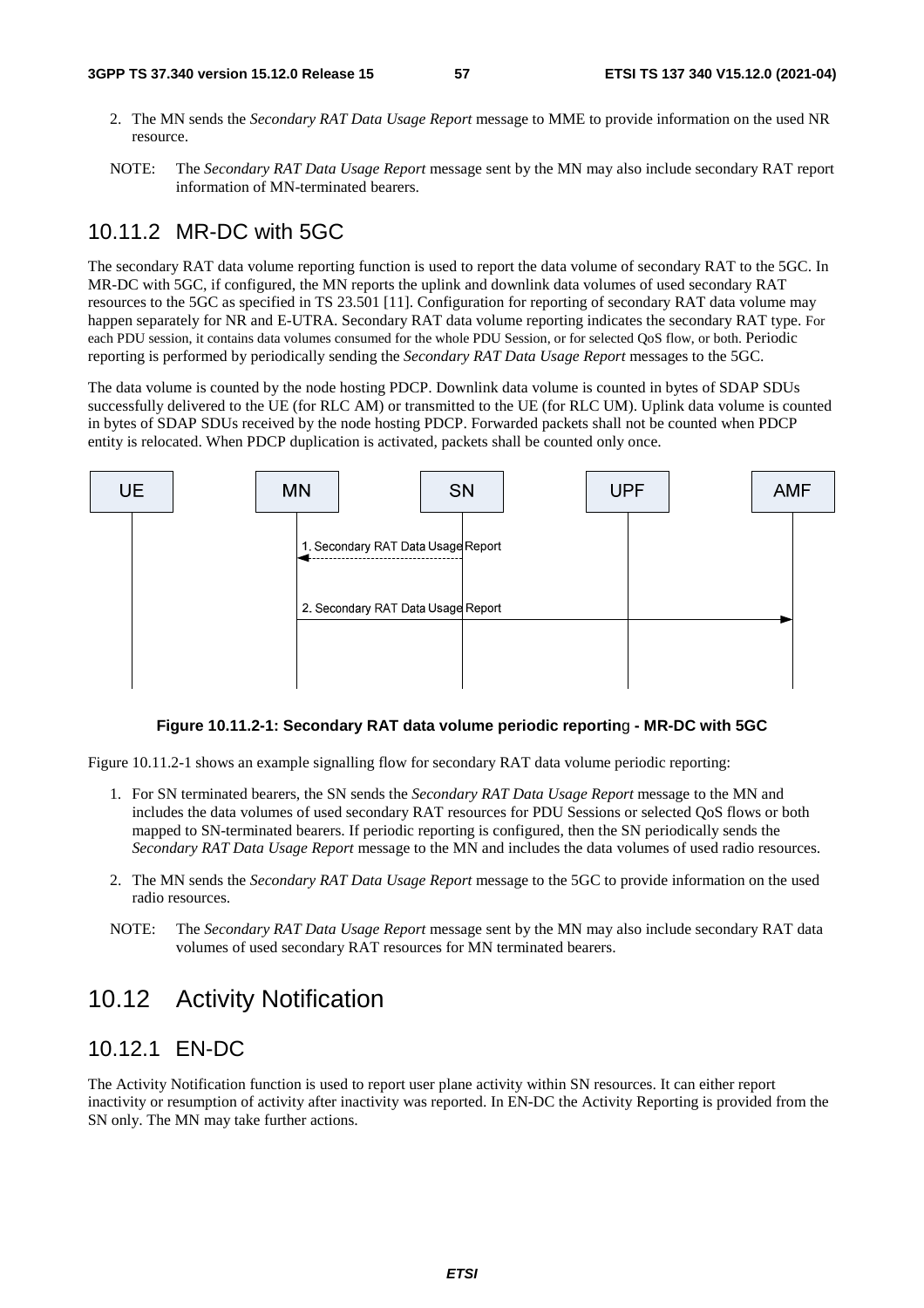

### **Figure 10.12.1-1: Support of Activity Notification in EN-DC**

Support of Activity Notification in EN-DC is used to keep the MN informed about user traffic activity in resources owned by the SN. The MN may take appropriate action upon receiving such notification.

- 1. The SN informs the MN about user data inactivity of resources owned by the SN.
- 2. The MN decides to keep SN resources.
- 3. After a while the SN reports resumption of user plane activity.

## 10.12.2 MR-DC with 5GC

The Activity Notification function is used to report user plane activity within SN resources or to report a RAN Paging Failure event to the SN. It can either report inactivity or resumption of activity after inactivity was reported. In MR-DC with 5GC the Activity Reporting is provided from the SN only. The MN may take further actions. RAN Paging Failure Reporting is provided from the MN only.

#### **MR-DC with 5GC Activity Notification**



### **Figure 10.12.2-1: Support of Activity Notification in MR-DC with 5GC**

- 1. The SN notifies the MN about user data inactivity.
- 2. The MN decides further actions that impact SN resources (e.g. send UE to RRC\_INACTIVE, bearer reconfiguration). In the case shown, MN takes no action.
- 3. The SN notifies the MN that the (UE or PDU Session or QoS flow) is no longer inactive.

### **MR-DC with 5GC with RRC\_INACTIVE**

The Activity Notification function may be used to enable MR-DC with 5GC with RRC\_INACTIVE operation. The MN node may decide, after inactivity is reported from the SN and also MN resources show no activity, to send the UE to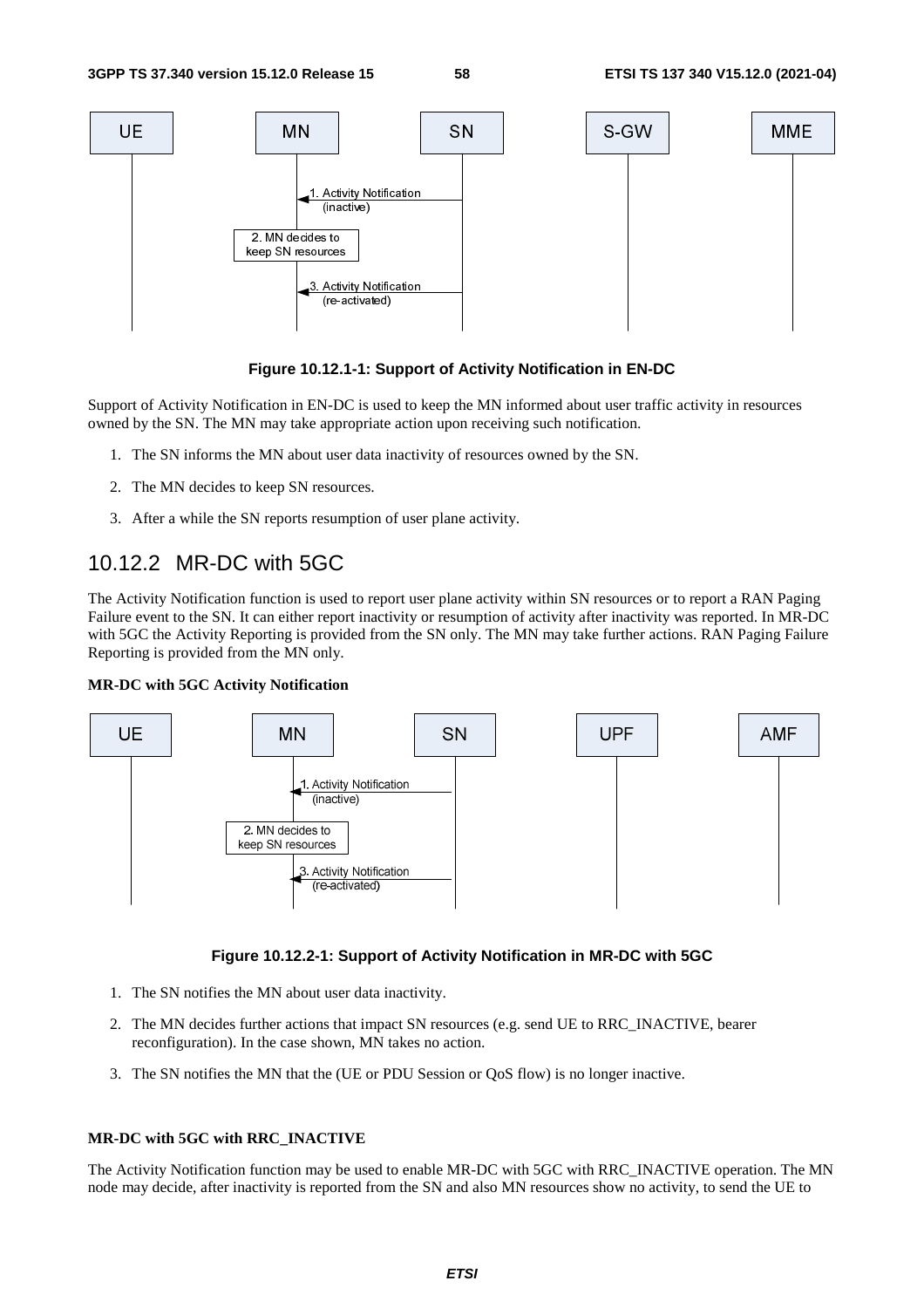RRC\_INACTIVE. Resumption to RRC\_CONNECTED may take place after activity is reported from the SN for SN terminated bearers.



### **Figure 10.12.2-2: Support of Activity Notification in MR-DC with 5GC with RRC\_Inactive**

Figure 10.12.2-2 shows how Activity Notification function interacts with NG-RAN functions for RRC\_INACTIVE and SN Modification procedures in order to keep the higher layer MR-DC NG-RAN resources established for UEs in RRC\_INACTIVE, including NG and Xn interface C-plane, U-plane and bearer contexts established while lower layer MCG and SCG resources are released. NG-RAN memorises the cell group configuration for MCG in order to apply delta signalling at resume, as specified in TS 38.331 [4]. After the UE has transited successfully back to RRC\_CONNECTED, lower layer SCG resources are established afterwards by means of RRC Connection Reconfiguration.

- 1. The SN notifies the MN about user data inactivity for SN terminated bearers.
- 2. The MN decides to send the UE to RRC\_INACTIVE.
- 3/4. The MN triggers the MN initiated SN Modification procedure, requesting the SN to release lower layers.
- 5. The UE is sent to RRC\_INACTIVE.
- 6-8. After a period of inactivity, upon activity notification from the SN, the UE returns to RRC\_CONNECTED.
- 8bis. MN decides whether to reactivate the SN terminated bearers. If (e.g. due to UE mobility), MN decides not to reactivate the SN terminated bearers, it initiates the MN initiated SN release procedure and the procedure ends.
- 9/10. The MN triggers the MN initiated SN Modification procedure to re-establish lower layers. The SN provides configuration data within an *SN RRC configuration* message.
- 11-14. The RRCConnectionReconfiguration procedure commences.

# 10.13 Notification Control Indication

## 10.13.1 EN-DC

Notification Control Indication procedure is not supported in EN-DC.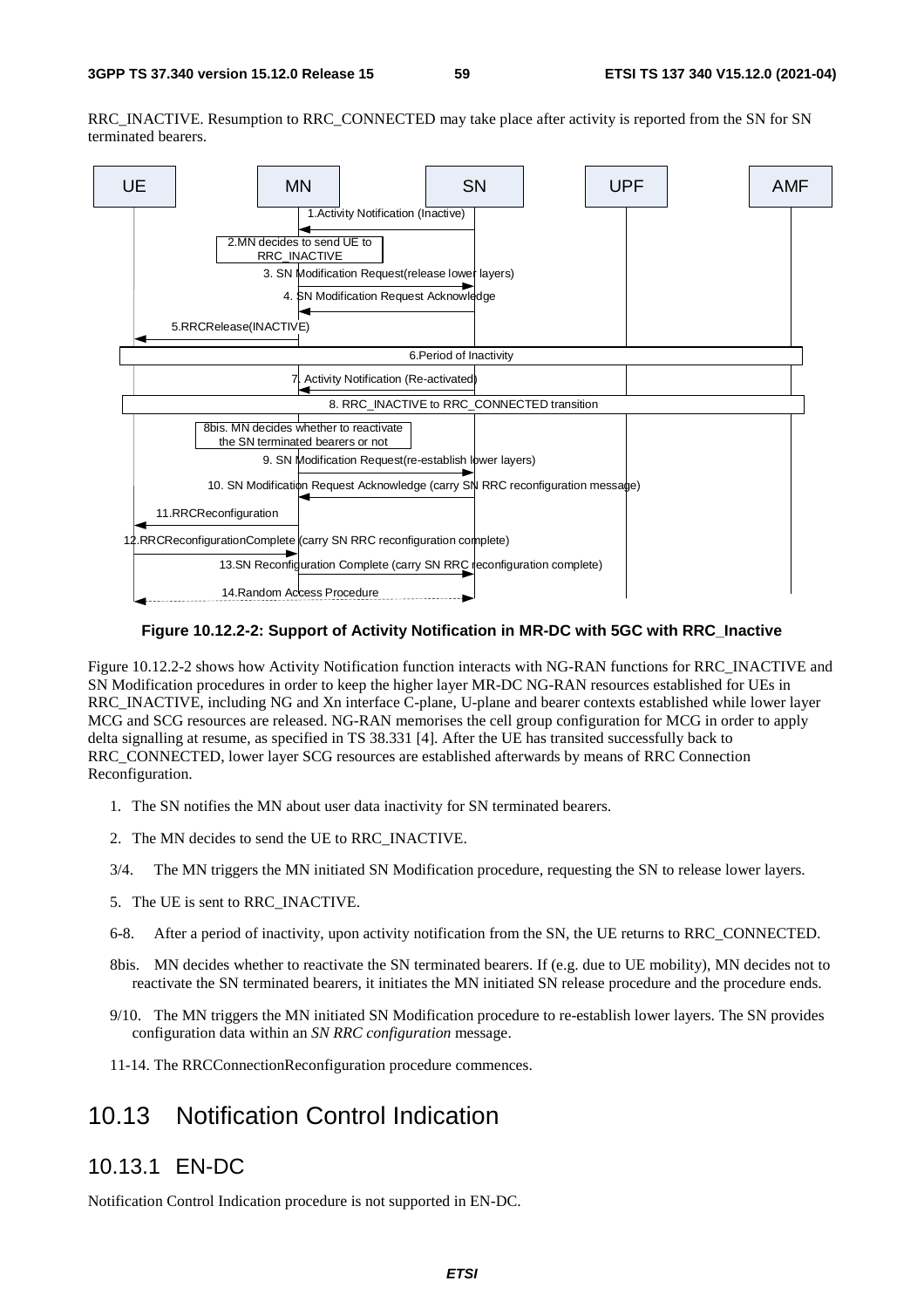## 10.13.2 MR-DC with 5GC

The Notification Control Indication procedure may be initiated either by the MN or by the SN and is used to indicate that GFBR for one or several QoS flows cannot be fulfilled any more or can be fulfilled again by the reporting node.



**Figure 10.13.2-1: Notification Control Indication procedure** 

Figure 10.13.2-1 shows an example signalling flow for the Notification Control Indication procedure.

1. The MN may, for an SN terminated bearer, indicate, that the GFBR requested from the MN cannot be fulfilled anymore.

In case the SN terminated bearer is configured as a split bearer, the SN may decide to increase the share provided by the SN or it may decide to notify the MN that resources requested for the SN terminated bearer cannot fulfill the GFBR any more.

- 2. Continuing the example message flow from step 1, the SN informs the MN that the GFBR for an SN terminated bearer cannot be fulfilled any more.
- 3. The MN decides to inform the 5GC that NG-RAN cannot fulfill the GFBR for a GBR QoS flow any more.

# 10.14 PDU Session Split at UPF

## 10.14.1 PDU Session Split at UPF during PDU session resource setup

When a new PDU session needs to be established, the 5GC may provide two UL TEID addresses during PDU Session Resource Setup in order to allow for PDU session split. The MN may perform the SN Addition or the MN-initiated SN Modification procedure. If the MN decides to split the PDU session, the MN provides two DL TEID addresses and also the QoS flows associated with each tunnel.



**Figure 10.14.1-1: PDU Session Split at UPF during PDU session resource setup** 

- 1. The 5GC provides two UL TEID addresses during PDU Session Resource Setup, to be applied as the first UL tunnel on the NG-U interface and the additional NG-U tunnel in case the MN decides to split the PDU session.
- 2. The MN decides to setup two tunnels. The MN uses the SN Addition procedure (as described in 10.2.2) or the MN-initiated SN Modification procedure (as described in 10.3.2) up to step 6.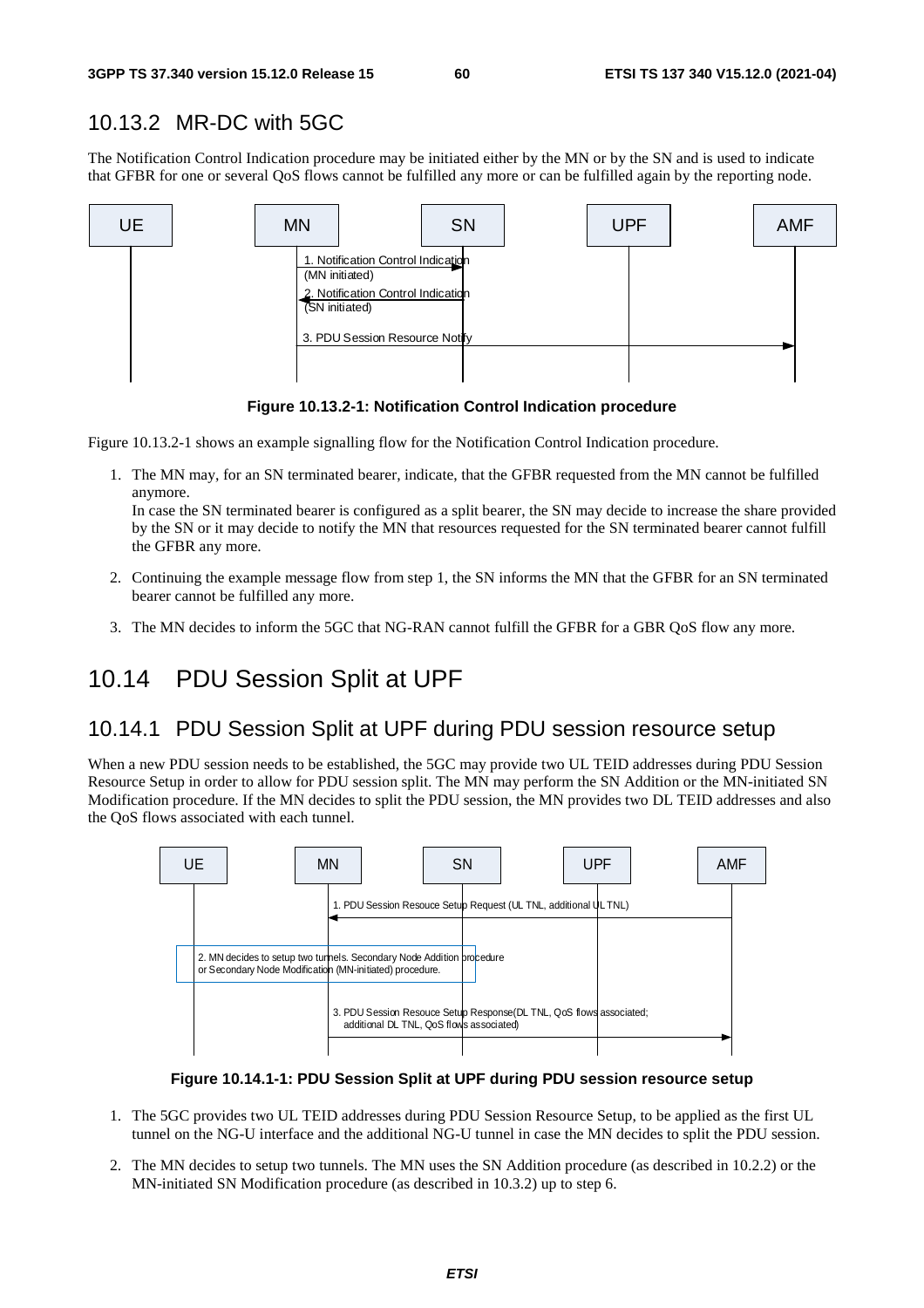3. The MN provides a DL TEID address to be applied as the first and an additional DL tunnel address on the NG-U interface. The MN also provides which QoS flows are associated with which tunnel.

## 10.14.2 PDU Session Split at UPF during PDU session resource modify (5GC initiated)

The 5GC may provide an additional UL TEID address during PDU Session Resource Modify in order to allow the MN to split the PDU session. The MN may perform the SN Addition or the MN-initiated SN Modification procedure. If the MN decides to split the PDU session, the MN provides a DL TEID address to be applied as the additional DL tunnel address and the QoS flows associated with that tunnel.



**Figure 10.14.2-1: PDU Session Split at UPF during PDU session resource modify** 

- 1. The 5GC provides an additional UL TEID address during PDU Session Resource Modify, to be applied as the additional NG-U tunnel in case the MN decides to split the PDU session.
- 2. The MN decides to setup two tunnels. If the new tunnel is to be setup at the SN, the MN uses the SN Addition procedure (as described in 10.2.2) or the MN-initiated SN Modification procedure (as described in 10.3.2) up to step 6, or up to step 8 if a QoS flow is moved to the SN and data forwarding applies.
- 3. The MN provides a DL TEID address to be applied as the additional DL tunnel address on the NG-U interface and the QoS flows associated with that tunnel.

## 10.14.3 PDU Session Split at UPF (RAN initiated QoS flows offloading from MN to SN)

When some OoS flows are offloaded from the MN to the SN, the MN may decide to split the PDU session served by the MN into more than one NG-U tunnels. The MN sends the *SN Addition/Modification Request* message including UPF UL TEID address used at the MN. Later on, if the MN receives a new UL TEID in the *PDU Session Resource Modify Confirm* message, the MN may provide the new UL TEID to the SN.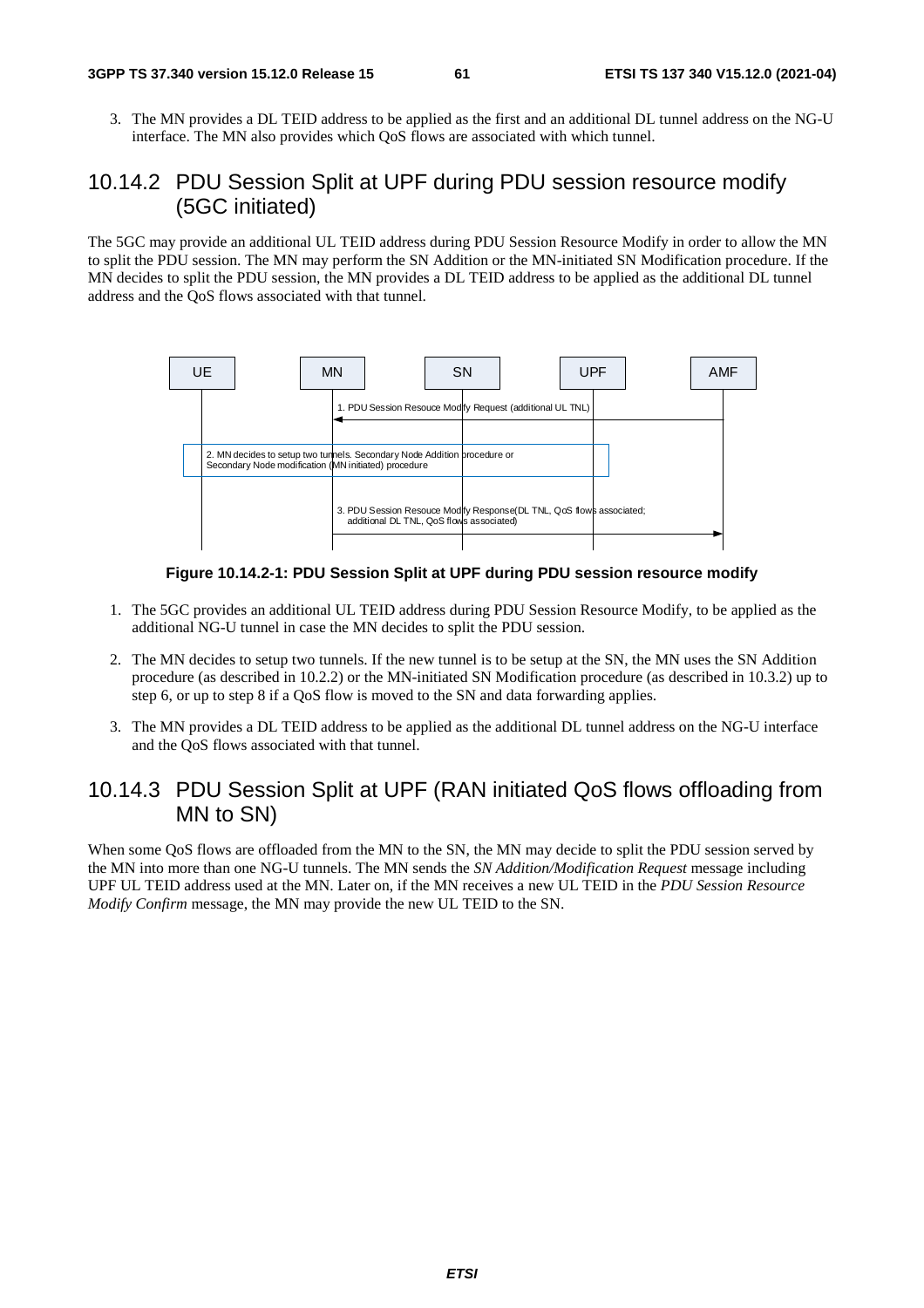

### **Figure 10.14.3-1: PDU Session Split at UPF during RAN initiated PDU session resource modify (QoS flows offloading from MN to SN)**

- 1-2. If the MN decides to split a PDU session, it uses the SN Addition procedure or the MN-initiated SN Modification procedure, including current UPF UL NG-U tunnel used at the MN. If in-order delivery is required for some QoS flows, an UL forwarding tunnel may be setup for the PDU session at this stage.
- NOTE 1: In case the MN offloads some QoS flows to the SN within a PDU session already split between the MN and the SN, the MN initiated SN Modification procedure is used.
- 3-6d. If in-order delivery is required, the SN buffers the first packets received from the UE for a certain QoS flow until it receives an GTP-U end marker packet over the UL forwarding tunnel indicating that the MN has delivered all UL packets from the source side to UPF for that QoS flow. Then the SN starts delivering UL packets to UPF for that QoS flow using the UPF UL TEID address used at the MN received at step 1.
- 7-8. The MN uses the *PDU Session Resource Modify Indication* message to inform 5GC that the PDU session is split into two tunnels and indicate which QoS flows are associated with which DL tunnel. The 5GC triggers the sending of DL End Marker packets without QFI tag at step 7a and confirms with the *PDU Session Resource Modify Confirm* message and allocates corresponding uplink tunnels.

After receiving the End Marker packet(s) from UPF at step 7a, the MN determines that the End Marker packets only work on the offloaded QoS flows, and may stop delivering and discard DL packets of the offloaded QoS flows, and the MN shall continue transmiting DL packets for the not offloaded QoS flows, if any.

7a./7b. After receiving the DL end marker from 5GC at step 7a, the MN may generate at step 7b DL End Marker packets without QFI tag towards the SN.

9-10. If the MN receives a new UL TEID in the *PDU Session Resource Modify Confirm* message for itself, the MN will use it to deliver UL packets to UPF. If the MN receives a new UL TEID for the SN, then the MNinitiated SN Modification procedure (i.e., step 9 and step 10) is used to provide the new UL TEID to the SN and then the SN switches to use the new UL TEID to deliver UL packets.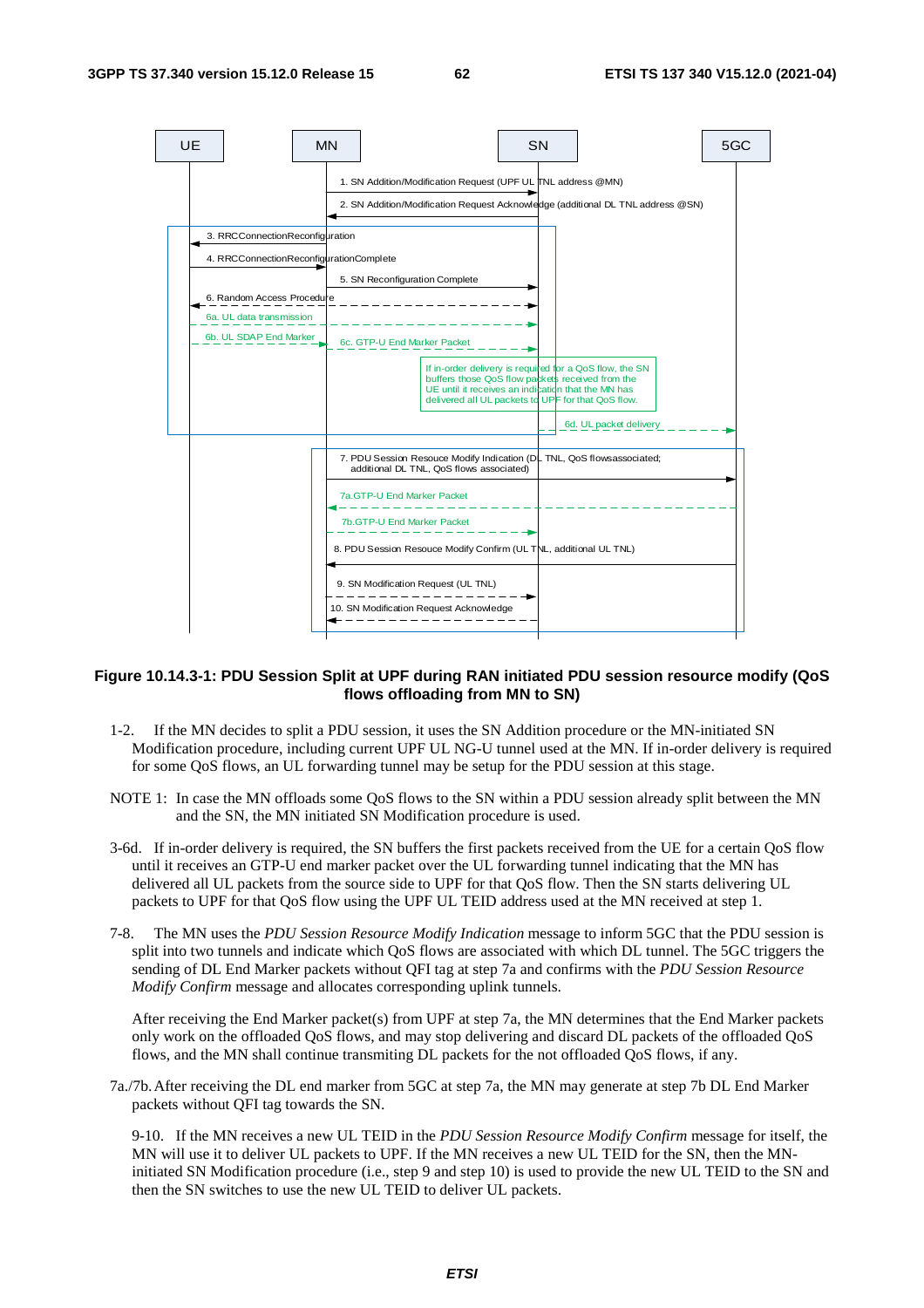## 10.14.4 PDU Session Split at UPF (RAN initiates QoS flows offloading from SN to MN)

When some QoS flows are offloaded from the SN to the MN, the MN may decide to split the PDU session served by the SN into more than one NG-U tunnels. If the MN requests to offload, the MN sends the *SN Modification Request* message to the SN. In case the SN requests to offload, the SN sends the *SN Modification Required* message to the MN.



### **Figure 10.14.4-1: PDU Session Split at UPF during RAN initiated PDU session resource modify (QoS flows offloading from SN to MN)**

- 1a-1c. When the MN requests to offload some QoS flows from the SN to the MN for a PDU session, it sends the *SN Modification Request* message. If in-order delivery is required for some of the QoS flows, an UL forwarding tunnel may be setup for the PDU session at this stage and the MN provides the UL forwarding tunnel address information in the *Xn-U Address Indication* message.
- 2a-2b. When the SN requests to offload some QoS flows to the MN for a PDU session, the SN sends the *SN Modification Required* message. If in-order delivery is required for some of the QoS flows, an UL forwarding tunnel may be setup for the PDU session at this stage and the MN provides the UL forwarding tunnel address information in the *SN Modification Confirm* message.
- 3-6d. If in-order delivery is required, the MN buffers the first packets received from the UE for a certain QoS flow until it receives an GTP-U end marker packet over the UL forwarding tunnel indicating that the SN has delivered all UL packets from the source side to UPF for that QoS flow.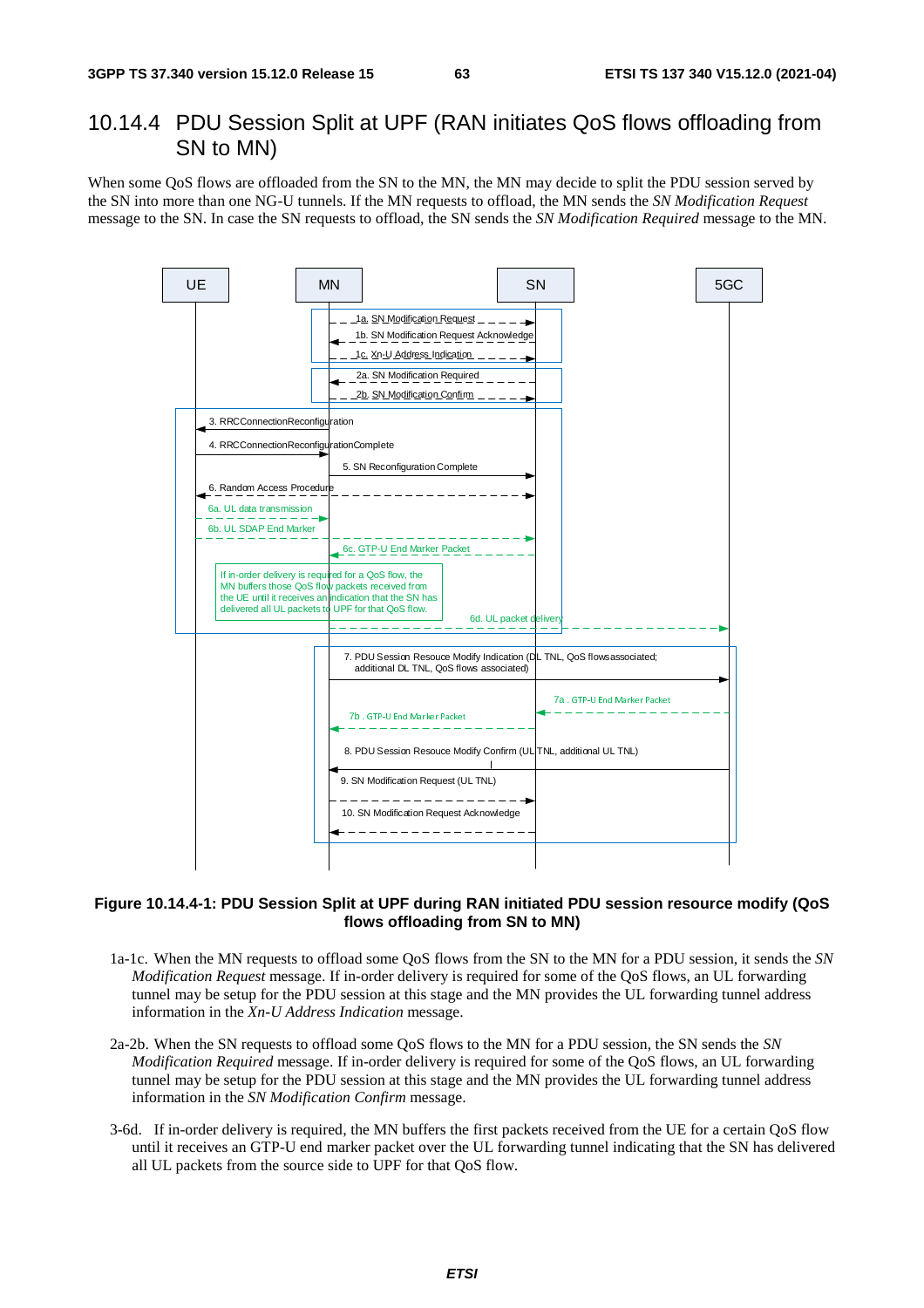7-8. The MN uses the *PDU Session Resource Modify Indication* message to inform 5GC that the PDU session is split into two tunnels and indicate which QoS flows are associated with which DL tunnel. The 5GC triggers the sending of DL End Marker packets without QFI tag at step 7a and confirms with the *PDU Session Resource Modify Confirm* message and allocates corresponding uplink tunnels.

After receiving the End Marker packet(s) from UPF at step 7a, the SN determines that the End Marker packets only work on the offloaded QoS flows, and may stop delivering and discard DL packets of the offloaded QoS flows, and the SN shall continue transmiting DL packets for the not offloaded QoS flows, if any.

- 7a./7b. After receiving the DL end marker from 5GC at step 7a, the SN may generate at step 7b DL End Marker packets without QFI tag towards the MN.
- 9-10. If the MN receives a new UL TEID in the *PDU Session Resource Modify Confirm* message for itself, the MN will use it to deliver UL packets to UPF. If the MN receives a new UL TEID for the SN, then the MN-initiated SN Modification procedure (i.e., the step 9 and step 10) is used to provide the new UL TEID to the SN and then the SN switches to use the new UL TEID to deliver UL packets.

# 11 Service related aspects

# 11.1 Roaming and Access Restrictions

The principles for conveying roaming and access restriction info for EN-DC are described in TS 36.300 [2].

For MR-DC with 5GC, SCG (re)selection at the SN is based on roaming and access restriction information in SN. If roaming and access restriction information is not available at the SN, the SN shall consider that there is no restriction for SCG (re)selection. Therefore, MN needs to convey the up-to-date roaming and access restriction information to SN via XnAP messages.

# 11.2 Support of Network Sharing

E-UTRAN and NG-RAN aspects of network sharing are specified in TS 36.300 [2] and TS 38.300 [3].

# 12 X2/Xn Interface related aspects

Stage 2 specification for X2-C procedures for EN-DC is contained in TS 36.300 [2].

Xn-C procedures for MR-DC with 5GC are specified in TS 38.423 [5].

X2-U procedures for EN-DC and Xn-U procedures for MR-DC with 5GC are specified in TS 38.425 [6].

# 13 Other aspects

## 13.1 Interference avoidance for in-device coexistence

In-Device Coexistence (IDC) solution as described in TS 36.300 [2] is extended to address EN-DC operation. Only FDM solution, where the list of NR carriers suffering from IDC problems is signalled in IDC indication, is supported in this version of the specifications. The requirement on RRM/RLM/CSI measurements in different phases of IDC interference defined in TS 36.300 [2] is applicable except that for NR serving cell, the requirements in TS 38.133 [8] and TS 38.101-1 [12], TS 38.101-2 [13], TS 38.101-3 [14] apply.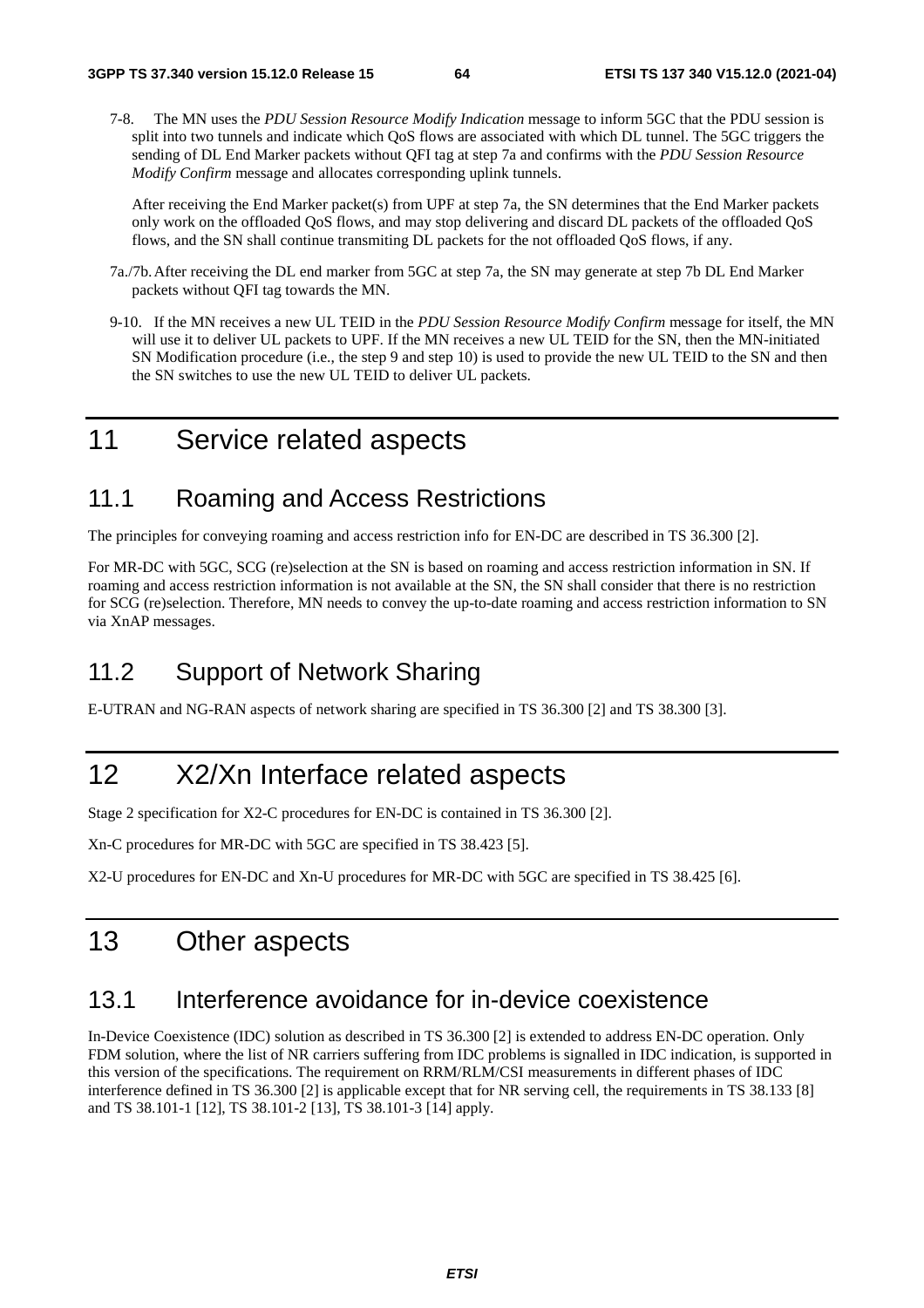# Annex A (informative): Layer 2 handling for bearer type change

This clause provides for information an overview on L2 handling for bearer type change in MR-DC, with and without a security key change due to a change of the termination point.

### **Table A-1: L2 handling for bearer type change with and without a security key change due to a change of the termination point.**

| <b>Bearer</b>                           | <b>MCG</b>                                                                                                                                      |                                                                                                                                                     |                                                                                                                                                 | <b>Split</b>                                                                                                                                       | <b>SCG</b>                                                                                                                             |                                                                                                                                                  |  |
|-----------------------------------------|-------------------------------------------------------------------------------------------------------------------------------------------------|-----------------------------------------------------------------------------------------------------------------------------------------------------|-------------------------------------------------------------------------------------------------------------------------------------------------|----------------------------------------------------------------------------------------------------------------------------------------------------|----------------------------------------------------------------------------------------------------------------------------------------|--------------------------------------------------------------------------------------------------------------------------------------------------|--|
| type<br>change<br>from<br>row<br>to col | no change of<br>termination<br>point<br>(no key<br>change)                                                                                      | change of<br>termination<br>point<br>(key change)                                                                                                   | no change of<br>termination<br>point<br>(no key<br>change)                                                                                      | change of<br>termination<br>point<br>(key change)                                                                                                  | no change of<br>termination<br>point<br>(no key<br>change)                                                                             | change of<br>termination<br>point<br>(key change)                                                                                                |  |
| <b>MCG</b>                              | N/A                                                                                                                                             | PDCP:<br>Re-establish<br>MCG RLC:<br>See Note 1<br>MCG MAC:<br>See Note 1<br><b>SCG RLC:</b><br>No action<br><b>SCG MAC:</b><br>No action           | PDCP:<br>Reconfigure<br>MCG RLC:<br>No action<br>MCG MAC:<br>No action<br><b>SCG RLC:</b><br>Establish<br>SCG MAC:<br>Reconfigure               | PDCP:<br>Re-establish<br><b>MCG RLC:</b><br>See Note 1<br>MCG MAC:<br>See Note 1<br><b>SCG RLC:</b><br>Establish<br>SCG MAC:<br>Reconfigure        | PDCP:<br>Recovery<br>MCG RLC:<br>See Note 3<br>MCG MAC:<br>Reconfigure<br>SCG RLC:<br>Establish<br><b>SCG MAC:</b><br>Reconfigure      | PDCP:<br>Re-establish<br><b>MCG RLC:</b><br>See Note 3<br>MCG MAC:<br>Reconfigure<br>SCG RLC:<br>Establish<br><b>SCG MAC:</b><br>Reconfigure     |  |
| Split                                   | PDCP:<br>Recovery<br>MCG RLC:<br>No action<br>MCG MAC:<br>No action<br><b>SCG RLC:</b><br>See Note 4<br><b>SCG MAC:</b><br>Reconfigure          | PDCP:<br>Re-establish<br><b>MCG RLC:</b><br>See Note 1<br>MCG MAC:<br>See Note 1<br><b>SCG RLC:</b><br>See Note 4<br><b>SCG MAC:</b><br>Reconfigure | N/A                                                                                                                                             | PDCP:<br>Re-establish<br><b>MCG RLC:</b><br>See Note 1<br>MCG MAC:<br>See Note 1<br><b>SCG RLC:</b><br>See Note 1<br><b>SCG MAC:</b><br>See Note 1 | PDCP:<br>Recovery<br>MCG RLC:<br>See Note 3<br>MCG MAC:<br>Reconfigure<br><b>SCG RLC:</b><br>No action<br><b>SCG MAC:</b><br>No action | PDCP:<br>Re-establish<br><b>MCG RLC:</b><br>See Note 3<br>MCG MAC:<br>Reconfigure<br>SCG RLC:<br>See Note 1<br>SCG MAC:<br>See Note 1            |  |
| SCG                                     | PDCP:<br>Recovery<br><b>MCG RLC:</b><br>Establish<br>MCG MAC:<br>Reconfigure<br><b>SCG RLC:</b><br>See Note 4<br><b>SCG MAC:</b><br>Reconfigure | PDCP:<br>Re-establish<br><b>MCG RLC:</b><br>Establish<br>MCG MAC:<br>Reconfigure<br><b>SCG RLC:</b><br>See Note 4<br><b>SCG MAC:</b><br>Reconfigure | PDCP:<br>Reconfigure<br><b>MCG RLC:</b><br>Establish<br>MCG MAC:<br>Reconfigure<br><b>SCG RLC:</b><br>No action<br><b>SCG MAC:</b><br>No action | PDCP:<br>Re-establish<br><b>MCG RLC:</b><br>Establish<br>MCG MAC:<br>Reconfigure<br><b>SCG RLC:</b><br>See Note 1<br><b>SCG MAC:</b><br>See Note 1 | N/A                                                                                                                                    | PDCP:<br>Re-establish<br><b>MCG RLC:</b><br>No action<br>MCG MAC:<br>No action<br><b>SCG RLC:</b><br>See Note 1<br><b>SCG MAC:</b><br>See Note 1 |  |

NOTE 1: For EN-DC and NGEN-DC MCG, NE-DC SCG: the MAC/RLC behaviour depends on the solution selected by the network. It can be PCell handover (for EN-DC and NGEN-DC) or PSCell change (for NE-DC), which triggers MAC reset and RLC re-establishment. Alternatively, the logical channel identity can be changed, either via RLC bearer release and add for the same DRB (including RLC reestablishment), or via reconfiguration of the RLC bearer with RLC-re-establishment.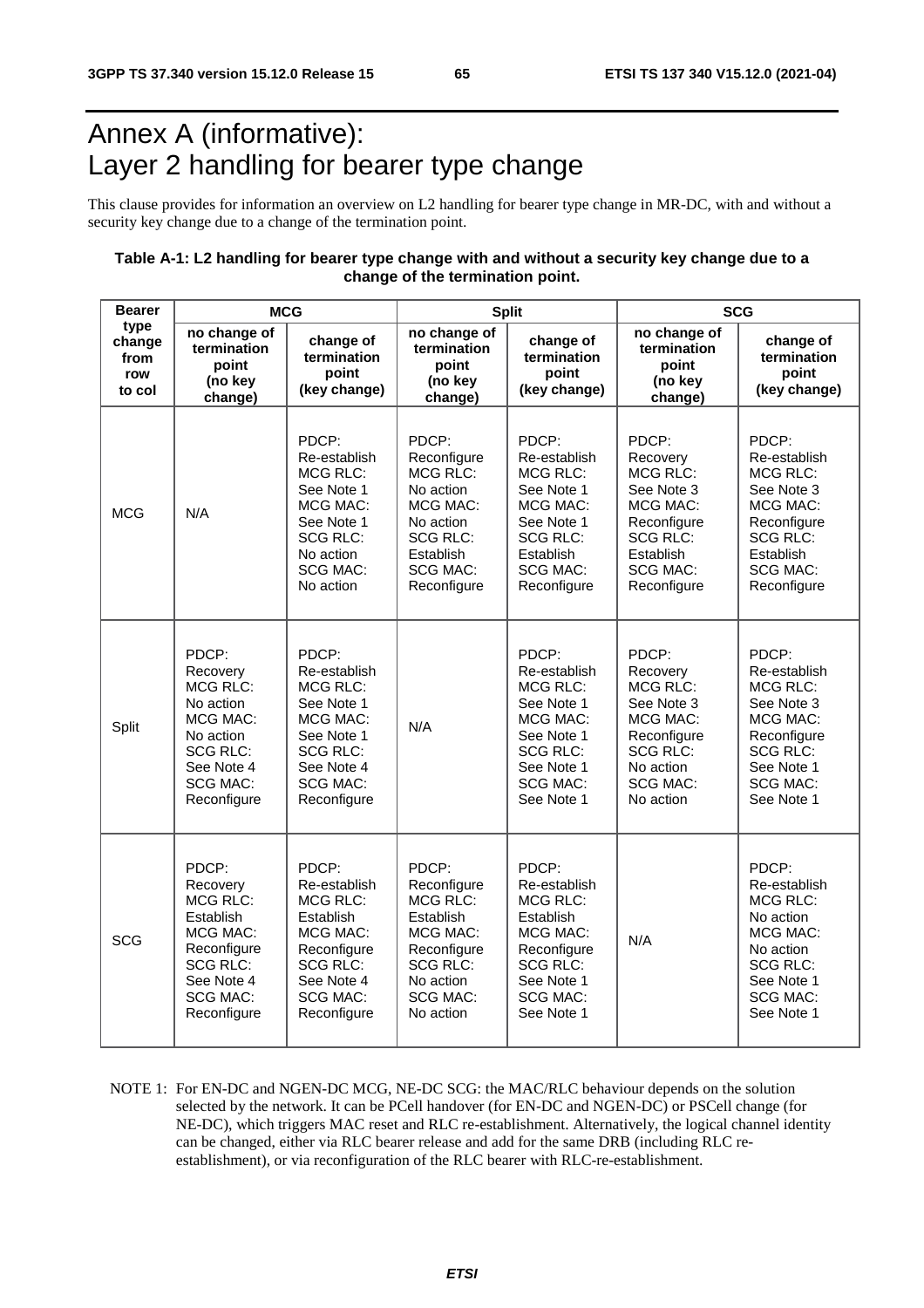For EN-DC and NGEN-DC SCG, NE-DC MCG, NR-DC MCG and SCG: the MAC/RLC behaviour depends on the solution selected by the network. It can be reconfiguration with sync, with MAC reset and RLC re-establishment. Alternatively, the logical channel identity can be changed via RLC bearer release and add.

- NOTE 2: Void
- NOTE 3: For EN-DC and NGEN-DC: Re-establishment and release. For NE-DC and NR-DC: Release.

NOTE 4: For NE-DC: Re-establishment and release. For EN-DC, NGEN-DC and NR-DC: Release.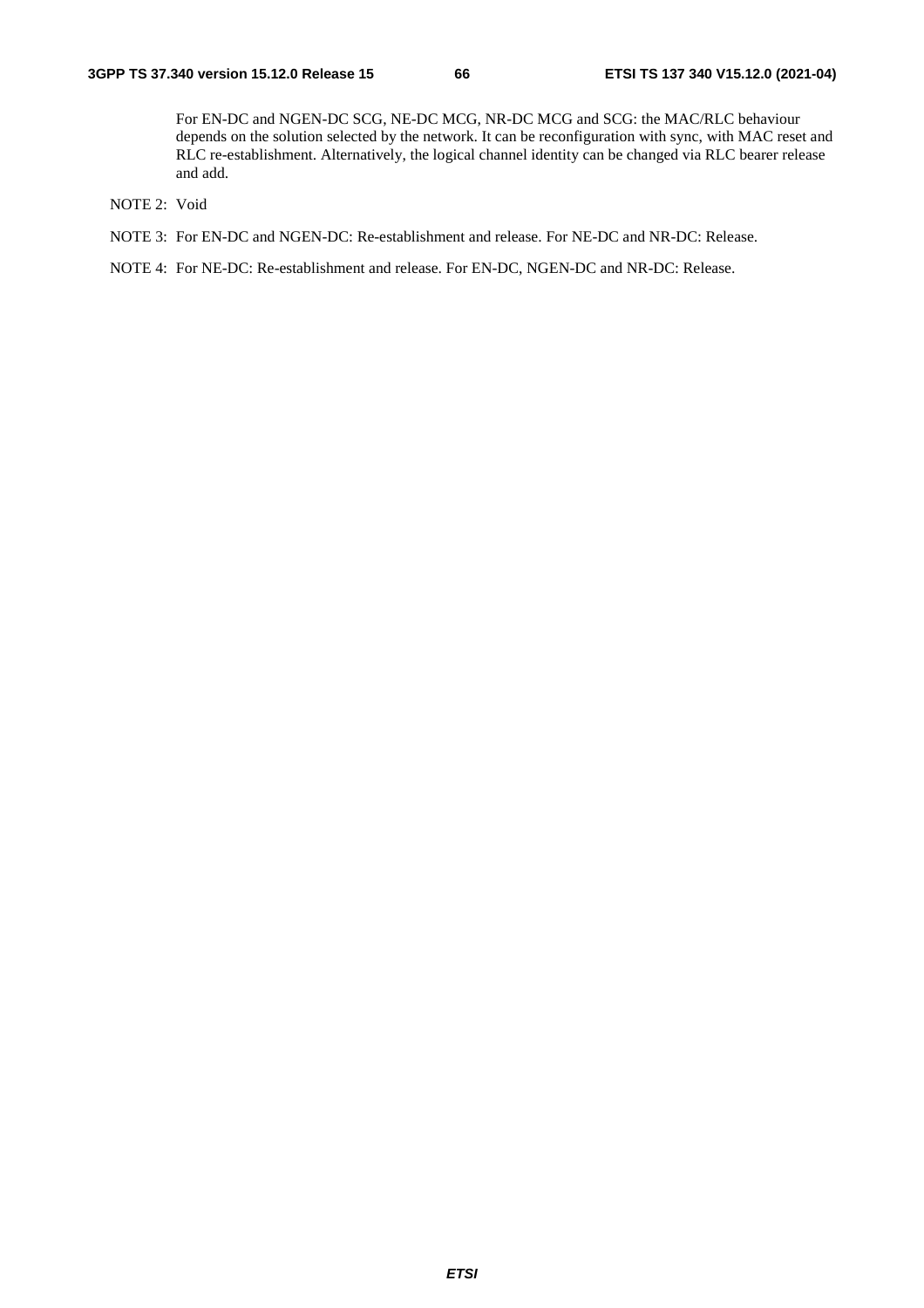# Annex B (informative): Supported MR-DC Handover Scenarios

Table B-1 summarizes the supported handover scenarios involving MR-DC configurations.

| To (column)<br>HO from (row) | <b>E-UTRA with EPC</b> | <b>E-UTRA with</b><br>5GC | <b>NR</b>  | <b>GERAN</b> or<br><b>UTRAN</b> | <b>EN-DC</b> | <b>NGEN-DC</b> | <b>NE-DC</b> | <b>NR-DC</b> |
|------------------------------|------------------------|---------------------------|------------|---------------------------------|--------------|----------------|--------------|--------------|
| <b>E-UTRA with EPC</b>       | <b>YES</b>             | <b>YES</b>                | <b>YES</b> | <b>YES</b>                      | <b>YES</b>   | <b>NO</b>      | <b>NO</b>    | <b>NO</b>    |
| <b>E-UTRA with 5GC</b>       | <b>YES</b>             | <b>YES</b>                | <b>YES</b> | <b>NO</b>                       | <b>NO</b>    | <b>YES</b>     | <b>NO</b>    | <b>NO</b>    |
| <b>NR</b>                    | <b>YES</b>             | <b>YES</b>                | <b>YES</b> | <b>NO</b>                       | <b>NO</b>    | <b>NO</b>      | <b>YES</b>   | <b>YES</b>   |
| <b>GERAN or UTRAN</b>        | <b>YES</b>             | <b>NO</b>                 | <b>NO</b>  | <b>YES</b>                      | <b>NO</b>    | <b>NO</b>      | <b>NO</b>    | <b>NO</b>    |
| <b>EN-DC</b>                 | <b>YES</b>             | <b>YES</b>                | <b>YES</b> | <b>YES</b>                      | <b>YES</b>   | <b>NO</b>      | <b>NO</b>    | <b>NO</b>    |
| <b>NGEN-DC</b>               | <b>YES</b>             | <b>YES</b>                | <b>YES</b> | <b>NO</b>                       | <b>NO</b>    | <b>YES</b>     | <b>NO</b>    | <b>NO</b>    |
| <b>NE-DC</b>                 | <b>YES</b>             | <b>YES</b>                | <b>YES</b> | <b>NO</b>                       | <b>NO</b>    | <b>NO</b>      | <b>YES</b>   | <b>NO</b>    |
| <b>NR-DC</b>                 | <b>YES</b>             | <b>YES</b>                | <b>YES</b> | <b>NO</b>                       | <b>NO</b>    | <b>NO</b>      | <b>NO</b>    | <b>YES</b>   |

**Table B-1: Supported MR-DC handover scenarios.**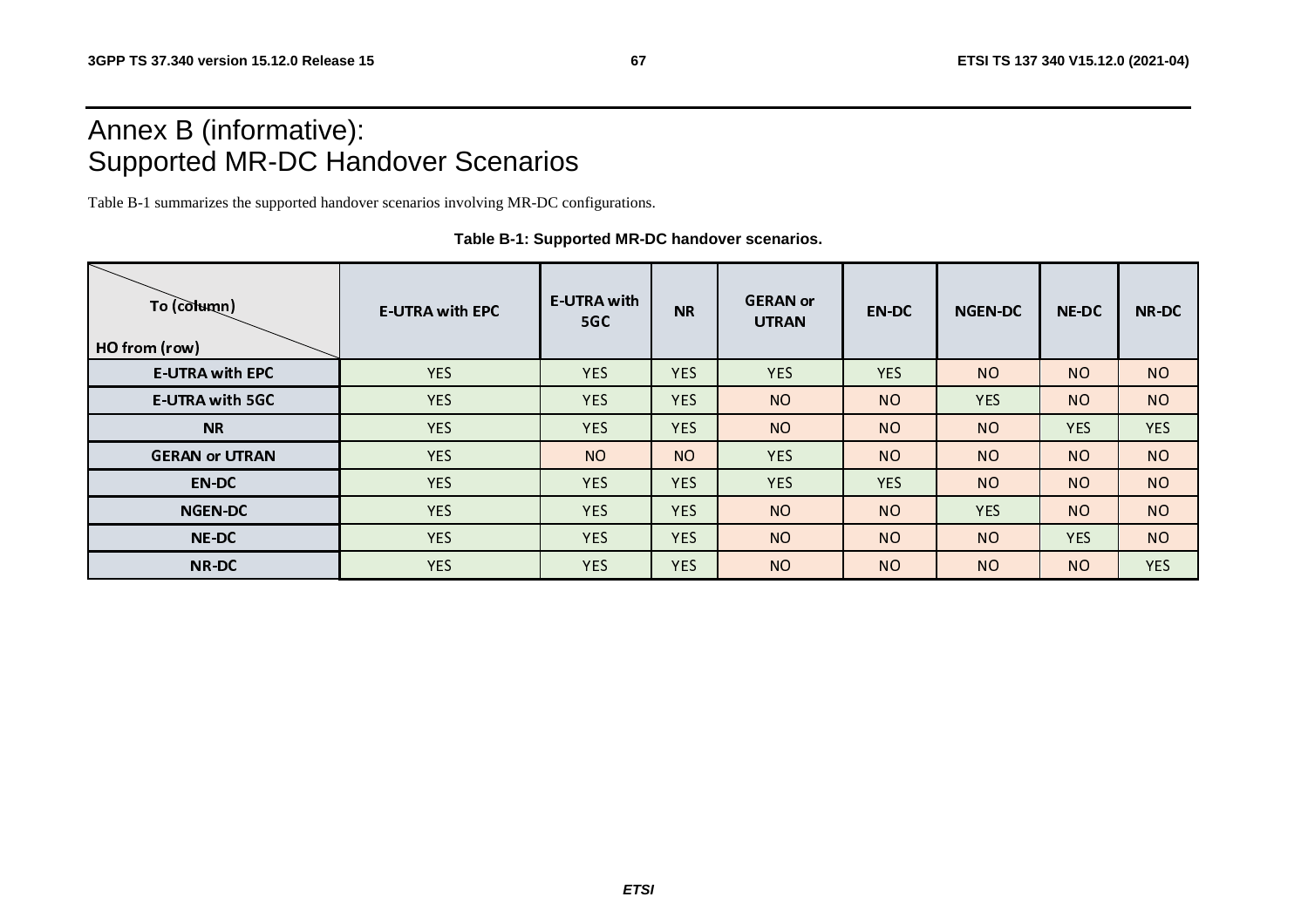# Annex C (informative): Change history

| <b>Change history</b> |                                        |                                  |           |                |                          |                                                                                                                                                                                                                                                                                                                                                                                                                                 |                       |  |
|-----------------------|----------------------------------------|----------------------------------|-----------|----------------|--------------------------|---------------------------------------------------------------------------------------------------------------------------------------------------------------------------------------------------------------------------------------------------------------------------------------------------------------------------------------------------------------------------------------------------------------------------------|-----------------------|--|
| <b>Date</b>           | <b>Meeting</b>                         | <b>Tdoc</b>                      | <b>CR</b> | Rev            | Cat                      | Subject/Comment                                                                                                                                                                                                                                                                                                                                                                                                                 | <b>New</b><br>version |  |
| 2017.04               | <b>RAN2#9</b><br>7bis                  | R2-1703828                       |           |                | $\blacksquare$           | <b>Draft Skeleton</b>                                                                                                                                                                                                                                                                                                                                                                                                           | 0.0.1                 |  |
| 2017.04               | 7bis                                   | RAN2#9 R2-1703923 -              |           | $\blacksquare$ | $\blacksquare$           | <b>Endorsed Skeleton</b>                                                                                                                                                                                                                                                                                                                                                                                                        | 0.0.2                 |  |
| 2017.05               | <b>RAN2#9</b><br>8                     | R2-1704898                       |           |                |                          | Initial version, including:<br>Agreements from TR38.912<br>Agreements from RAN2#97bis on:<br>- System information handling<br>- Measurements<br>- UE capability coordination<br>- Handling of combined MN/SN RRC messages<br>- SCG SRB<br>- MCG split SRB<br>- SN/MN Failure handling<br>- QoS aspects                                                                                                                          | 0.1.0                 |  |
| 2017.06               | RAN <sub>2</sub><br><b>NR</b>          | R2-1706418                       |           |                |                          | - Bearer type configuration<br>- Security aspects<br>Agreements from RAN3#96 on:<br>- Network interfaces                                                                                                                                                                                                                                                                                                                        | 0.1.1                 |  |
|                       | AdHoc2                                 |                                  |           |                |                          | - Initial EN-DC operation related aspects<br>- UP related aspects<br>Agreements from RAN2#98 on:<br>- Measurement coordination<br>- UE capability coordination<br>- SCG SRB<br>Further RAN2 agreements on EN-DC operation related aspects                                                                                                                                                                                       |                       |  |
| 2017.06               | RAN <sub>2</sub><br>NR.<br>AdHoc2      | R2-1707467                       |           |                |                          | Endorsed version at RAN2 NR AH2, also including:<br>Initial description of procedures for MR-DC with 5GC<br>Correction to SN initiated SN change procedure for EN-DC                                                                                                                                                                                                                                                            | 0.2.0                 |  |
| 2017.08               | <b>RAN2#9</b><br>9                     | R2-1708080                       |           | $\overline{a}$ | $\bar{\phantom{a}}$      | Agreements from RAN3 NR AH2 on:<br>- Data forwarding for SCG split bearer<br>- Path Update procedure<br>Agreements from RAN2 NR AH2 on:<br>- Bearer type harmonization / bearer type change<br>- UE capability coordination<br>- SRB3 (SCG SRB)<br>- MCG Split SRB<br>- SN failure handling<br>- Security handling<br>- SN Addition procedure<br>- MN initiated SN Modification/Release procedures<br>Miscellaneous corrections | 0.2.1                 |  |
| 2017.08               | 9                                      | RAN2#9 R2-1709831                |           |                | $\blacksquare$           | Endorsed version at RAN2#99                                                                                                                                                                                                                                                                                                                                                                                                     | 0.3.0                 |  |
|                       | 9                                      | 2017.08   RAN2#9   R2-1709939  - |           |                |                          | Agreements from RAN2#99 on:<br>- Bearer type harmonization / bearer type change<br>- SN failure handling<br>- Measurement result exchange<br>- Security aspects<br>- Embedded RRC transport<br>- Other MR-DC procedures related aspects<br>RAN3 endorsed TPs on miscellaneous corrections to MR-DC<br>procedures (in R3-173187, R3-173380, R3-173381, R3-173384, R3-<br>173386, R3-173388 and R3-173390),                       | 0.4.0                 |  |
| 2017.09               | <b>RAN#77</b>                          | RP-171872                        |           | $\blacksquare$ | $\blacksquare$           | Provided for information to RAN                                                                                                                                                                                                                                                                                                                                                                                                 | 1.0.0                 |  |
| 2017.09<br>2017.09    | <b>RAN#77</b><br><b>RAN2#9</b><br>9bis | RP-172036<br>R2-1711526          |           | $\blacksquare$ | $\blacksquare$<br>$\Box$ | Correction of some auto-formatting issues<br>Alignment to the agreed terminology for the different nodes:<br>- introduction of the en-gNB term<br>- replacement of MeNB and SgNB with MN and SN<br>Clarification on UE capabilities coordination<br>Clarification in Figure 4.2.2-2 that there is one SDAP entity per cell<br>group                                                                                             | 1.0.1<br>1.0.2        |  |
| 2017.10               | 9bis                                   | RAN2#9   R2-1711937  -           |           |                | $\blacksquare$           | Endorsed version at RAN2#99bis                                                                                                                                                                                                                                                                                                                                                                                                  | 1.1.0                 |  |
|                       |                                        | 2017.10   RAN2#9   R2-1712072  - |           | $\blacksquare$ | $\blacksquare$           | Agreements from RAN2#99bis on:                                                                                                                                                                                                                                                                                                                                                                                                  | 1.1.1                 |  |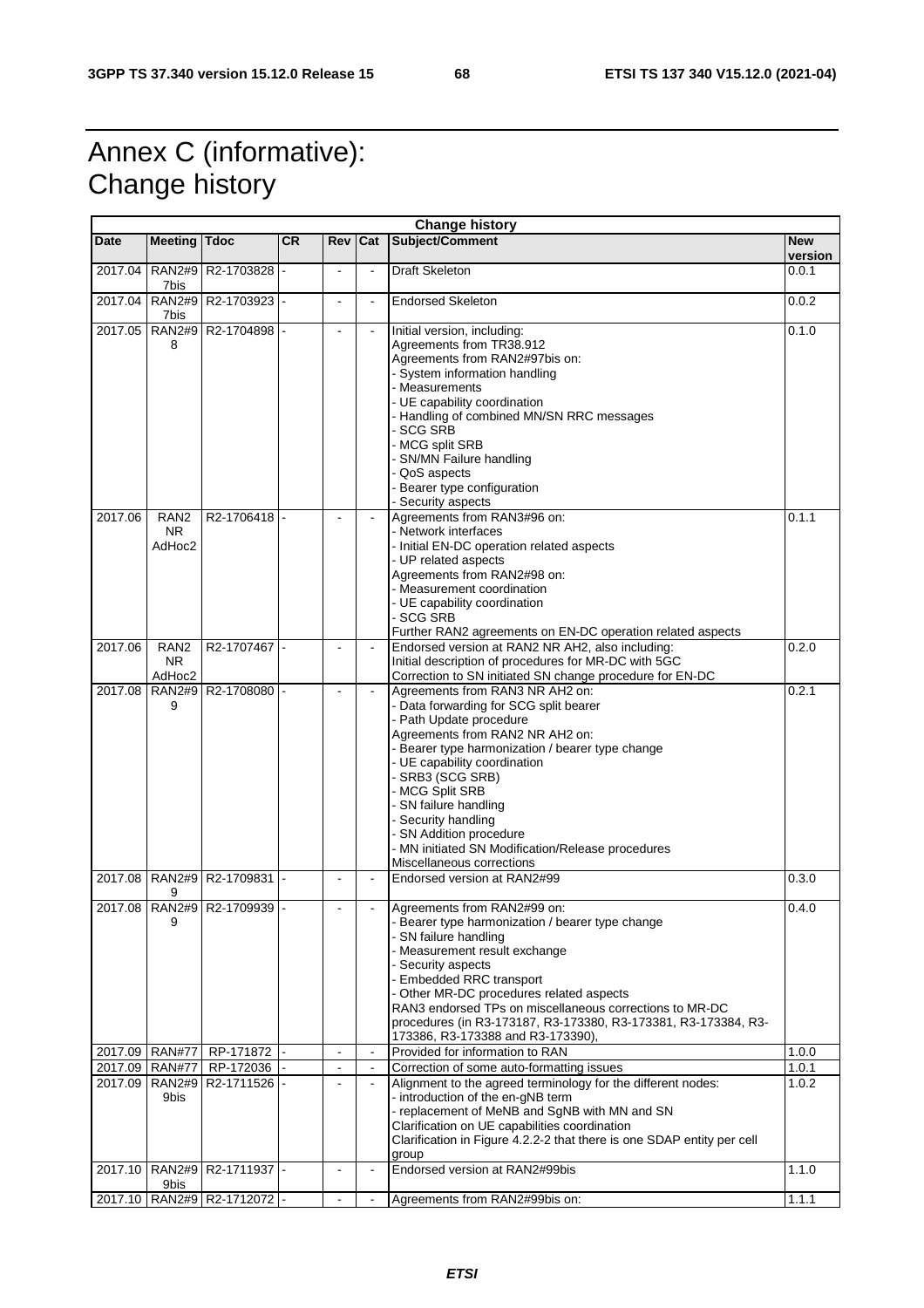|               | 9bis                 |                             |      |                |                |                                                                     |        |
|---------------|----------------------|-----------------------------|------|----------------|----------------|---------------------------------------------------------------------|--------|
|               |                      |                             |      |                |                | Bearer type harmonization / bearer type change                      |        |
|               |                      |                             |      |                |                | SCG change and Pscell change                                        |        |
|               |                      |                             |      |                |                | MN/SN measurement coordination                                      |        |
|               |                      |                             |      |                |                | UE capabilities coordination                                        |        |
|               |                      |                             |      |                |                | - MR-DC procedures related aspects                                  |        |
|               |                      |                             |      |                |                | Security aspects                                                    |        |
|               |                      |                             |      |                |                | Agreed Text Proposals in:                                           |        |
|               |                      |                             |      |                |                | - R2-1711929 TP on SN modification without MN involvement           |        |
|               |                      |                             |      |                |                | - R2-1711942 TP on inter-MN HO with SN change                       |        |
|               |                      |                             |      |                |                | Agreements from RAN3#97bis in R3-174254, collecting changes from:   |        |
|               |                      |                             |      |                |                | - R3-174214 Text Proposal for QoS Handling in 5GC DC                |        |
|               |                      |                             |      |                |                | - R3-174132 Completion of the RRC tunnelling in MR-DC               |        |
|               |                      |                             |      |                |                | - R3-174136 Stage 2 TP on bearer type change without MAC reset      |        |
|               |                      |                             |      |                |                | - R3-174221 TP for Supporting MN Initiate SN Change                 |        |
|               |                      |                             |      |                |                | - R3-174194 UE-AMBR enforcement                                     |        |
|               |                      |                             |      |                |                | - R3-174234 Secondary RAT data volume reporting                     |        |
|               |                      |                             |      |                |                | -R3-174160 MN and SN role for QoS flow to DRB mapping               |        |
|               |                      |                             |      |                |                | R3-174101 Clean-up of 37.340 RAN3 Related Part                      |        |
|               |                      |                             |      |                |                | Clean version                                                       |        |
| 2017.11       | <b>RAN2#1</b><br>00  | R2-1712301 -                |      |                |                |                                                                     | 1.2.0  |
| 2017.11       | $\overline{RAN2\#1}$ | R2-1712302 -                |      |                |                | MR-DC related agreements moved from TS 38.300:                      | 1.2.1  |
|               | 00                   |                             |      |                |                | - on two C-RNTIs independently allocated ot the UE                  |        |
|               |                      |                             |      |                |                | - on RLF declared separately for the MCG and for the SCG            |        |
|               |                      |                             |      |                |                |                                                                     |        |
|               |                      |                             |      |                |                | - on roaming and access restrictions for MR-DC with 5GC             |        |
|               |                      |                             |      |                |                | - on SPS and BSR configuration, triggering and reporting            |        |
|               |                      |                             |      |                |                | Addition of a note on support of ideal backhaul.                    |        |
|               |                      |                             |      |                |                | Clarification on use of SRB3.                                       |        |
|               |                      |                             |      |                |                | Clarification on security key handling.                             |        |
|               |                      |                             |      |                |                | Editorial corrections in various Figures                            |        |
|               |                      |                             |      |                |                | Removal of FFSs for MR-DC with 5GC (moved to a separate list)       |        |
|               |                      | 2017.12 RAN2#1 R2-1714080   |      |                |                | Agreed Text Proposals in:                                           | 1.2.2  |
|               | 00                   |                             |      |                |                | - R2-1713141 TP on 37.340                                           |        |
|               |                      |                             |      |                |                | - R2-1713838 Bearer type change with PDPC version change            |        |
|               |                      |                             |      |                |                | - R2-1714176 PSCell change clarification and SCG Change removal     |        |
|               |                      |                             |      |                |                | - R2-1714183 Stage 2 TP to update bearer type description           |        |
|               |                      |                             |      |                |                | R2-1714237 Clarification for the MR-DC QoS framework                |        |
|               |                      |                             |      |                |                | R3-174308 Cleanup of reference/definitions for 37.340               |        |
|               |                      |                             |      |                |                | R3-174565 TP for SCG Change related to Bearer Type Change           |        |
|               |                      |                             |      |                |                | R3-174661 TP for querying SCGconfig for MN to eNB/gNB Change        |        |
|               |                      |                             |      |                |                | - R3-174763 TP for a unified 5G User Plane protocol                 |        |
|               |                      |                             |      |                |                | - R3-174876 Further Clean-up of TS37.340 RAN3 Related Part          |        |
|               |                      |                             |      |                |                |                                                                     |        |
|               |                      |                             |      |                |                | - R3-174913 Clarifications on Inter-MN handover with SN change      |        |
|               |                      |                             |      |                |                | - R3-174916 Clarification on the interface between gNB for Option 3 |        |
|               |                      |                             |      |                |                | - R3-174917 Tunnel ID switching in case of reconfiguration          |        |
|               |                      |                             |      |                |                | - R3-174921 Introducing bearer harmonization - RAN3 parts           |        |
|               |                      |                             |      |                |                | - R3-174923 On security related IE in MN initiated SN modification  |        |
|               |                      |                             |      |                |                | - R3-174928 TP on UE-AMBR for EN-DC                                 |        |
|               |                      |                             |      |                |                | - R3-174930 Stage 2 for secondary RAT data volume reporting         |        |
|               |                      |                             |      |                |                | - R3-175009 Removing data forwarding from corresponding node        |        |
|               |                      |                             |      |                |                | - R3-175048 Stage 2 TP for bearer type change                       |        |
|               |                      |                             |      |                |                | - R3-174975 Race conditions in case of SN release Other             |        |
|               |                      |                             |      |                |                | miscellaneous agreements from RAN2#100                              |        |
|               |                      | 2017.12 RAN2#1 R2-1714251 - |      | $\overline{a}$ | $\blacksquare$ | RAN2 agreed version                                                 | 1.3.0  |
|               | 00                   |                             |      |                |                |                                                                     |        |
| 2017.12       | <b>RP-78</b>         | RP-172464                   |      |                |                | Provided for approval to RAN                                        | 2.0.0  |
| 2017/12 RP-78 |                      |                             |      |                |                | Upgraded to Rel-15                                                  | 15.0.0 |
| 2018/03 RP-79 |                      | RP-180440                   | 0004 | 1              | F              | Miscellaneous corrections                                           | 15.1.0 |
|               | <b>RP-79</b>         | RP-180440                   | 0008 | $\mathbf{1}$   | F              | Baseline CR for TS 37.340 (RAN3 part) covering agreements of RAN3   | 15.1.0 |
|               |                      |                             |      |                |                | #NR adhoc 1801 and RAN3 #99                                         |        |
| 2018/06       | <b>RP-80</b>         | RP-181214                   | 0012 | 2              | F              | Further miscellaneus corrections                                    | 15.2.0 |
|               | <b>RP-80</b>         | RP-181214                   | 0014 | $\mathbf{1}$   | F              | CR on EN-DC bearer type changes in TS 37.340                        | 15.2.0 |
|               | <b>RP-80</b>         | RP-181214                   | 0015 | 1              | F              | CR on EN-DC reconfiguration procedure via SRB3 in TS 37.340         | 15.2.0 |
|               | <b>RP-80</b>         | RP-181214                   | 0017 |                | F              | Radio Protocol Architecture figure clarification with SDAP          | 15.2.0 |
|               | <b>RP-80</b>         | RP-181215                   | 0018 | $\mathbf{1}$   | F              | Stage 2 CR on combined bearer type and termination point change     | 15.2.0 |
|               |                      |                             |      | $\mathbf{1}$   |                |                                                                     |        |
|               | <b>RP-80</b>         | RP-181215                   | 0021 |                | F              | Correction to TS 37.340 on PDCP version for SRB                     | 15.2.0 |
|               | <b>RP-80</b>         | RP-181215                   | 0024 | 1              | F              | L2 handling for bearer type change when PDCP SN length changed      | 15.2.0 |
|               | <b>RP-80</b>         | RP-181215                   | 0025 | $\mathbf{1}$   | F              | Correction on SN configured NR measurements after SCG failure       | 15.2.0 |
|               | <b>RP-80</b>         | RP-181215                   | 0026 | $\mathbf{1}$   | F              | Clarification of the usage of SN Status Transfer                    | 15.2.0 |
|               | <b>RP-80</b>         | RP-181215                   | 0027 |                | F              | Addition of the full config indicator in SN Change                  | 15.2.0 |
|               | <b>RP-80</b>         | RP-181216                   | 0028 | 2              | F              | Coordination of Inactivity for EN-DC                                | 15.2.0 |
|               | <b>RP-80</b>         | RP-181216                   | 0029 |                | F              | CR on maintaining the bearer type on wrap-around for TS37.340       | 15.2.0 |
|               | <b>RP-80</b>         | RP-181216                   | 0030 | $\overline{c}$ | F              | Enabling re-use of NR PCIs in cells served by the same SN in EN-DC  | 15.2.0 |
| 2018/09       | RP-81                | RP-181939                   | 0037 | 2              | F              | Clarification on number of CC for NR CA                             | 15.3.0 |
|               |                      |                             |      |                |                |                                                                     |        |
|               | RP-81                | RP-181942                   | 0039 | $\overline{c}$ | F              | CR for 37.340 for CA duplication of LTE bearer                      | 15.3.0 |
|               | RP-81                | RP-181942                   | 0042 |                | F              | Capturing the agreement related to Count wrap around handling for   | 15.3.0 |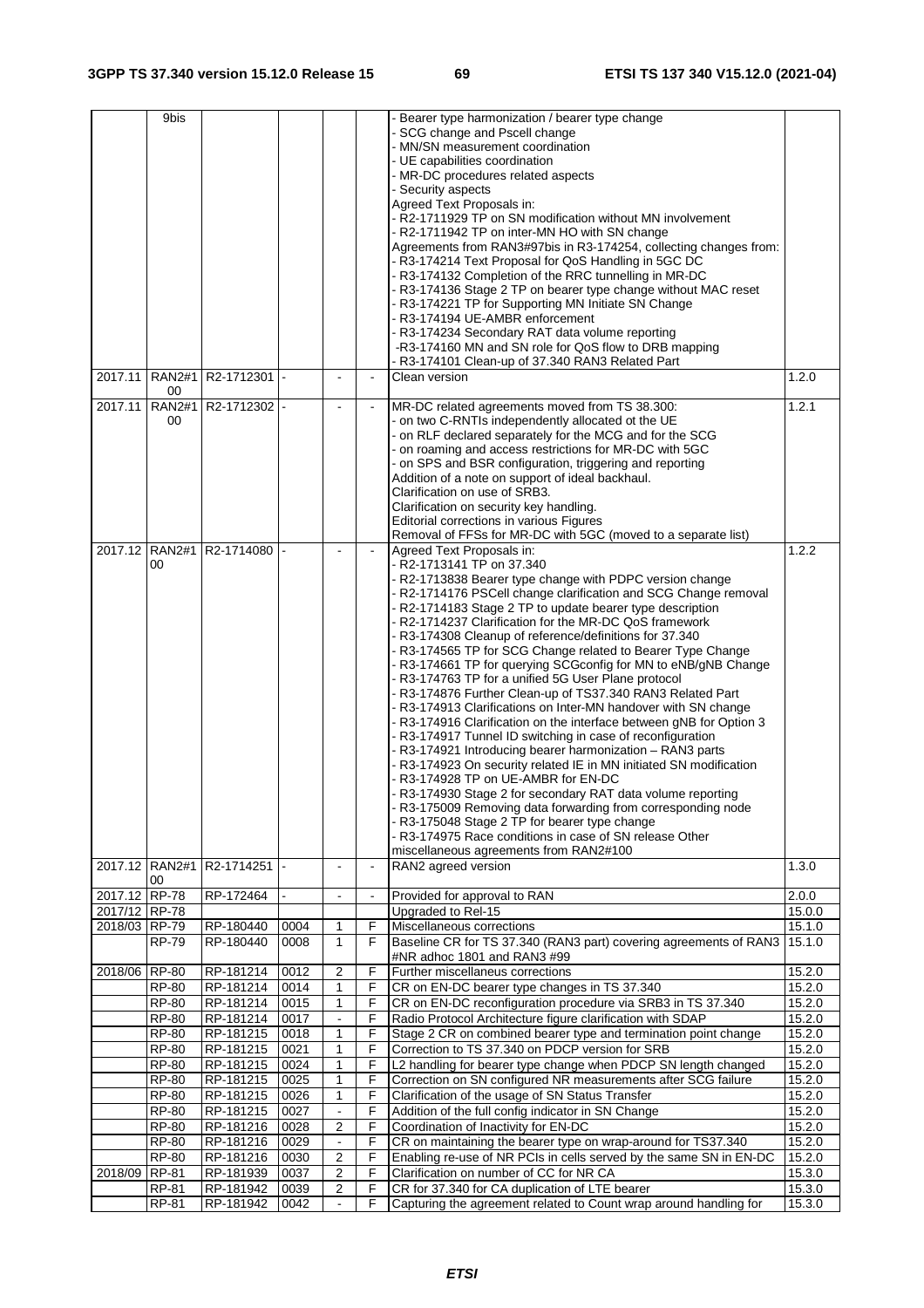|               |              |           |      |                          |                | split bearer type                                                    |        |
|---------------|--------------|-----------|------|--------------------------|----------------|----------------------------------------------------------------------|--------|
|               | <b>RP-81</b> | RP-181941 | 0043 | $\mathbf{1}$             | F              | Miscellaneous clarifications                                         | 15.3.0 |
|               | RP-81        | RP-181941 | 0044 | 1                        | F              | Inclusion of measurement gap related agreements                      | 15.3.0 |
|               | RP-81        | RP-181942 | 0046 | $\sqrt{2}$               | F              | Small correction about bear type change                              | 15.3.0 |
|               | <b>RP-81</b> | RP-181942 | 0047 | 3                        | F              | CR to 37.340 on the Layer 2 handling for bearer type change          | 15.3.0 |
|               | RP-81        | RP-181939 | 0048 | $\blacksquare$           | F              | CR on the support of RLC mode reconfiguration                        | 15.3.0 |
|               | <b>RP-81</b> | RP-181939 | 0051 |                          | F              | Corrections on 37.340 for bearer type change support                 | 15.3.0 |
|               | <b>RP-81</b> | RP-181941 | 0054 | $\mathbf{1}$             | F              | NR Corrections (37.340 Baseline CR covering RAN3-101 agreements)     | 15.3.0 |
| 2018/12       | RP-82        | RP-182650 | 0067 | $\mathbf{1}$             | F              | Split SRB UL configuration                                           | 15.4.0 |
|               | RP-82        | RP-182656 | 0071 | 1                        | F              | Miscellaneous clarifications                                         | 15.4.0 |
|               | RP-82        | RP-182669 | 0073 | $\overline{4}$           | $\overline{B}$ | Agreements for MR-DC                                                 | 15.4.0 |
|               | RP-82        | RP-182651 | 0079 | $\omega$                 | F              | Correction for SN terminated MCG bearer                              | 15.4.0 |
|               | RP-82        | RP-182667 | 0082 | 3                        | F              | Updates to UE capability coordination for MR-DC                      | 15.4.0 |
|               | RP-82        | RP-182664 | 0084 | $\overline{2}$           | F              |                                                                      |        |
|               |              |           |      |                          |                | Corrections on RRC transfer procedure in EN-DC                       | 15.4.0 |
|               | RP-82        | RP-182666 | 0085 | 3                        | F              | Correction of SN Initiated SN Modification procedure for Measurement | 15.4.0 |
|               |              |           |      |                          |                | Gap                                                                  |        |
|               | <b>RP-82</b> | RP-182660 | 0086 | 1                        | F              | Stage 2 CR on Measurement gap configuration scenarios                | 15.4.0 |
|               | RP-82        | RP-182669 | 0092 | $\mathbf{1}$             | в              | Baseline CR for TS37.340                                             | 15.4.0 |
| 2019/03 RP-83 |              | RP-190543 | 0090 | 3                        | F              | Corrections for MR-DC procedures                                     | 15.5.0 |
|               | RP-83        | RP-190543 | 0096 | $\overline{2}$           | F              | QoS flow offloading for MR-DC                                        | 15.5.0 |
|               | RP-83        | RP-190540 | 0098 | 1                        | F              | Introduction of IDC mechanism for EN-DC operation                    | 15.5.0 |
|               | RP-83        | RP-190543 | 0104 | 1                        | F              | Correction on UP integrity protection in late drop                   | 15.5.0 |
|               | $RP-83$      | RP-190543 | 0106 | $\mathbf{1}$             | F              | Corrections to SN Modification Request in MR-DC                      | 15.5.0 |
|               | RP-83        | RP-190553 | 0107 | $\blacksquare$           | F              | PSCell information for LI purposes                                   | 15.5.0 |
|               | RP-83        | RP-190544 | 0108 |                          | F              | Correction of EN DC data volume reporting and relocation             | 15.5.0 |
|               | RP-83        | RP-190544 | 0110 | $\blacksquare$           | F              | Data volume reporting for MR-DC with 5GC                             | 15.5.0 |
|               | RP-83        | RP-190544 | 0111 | $\blacksquare$           | F              | Correction of RAN triggered PDU session split                        | 15.5.0 |
|               | RP-83        | RP-190544 | 0112 | $\Box$                   | F              | Correction of PDU session split at handover                          | 15.5.0 |
|               | RP-83        | RP-190544 | 0113 | $\blacksquare$           | F              | TEID change in case of key change                                    | 15.5.0 |
|               | RP-83        | RP-190545 | 0114 | 1                        | F              | Support of PDU session split during inter-MN handover for MR-DC      | 15.5.0 |
|               |              |           |      |                          |                | with 5GC                                                             |        |
| 2019/06 RP-84 |              | RP-191375 | 0116 | 1                        | F              | MN-SN coordination for ANR in MR-DC                                  | 15.6.0 |
|               | RP-84        | RP-191378 | 0118 | 3                        | F              | CR on 37.340 for s-Measure in NR-DC and NE-DC                        | 15.6.0 |
|               | RP-84        | RP-191374 | 0120 | $\blacksquare$           | F.             | Clarification on RLC bearer release and add                          | 15.6.0 |
|               | RP-84        | RP-191374 | 0122 | $\blacksquare$           | F              | Activation/deactivation of SCells in MR-DC                           | 15.6.0 |
|               | <b>RP-84</b> | RP-191374 | 0123 |                          | F              | Corrections on MN and SN inter-node resource coordination            | 15.6.0 |
|               | <b>RP-84</b> | RP-191376 | 0124 | $\mathbf{1}$             | F              | Measurement gap coordination in MR-DC                                | 15.6.0 |
|               | <b>RP-84</b> | RP-191379 | 0125 | $\overline{c}$           | F              | Inter-RAT HO support                                                 | 15.6.0 |
|               | RP-84        |           | 0126 | $\mathbf{1}$             | F              | Editorial clean-up                                                   |        |
|               |              | RP-191376 |      |                          |                |                                                                      | 15.6.0 |
|               | RP-84        | RP-191379 | 0133 | $\blacksquare$           | F              | Various Clean-ups for TS37.340                                       | 15.6.0 |
|               | RP-84        | RP-191380 | 0134 | $\blacksquare$           | F              | Correction of RAN triggered PDU session split                        | 15.6.0 |
|               | <b>RP-84</b> | RP-191381 | 0135 | $\mathbf{1}$             | F              | Allow MN to retrieve forwarding proposal from the source SN          | 15.6.0 |
|               | RP-84        | RP-191380 | 0136 | $\Box$                   | F              | RAN paging failure handling in SN                                    | 15.6.0 |
|               | RP-84        | RP-191380 | 0137 | $\blacksquare$           | F              | Rapporteur Clean-ups of Secondary RAT Data Volume Report             | 15.6.0 |
|               | <b>RP-84</b> | RP-191380 | 0138 | $\overline{\phantom{a}}$ | $\overline{F}$ | Correction of the references to the GTP tunnel endpoint information  | 15.6.0 |
|               | RP-84        | RP-191380 | 0139 | $\blacksquare$           | F              | In-order delivery when QoS flows offloaded from SN                   | 15.6.0 |
|               | RP-84        | RP-191380 | 0140 | $\omega$                 | F              | RAN sharing with multiple Cell ID broadcast                          | 15.6.0 |
| 2019/09 RP-85 |              | RP-192191 | 0141 | 1                        | F              | PDCP configuration generation                                        | 15.7.0 |
|               | RP-85        | RP-192190 | 0142 | 1                        | F              | Clarification on selectedBandCombination                             | 15.7.0 |
|               | RP-85        | RP-192194 | 0143 | 3                        | F              | Clarification about PSCell change between different SN nodes         | 15.7.0 |
|               | $RP-85$      | RP-192193 | 0144 | 2                        | F              | Clarification of handover terminology                                | 15.7.0 |
|               | RP-85        | RP-192191 | 0145 | 1                        | F              | Default DRB handling                                                 | 15.7.0 |
|               | RP-85        | RP-192192 | 0148 | 1                        | F              | Capability report and coordination in NR-DC                          | 15.7.0 |
|               | RP-85        | RP-192191 | 0151 | 1                        | F              | LTE to NR-DC Inter-RAT HO support                                    | 15.7.0 |
|               | RP-85        | RP-192190 | 0153 | $\blacksquare$           | F              | Correction of E-RAB Modification Indication                          | 15.7.0 |
|               | $RP-85$      | RP-192191 | 0154 | 1                        | F              | TS37.340 Rapporteur Cleanups                                         | 15.7.0 |
| 2019/12       | <b>RP-86</b> | RP-192934 | 0155 | $\boldsymbol{2}$         | F              | PDCP version in EN-DC                                                | 15.8.0 |
|               | RP-86        | RP-192936 | 0157 | 3                        | F              | SMTC setting for NR PSCell change in MR-DC                           | 15.8.0 |
|               | RP-86        | RP-192937 | 0158 | 3                        | F              | PDCP configuration generation (email discussion of 107#25)           | 15.8.0 |
|               |              |           |      | 3                        | F              |                                                                      |        |
|               | RP-86        | RP-192936 | 0159 |                          |                | Correction on sending Failure Information via SRB3                   | 15.8.0 |
|               | <b>RP-86</b> | RP-192938 | 0160 | 2                        | F              | Clarification of NR-DC synchronization                               | 15.8.0 |
|               | RP-86        | RP-192938 | 0163 | 2                        | F              | Clarification on security key change and bearer termination point    | 15.8.0 |
|               |              |           |      |                          |                | change                                                               |        |
|               | RP-86        | RP-192936 | 0168 | 1                        | F              | Clarification regarding QoS handling in MRDC with 5G CN              | 15.8.0 |
|               | RP-86        | RP-192936 | 0169 | $\mathbf{1}$             | F              | Missing RACH aspect for DC                                           | 15.8.0 |
|               | RP-86        | RP-192937 | 0170 | $\blacksquare$           | F              | IP version on X2-U                                                   | 15.8.0 |
|               | RP-86        | RP-192937 | 0171 | $\blacksquare$           | F              | Correction to MR-DC with 5GC with RRC_INACTIVE                       | 15.8.0 |
|               | <b>RP-86</b> | RP-192938 | 0172 |                          | F              | Correction of SN Status Transfer during HO with DC                   | 15.8.0 |
|               | RP-86        | RP-192938 | 0174 | 1                        | F              | DRB ID co-ordination between MN and SN                               | 15.8.0 |
|               | $RP-86$      | RP-192938 | 0175 | $\blacksquare$           | F              | Correcting misbehaviors and clean-ups on 37.340 related to PDU       | 15.8.0 |
|               |              |           |      |                          |                | session spilt                                                        |        |
|               | <b>RP-86</b> | RP-192938 | 0177 | $\blacksquare$           | F              | Stage2 Clarifications for RRC_Inactive with MR-DC@5GC                | 15.8.0 |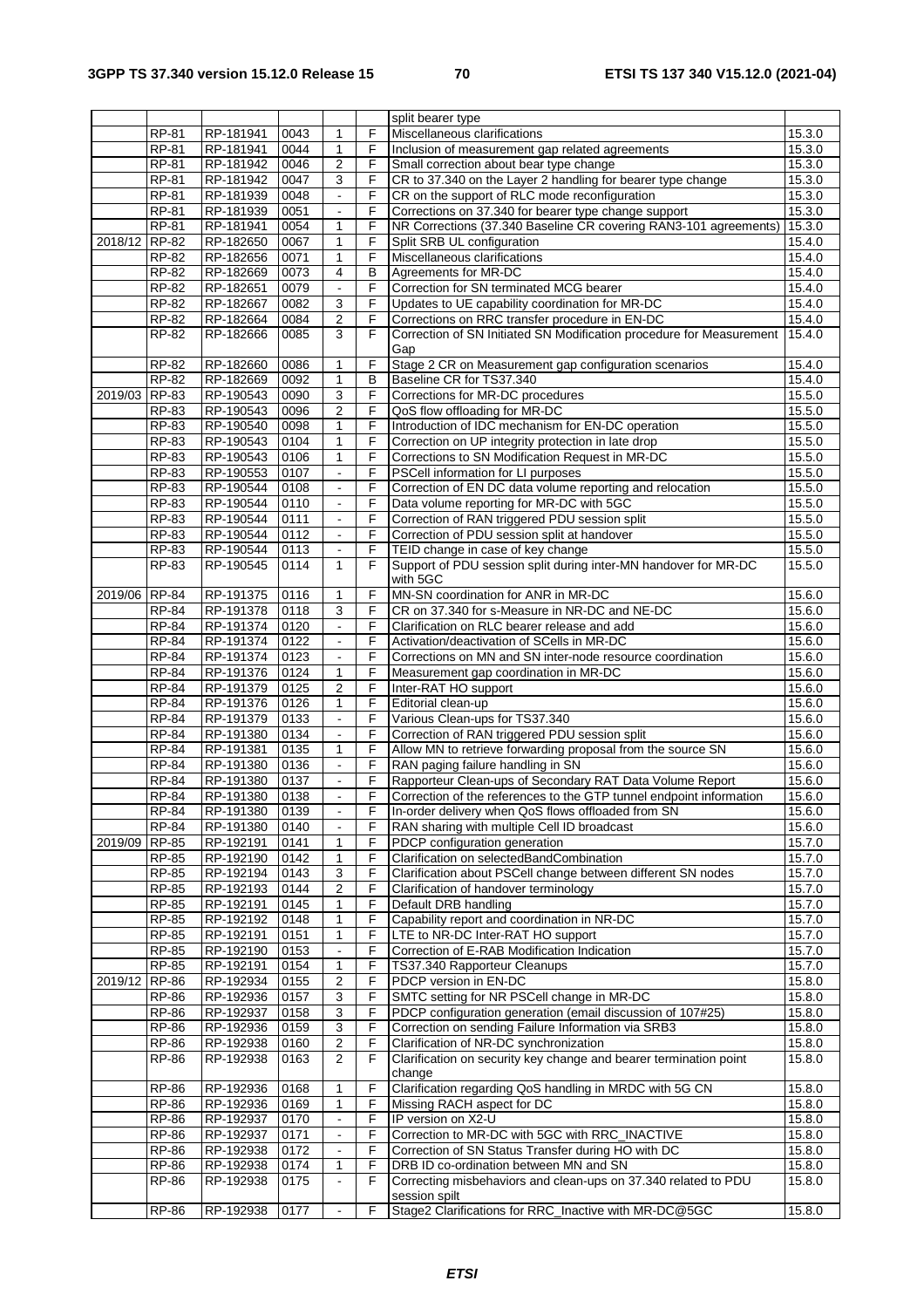|               | RP-86        | RP-192938 | 0178 | F | Correction of NG connection in MR DC                                                                 | 15.8.0  |
|---------------|--------------|-----------|------|---|------------------------------------------------------------------------------------------------------|---------|
|               | RP-86        | RP-192938 | 0179 | F | Correcting misbehaviors and clean-ups on 37.340 related to data<br>forwarding and SN status transfer | 15.8.0  |
| 2020/07       | <b>RP-88</b> | RP-201160 | 0193 | F | Correction on MN-SN measurements coordination in INM                                                 | 15.9.0  |
|               | <b>RP-88</b> | RP-201162 | 0204 | F | Corrections to MAC description                                                                       | 15.9.0  |
|               | <b>RP-88</b> | RP-201295 | 0215 | F | Support of SN not broadcasting system information                                                    | 15.9.0  |
| 2020/09 RP-89 |              | RP-201938 | 0229 | F | Correction for CA-based PDCP duplication                                                             | 15.10.0 |
| 2020/12 RP-90 |              | RP-202790 | 0232 | F | UE Capabilities description                                                                          | 15.11.0 |
|               | <b>RP-90</b> | RP-202790 | 0240 | F | End marker handling in case of MR-DC NG-RAN initiated QoS Flow<br>offloading                         | 15.11.0 |
| 2021/03 RP-91 |              | RP-210701 | 0243 | F | Correction on the PDCP Change Indication for 37.340                                                  | 15.12.0 |
|               | <b>RP-91</b> | RP-210702 | 0247 | F | Corrections on UL power sharing                                                                      | 15.12.0 |
|               | <b>RP-91</b> | RP-210702 | 0252 | F | Correction on user plane handling for full configuration in SN Change                                | 15.12.0 |
|               | RP-91        | RP-210701 | 0253 | F | Correction of DL End Markers and QoS Flow Mobility                                                   | 15.12.0 |